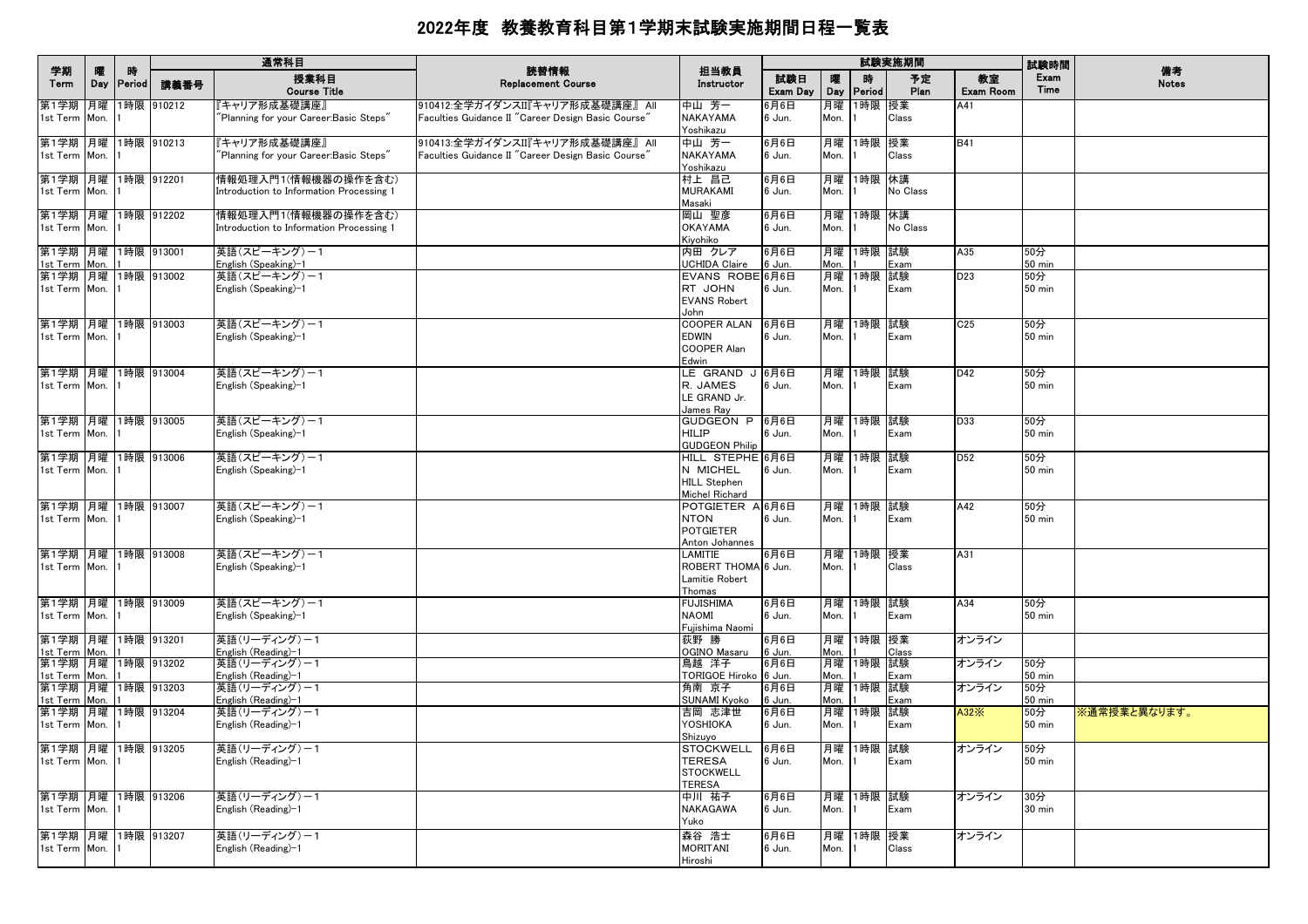|                                          |          |                    |            | 通常科目                                           |                                                                                                                   |                                |                 |            |                             | 試験実施期間                                     |                 | 試験時間                 |                    |
|------------------------------------------|----------|--------------------|------------|------------------------------------------------|-------------------------------------------------------------------------------------------------------------------|--------------------------------|-----------------|------------|-----------------------------|--------------------------------------------|-----------------|----------------------|--------------------|
| 学期<br>Term                               | 曤<br>Day | 時<br><b>Period</b> | 講義番号       | 授業科目<br><b>Course Title</b>                    | 読替情報<br><b>Replacement Course</b>                                                                                 | 担当教員<br>Instructor             | 試験日<br>Exam Day | 嚁<br>Day   | 時<br>Period                 | 予定<br>Plan                                 | 教室<br>Exam Room | Exam<br>Time         | 備考<br><b>Notes</b> |
| 第1学期<br>1st Term Mon.                    | 月曜       |                    | 1時限 915001 | ドイツ語初級I-1<br>Beginning German I-1              | 916001:ドイツ語初級Iー1(文法)Beginning German I-1<br>(Grammar)<br>916002:ドイツ語初級Iー1(読本) Beginning German I-1<br>(Reader)    | 由比 俊行<br>YUI Toshiyuki         | 6月6日<br>6 Jun.  | 月曜<br>Mon. | 1時限 試験                      | Exam                                       | オンライン           | 50分<br>$50$ min      |                    |
| 第1学期 月曜 1時限 915002<br>1st Term Mon.      |          |                    |            | ドイツ語初級I-1<br>Beginning German I-1              | 916003:ドイツ語初級Iー1(文法) Beginning German I-1<br>(Grammar)<br>916004:ドイツ語初級I-1(読本) Beginning German I-1<br>(Reader)   | 名倉 周平<br>NAGURA Shuhei 6 Jun.  | 6月6日            | Mon.       | 月曜 1時限 試験                   | Exam                                       | オンライン           | 50分<br><b>50 min</b> |                    |
| 第1学期  月曜  1時限  915251<br>1st Term Mon.   |          |                    |            | フランス語初級I-1<br>Beginning French I-1             | 916129:フランス語初級Iー1(文法) Beginning French I-1<br>(Grammar)<br>916130:フランス語初級I-1(読本) Beginning French I-1<br>(Reader) | 野呂 康<br>NORO Yasushi           | 6月6日<br>6 Jun.  | Mon.       |                             | 月曜  1時限  授業及び試験 オンライン<br>Class and<br>Exam |                 | 50分<br>50 min        |                    |
| 第1学期 月曜 1時限 915451<br>1st Term Mon.      |          |                    |            | 中国語初級I-1<br>Beginning Chinese I-1              | 916193:中国語初級Iー1(文法) Beginning Chinese I-<br>1(Grammar)<br>916194:中国語初級I-1(読本) Beginning Chinese I-<br>1(Reader)   | 趙 秋娥<br>Zao giue               | 6月6日<br>6 Jun.  | Mon.       | 月曜  1時限  試験                 | Exam                                       | オンライン           | 50分<br>50 min        |                    |
| 第1学期 月曜 1時限 915452<br>1st Term Mon. 1    |          |                    |            | 中国語初級I-1<br>Beginning Chinese I-1              | 916195:中国語初級Iー1(文法) Beginning Chinese I-<br>1(Grammar)<br>916196:中国語初級Iー1(読本) Beginning Chinese I-<br>1(Reader)   | 石井 友美<br><b>ISHI Tomomi</b>    | 6月6日<br>6 Jun.  | Mon.       | 月曜 1時限 試験                   | Exam                                       | オンライン           | 50分<br>$50$ min      |                    |
| 第1学期 月曜 1時限 915453<br>1st Term Mon.      |          |                    |            | 中国語初級I-1<br>Beginning Chinese I-1              | 916197:中国語初級Iー1(文法) Beginning Chinese I-<br>1(Grammar)<br>916198:中国語初級Iー1(読本) Beginning Chinese I-<br>1(Reader)   | 藤原 祐子<br>FUJIWARA Yuko 6 Jun.  | 6月6日            | Mon.       | 月曜 1時限 試験                   | Exam                                       | オンライン           | 50分<br>50 min        |                    |
| 第1学期 月曜 1時限 915651<br>1st Term Mon.      |          |                    |            | 韓国語初級I-1<br>Beginning Korean I-1               | 916357:韓国語初級Iー1(文法) Beginning Korean I–1<br>(Grammar)<br>916358:韓国語初級I-1(読本) Beginning Korean I-1<br>(Reading)    | 李 安九<br>I Anku                 | 6月6日<br>6 Jun.  | Mon.       | 月曜 1時限 休講                   | No Class                                   |                 |                      |                    |
| 第1学期 月曜 1時限 915655<br>1st Term Mon.      |          |                    |            | 韓国語初級I-1<br>Beginning Korean I-1               | 916365:韓国語初級Iー1(文法) Beginning Korean I-1<br>(Grammar)<br>916366:韓国語初級I-1(読本) Beginning Korean I-1<br>(Reading)    | 陳 南澤<br><b>JIN Namtaek</b>     | 6月6日<br>6 Jun.  | Mon.       | 月曜 1時限 授業                   | Class                                      | オンライン           |                      |                    |
| 第1学期 月曜 1時限 911411<br>1st Term Mon.      |          |                    |            | 社会医学入門<br>Introduction to Social Medicine      |                                                                                                                   | 神田 秀幸<br>KANDA Hidevuki 6 Jun. | 6月6日            | Mon.       | 月曜 1時限 休講                   | No Class                                   |                 |                      |                    |
| 第1学期 月曜 2時限 911411<br>1st Term Mon.      |          |                    |            | 社会医学入門<br>Introduction to Social Medicine      |                                                                                                                   | 神田 秀幸<br>KANDA Hideyuki 6 Jun. | 6月6日            | Mon.       | 月曜 2時限 休講                   | No Class                                   |                 |                      |                    |
| 第1学期 月曜 1時限 911744<br>1st Term Mon.      |          |                    |            | 教養有機化学1<br>Introduction to Organic Chemistry 1 |                                                                                                                   | 門田 功<br>KADOTA Isao            | 6月6日<br>6 Jun.  | Mon.       | 月曜  1時限  授業                 | Class                                      | オンライン           |                      |                    |
| 第1学期 月曜 2時限 911744<br>1st Term Mon.      |          |                    |            | 教養有機化学1<br>Introduction to Organic Chemistry 1 |                                                                                                                   | 門田 功<br>KADOTA Isao            | 6月6日<br>6 Jun.  | Mon.       | 月曜 2時限 授業                   | Class                                      | オンライン           |                      |                    |
| 第1学期 月曜 1時限 912701<br>1st Term Mon.      |          |                    |            | するスポーツ演習<br>Seminar of Sport Performance       |                                                                                                                   | 鈴木 久雄<br>SUZUKI Hisao          | 6月6日<br>6 Jun.  | Mon.       | 月曜 1時限 休講                   | No Class                                   |                 |                      |                    |
| 第1学期 月曜 2時限 912701<br>1st Term Mon.      |          |                    |            | するスポーツ演習 <br>Seminar of Sport Performance      |                                                                                                                   | 鈴木 久雄<br><b>SUZUKI Hisao</b>   | 6月6日<br>6 Jun.  | Mon.       | 月曜 2時限 休講                   | No Class                                   |                 |                      |                    |
| 第1学期 月曜 1時限 912702<br>1st Term Mon.      |          |                    |            | するスポーツ演習<br>Seminar of Sport Performance       |                                                                                                                   | 宇田 康利<br><b>UDA Yasutoshi</b>  | 6月6日<br>6 Jun.  | Mon.       | 月曜 1時限 休講                   | No Class                                   |                 |                      |                    |
| 第1学期 月曜 2時限 912702<br>1st Term Mon.      |          |                    |            | するスポーツ演習                                       |                                                                                                                   | 宇田 康利<br><b>UDA Yasutoshi</b>  | 6月6日<br>6 Jun.  | Mon.       | 月曜 2時限 休講                   | No Class                                   |                 |                      |                    |
| 第1学期 月曜 1時限 912803                       |          |                    |            | Seminar of Sport Performance<br>アカデミック・ライティング  |                                                                                                                   | 五福 明夫                          | 6月6日            |            | 月曜 1時限 休講                   |                                            |                 |                      |                    |
| 1st Term Mon.<br>第1学期 月曜 2時限 912803      |          |                    |            | <b>Academic Writing</b><br>アカデミック・ライティング       |                                                                                                                   | <b>GOFUKU Akio</b><br>五福 明夫    | 6 Jun.<br>6月6日  | Mon.       | 月曜 2時限 休講                   | No Class                                   |                 |                      |                    |
| 1st Term Mon.<br>第1学期 月曜 1時限 917017      |          |                    |            | <b>Academic Writing</b><br> 日本語1-1             |                                                                                                                   | <b>GOFUKU Akio</b><br>末繁 美和    | 6 Jun.<br>6月6日  | Mon.       | 月曜  1時限  休講                 | No Class                                   |                 |                      |                    |
| 1st Term Mon. 1<br>第1学期 月曜 2時限 917017    |          |                    |            | Japanese 1-1<br> 日本語1-1                        |                                                                                                                   | SUESHIGE Miwa 6 Jun.<br>末繁 美和  | 6月6日            | Mon. 1     | 月曜 2時限 休講                   | No Class                                   |                 |                      |                    |
| 1st Term Mon.<br>第1学期 月曜 1時限 917025      |          |                    |            | Japanese 1-1<br> 日本語2-1                        |                                                                                                                   | SUESHIGE Miwa 6 Jun.<br>梅川 ゆう子 | 6月6日            | Mon.       | 12<br>月曜  1時限  休講           | No Class                                   |                 |                      |                    |
| 1st Term Mon. 1<br>第1学期 月曜 2時限 917025    |          |                    |            | Japanese 2-1<br>日本語2-1                         |                                                                                                                   | UMEKAWA Yuko 6 Jun.<br>梅川 ゆう子  | 6月6日            | Mon. 1     | 月曜 2時限 休講                   | No Class                                   |                 |                      |                    |
| 1st Term Mon.<br>第1学期 月曜 1時限 917026      |          |                    |            | Japanese 2-1<br>日本語2-1                         |                                                                                                                   | UMEKAWA Yuko 6 Jun.<br>長野 真澄   | 6月6日            | Mon.       | $\overline{2}$<br>月曜 1時限 休講 | No Class                                   |                 |                      |                    |
| 1st Term Mon. 1                          |          |                    |            | Japanese 2-1                                   |                                                                                                                   | NAGANO Masumi 6 Jun.           |                 | Mon. 11    |                             | No Class                                   |                 |                      |                    |
| 第1学期  月曜  2時限  917026<br>1st Term Mon. 2 |          |                    |            | 日本語2-1<br>Japanese 2-1                         |                                                                                                                   | 長野 真澄<br>NAGANO Masumi 6 Jun.  | 6月6日            | Mon. 2     | 月曜 2時限 休講                   | No Class                                   |                 |                      |                    |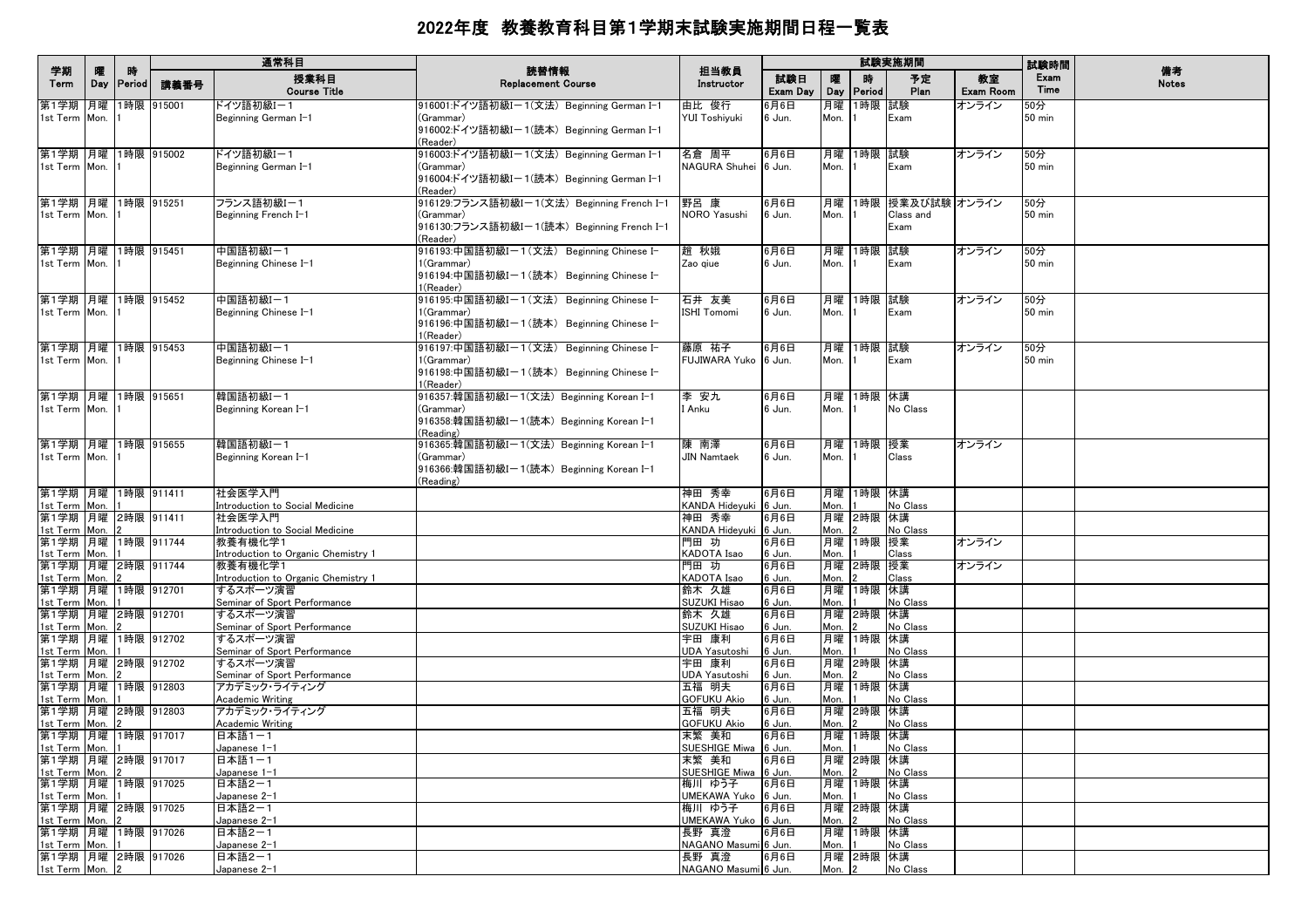|                                                           |   |                   |            | 通常科目                                                                   |                                                                                        |                                                                       |                 |            |                              | 試験実施期間      |                 | 試験時間                    |                    |
|-----------------------------------------------------------|---|-------------------|------------|------------------------------------------------------------------------|----------------------------------------------------------------------------------------|-----------------------------------------------------------------------|-----------------|------------|------------------------------|-------------|-----------------|-------------------------|--------------------|
| 学期<br>Term                                                | 曤 | 時<br>Day   Period | 講義番号       | 授業科目<br><b>Course Title</b>                                            | 読替情報<br><b>Replacement Course</b>                                                      | 担当教員<br>Instructor                                                    | 試験日<br>Exam Day | 嚁          | 腈<br>Day Period              | 予定<br>Plan  | 教室<br>Exam Room | Exam<br>Time            | 備考<br><b>Notes</b> |
| 第1学期 月曜<br>1st Term Mon.                                  |   |                   | 1時限 917041 | 日本語5-1<br>Japanese 5-1                                                 |                                                                                        | 内丸 裕佳子<br><b>UCHIMARU</b><br>Yukako                                   | 6月6日<br>6 Jun.  | 月曜<br>Mon. | 1時限                          | 試験<br>Exam  | オンライン           | 50分<br>$50$ min         |                    |
| 第1学期 月曜<br>1st Term Mon.                                  |   |                   | 2時限 917041 | 日本語5-1<br>Japanese 5-1                                                 |                                                                                        | 内丸 裕佳子<br><b>UCHIMARU</b>                                             | 6月6日<br>6 Jun.  | Mon.       | 月曜 2時限<br>$\overline{2}$     | 試験<br>Exam  | オンライン           | 50分<br>$50$ min         |                    |
| 第1学期 月曜 1時限 917045<br>1st Term Mon.                       |   |                   |            | 日本語6-1<br>Japanese 6-1                                                 |                                                                                        | Yukako<br>青井 由佳<br>AOI Yuka                                           | 6月6日<br>6 Jun.  | Mon.       | 月曜 1時限 試験                    | Exam        | オンライン           | 50分<br>$50$ min         |                    |
| 第1学期 月曜 2時限 917045<br>1st Term Mon.                       |   |                   |            | 日本語6-1<br>Japanese 6-1                                                 |                                                                                        | 青井 由佳<br>AOI Yuka                                                     | 6月6日<br>6 Jun.  | Mon.       | 月曜 2時限                       | 試験<br>Exam  | オンライン           | 50分<br>$50 \text{ min}$ |                    |
| 第1学期 月曜 2時限 910214<br>1st Term Mon. 2                     |   |                   |            | 『キャリア形成基礎講座』<br>Planning for your Career:Basic Steps"                  | 910414:全学ガイダンスII『キャリア形成基礎講座』 All<br>Faculties Guidance II "Career Design Basic Course' | 中山 芳一<br><b>NAKAYAMA</b>                                              | 6月6日<br>6 Jun.  | Mon.       | 月曜 2時限 授業<br>2               | Class       | A41             |                         |                    |
| 第1学期 月曜 2時限 910215<br>1st Term Mon.                       |   | $\mathbf{12}$     |            | 『キャリア形成基礎講座』<br>'Planning for your Career:Basic Steps"                 | 910415:全学ガイダンスII『キャリア形成基礎講座』 All<br>Faculties Guidance II "Career Design Basic Course' | Yoshikazu<br>中山 芳一<br><b>NAKAYAMA</b>                                 | 6月6日<br>6 Jun.  | Mon.       | 月曜 2時限<br>2                  | 授業<br>Class | <b>B41</b>      |                         |                    |
| 第1学期 月曜 2時限 912203<br>1st Term Mon. 2                     |   |                   |            | 情報処理入門1(情報機器の操作を含む)<br>Introduction to Information Processing 1        |                                                                                        | Yoshikazu<br>岡山 聖彦<br><b>OKAYAMA</b>                                  | 6月6日<br>6 Jun.  | Mon.       | 月曜 2時限 休講<br>$\overline{2}$  | No Class    |                 |                         |                    |
| 第1学期 月曜 2時限 912204<br>1st Term Mon.                       |   |                   |            | 情報処理入門1(情報機器の操作を含む)<br><b>Introduction to Information Processing 1</b> |                                                                                        | Kiyohiko<br>和賀 崇<br><b>WAGA Takashi</b>                               | 6月6日<br>6 Jun.  | Mon.       | 月曜 2時限 休講                    | No Class    |                 |                         |                    |
| 第1学期 月曜 2時限 913010<br>1st Term Mon.                       |   |                   |            | 英語(スピーキング)ー1<br>English (Speaking)-1                                   |                                                                                        | 内田 クレア<br><b>UCHIDA Claire</b>                                        | 6月6日<br>6 Jun.  | Mon.       | 月曜 2時限                       | 試験<br>Exam  | A35             | 50分<br>$50$ min         |                    |
| 第1学期 月曜 2時限 913011<br>1st Term Mon. 2                     |   |                   |            | 英語(スピーキング)ー1<br>English (Speaking)-1                                   |                                                                                        | EVANS ROBE 6月6日<br>RT JOHN<br><b>EVANS Robert</b><br>John             | 6 Jun.          | Mon.       | 月曜 2時限<br>$\overline{2}$     | 試験<br>Exam  | D <sub>23</sub> | 50分<br>$50$ min         |                    |
| 第1学期 月曜 2時限 913012<br>1st Term Mon. 2                     |   |                   |            | 英語(スピーキング)ー1<br>English (Speaking)–1                                   |                                                                                        | <b>COOPER ALAN</b><br><b>EDWIN</b><br><b>COOPER Alan</b><br>Edwin     | 6月6日<br>6 Jun.  | Mon.       | 月曜 2時限 試験<br>$\overline{2}$  | Exam        | C <sub>25</sub> | 50分<br>$50$ min         |                    |
| 第1学期 月曜 2時限 913013<br>1st Term Mon. 2                     |   |                   |            | 英語(スピーキング)-1<br>English (Speaking)-1                                   |                                                                                        | LE GRAND J 6月6日<br>R. JAMES<br>LE GRAND Jr.<br>James Ray              | 6 Jun.          | Mon.       | 月曜 2時限 試験<br>$\mathbf{2}$    | Exam        | D42             | 50分<br>50 min           |                    |
| 第1学期 月曜 2時限 913014<br>1st Term Mon. 2                     |   |                   |            | 英語(スピーキング)ー1<br>English (Speaking)-1                                   |                                                                                        | GUDGEON P 6月6日<br><b>HILIP</b><br><b>GUDGEON Philip</b>               | 6 Jun.          | Mon.       | 月曜 2時限 試験                    | Exam        | D33             | 50分<br>50 min           |                    |
| 第1学期 月曜 2時限 913015<br>1st Term Mon. 2                     |   |                   |            | 英語(スピーキング)-1<br>English (Speaking)-1                                   |                                                                                        | HILL STEPHE 6月6日<br>N MICHEL<br><b>HILL Stephen</b><br>Michel Richard | 6 Jun.          | Mon.       | 月曜 2時限                       | 試験<br>Exam  | D <sub>52</sub> | 50分<br>$50$ min         |                    |
| 第1学期 月曜 2時限 913016<br>1st Term Mon. 2                     |   |                   |            | 英語(スピーキング)ー1<br>English (Speaking)-1                                   |                                                                                        | POTGIETER A 6月6日<br><b>NTON</b><br><b>POTGIETER</b><br>Anton Johannes | 6 Jun.          | Mon.       | 月曜 2時限 試験<br>$\overline{2}$  | Exam        | A42             | 50分<br><b>50 min</b>    |                    |
| 第1学期 月曜 2時限 913017<br>1st Term Mon. 2                     |   |                   |            | 英語(スピーキング)ー1<br>English (Speaking)-1                                   |                                                                                        | LAMITIE<br>ROBERT THOMA 6 Jun.<br>Lamitie Robert<br>Thomas            | 6月6日            | Mon.       | 月曜 2時限  授業<br>$\overline{2}$ | Class       | A31             |                         |                    |
| 第1学期 月曜 2時限 913018<br>1st Term Mon.                       |   |                   |            | 英語(スピーキング)-1<br>English (Speaking)-1                                   |                                                                                        | <b>FUJISHIMA</b><br><b>NAOMI</b><br>Fujishima Naomi                   | 6月6日<br>6 Jun.  | Mon.       | 月曜 2時限 試験<br>$\overline{2}$  | Exam        | A34             | 50分<br>50 min           |                    |
| 第1学期 月曜 2時限 913208<br>1st Term Mon. 2                     |   |                   |            | 英語(リーディング)ー1<br>English (Reading)-1                                    |                                                                                        | 田原 伸子<br>TAHARA Nobuko 6 Jun.                                         | 6月6日            | Mon. 2     | 月曜 2時限 試験                    | Exam        | オンライン           | 50分<br>50 min           | Moodleでのテストです      |
| 第1学期 月曜 2時限 913209<br>1st Term Mon.<br>第1学期 月曜 2時限 913210 |   |                   |            | 英語(リーディング)ー1<br>English (Reading)-1<br>英語(リーディング)-1                    |                                                                                        | 鳥越 洋子<br>TORIGOE Hiroko 6 Jun.<br>角南 京子                               | 6月6日<br>6月6日    | Mon.       | 月曜 2時限 試験<br>月曜 2時限          | Exam<br>試験  | オンライン<br>オンライン  | 50分<br>$50$ min<br>50分  |                    |
| 1st Term Mon.<br>第1学期 月曜 2時限 913211                       |   |                   |            | English (Reading)-1<br>英語(リーディング)-1                                    |                                                                                        | <b>SUNAMI Kyoko</b><br> 吉岡 志津世                                        | 6 Jun.<br>6月6日  | Mon.       | 月曜 2時限                       | Exam<br>試験  | A32X            | $50 \text{ min}$<br>50分 | ※通常授業と異なります。       |
| 1st Term Mon. 2<br>第1学期 月曜 2時限 913212                     |   |                   |            | English (Reading)-1<br>英語(リーディング)-1                                    |                                                                                        | YOSHIOKA<br>Shizuyo<br><b>STOCKWELL</b>                               | 6 Jun.<br>6月6日  | Mon.       | $\overline{2}$<br>月曜 2時限 試験  | Exam        | オンライン           | 50 min<br>50分           |                    |
| 1st Term Mon. 2                                           |   |                   |            | English (Reading)-1                                                    |                                                                                        | <b>TERESA</b><br><b>STOCKWELL</b><br><b>TERESA</b>                    | 6 Jun.          | Mon.       | $\overline{2}$               | Exam        |                 | <b>50 min</b>           |                    |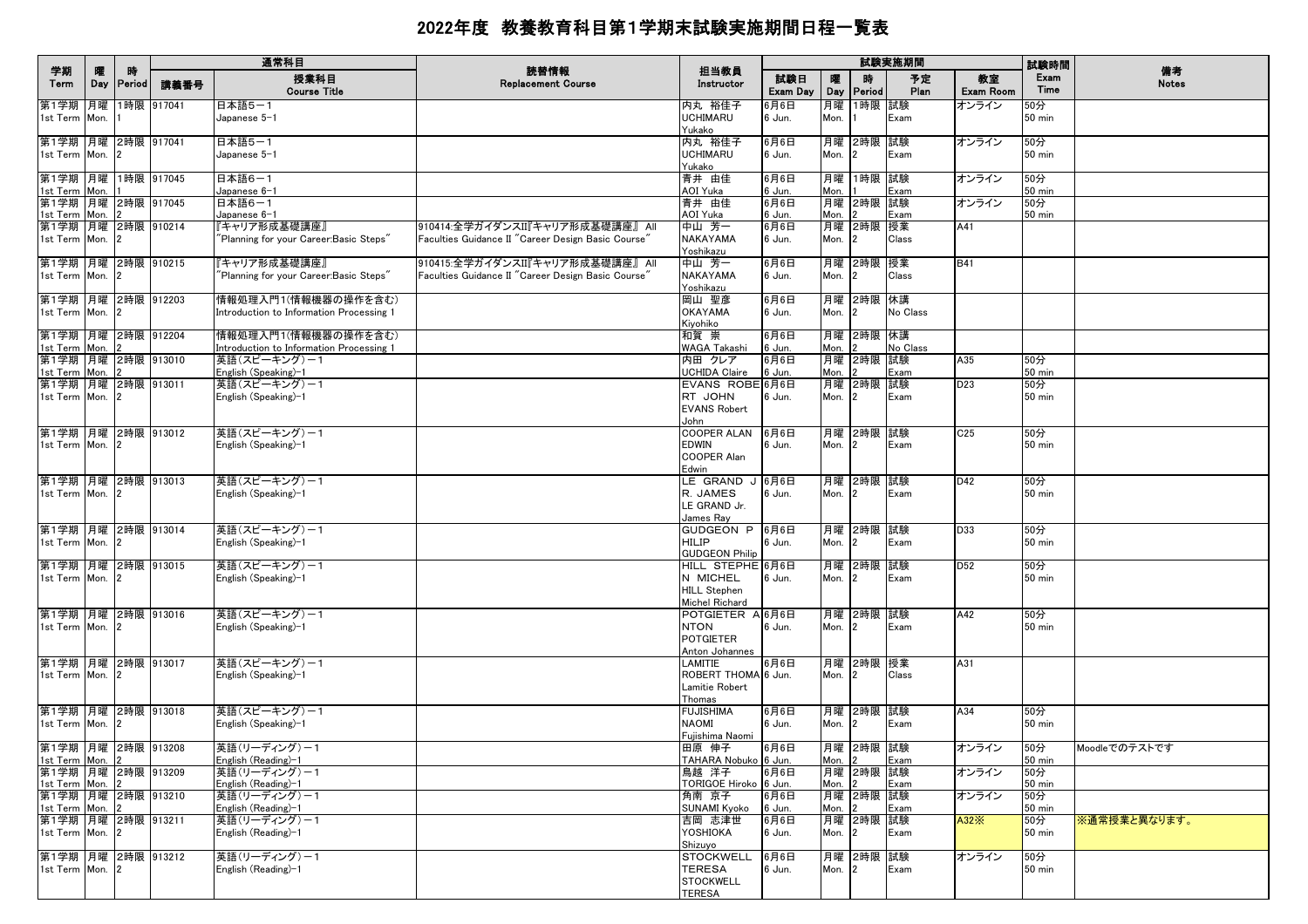|                                                             |          |                    |      | 通常科目                                                                            |                                                                                                                             |                                                                              |                 |                   |                             | 試験実施期間       |                        | 試験時間                    |                           |
|-------------------------------------------------------------|----------|--------------------|------|---------------------------------------------------------------------------------|-----------------------------------------------------------------------------------------------------------------------------|------------------------------------------------------------------------------|-----------------|-------------------|-----------------------------|--------------|------------------------|-------------------------|---------------------------|
| 学期<br>Term                                                  | 曤<br>Day | 時<br><b>Period</b> | 講義番号 | 授業科目<br><b>Course Title</b>                                                     | 読替情報<br><b>Replacement Course</b>                                                                                           | 担当教員<br>Instructor                                                           | 試験日<br>Exam Day | 曤                 | 時<br>Day Period             | 予定<br>Plan   | 教室<br><b>Exam Room</b> | Exam<br>Time            | 備考<br><b>Notes</b>        |
| 第1学期 月曜 2時限 913213<br>1st Term Mon.                         |          |                    |      | 英語(リーディング)ー1<br>English (Reading)-1                                             |                                                                                                                             | 中川 祐子<br>NAKAGAWA<br>Yuko                                                    | 6月6日<br>6 Jun.  | Mon.              | 月曜 2時限 試験<br>$\overline{2}$ | Exam         | オンライン                  | 30分<br>$30 \text{ min}$ |                           |
| 第1学期 月曜 2時限 913214<br>1st Term Mon. 2                       |          |                    |      | 英語(リーディング)-1<br>English (Reading)-1                                             |                                                                                                                             | 森谷 浩士<br><b>MORITANI</b><br>Hiroshi                                          | 6月6日<br>6 Jun.  | Mon. 2            | 月曜 2時限 授業                   | Class        | オンライン                  |                         |                           |
| 第1学期 月曜 2時限 915003<br>1st Term Mon. 2                       |          |                    |      | ドイツ語初級Iー1<br>Beginning German I-1                                               | 916005:ドイツ語初級Iー1(文法) Beginning German I-1<br>(Grammar)<br> 916006:ドイツ語初級Iー1(読本)Beginning German I-1                         | 中野 英莉子<br><b>NAKANO Eriko</b>                                                | 6月6日<br>6 Jun.  | Mon.              | 月曜 2時限 試験<br>$\mathbf{2}$   | Exam         | オンライン                  | 50分<br>50 min           |                           |
| 第1学期 月曜 2時限 915004<br>1st Term Mon. 2                       |          |                    |      | ドイツ語初級Iー1<br>Beginning German I-1                                               | (Reader)<br>916007:ドイツ語初級Iー1(文法)Beginning German I-1<br>(Grammar)<br> 916008:ドイツ語初級Iー1(読本)Beginning German I-1              | 由比 俊行<br><b>YUI Toshivuki</b>                                                | 6月6日<br>6 Jun.  | Mon.              | 月曜 2時限 試験<br>$\overline{2}$ | Exam         | オンライン                  | 50分<br>$50$ min         |                           |
| 第1学期 月曜 2時限 915252<br>1st Term Mon. 2                       |          |                    |      | フランス語初級I-1<br>Beginning French I-1                                              | (Reader)<br>916131:フランス語初級I-1(文法) Beginning French I-1<br>(Grammar)<br> 916132:フランス語初級Iー1(読本) Beginning French I-1          | 野呂 康<br>NORO Yasushi                                                         | 6月6日<br>6 Jun.  | Mon.              | 月曜 2時限 試験<br>$\vert$ 2      | Exam         | オンライン                  | 50分<br>$50$ min         |                           |
| 第1学期 月曜 2時限 915454<br>1st Term Mon. 2                       |          |                    |      | 中国語初級I-1<br>Beginning Chinese I-1                                               | (Reader)<br>916199:中国語初級I-1(文法) Beginning Chinese I-<br>1(Grammar)<br>916200:中国語初級Iー1(読本) Beginning Chinese I-<br>1(Reader) | 冨永 鉄平<br><b>TOMINAGA</b><br>Teppei                                           | 6月6日<br>6 Jun.  | Mon.              | 月曜 2時限 試験<br>$\mathbf{2}$   | Exam         | オンライン                  | 50分<br>50 min           |                           |
| 第1学期 月曜 2時限 915455<br>1st Term Mon. 2                       |          |                    |      | 中国語初級I-1<br>Beginning Chinese I-1                                               | 916201:中国語初級I-1(文法) Beginning Chinese I-<br>1(Grammar)<br>916202:中国語初級I-1(読本) Beginning Chinese I-<br>1(Reader)             | 孫 路易<br><b>SUN Luyi</b>                                                      | 6月6日<br>6 Jun.  | Mon.              | 月曜 2時限 試験<br>12             | Exam         | A37 $\times$           | 50分<br>50 min           | ※通常授業と異なります。<br>持ち込みは一切不可 |
| 第1学期 月曜 2時限 915456<br>1st Term Mon. 2                       |          |                    |      | 中国語初級I-1<br>Beginning Chinese I-1                                               | 916203:中国語初級I-1(文法) Beginning Chinese I-<br>1(Grammar)<br>916204:中国語初級Iー1(読本) Beginning Chinese I-<br>1(Reader)             | 李 志華<br>LI Zhihua                                                            | 6月6日<br>6 Jun.  | Mon. 2            | 月曜 2時限 試験                   | Exam         | オンライン                  | 50分<br>50 min           |                           |
| 第1学期 月曜 2時限 915652<br>1st Term Mon. 2                       |          |                    |      | 韓国語初級I-1<br>Beginning Korean I-1                                                | 916359:韓国語初級Iー1(文法)Beginning Korean I–1<br>(Grammar)<br> 916360:韓国語初級Iー1(読本) Beginning Korean I-1<br>(Reading)              | 李 安九<br>I Anku                                                               | 6月6日<br>6 Jun.  | Mon.              | 月曜 2時限 休講<br>$\mathbf{12}$  | No Class     |                        |                         |                           |
| 第1学期 月曜 2時限 915657<br>1st Term Mon. 2                       |          |                    |      | 韓国語初級I-1<br>Beginning Korean I-1                                                | 916369:韓国語初級I-1(文法) Beginning Korean I-1<br>(Grammar)<br> 916370:韓国語初級Iー1(読本) Beginning Korean I-1<br>(Reading)             | 陳 南澤<br><b>JIN Namtaek</b>                                                   | 6月6日<br>6 Jun.  | Mon.              | 月曜 2時限 授業<br>$\mathbf{2}$   | Class        | オンライン                  |                         |                           |
| 第1学期 月曜 3時限 910216<br>1st Term Mon.                         |          |                    |      | キャリア形成基礎講座』<br>Planning for your Career:Basic Steps"                            | 910416:全学ガイダンスII『キャリア形成基礎講座』 All<br>Faculties Guidance II "Career Design Basic Course"                                      | 中山 芳一<br><b>NAKAYAMA</b><br>Yoshikazu                                        | 6月6日<br>6 Jun.  | Mon.              | 月曜 3時限 授業<br>3              | Class        | A41                    |                         |                           |
| 第1学期  月曜  3時限  910217<br>1st Term Mon. 3                    |          |                    |      | 『キャリア形成基礎講座』<br>"Planning for your Career:Basic Steps"                          | 910417:全学ガイダンスII『キャリア形成基礎講座』 All<br>Faculties Guidance II "Career Design Basic Course"                                      | 中山 芳一<br><b>NAKAYAMA</b><br>Yoshikazu                                        | 6月6日<br>6 Jun.  | Mon.              | 月曜 3時限 授業<br>13             | Class        | <b>B41</b>             |                         |                           |
| 第1学期 月曜 3時限 912205<br>1st Term Mon. 3<br>第1学期 月曜 3時限 912206 |          |                    |      | 情報処理入門1(情報機器の操作を含む)<br>Introduction to Information Processing 1                 |                                                                                                                             | 花谷 正<br>HANAYA Tadashi 6 Jun.                                                | 6月6日            | Mon.              | 月曜 3時限 休講                   | No Class     | オンライン                  |                         |                           |
| 1st Term Mon.<br>第1学期 月曜 3時限 913019                         |          |                    |      | 情報処理入門1(情報機器の操作を含む)<br>Introduction to Information Processing 1<br>英語(スピーキング)ー1 |                                                                                                                             | 飯塚 誠也<br><b>IZUKA Masava</b><br>LE GRAND J 6月6日                              | 6月6日<br>6 Jun.  | Mon.              | 月曜 3時限 授業<br>月曜 3時限 試験      | Class        | D42                    | 50分                     |                           |
| 1st Term Mon. 3                                             |          |                    |      | English (Speaking)-1                                                            |                                                                                                                             | R. JAMES<br>LE GRAND Jr.<br>James Ray                                        | 6 Jun.          | Mon.              | 3                           | Exam         |                        | 50 min                  |                           |
| 第1学期 月曜 3時限 913020<br>1st Term Mon.                         |          |                    |      | 英語(スピーキング)ー1<br>English (Speaking)–1                                            |                                                                                                                             | EVANS ROBE 6月6日<br>RT JOHN<br><b>EVANS Robert</b><br>John                    | 6 Jun.          | Mon. 3            | 月曜 3時限 試験                   | <b>LEXam</b> | D <sub>23</sub>        | 50分<br>$50$ min         |                           |
| 第1学期 月曜 3時限 913021<br>1st Term Mon. 3                       |          |                    |      | 英語(スピーキング)-1<br>English (Speaking)-1                                            |                                                                                                                             | POTGIETER A 6月6日<br><b>NTON</b><br><b>POTGIETER</b><br>Anton Johannes        | 6 Jun.          | Mon. $3$          | 月曜 3時限 試験                   | Exam         | A42                    | 50分<br>50 min           |                           |
| 第1学期 月曜 3時限 913022<br>1st Term Mon. 3                       |          |                    |      | 英語(スピーキング)ー1<br>English (Speaking)-1                                            |                                                                                                                             | HILL STEPHE 6月6日<br>N MICHEL<br><b>HILL Stephen</b><br><b>Michel Richard</b> | 6 Jun.          | Mon. <sub>3</sub> | 月曜 3時限 試験                   | Exam         | D <sub>52</sub>        | 50分<br>$50$ min         |                           |
| 第1学期 月曜 3時限 913215<br>1st Term Mon. 3                       |          |                    |      | 英語(リーディング)-1<br>English (Reading)-1                                             |                                                                                                                             | 大野 浩恵<br>ONO Hiroe                                                           | 6月6日<br>6 Jun.  | Mon. $3$          | 月曜 3時限 試験                   | Exam         | オンライン                  | 50分<br>$50 \text{ min}$ |                           |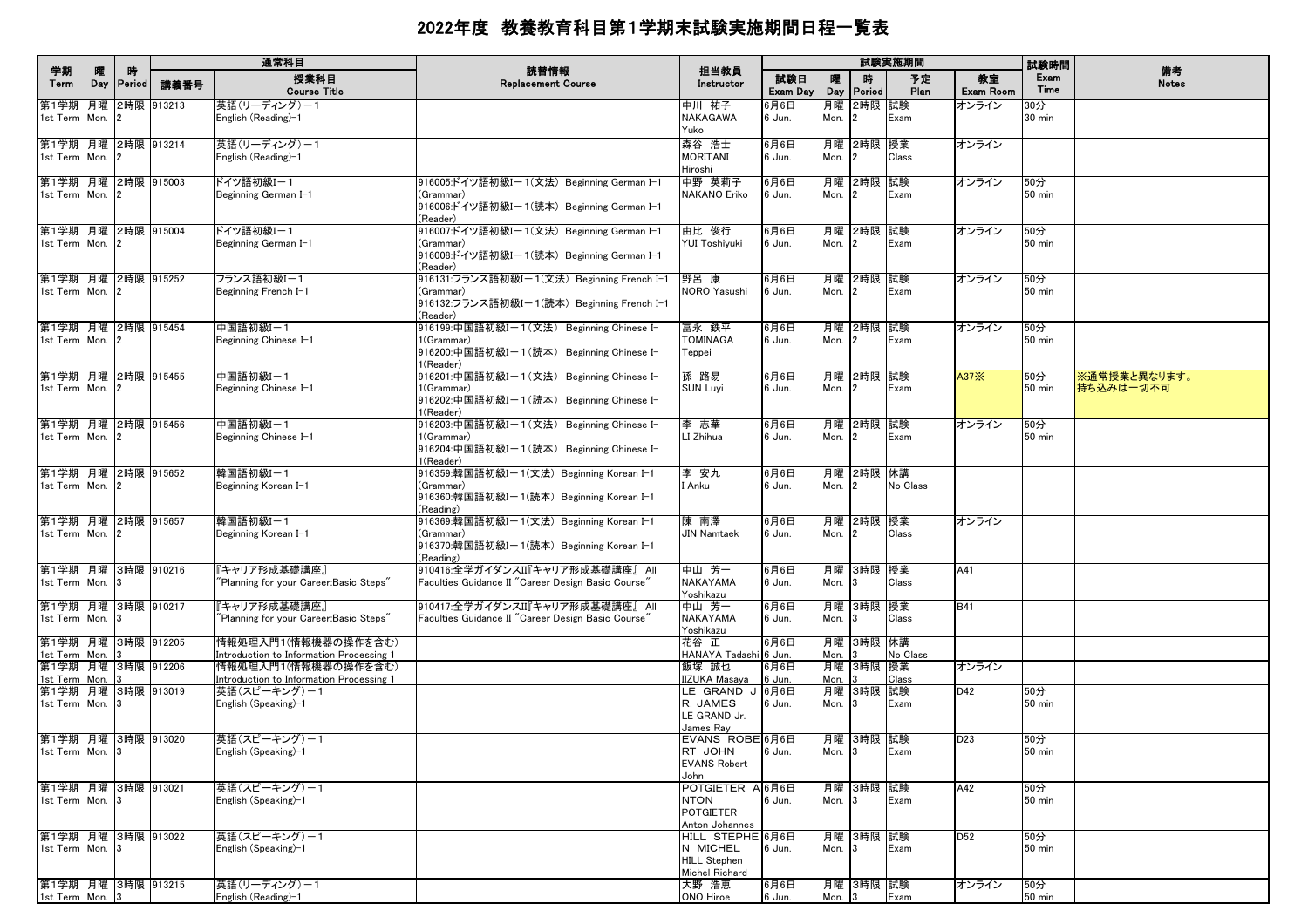|                                          |            |                    |            | 通常科目                                                                               |                                                                                                                  |                                                                  |                 |            |                         | 試験実施期間     |                        | 試験時間                    | 備考           |
|------------------------------------------|------------|--------------------|------------|------------------------------------------------------------------------------------|------------------------------------------------------------------------------------------------------------------|------------------------------------------------------------------|-----------------|------------|-------------------------|------------|------------------------|-------------------------|--------------|
| 学期<br>Term                               | 曤<br>Day   | 時<br><b>Period</b> | 講義番号       | 授業科目<br><b>Course Title</b>                                                        | 読替情報<br><b>Replacement Course</b>                                                                                | 担当教員<br>Instructor                                               | 試験日<br>Exam Day | 嚁<br>Day   | 時<br>Period             | 予定<br>Plan | 教室<br><b>Exam Room</b> | Exam<br>Time            | <b>Notes</b> |
| 第1学期<br>1st Term                         | 月曜<br>Mon. |                    | 3時限 913216 | 英語(リーディング)ー1<br>English (Reading)-1                                                |                                                                                                                  | 鳥越 洋子<br>TORIGOE Hiroko 6 Jun.                                   | 6月6日            | 月曜<br>Mon. | 3時限 試験                  | Exam       | オンライン                  | 50分<br>$50$ min         |              |
| 第1学期 月曜 3時限 913217<br>1st Term Mon. 3    |            |                    |            | 英語(リーディング)-1<br>English (Reading)-1                                                |                                                                                                                  | 五十嵐 潤美<br><b>IGARASHI</b><br>Masumi                              | 6月6日<br>6 Jun.  | 月曜<br>Mon. | 3時限 試験<br>3             | Exam       | オンライン                  | 50分<br>$50$ min         |              |
| 第1学期 月曜 3時限 915005<br>1st Term Mon. 3    |            |                    |            | ドイツ語初級I-1<br>Beginning German I-1                                                  | 916009:ドイツ語初級Iー1(文法)Beginning German I-1<br>(Grammar)<br>916010:ドイツ語初級Iー1(読本)Beginning German I-1<br>(Reader)    | 中野 英莉子<br>NAKANO Eriko                                           | 6月6日<br>6 Jun.  | Mon.       | 月曜 3時限 試験<br>3          | Exam       | オンライン                  | 50分<br>$50$ min         |              |
| 第1学期  月曜  3時限  915006<br>1st Term Mon. 3 |            |                    |            | ドイツ語初級I-1<br>Beginning German I-1                                                  | 916011:ドイツ語初級Iー1(文法)Beginning German I-1<br>(Grammar)<br>916012:ドイツ語初級Iー1(読本) Beginning German I-1<br>(Reader)   | 名倉 周平<br>NAGURA Shuhei 6 Jun.                                    | 6月6日            | Mon.       | 月曜  3時限  試験<br>3        | Exam       | オンライン                  | 50分<br>$50 \text{ min}$ |              |
| 第1学期 月曜 3時限 915253<br>1st Term Mon.      |            |                    |            | フランス語初級I-1<br>Beginning French I-1                                                 | 916133:フランス語初級I-1(文法) Beginning French I-1<br>(Grammar)<br>916134:フランス語初級Iー1(読本)Beginning French I-1<br>(Reader) | 上田 和弘<br><b>UEDA Kazuhiro</b>                                    | 6月6日<br>6 Jun.  | Mon.       | 月曜 3時限 試験<br>3          | Exam       | オンライン                  | 50分<br>$50$ min         |              |
| 第1学期 月曜 3時限 915457<br>1st Term Mon. 3    |            |                    |            | 中国語初級I-1<br>Beginning Chinese I-1                                                  | 916205:中国語初級Iー1(文法) Beginning Chinese I-<br>1(Grammar)<br>916206:中国語初級Iー1(読本) Beginning Chinese I-<br>1(Reader)  | 石井 友美<br><b>ISHI Tomomi</b>                                      | 6月6日<br>6 Jun.  | Mon.       | 月曜 3時限 試験<br>3          | Exam       | オンライン                  | 50分<br>50 min           |              |
| 第1学期 月曜 3時限 915458<br>1st Term Mon. 3    |            |                    |            | 中国語初級I-1<br>Beginning Chinese I-1                                                  | 916207:中国語初級Iー1(文法) Beginning Chinese I-<br>1(Grammar)<br>916208:中国語初級Iー1(読本) Beginning Chinese I-<br>1(Reader)  | 趙 秋娥<br>Zao giue                                                 | 6月6日<br>6 Jun.  | Mon.       | 月曜 3時限 試験<br>13         | Exam       | オンライン                  | 50分<br>50 min           |              |
| 第1学期 月曜 3時限 915653<br>1st Term Mon. 3    |            |                    |            | 韓国語初級I-1<br>Beginning Korean I-1                                                   | 916361:韓国語初級Iー1(文法)Beginning Korean I-1<br>(Grammar)<br>916362:韓国語初級Iー1(読本) Beginning Korean I-1<br>(Reading)    | 金 良禧<br><b>KIM Yanghee</b>                                       | 6月6日<br>6 Jun.  | Mon.       | 月曜 3時限 試験<br>3          | Exam       | D25X                   | 50分<br><b>50 min</b>    | ※通常授業と異なります。 |
| 第1学期  月曜  3時限  911136<br>1st Term Mon. 3 |            |                    |            | LーCafeで学ぶグローバル基礎力<br>Introduction to Global skills @ L-cafe                        |                                                                                                                  | 藤本 真澄<br><b>FUJIMOTO</b><br>Masumi                               | 6月6日<br>6 Jun.  | Mon.       | 月曜  3時限  休講<br>3        | No Class   |                        |                         |              |
| 第1学期 月曜 4時限 911136<br>1st Term Mon. 4    |            |                    |            | L-Cafeで学ぶグローバル基礎力<br>Introduction to Global skills @ L-cafe                        |                                                                                                                  | 藤本 真澄<br><b>FUJIMOTO</b><br>Masumi                               | 6月6日<br>6 Jun.  | Mon.       | 月曜 4時限 休講               | No Class   |                        |                         |              |
| 第1学期 月曜 3時限 911455<br>1st Term Mon. 3    |            |                    |            | ヒトのからだの仕組みと診断<br>Mechanism and diagnosis of human body                             |                                                                                                                  | 上田 真史<br>UEDA Masashi                                            | 6月6日<br>ີວ Jun. | Mon.       | 月曜 3時限 授業               | Class      | オンライン                  |                         |              |
| 第1学期 月曜 4時限 911455<br>1st Term Mon.      |            |                    |            | ヒトのからだの仕組みと診断<br>Mechanism and diagnosis of human body                             |                                                                                                                  | 上田 真史<br><b>UEDA Masashi</b>                                     | 6月6日<br>6 Jun.  | Mon.       | 月曜 4時限 授業               | Class      | オンライン                  |                         |              |
| 第1学期 月曜 3時限 911457<br>1st Term Mon. 3    |            |                    |            | Human Studies Course : Communication                                               |                                                                                                                  | 中井 宏次<br>NAKAI Koji                                              | 6月6日<br>6 Jun.  | Mon.       | 月曜 3時限 試験<br>3          | Exam       | A36                    | 50分<br>$50$ min         | すべて持ち込み可     |
| 第1学期 月曜 4時限 911457<br>1st Term Mon.      |            |                    |            | 入間学講座:感動と伝わるコミュニケーショ<br>ンー<br>Human Studies Course : Communication                 |                                                                                                                  | 中井 宏次<br>NAKAI Koji                                              | 6月6日<br>6 Jun.  | Mon.       | 月曜 4時限 試験               | Exam       | A36                    | 50分<br>50 min           | すべて持ち込み可     |
| 第1学期 月曜 3時限 911463<br>1st Term Mon. 3    |            |                    |            | コミュニケーション開発1<br>English Communication: Healthy &<br>Sustainable Societies 1        |                                                                                                                  | RUCYNSKI<br>JOHN EDWARD<br>Rucynski John<br>Edward               | 6月6日<br>6 Jun.  | 月曜<br>Mon. | 3時限 授業<br>3             | Class      | D34                    |                         |              |
| 第1学期 月曜 4時限 911463<br>1st Term Mon. 4    |            |                    |            | コミュニケーション開発1<br>English Communication: Healthy &<br>Sustainable Societies 1        |                                                                                                                  | <b>RUCYNSKI</b><br><b>JOHN EDWARD</b><br>Rucvnski John<br>Edward | 6月6日<br>6 Jun.  | Mon.       | 月曜  4時限  授業<br><b>4</b> | Class      | D34                    |                         |              |
| 第1学期 月曜 3時限 911749<br>1st Term Mon. 3    |            |                    |            | 現代化学概論B<br>Introduction to Modern Chemistry B                                      |                                                                                                                  | 村田 芳行<br><b>MURATA</b><br>Yoshiyuki                              | 6月6日<br>6 Jun.  | Mon.       | 月曜 3時限 休講<br>3          | No Class   |                        |                         |              |
| 第1学期 月曜<br>1st Term Mon.                 |            |                    | 4時限 911749 | 現代化学概論B<br>Introduction to Modern Chemistry B                                      |                                                                                                                  | 村田 芳行<br><b>MURATA</b><br>Yoshiyuki                              | 6月6日<br>6 Jun.  | 月曜<br>Mon. | 4時限 休講<br>4             | No Class   |                        |                         |              |
| 第1学期 月曜 3時限 911791<br>1st Term Mon. 3    |            |                    |            | 環境問題とその解決のための化学技術<br>Chemical Technology to Solve<br><b>Environmental Problems</b> |                                                                                                                  | 木村 幸敬<br>KIMURA Yukitaka 6 Jun.                                  | 6月6日            | 月曜<br>Mon. | 3時限 休講<br>3             | No Class   |                        |                         |              |
| 第1学期 月曜 4時限 911791<br>1st Term Mon.      |            |                    |            | 環境問題とその解決のための化学技術<br>Chemical Technology to Solve<br><b>Environmental Problems</b> |                                                                                                                  | 木村 幸敬<br>KIMURA Yukitaka 6 Jun.                                  | 6月6日            | 月曜<br>Mon. | 4時限 休講                  | No Class   |                        |                         |              |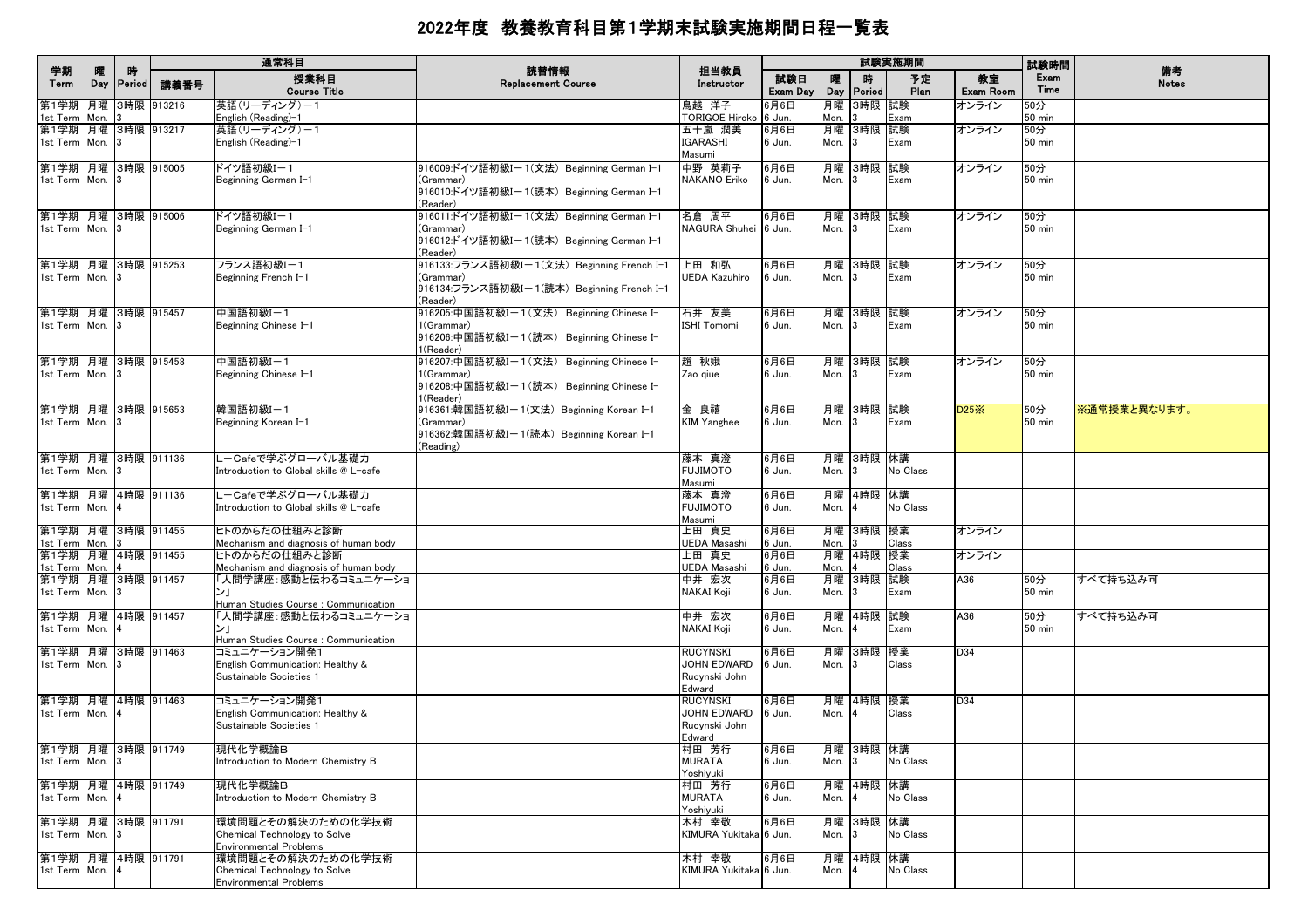|                                     |          |                    |            | 通常科目                                                            |                                                    |                                   |                 |            |                | 試験実施期間          |                        | 試験時間                 |                    |
|-------------------------------------|----------|--------------------|------------|-----------------------------------------------------------------|----------------------------------------------------|-----------------------------------|-----------------|------------|----------------|-----------------|------------------------|----------------------|--------------------|
| 学期<br>Term                          | 曤<br>Day | 時<br><b>Period</b> | 講義番号       | 授業科目<br><b>Course Title</b>                                     | 読替情報<br><b>Replacement Course</b>                  | 担当教員<br>Instructor                | 試験日<br>Exam Day | 矐<br>Day   | 時<br>Period    | 予定<br>Plan      | 教室<br><b>Exam Room</b> | Exam<br>Time         | 備考<br><b>Notes</b> |
| 第1学期 月曜                             |          |                    | 3時限 912703 | するスポーツ演習                                                        |                                                    | 梶谷 信之                             | 6月6日            | 月曜         | 3時限 休講         |                 |                        |                      |                    |
| 1st Term Mon.                       |          |                    |            | Seminar of Sport Performance                                    |                                                    | KAJITANI                          | 6 Jun.          | Mon.       |                | No Class        |                        |                      |                    |
|                                     |          |                    |            |                                                                 |                                                    | Nobuyuki                          |                 |            |                |                 |                        |                      |                    |
| 第1学期 月曜<br>1st Term Mon.            |          |                    | 4時限 912703 | するスポーツ演習<br>Seminar of Sport Performance                        |                                                    | 梶谷 信之<br>KAJITANI                 | 6月6日<br>6 Jun.  | 月曜<br>Mon. | 4時限 休講         | No Class        |                        |                      |                    |
|                                     |          |                    |            |                                                                 |                                                    | Nobuyuki                          |                 |            |                |                 |                        |                      |                    |
| 第1学期 月曜 3時限 912704                  |          |                    |            | するスポーツ演習                                                        |                                                    | 榎本 翔太                             | 6月6日            | 月曜         | 3時限 休講         |                 |                        |                      |                    |
| 1st Term Mon.                       |          |                    |            | Seminar of Sport Performance                                    |                                                    | ENOMOTO Shota 6 Jun.              |                 | Mon.       |                | No Class        |                        |                      |                    |
| 第1学期 月曜 4時限 912704                  |          |                    |            | するスポーツ演習                                                        |                                                    | 榎本 翔太                             | 6月6日            | 月曜         | 4時限 休講         |                 |                        |                      |                    |
| 1st Term Mon.                       |          |                    |            | Seminar of Sport Performance                                    |                                                    | ENOMOTO Shota 6 Jun.              |                 | Mon.       |                | <b>No Class</b> |                        |                      |                    |
| 第1学期 月曜 3時限 914454<br>1st Term Mon. |          |                    |            | プレ上級英語ー1<br>Pre-Advanced English 1                              |                                                    | COOPER ALAN<br><b>EDWIN</b>       | 6月6日<br>6 Jun.  | 月曜<br>Mon. | 3時限 試験         | Exam            | オンライン                  | 50分<br>50 min        |                    |
|                                     |          |                    |            |                                                                 |                                                    | COOPER Alan                       |                 |            |                |                 |                        |                      |                    |
|                                     |          |                    |            |                                                                 |                                                    | Edwin                             |                 |            |                |                 |                        |                      |                    |
| 第1学期 月曜 4時限 914454                  |          |                    |            | プレ上級英語-1                                                        |                                                    | <b>COOPER ALAN</b>                | 6月6日            |            | 月曜 4時限 試験      |                 | オンライン                  | 50分                  |                    |
| 1st Term Mon.                       |          |                    |            | Pre-Advanced English 1                                          |                                                    | <b>EDWIN</b>                      | 6 Jun.          | Mon.       |                | Exam            |                        | 50 min               |                    |
|                                     |          |                    |            |                                                                 |                                                    | COOPER Alan                       |                 |            |                |                 |                        |                      |                    |
| 第1学期 月曜 3時限 914506                  |          |                    |            | 上級英語ー1(TOEIC)                                                   |                                                    | Edwin<br>伊野家 伸一                   |                 |            |                |                 |                        |                      |                    |
| 1st Term Mon.                       |          |                    |            | Advanced English 1 (TOEIC)                                      |                                                    | INOKE Shinichi                    | 6月6日<br>6 Jun.  | 月曜<br>Mon. | 3時限 試験         | Exam            | オンライン                  | 50分<br><b>50 min</b> |                    |
| 第1学期 月曜 4時限 914506                  |          |                    |            | 上級英語ー1(TOEIC)                                                   |                                                    | 伊野家 伸一                            | 6月6日            | 月曜         | 4時限 試験         |                 | オンライン                  | 50分                  |                    |
| 1st Term Mon.                       |          |                    |            | Advanced English 1 (TOEIC)                                      |                                                    | <b>INOKE Shinichi</b>             | 6 Jun.          | Mon.       |                | Exam            |                        | 50 min               |                    |
| 第1学期 月曜 3時限 917013                  |          |                    |            | 応用日本語(読むA1)                                                     | 917213:日本語(読むA1) Japanese (Reading A1)             | 末繁 美和                             | 6月6日            | 月曜         | 3時限 休講         |                 |                        |                      |                    |
| 1st Term Mon.                       |          |                    |            | Applied Japanese (Reading A1)                                   | 917233:日本語A-1 Japanese A-1                         | SUESHIGE Miwa 16 Jun.             |                 | Mon.       |                | No Class        |                        |                      |                    |
| 第1学期 月曜 4時限 917013                  |          |                    |            | 応用日本語(読むA1)                                                     | 917213:日本語(読むA1) Japanese (Reading A1)             | 末繁 美和                             | 6月6日            | 月曜         | 4時限 休講         |                 |                        |                      |                    |
| 1st Term Mon.<br>第1学期 月曜 3時限 917033 |          |                    |            | Applied Japanese (Reading A1)<br>日本語3-1                         | 917233:日本語A-1 Japanese A-1                         | SUESHIGE Miwa<br>太田 朗子            | 6 Jun.<br>6月6日  | Mon.<br>月曜 | 3時限 休講         | No Class        |                        |                      |                    |
| 1st Term Mon.                       |          |                    |            | Japanese 3-1                                                    |                                                    | Ota Saeko                         | 6 Jun.          | Mon.       |                | No Class        |                        |                      |                    |
| 第1学期 月曜 4時限 917033                  |          |                    |            | 日本語3-1                                                          |                                                    | 太田 朗子                             | 6月6日            | 月曜         | 4時限 休講         |                 |                        |                      |                    |
| 1st Term Mon.                       |          |                    |            | Japanese 3-1                                                    |                                                    | Ota Saeko                         | 6 Jun.          | Mon.       |                | No Class        |                        |                      |                    |
| 第1学期 月曜 3時限 917067                  |          |                    |            | 中級漢字 語彙1                                                        |                                                    | 青井 由佳                             | 6月6日            | 月曜         | 3時限 試験         |                 | オンライン                  | 50分                  |                    |
| 1st Term Mon.                       |          |                    |            | Intermediate Kanji & Vocabulary 1                               |                                                    | AOI Yuka                          | 6 Jun.          | Mon.       |                | Exam            |                        | 50 min               |                    |
| 第1学期 月曜 4時限 917067<br>1st Term Mon. |          |                    |            | 中級漢字 語彙1<br>Intermediate Kanji & Vocabulary 1                   |                                                    | 青井 由佳<br>AOI Yuka                 | 6月6日<br>6 Jun.  | 月曜<br>Mon. | 4時限 試験         | Exam            | オンライン                  | 50分<br>50 min        |                    |
| 第1学期 月曜 3時限 917083                  |          |                    |            | 読み書き1-1                                                         |                                                    | 梅川 ゆう子                            | 6月6日            | 月曜         | 3時限 休講         |                 |                        |                      |                    |
| 1st Term Mon.                       |          |                    |            | Reading & Writing 1-1                                           |                                                    | UMEKAWA Yuko                      | 6 Jun.          | Mon.       |                | No Class        |                        |                      |                    |
| 第1学期 月曜 4時限 917083                  |          |                    |            | 読み書き1-1                                                         |                                                    | 梅川 ゆう子                            | 6月6日            | 月曜         | 4時限 休講         |                 |                        |                      |                    |
| 1st Term Mon.                       |          |                    |            | Reading & Writing 1-1                                           |                                                    | UMEKAWA Yuko 6 Jun.               |                 | Mon.       |                | No Class        |                        |                      |                    |
| 第1学期  月曜  4時限  910218               |          |                    |            | 『キャリア形成基礎講座』                                                    | 910418:全学ガイダンスII『キャリア形成基礎講座』 All                   | 中山 芳一                             | 6月6日            | 月曜         | 4時限 授業         |                 | A41                    |                      |                    |
| 1st Term Mon.                       |          |                    |            | Planning for your Career:Basic Steps"                           | Faculties Guidance II "Career Design Basic Course' | <b>NAKAYAMA</b><br>Yoshikazu      | 6 Jun.          | Mon.       |                | Class           |                        |                      |                    |
| 第1学期 月曜 4時限 910219                  |          |                    |            | 『キャリア形成基礎講座』                                                    | 910419:全学ガイダンスII『キャリア形成基礎講座』 All                   | 中山 芳一                             | 6月6日            | 月曜         | 4時限 授業         |                 | <b>B41</b>             |                      |                    |
| 1st Term Mon.                       |          |                    |            | Planning for your Career:Basic Steps"                           | Faculties Guidance II "Career Design Basic Course" | NAKAYAMA                          | 6 Jun.          | Mon.       |                | Class           |                        |                      |                    |
|                                     |          |                    |            |                                                                 |                                                    | Yoshikazu                         |                 |            |                |                 |                        |                      |                    |
| 第1学期 月曜 4時限 912207                  |          |                    |            | 情報処理入門1(情報機器の操作を含む)                                             |                                                    | 河野 圭太                             | 6月6日            | 月曜         | 4時限 休講         |                 |                        |                      |                    |
| 1st Term Mon.<br>第1学期 月曜 4時限 912208 |          |                    |            | Introduction to Information Processing 1<br>情報処理入門1(情報機器の操作を含む) |                                                    | KAWANO Keita<br>國米 充之             | 6 Jun.<br>6月6日  | Mon.       | 月曜 4時限 休講      | No Class        |                        |                      |                    |
| 1st Term Mon.                       |          |                    |            | Introduction to Information Processing 1                        |                                                    | KOKUMAI                           | 6 Jun.          | Mon.       |                | No Class        |                        |                      |                    |
|                                     |          |                    |            |                                                                 |                                                    | Mitsuyuki                         |                 |            |                |                 |                        |                      |                    |
| 第1学期 月曜 4時限 913023                  |          |                    |            | 英語(スピーキング)-1                                                    |                                                    | HILL STEPHE 6月6日                  |                 |            | 月曜  4時限  試験    |                 | D52                    | 50分                  |                    |
| 1st Term Mon.                       |          |                    |            | English (Speaking)-1                                            |                                                    | N MICHEL                          | 6 Jun.          | Mon.       |                | Exam            |                        | 50 min               |                    |
|                                     |          |                    |            |                                                                 |                                                    | <b>HILL Stephen</b>               |                 |            |                |                 |                        |                      |                    |
| 第1学期 月曜 4時限 913024                  |          |                    |            | 英語(スピーキング)-1                                                    |                                                    | Michel Richard<br>BURDEN PET 6月6日 |                 |            | 月曜 4時限 試験      |                 | C <sub>21</sub>        | 50分                  |                    |
| 1st Term Mon.                       |          |                    |            | English (Speaking)-1                                            |                                                    | ER                                | 6 Jun.          | Mon.       |                | Exam            |                        | <b>50 min</b>        |                    |
|                                     |          |                    |            |                                                                 |                                                    | <b>BURDEN Peter</b>               |                 |            |                |                 |                        |                      |                    |
| 第1学期 月曜 4時限 913025                  |          |                    |            | 英語(スピーキング)ー1                                                    |                                                    | POTGIETER A <sup>6月6日</sup>       |                 |            | 月曜 4時限 試験      |                 | A42                    | 50分                  |                    |
| 1st Term Mon. 4                     |          |                    |            | English (Speaking)-1                                            |                                                    | <b>NTON</b>                       | 6 Jun.          | Mon.       | $\overline{a}$ | Exam            |                        | <b>50 min</b>        |                    |
|                                     |          |                    |            |                                                                 |                                                    | <b>POTGIETER</b>                  |                 |            |                |                 |                        |                      |                    |
| 第1学期 月曜 4時限 913026                  |          |                    |            | 英語(スピーキング)-1                                                    |                                                    | Anton Johannes                    |                 |            | 4時限 試験         |                 |                        |                      |                    |
| 1st Term Mon.                       |          |                    |            | English (Speaking)-1                                            |                                                    | ROBINSON<br><b>DAVID IAN</b>      | 6月6日<br>6 Jun.  | 月曜<br>Mon. |                | Exam            | C32                    | 50分<br>50 min        |                    |
|                                     |          |                    |            |                                                                 |                                                    | <b>ROBINSON</b>                   |                 |            |                |                 |                        |                      |                    |
|                                     |          |                    |            |                                                                 |                                                    | David Ian                         |                 |            |                |                 |                        |                      |                    |
| 第1学期 月曜 4時限 913218                  |          |                    |            | 英語(リーディング)ー1                                                    |                                                    | 大野 浩恵                             | 6月6日            |            | 月曜 4時限 試験      |                 | オンライン                  | 50分                  |                    |
| 1st Term Mon. 4                     |          |                    |            | English (Reading)-1                                             |                                                    | ONO Hiroe                         | 6 Jun.          | Mon.       |                | Exam            |                        | 50 min               |                    |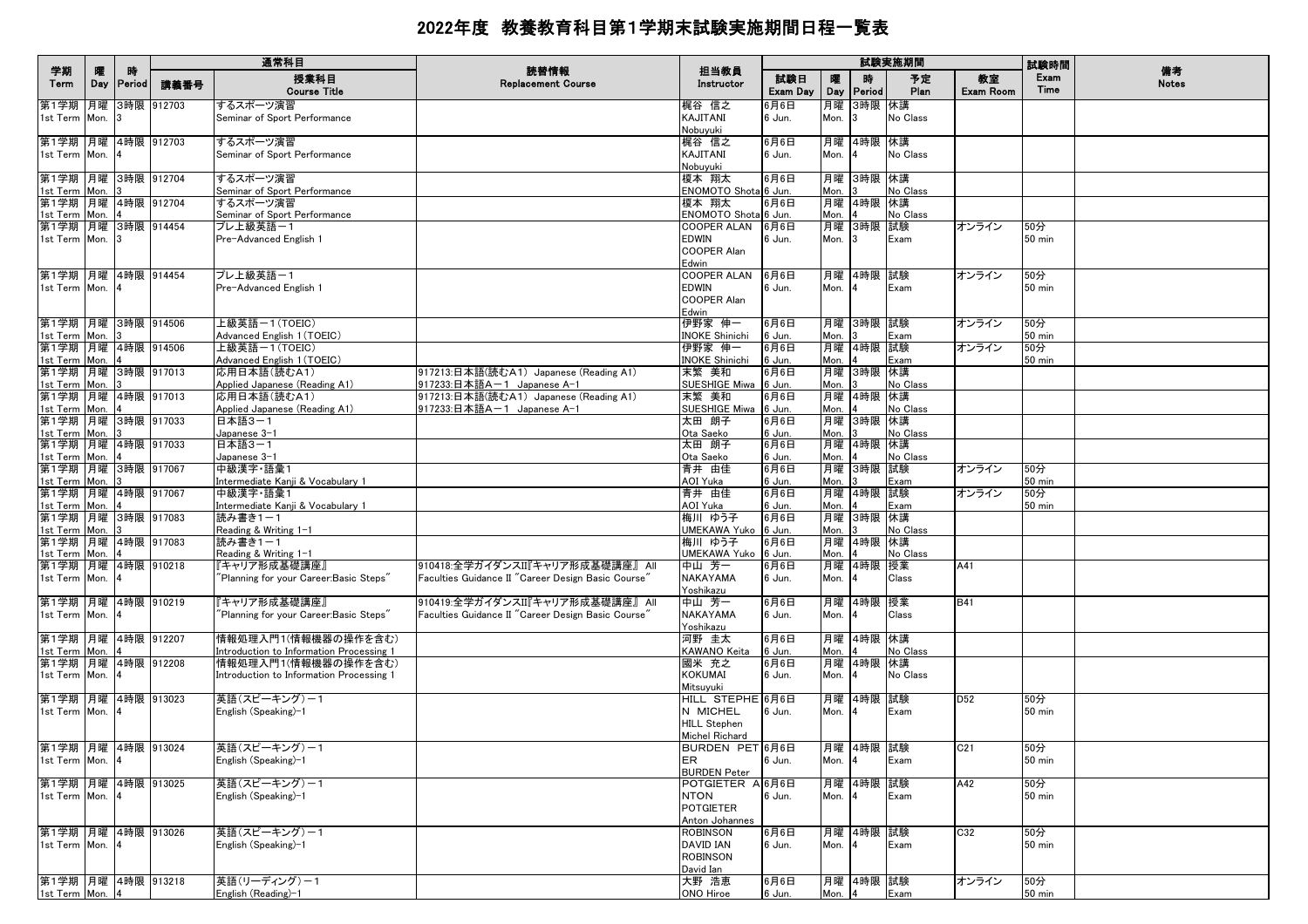|                                                           |          |              |            | 通常科目                                                   |                                                                                                                   |                                                                              |                        |                  |                  | 試験実施期間     |                        | 試験時間                 |                    |
|-----------------------------------------------------------|----------|--------------|------------|--------------------------------------------------------|-------------------------------------------------------------------------------------------------------------------|------------------------------------------------------------------------------|------------------------|------------------|------------------|------------|------------------------|----------------------|--------------------|
| 学期<br>Term                                                | 曤<br>Day | 時<br> Period | 講義番号       | 授業科目<br><b>Course Title</b>                            | 読替情報<br><b>Replacement Course</b>                                                                                 | 担当教員<br>Instructor                                                           | 試験日<br>Exam Day        | 曤<br>Day         | 時<br>Period      | 予定<br>Plan | 教室<br><b>Exam Room</b> | Exam<br>Time         | 備考<br><b>Notes</b> |
| 第1学期<br>1st Term Mon.                                     | 月曜       |              | 4時限 913219 | 英語(リーディング)ー1<br>English (Reading)-1                    |                                                                                                                   | 松岡 由美子<br><b>MATSUOKA</b><br>Yumiko                                          | 6月6日<br>6 Jun.         | 月曜<br>Mon.       | 4時限 試験           | Exam       | オンライン                  | 50分<br><b>50 min</b> |                    |
| 第1学期  月曜  4時限  913220<br>1st Term Mon. 4                  |          |              |            | 英語(リーディング)ー1<br>English (Reading)-1                    |                                                                                                                   | 劔持 淑<br><b>KEMMOTSU</b><br>Yoshi                                             | 6月6日<br>6 Jun.         | 月曜<br>Mon.       | 4時限 試験           | Exam       | オンライン                  | 30分<br>$30$ min      |                    |
| 第1学期 月曜 4時限 915007<br>1st Term Mon. 4                     |          |              |            | ドイツ語初級Iー1<br>Beginning German I-1                      | 916013:ドイツ語初級I-1(文法) Beginning German I-1<br>(Grammar)<br>916014ドイツ語初級Iー1(読本)Beginning German I-1                 | 由比 俊行<br>YUI Toshiyuki                                                       | 6月6日<br>6 Jun.         | 月曜<br>Mon.       | 4時限 試験           | Exam       | オンライン                  | 50分<br>50 min        |                    |
| 第1学期 月曜 4時限 915008                                        |          |              |            | ドイツ語初級I-1                                              | (Reader)<br>916015:ドイツ語初級Iー1(文法) Beginning German I-1                                                             | 中村 道一                                                                        | 6月6日                   |                  | 月曜 4時限 試験        |            | オンライン                  | 50分                  | 講義内で指示します。         |
| 1st Term Mon. 4                                           |          |              |            | Beginning German I-1                                   | (Grammar)<br>916016:ドイツ語初級I-1(読本) Beginning German I-1<br>(Reader)                                                | <b>NAKAMURA</b><br>Michikazu                                                 | 6 Jun.                 | Mon.             |                  | Exam       |                        | <b>50 min</b>        |                    |
| 第1学期 月曜 4時限 915254<br>1st Term Mon. 4                     |          |              |            | フランス語初級I-1<br>Beginning French I-1                     | 916135:フランス語初級Iー1(文法) Beginning French I-1<br>(Grammar)<br>916136:フランス語初級I-1(読本) Beginning French I-1<br>(Reader) | 上田 和弘<br>UEDA Kazuhiro                                                       | 6月6日<br>6 Jun.         | 月曜<br>Mon.       | 4時限 試験<br>4      | Exam       | オンライン                  | 50分<br>$50$ min      |                    |
| 第1学期 月曜 4時限 915459<br>1st Term Mon. 4                     |          |              |            | 中国語初級I-1<br>Beginning Chinese I-1                      | 916209:中国語初級Iー1(文法) Beginning Chinese I-<br>1(Grammar)<br>916210:中国語初級Iー1(読本) Beginning Chinese I-<br>1(Reader)   | 李 志華<br>LI Zhihua                                                            | 6月6日<br>6 Jun.         | Mon.             | 月曜 4時限 試験        | Exam       | オンライン                  | 50分<br>$50$ min      |                    |
| 第1学期 月曜 4時限 915460<br>1st Term Mon. 4                     |          |              |            | 中国語初級I-1<br>Beginning Chinese I-1                      | 916211:中国語初級Iー1(文法) Beginning Chinese I-<br>1(Grammar)<br>916212:中国語初級I-1(読本) Beginning Chinese I-<br>1(Reader)   | 藤原 祐子<br>FUJIWARA Yuko 6 Jun.                                                | 6月6日                   | Mon.             | 月曜 4時限 試験        | Exam       | オンライン                  | 50分<br>$50$ min      |                    |
| 第1学期  月曜  4時限  915654<br>1st Term Mon. 4                  |          |              |            | 韓国語初級I-1<br>Beginning Korean I-1                       | 916363:韓国語初級Iー1(文法)Beginning Korean I–1<br>(Grammar)<br>916364:韓国語初級Iー1(読本) Beginning Korean I-1<br>(Reading)     | 金 良禧<br><b>KIM Yanghee</b>                                                   | 6月6日<br>6 Jun.         | 月曜<br>Mon.       | 4時限 試験           | Exam       | D25X                   | 50分<br>50 min        | ※通常授業と異なります。       |
| 第1学期 月曜 5時限 910220<br>1st Term Mon. 5                     |          |              |            | 『キャリア形成基礎講座』<br>Planning for your Career:Basic Steps"  | 910420:全学ガイダンスII『キャリア形成基礎講座』 All<br>Faculties Guidance II "Career Design Basic Course"                            | 中山 芳一<br>NAKAYAMA<br>Yoshikazu                                               | 6月6日<br>6 Jun.         | Mon.             | 月曜 5時限 授業<br>5   | Class      | A41                    |                      |                    |
| 第1学期  月曜  5時限  910221<br>1st Term Mon. 5                  |          |              |            | 『キャリア形成基礎講座』<br>'Planning for your Career:Basic Steps" | 910421:全学ガイダンスII『キャリア形成基礎講座』 All<br>Faculties Guidance II "Career Design Basic Course"                            | 中山 芳一<br>NAKAYAMA<br>Yoshikazu                                               | 6月6日<br>6 Jun.         | 月曜<br>Mon.       | 5時限 授業<br>5      | Class      | <b>B41</b>             |                      |                    |
| 第1学期 月曜 5時限 910222<br>1st Term Mon.                       |          |              |            | 『キャリア形成基礎講座』<br>"Planning for your Career:Basic Steps" | 910422:全学ガイダンスII『キャリア形成基礎講座』 All<br>Faculties Guidance II "Career Design Basic Course"                            | 宇塚 万里子<br>UZUKA Mariko                                                       | 6月6日<br>ີວ Jun.        | 月曜<br>Mon.       | 5時限 授業           | Class      | A37                    |                      |                    |
| 第1学期 月曜 5時限 913027<br>1st Term Mon.<br>第1学期 月曜 5時限 913028 |          |              |            | 英語(スピーキング)ー1<br>English (Speaking)-1<br>英語(スピーキング)ー1   |                                                                                                                   | 内田 クレア<br><b>UCHIDA Claire</b><br><b>STOCKWELL</b>                           | 6月6日<br>6 Jun.<br>6月6日 | 月曜<br>Mon.<br>月曜 | 5時限 試験<br>5時限 試験 | Exam       | A35<br><b>B23</b>      | 50分<br>50 min<br>50分 |                    |
| 1st Term Mon. 5                                           |          |              |            | English (Speaking)-1                                   |                                                                                                                   | <b>TERESA</b><br><b>STOCKWELL</b><br><b>TERESA</b>                           | 6 Jun.                 | Mon.             | 5                | Exam       |                        | $50$ min             |                    |
| 第1学期 月曜 5時限 913029<br>1st Term Mon. 5                     |          |              |            | 英語(スピーキング)ー1<br>English (Speaking)-1                   |                                                                                                                   | <b>FUJISHIMA</b><br>NAOMI<br>Fujishima Naomi                                 | 6月6日<br>6 Jun.         | Mon.             | 月曜 5時限 試験<br>15  | Exam       | A34                    | 50分<br>$50$ min      |                    |
| 第1学期 月曜 5時限 913030<br>1st Term Mon. 5                     |          |              |            | 英語(スピーキング)ー1<br>English (Speaking)-1                   |                                                                                                                   | POTGIETER A 6月6日<br><b>NTON</b><br><b>POTGIETER</b><br>Anton Johannes        | 6 Jun.                 | Mon.             | 月曜 5時限 試験<br>5   | Exam       | A42                    | 50分<br>50 min        |                    |
| 第1学期 月曜 5時限 913031<br>1st Term Mon. 5                     |          |              |            | 英語(スピーキング)-1<br>English (Speaking)-1                   |                                                                                                                   | <b>ROBINSON</b><br><b>DAVID IAN</b><br><b>ROBINSON</b><br>David Ian          | 6月6日<br>6 Jun.         | 月曜<br>Mon.       | 5時限 試験<br>5      | Exam       | C32                    | 50分<br><b>50 min</b> |                    |
| 第1学期 月曜 5時限 913032<br>1st Term Mon. 5                     |          |              |            | 英語(スピーキング)ー1<br>English (Speaking)-1                   |                                                                                                                   | BURDEN PET 6月6日<br>ER.<br><b>BURDEN Peter</b>                                | 6 Jun.                 | Mon.             | 月曜 5時限 試験<br>5   | Exam       | C21                    | 50分<br>$50$ min      |                    |
| 第1学期 月曜 5時限 913033<br>1st Term Mon. 5                     |          |              |            | 英語(スピーキング)ー1<br>English (Speaking)-1                   |                                                                                                                   | GARDNER NIKKI 6月6日<br>GARDNER Nikki 6 Jun.                                   |                        | Mon.             | 月曜 5時限 試験<br>5   | Exam       | A31                    | 50分<br>50 min        |                    |
| 第1学期 月曜 5時限 913034<br>1st Term Mon. 5                     |          |              |            | 英語(スピーキング)ー1<br>English (Speaking)-1                   |                                                                                                                   | HILL STEPHE 6月6日<br>N MICHEL<br><b>HILL Stephen</b><br><b>Michel Richard</b> | 6 Jun.                 | Mon.             | 月曜 5時限 試験<br>5   | Exam       | D <sub>52</sub>        | 50分<br>$50$ min      |                    |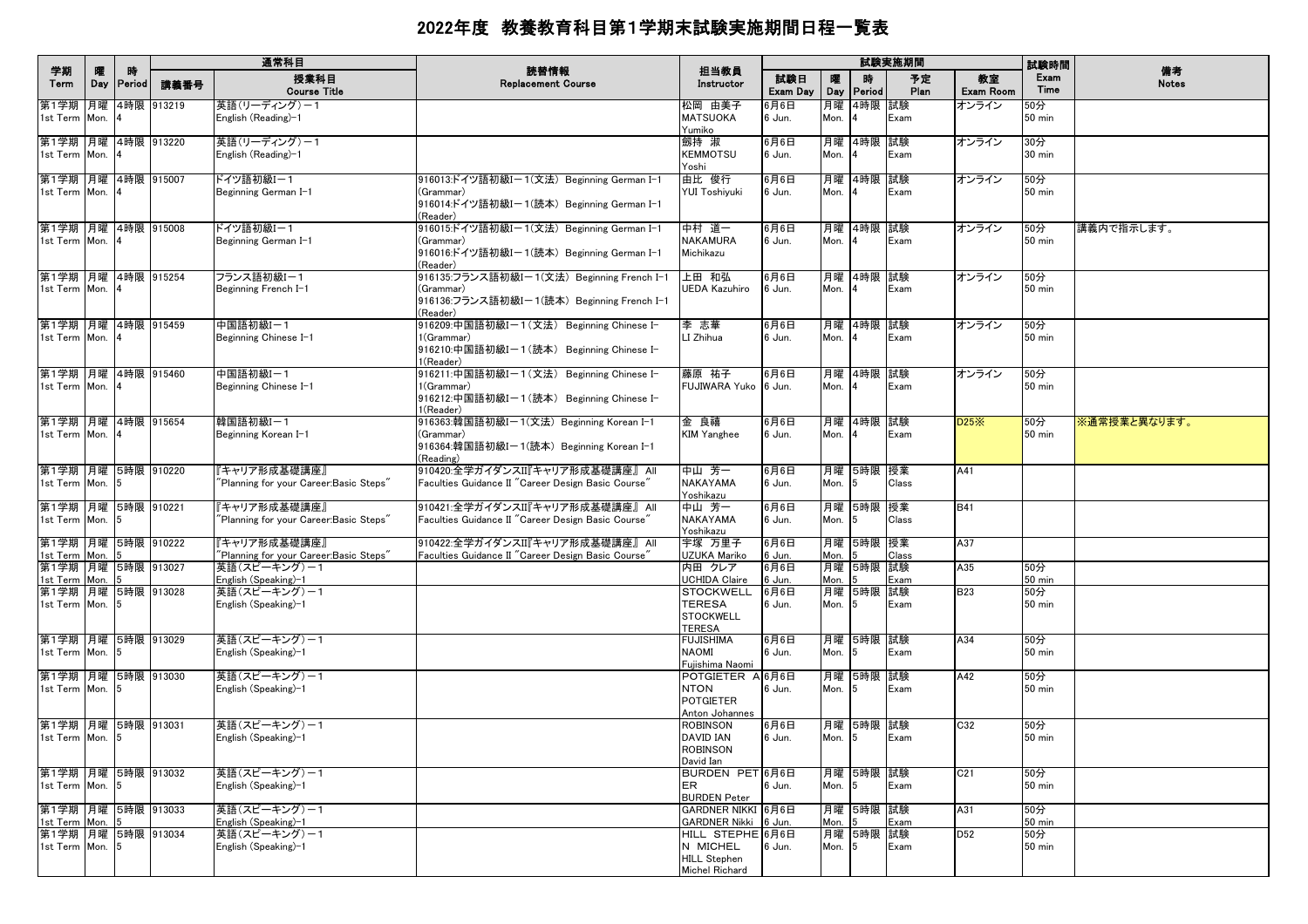|                                          |          |                    |            | 通常科目                                                      | 読替情報                                                                                                            |                                                           |                 |          |                 | 試験実施期間     |                        | 試験時間                    | 備考               |
|------------------------------------------|----------|--------------------|------------|-----------------------------------------------------------|-----------------------------------------------------------------------------------------------------------------|-----------------------------------------------------------|-----------------|----------|-----------------|------------|------------------------|-------------------------|------------------|
| 学期<br>Term                               | 曤<br>Day | 時<br><b>Period</b> | 講義番号       | 授業科目<br><b>Course Title</b>                               | <b>Replacement Course</b>                                                                                       | 担当教員<br>Instructor                                        | 試験日<br>Exam Day | 嚁<br>Day | 時<br>Period     | 予定<br>Plan | 教室<br><b>Exam Room</b> | Exam<br>Time            | <b>Notes</b>     |
| 第1学期 月曜<br>1st Term Mon.                 |          |                    | 5時限 913035 | 英語(スピーキング)-1<br>English (Speaking)–1                      |                                                                                                                 | SEBASTIANO<br><b>ALEXANDRA</b><br>SEBASTIANO<br>Alexandra | 6月6日<br>6 Jun.  | Mon.     | 月曜 5時限<br>5     | 試験<br>Exam | D42                    | 50分<br><b>50 min</b>    |                  |
| 第1学期 月曜 5時限 913221<br>1st Term           | Mon.     |                    |            | 英語(リーディング)ー1<br>English (Reading)-1                       |                                                                                                                 | 問田 雅美<br><b>TOITA Masami</b>                              | 6月6日<br>6 Jun.  | Mon.     | 月曜 5時限 試験       | Exam       | オンライン                  | 50分<br>$50 \text{ min}$ |                  |
| 第1学期 月曜 5時限 913222<br>1st Term Mon. 5    |          |                    |            | 英語(リーディング)ー1<br>English (Reading)-1                       |                                                                                                                 | 松岡 由美子<br><b>MATSUOKA</b><br>Yumiko                       | 6月6日<br>6 Jun.  | Mon.     | 月曜 5時限<br>5     | 試験<br>Exam | オンライン                  | 50分<br>$50$ min         |                  |
| 第1学期 月曜 5時限 913223<br>1st Term Mon.      |          |                    |            | 英語(リーディング)ー1<br>English (Reading)-1                       |                                                                                                                 | 上仲 律子<br>UENAKA Ritsuko 6 Jun.                            | 6月6日            | Mon.     | 月曜 5時限 試験       | Exam       | オンライン                  | 50分<br><b>50 min</b>    | 対面及びリアルタイムでの授業なし |
| 第1学期 月曜 5時限 913224<br>1st Term Mon. 5    |          |                    |            | 英語(リーディング)ー1<br>English (Reading)-1                       |                                                                                                                 | 劔持 淑<br><b>KEMMOTSU</b><br>Yoshi                          | 6月6日<br>6 Jun.  | Mon. $5$ | 月曜 5時限 試験       | Exam       | オンライン                  | 30分<br>30 min           |                  |
| 第1学期 月曜 5時限 913225<br>1st Term Mon. 5    |          |                    |            | 英語(リーディング)ー1<br>English (Reading)-1                       |                                                                                                                 | 是近 成子<br><b>KORECHIKA</b><br>Seiko                        | 6月6日<br>6 Jun.  | Mon. $5$ | 月曜 5時限          | 試験<br>Exam | オンライン                  | 50分<br>$50$ min         |                  |
| 第1学期 月曜 5時限 913226<br>1st Term Mon. 5    |          |                    |            | 英語(リーディング)ー1<br>English (Reading)-1                       |                                                                                                                 | 五十嵐 潤美<br><b>IGARASHI</b><br>Masumi                       | 6月6日<br>6 Jun.  | Mon.     | 月曜 5時限<br>5     | 試験<br>Exam | オンライン                  | 50分<br>$50$ min         |                  |
| 第1学期 月曜 5時限 913227<br>1st Term Mon. 5    |          |                    |            | 英語(リーディング)-1<br>English (Reading)-1                       |                                                                                                                 | 木下 聡子<br><b>KINOSHITA</b><br>Satoko                       | 6月6日<br>6 Jun.  | Mon.     | 月曜 5時限 試験<br>5  | Exam       | オンライン                  | 30分<br>30 min           |                  |
| 第1学期 月曜 5時限 915009<br>1st Term Mon. 5    |          |                    |            | ドイツ語初級Iー1<br>Beginning German I-1                         | 916017:ドイツ語初級Iー1(文法)Beginning German I-1<br>(Grammar)<br>916018:ドイツ語初級Iー1(読本)Beginning German I-1<br>(Reader)   | 由比 俊行<br>YUI Toshiyuki                                    | 6月6日<br>6 Jun.  | Mon.     | 月曜 5時限<br>5     | 試験<br>Exam | オンライン                  | 50分<br>50 min           |                  |
| 第1学期  月曜  5時限  915010<br>1st Term Mon. 5 |          |                    |            | ドイツ語初級Iー1<br>Beginning German I-1                         | 916019:ドイツ語初級Iー1(文法)Beginning German I-1<br>(Grammar)<br>916020:ドイツ語初級Iー1(読本)Beginning German I-1<br>(Reader)   | 中野 英莉子<br><b>NAKANO Eriko</b>                             | 6月6日<br>6 Jun.  | Mon.     | 月曜 5時限 試験       | Exam       | オンライン                  | 50分<br>50 min           |                  |
| 第1学期 月曜 5時限 915011<br>1st Term Mon. 5    |          |                    |            | ドイツ語初級Iー1<br>Beginning German I-1                         | 916021:ドイツ語初級Iー1(文法) Beginning German I-1<br>(Grammar)<br>916022:ドイツ語初級Iー1(読本)Beginning German I-1<br>(Reader)  | 杉林 周陽<br>SUGIBAYASHI<br>Noriaki                           | 6月6日<br>6 Jun.  | Mon.     | 月曜  5時限<br>5    | 試験<br>Exam | オンライン                  | 50分<br>50 min           |                  |
| 第1学期 月曜 5時限 915255<br>1st Term Mon. 5    |          |                    |            | フランス語初級I-1<br>Beginning French I-1                        | 916137:フランス語初級Iー1(文法)Beginning French I-1<br>(Grammar)<br>916138:フランス語初級Iー1(読本)Beginning French I-1<br>(Reader) | 石井 成人<br>ISHII Naruhito                                   | 6月6日<br>6 Jun.  | Mon.     | 月曜 5時限 試験<br>5  | Exam       | オンライン                  | 50分<br>50 min           |                  |
| 第1学期 月曜 5時限 915461<br>1st Term Mon. 5    |          |                    |            | 中国語初級I-1<br>Beginning Chinese I-1                         | 916213:中国語初級Iー1(文法) Beginning Chinese I-<br>l (Grammar)<br>916214:中国語初級Iー1(読本) Beginning Chinese I-<br>(Reader) | 陳 洪傑<br>Chen Hongjie                                      | 6月6日<br>6 Jun.  | Mon. $5$ | 月曜 5時限 試験       | Exam       | オンライン                  | 50分<br>50 min           |                  |
| 第1学期  月曜  5時限  915462<br>1st Term Mon. 5 |          |                    |            | 中国語初級I-1<br>Beginning Chinese I-1                         | 916215:中国語初級Iー1(文法) Beginning Chinese I-<br>l (Grammar)<br>916216:中国語初級Iー1(読本) Beginning Chinese I-<br>(Reader) | 趙 秋娥<br>Zao giue                                          | 6月6日<br>6 Jun.  | Mon.     | 月曜 5時限<br>5     | 試験<br>Exam | オンライン                  | 50分<br>50 min           |                  |
| 第1学期 月曜 5時限 915463<br>1st Term Mon. 5    |          |                    |            | 中国語初級I-1<br>Beginning Chinese I-1                         | 916217:中国語初級Iー1(文法) Beginning Chinese I-<br>1(Grammar)<br>916218:中国語初級Iー1(読本) Beginning Chinese I-<br>(Reader)  | 白 雨田<br><b>BAI Yutian</b>                                 | 6月6日<br>6 Jun.  | Mon.     | 月曜 5時限 試験<br>15 | Exam       | オンライン                  | 50分<br>50 min           |                  |
| 第1学期 月曜 5時限 915464<br>1st Term Mon. 5    |          |                    |            | 中国語初級I-1<br>Beginning Chinese I-1                         | 916219:中国語初級Iー1(文法) Beginning Chinese I-<br>1(Grammar)<br>916220:中国語初級I-1(読本) Beginning Chinese I-<br>I(Reader) | 藤原 祐子<br>FUJIWARA Yuko 6 Jun.                             | 6月6日            | Mon.     | 月曜 5時限<br>5     | 試験<br>Exam | オンライン                  | 50分<br><b>50 min</b>    |                  |
| 第1学期 月曜 5時限 915656<br>1st Term Mon. 5    |          |                    |            | 韓国語初級I-1<br>Beginning Korean I-1                          | 916367:韓国語初級Iー1(文法)Beginning Korean I-1<br>(Grammar)<br>916368:韓国語初級I-1(読本) Beginning Korean I-1<br>(Reading)   | チェ ソヒョン<br>CHOI Seohyun                                   | 6月6日<br>6 Jun.  | Mon.     | 月曜 5時限 試験<br>5  | Exam       | オンライン                  | 50分<br>$50$ min         | リアルタイムオンライン授業    |
| 第1学期 月曜 5時限 911001<br>1st Term Mon. 5    |          |                    |            | トルコ系民族の言語と文化1<br>anguage and Culture of Turkish People 1  |                                                                                                                 | 栗林 裕<br>KURIBAYASHI<br>Yu                                 | 6月6日<br>6 Jun.  | Mon.     | 月曜 5時限 試験<br>15 | Exam       | オンライン                  | 50分<br>$50$ min         |                  |
| 第1学期 月曜 6時限 911001<br>1st Term Mon.      |          |                    |            | トルコ系民族の言語と文化1<br>Language and Culture of Turkish People 1 |                                                                                                                 | 栗林 裕<br>KURIBAYASHI<br>Yu                                 | 6月6日<br>6 Jun.  | Mon. 6   | 月曜 6時限 休講       | No Class   |                        |                         |                  |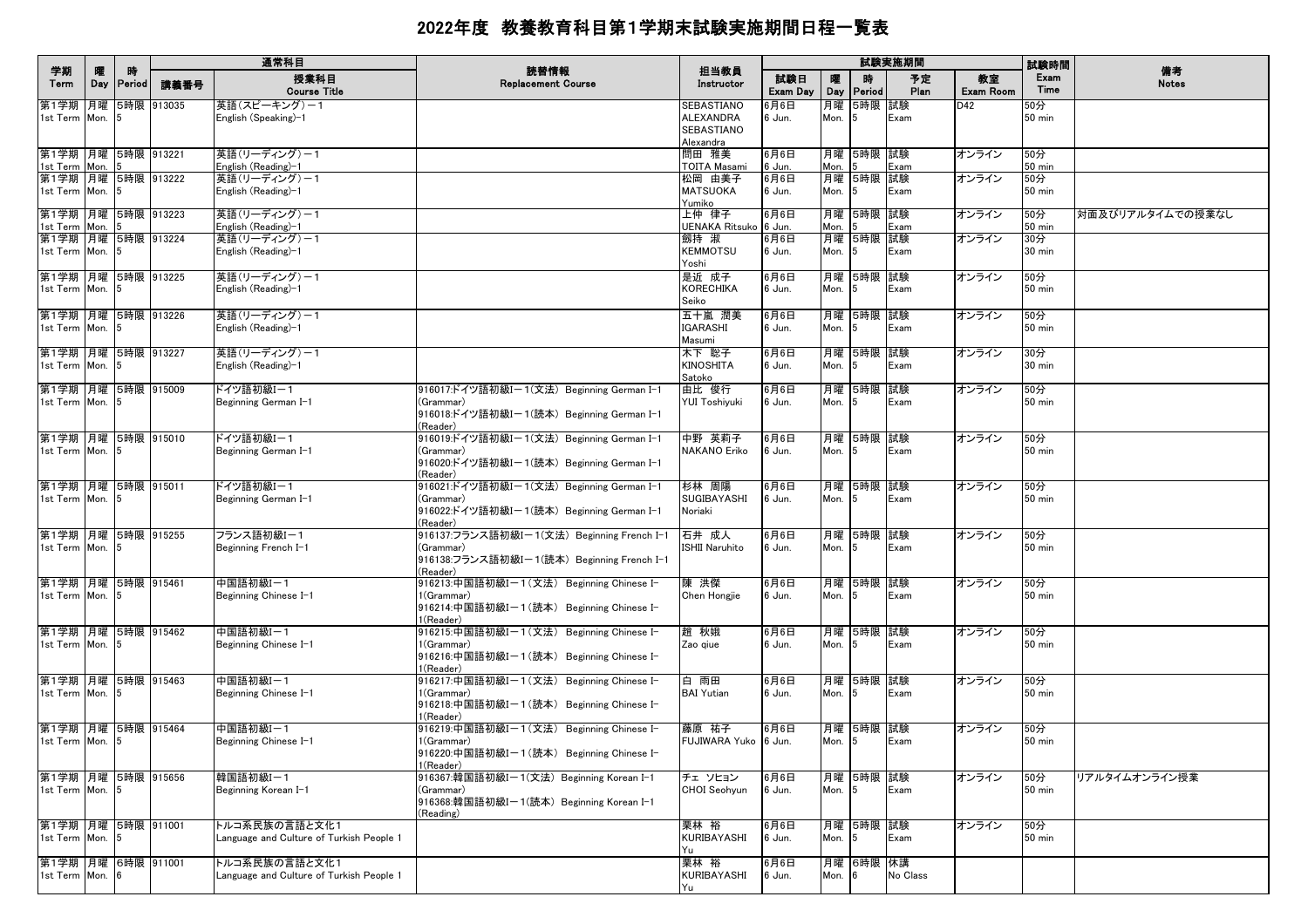|                                         |          |                    |            | 通常科目                                                   |                                                          |                                 |                 |                   |                 | 試験実施期間              |                        | 試験時間                 |                                                 |
|-----------------------------------------|----------|--------------------|------------|--------------------------------------------------------|----------------------------------------------------------|---------------------------------|-----------------|-------------------|-----------------|---------------------|------------------------|----------------------|-------------------------------------------------|
| 学期<br>Term                              | 隁<br>Day | 時<br><b>Period</b> | 講義番号       | 授業科目<br><b>Course Title</b>                            | 読替情報<br><b>Replacement Course</b>                        | 担当教員<br>Instructor              | 試験日<br>Exam Day | 曤<br>Day          | 時<br>Period     | 予定<br>Plan          | 教室<br><b>Exam Room</b> | Exam<br>Time         | 備考<br><b>Notes</b>                              |
| 第1学期 月曜<br>1st Term Mon.                |          |                    | 5時限 911007 | 教養としての地理学1<br>Geography for Beginners 1                |                                                          | 髙野 宏<br>TAKANO Hiroshi          | 6月6日<br>6 Jun.  | 月曜<br>Mon.        | 5時限 休講          | No Class            |                        |                      |                                                 |
| 第1学期  月曜  6時限  911007                   |          |                    |            | 教養としての地理学1                                             |                                                          | 髙野 宏                            | 6月6日            | 月曜                | 6時限             | 休講                  |                        |                      |                                                 |
| 1st Term                                | Mon.     |                    |            | <u>Geography for Beginners 1</u>                       |                                                          | TAKANO Hiroshi 6 Jun.           |                 | Mon.              |                 | No Class            |                        |                      |                                                 |
| 第1学期 月曜 5時限 911019                      |          |                    |            | 考古学を学ぶ1                                                |                                                          | 清家 章                            | 6月6日            | 月曜                | 5時限             | 授業                  | <b>B11</b>             |                      |                                                 |
| 1st Term<br> 第1学期  月曜  6時限  911019      | Mon.     |                    |            | Introduction to Japanese Archaeology 1<br>考古学を学ぶ1      |                                                          | <b>SEIKE Akira</b><br>清家 章      | 6 Jun.<br>6月6日  | Mon.              | 月曜 6時限 試験       | Class               | <b>B11</b>             | 50分                  | 持ち込み不可                                          |
| 1st Term Mon.                           |          |                    |            | Introduction to Japanese Archaeology 1                 |                                                          | <b>SEIKE Akira</b>              | 6 Jun.          | Mon.              |                 | Exam                |                        | 50 min               |                                                 |
| 第1学期  月曜  5時限  911050                   |          |                    |            | 特別支援教育の理解                                              |                                                          | 吉利 宗久                           | 6月6日            |                   | 月曜 5時限          | 休講                  |                        |                      |                                                 |
| 1st Term Mon. 5                         |          |                    |            | Understanding Special Needs Education                  |                                                          | YOSHITOSHI                      | 6 Jun.          | Mon.              | 15              | No Class            |                        |                      |                                                 |
| 第1学期 月曜 6時限 911050                      |          |                    |            | 特別支援教育の理解                                              |                                                          | Munehisa<br>吉利 宗久               | 6月6日            |                   | 月曜 6時限          | 休講                  |                        |                      |                                                 |
| 1st Term Mon.                           |          |                    |            | Understanding Special Needs Education                  |                                                          | YOSHITOSHI                      | 6 Jun.          | Mon.              | - 6             | No Class            |                        |                      |                                                 |
|                                         |          |                    |            |                                                        |                                                          | Munehisa                        |                 |                   |                 |                     |                        |                      |                                                 |
| 第1学期 月曜                                 |          |                    | 5時限 911125 | 生命保険を考える                                               |                                                          | 萩原 信裕                           | 6月6日            |                   | 月曜 5時限          | 試験                  | A21                    | 20分                  | ・配布資料(受講カードを含む)持ち込み可                            |
| 1st Term Mon.                           |          |                    |            | Overview of the Life Insurance Business in<br>Japan    |                                                          | <b>HAGIWARA</b><br>Nobuhiro     | 6 Jun.          | Mon.              | 5               | Exam                |                        | 20 min               | Moodle投稿資料閲覧可・試験時間は5限<br>目のうち20分と6限目50分、合計70分を試 |
|                                         |          |                    |            |                                                        |                                                          |                                 |                 |                   |                 |                     |                        |                      | 験時間とします(5限目冒頭30分は個人                             |
|                                         |          |                    |            |                                                        |                                                          |                                 |                 |                   |                 |                     |                        |                      | ワークのフィードバック)                                    |
| 第1学期 月曜 6時限 911125                      |          |                    |            | 生命保険を考える                                               |                                                          | 萩原 信裕                           | 6月6日            |                   | 月曜 6時限 試験       |                     | A21                    | 50分                  | ・配布資料(受講カードを含む)持ち込み可・                           |
| 1st Term Mon. 6                         |          |                    |            | Overview of the Life Insurance Business in<br>Japan    |                                                          | <b>HAGIWARA</b><br>Nobuhiro     | 6 Jun.          | Mon.              | - 6             | Exam                |                        | 50 min               | Moodle投稿資料閲覧可·試験時間は5限<br>目のうち20分と6限目50分、合計70分を試 |
|                                         |          |                    |            |                                                        |                                                          |                                 |                 |                   |                 |                     |                        |                      | 験時間とします(5限目冒頭30分は個人                             |
|                                         |          |                    |            |                                                        |                                                          |                                 |                 |                   |                 |                     |                        |                      | ワークのフィードバック)                                    |
| 第1学期 月曜 5時限 912016                      |          |                    |            | サービスラーニングA1                                            |                                                          | 矢野 正昭                           | 6月6日            |                   | 月曜 5時限 休講       |                     |                        |                      |                                                 |
| 1st Term                                | Mon.     |                    |            | Service Learning A1<br>サービスラーニングA1                     |                                                          | YANO Masaaki<br>矢野 正昭           | 6 Jun.<br>6月6日  | Mon.              | 月曜 6時限 休講       | No Class            |                        |                      |                                                 |
| 第1学期  月曜  6時限  912016<br>1st Term Mon.  |          |                    |            | Service Learning A1                                    |                                                          | YANO Masaaki                    | 6 Jun.          | Mon.              |                 | No Class            |                        |                      |                                                 |
| 第1学期 月曜 5時限 912705                      |          |                    |            | するスポーツ演習                                               |                                                          | 榎本 翔太                           | 6月6日            | 月曜                | 5時限             | 休講                  |                        |                      |                                                 |
| 1st Term Mon.                           |          |                    |            | Seminar of Sport Performance                           |                                                          | ENOMOTO Shota 6 Jun.            |                 | Mon.              |                 | No Class            |                        |                      |                                                 |
| 第1学期 月曜 6時限 912705                      |          |                    |            | するスポーツ演習                                               |                                                          | 榎本 翔太<br>ENOMOTO Shota 6 Jun.   | 6月6日            | Mon.              | 月曜 6時限          | 休講<br>No Class      |                        |                      |                                                 |
| 1st Term Mon.<br> 第1学期  月曜  5時限  912706 |          |                    |            | Seminar of Sport Performance<br>するスポーツ演習               |                                                          | 枝松 千尋                           | 6月6日            |                   | 月曜 5時限          | 休講                  |                        |                      |                                                 |
| 1st Term Mon.                           |          |                    |            | Seminar of Sport Performance                           |                                                          | <b>EDAMATSU</b>                 | 6 Jun.          | Mon.              | 5               | No Class            |                        |                      |                                                 |
|                                         |          |                    |            |                                                        |                                                          | Chihiro                         |                 |                   |                 |                     |                        |                      |                                                 |
| 第1学期 月曜 6時限 912706<br>1st Term Mon. 6   |          |                    |            | するスポーツ演習<br>Seminar of Sport Performance               |                                                          | 枝松 千尋<br><b>EDAMATSU</b>        | 6月6日            | Mon.              | 月曜 6時限<br>- 6   | 休講<br>No Class      |                        |                      |                                                 |
|                                         |          |                    |            |                                                        |                                                          | Chihiro                         | 6 Jun.          |                   |                 |                     |                        |                      |                                                 |
| 第1学期 月曜 5時限 914507                      |          |                    |            | 上級英語-1(TOEIC)                                          |                                                          | 伊野家 伸一                          | 6月6日            |                   | 月曜  5時限         | 試験                  | オンライン                  | 50分                  |                                                 |
| 1st Term Mon.                           |          |                    |            | Advanced English 1 (TOEIC)                             |                                                          | <b>INOKE Shinichi</b>           | ີວ Jun.         | Mon.              |                 | Exam                |                        | 50 min               |                                                 |
| 第1学期 月曜 6時限 914507<br>1st Term Mon.     |          |                    |            | 上級英語ー1(TOEIC)<br>Advanced English 1 (TOEIC)            |                                                          | 伊野家 伸一<br><b>INOKE Shinichi</b> | 6月6日<br>6 Jun.  | Mon.              | 月曜 6時限          | 試験<br>Exam          | オンライン                  | 50分<br>50 min        |                                                 |
| 第1学期 月曜 5時限 915101                      |          |                    |            | ドイツ語初級I-1(インテンシブ)                                      | 916121:ドイツ語初級Iー1(総合) Beginning German I-1                | 大杉 洋                            | 6月6日            |                   | 月曜 5時限          | 授業                  | E23                    |                      |                                                 |
| 1st Term Mon.                           |          |                    |            | Beginning German I-1 (Intensive)                       | (Intensive)                                              | <b>OSUGI Hiroshi</b>            | 6 Jun.          | Mon.              |                 | Class               |                        |                      |                                                 |
| 第1学期  月曜  6時限  915101                   |          |                    |            | ドイツ語初級I-1(インテンシブ)                                      | 916121:ドイツ語初級Iー1(総合) Beginning German I-1                | 大杉 洋                            | 6月6日            |                   | 月曜 6時限 試験       |                     | E23                    | 50分                  |                                                 |
| 1st Term<br> 第1学期  月曜  5時限  915301      | Mon.     |                    |            | Beginning German I-1 (Intensive)<br>フランス語初級I-1(インテンシブ) | (Intensive)<br>916185:フランス語初級Iー1(総合)Beginning French I-1 | <b>OSUGI Hiroshi</b><br>野呂 康    | 6 Jun.<br>6月6日  | Mon.              | 月曜 5時限          | Exam<br> 授業及び試験 B21 |                        | <b>50 min</b><br>50分 |                                                 |
| 1st Term Mon.                           |          |                    |            | Beginning French I-1 (Intensive)                       | (Intensive)                                              | NORO Yasushi                    | 6 Jun.          | Mon.              | 5               | Class and           |                        | <b>50 min</b>        |                                                 |
|                                         |          |                    |            |                                                        |                                                          |                                 |                 |                   |                 | Exam                |                        |                      |                                                 |
| 第1学期  月曜  6時限  915301                   |          |                    |            | フランス語初級Iー1(インテンシブ)                                     | 916185:フランス語初級Iー1(総合)Beginning French I-1                | 野呂 康                            | 6月6日            |                   | 月曜 6時限          | 授業及び試験  B21         |                        | 50分                  |                                                 |
| 1st Term Mon. 6                         |          |                    |            | Beginning French I-1 (Intensive)                       | (Intensive)                                              | NORO Yasushi                    | 6 Jun.          | Mon.              | 16              | Class and<br>Exam   |                        | 50 min               |                                                 |
| 第1学期 月曜 5時限 915551                      |          |                    |            | 中国語初級I-1(インテンシブ)                                       | 916345:中国語初級Iー1(総合) Beginning Chinese I-                 | 孫 路易                            | 6月6日            |                   | 月曜 5時限          | 試験                  | <b>B31</b>             | 50分                  | 持ち込みは一切不可                                       |
| 1st Term Mon. 5                         |          |                    |            | Beginning Chinese I-1 (Intensive)                      | 1(Intensive)                                             | <b>SUN Luyi</b>                 | 6 Jun.          | Mon. <sub>5</sub> |                 | Exam                |                        | 50 min               |                                                 |
| 第1学期  月曜  6時限  915551                   |          |                    |            | 中国語初級Iー1(インテンシブ)                                       | 916345:中国語初級Iー1(総合) Beginning Chinese I-                 | 孫 路易                            | 6月6日            |                   | 月曜  6時限  休講     |                     |                        |                      |                                                 |
| 1st Term Mon.<br> 第1学期  月曜  5時限  915701 |          |                    |            | Beginning Chinese I-1 (Intensive)<br> 韓国語初級Iー1(インテンシブ) | 1(Intensive)<br>916429:韓国語初級Iー1(総合)Beginning Korean I–1  | <b>SUN Luyi</b><br> 李 安九        | 6 Jun.<br>6月6日  | Mon.              | ାନ<br>月曜 5時限 休講 | No Class            |                        |                      |                                                 |
| 1st Term Mon. 5                         |          |                    |            | Beginning Korean I-1 (Intensive)                       | (Intensive)                                              | I Anku                          | 6 Jun.          | Mon.              | 15              | No Class            |                        |                      |                                                 |
| 第1学期 月曜 6時限 915701                      |          |                    |            | 韓国語初級Iー1(インテンシブ)                                       | 916429:韓国語初級Iー1(総合)Beginning Korean I–1                  | 李 安九                            | 6月6日            |                   | 月曜 6時限 休講       |                     |                        |                      |                                                 |
| 1st Term Mon.                           |          |                    |            | Beginning Korean I-1 (Intensive)                       | (Intensive)                                              | I Anku                          | 6 Jun.          | Mon.              |                 | No Class            |                        |                      |                                                 |
| 第1学期 月曜 5時限 917063<br>1st Term Mon. 5   |          |                    |            | 多読で学ぶ日本語2-1<br>Extensive Reading 2-1                   |                                                          | 太田 朗子<br>Ota Saeko              | 6月6日<br>6 Jun.  | Mon.              | 月曜 5時限 休講       | No Class            |                        |                      |                                                 |
| 第1学期 月曜 6時限 917063                      |          |                    |            | 多読で学ぶ日本語2-1                                            |                                                          | 太田 朗子                           | 6月6日            |                   | 月曜 6時限 休講       |                     |                        |                      |                                                 |
| 1st Term Mon.                           |          |                    |            | Extensive Reading 2-1                                  |                                                          | Ota Saeko                       | 6 Jun.          | Mon.              |                 | No Class            |                        |                      |                                                 |
| 第1学期  月曜  5時限  917071                   |          |                    |            | 中級文法1-1                                                |                                                          | 魚井 花誉                           | 6月6日            |                   | 月曜  5時限  試験     |                     | オンライン                  | 50分                  |                                                 |
| 1st Term Mon. 5                         |          |                    |            | Intermediate Grammar 1-1                               |                                                          | UOI Kayo                        | 6 Jun.          | Mon. <sub>5</sub> |                 | Exam                |                        | $50$ min             |                                                 |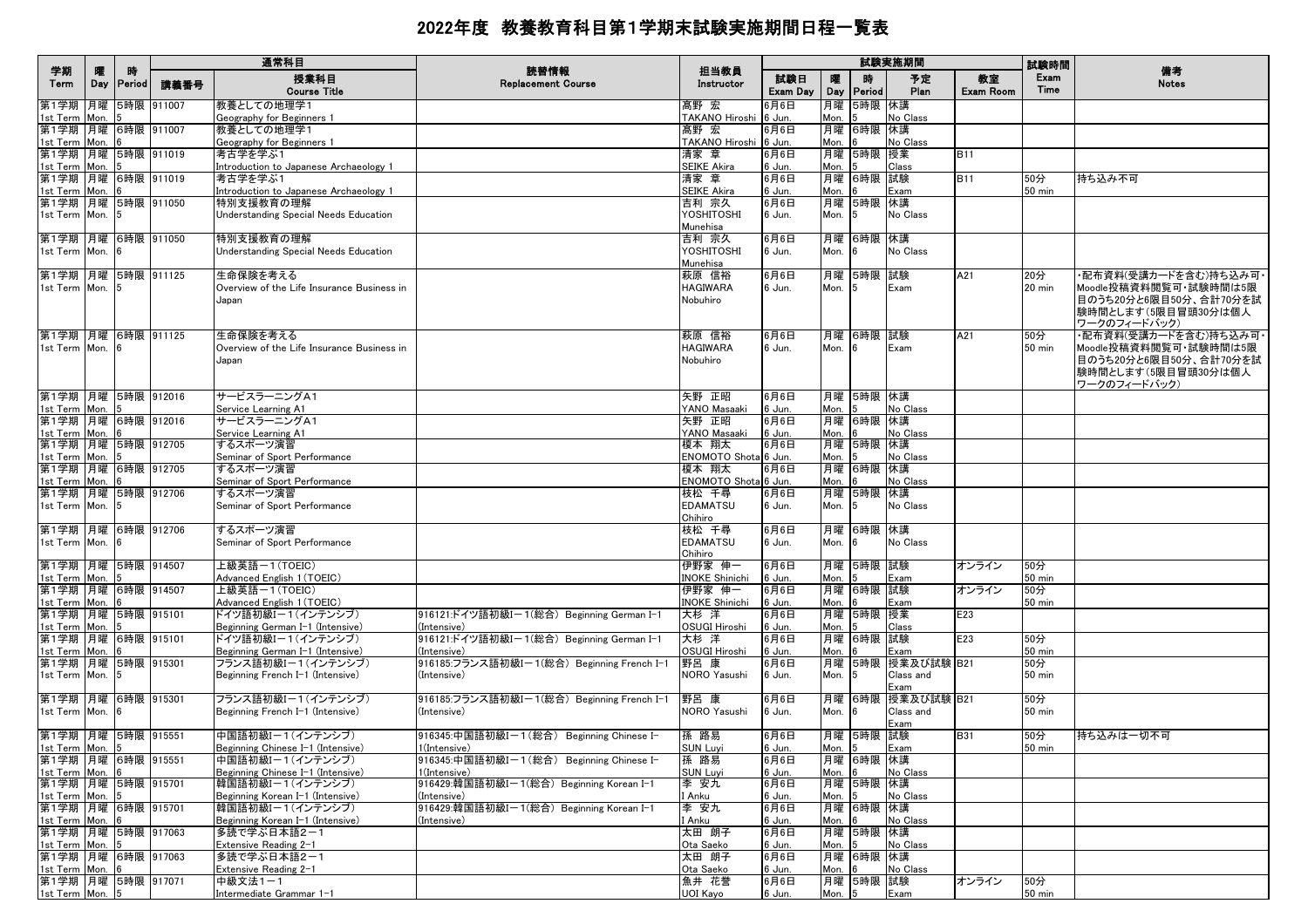|                                       |          |             |      | 通常科目                                                            |                                   |                                       |                 |            |                    | 試験実施期間     |                        | 試験時間                    |                    |
|---------------------------------------|----------|-------------|------|-----------------------------------------------------------------|-----------------------------------|---------------------------------------|-----------------|------------|--------------------|------------|------------------------|-------------------------|--------------------|
| 学期<br>Term                            | 曤<br>Day | 時<br>Period | 講義番号 | 授業科目<br><b>Course Title</b>                                     | 読替情報<br><b>Replacement Course</b> | 担当教員<br>Instructor                    | 試験日<br>Exam Day | 曤<br>Day   | 時<br><b>Period</b> | 予定<br>Plan | 教室<br><b>Exam Room</b> | Exam<br>Time            | 備考<br><b>Notes</b> |
| 第1学期 月曜 6時限 917071<br>1st Term Mon.   |          |             |      | 中級文法1-1<br>Intermediate Grammar 1-1                             |                                   | 魚井 花誉<br>UOI Kayo                     | 6月6日<br>6 Jun.  | 月曜<br>Mon. | 6時限 試験             | Exam       | オンライン                  | 50分<br>$50 \text{ min}$ |                    |
| 第1学期 月曜 5時限 918034<br>1st Term Mon. 5 |          |             |      | 工学倫理<br><b>Engineering Ethics</b>                               |                                   | 竹島 尚仁<br><b>TAKESHIMA</b>             | 6月6日            | Mon.       | 月曜 5時限 休講<br>5     | No Class   |                        |                         |                    |
|                                       |          |             |      |                                                                 |                                   | Naohito                               | 6 Jun.          |            |                    |            |                        |                         |                    |
| 第1学期 月曜 6時限 918034<br>1st Term Mon. 6 |          |             |      | 工学倫理<br><b>Engineering Ethics</b>                               |                                   | 竹島 尚仁<br><b>TAKESHIMA</b>             | 6月6日<br>6 Jun.  | Mon.       | 月曜 6時限 休講<br> 6    | No Class   |                        |                         |                    |
| 第1学期 月曜 6時限 912209                    |          |             |      | 情報処理入門1(情報機器の操作を含む)                                             |                                   | Naohito<br>高柴 正悟                      | 6月6日            |            | 月曜 6時限 授業          |            | オンライン                  |                         |                    |
| 1st Term Mon. 6                       |          |             |      | Introduction to Information Processing 1                        |                                   | <b>TAKASHIBA</b><br>Shogo             | 6 Jun.          | Mon. 6     |                    | Class      |                        |                         |                    |
| 第1学期 月曜 6時限 912210<br>1st Term Mon. 6 |          |             |      | 情報処理入門1(情報機器の操作を含む)<br>Introduction to Information Processing 1 |                                   | 河野 圭太<br>KAWANO Keita                 | 6月6日<br>6 Jun.  | Mon.       | 月曜 6時限 休講          | No Class   |                        |                         |                    |
| 第1学期 月曜 6時限 913036                    |          |             |      | 英語(スピーキング)ー1                                                    |                                   | <b>STOCKWELL</b>                      | 6月6日            |            | 月曜 6時限 試験          |            | <b>B23</b>             | 50分                     |                    |
| 1st Term Mon. 6                       |          |             |      | English (Speaking)–1                                            |                                   | <b>TERESA</b><br><b>STOCKWELL</b>     | 6 Jun.          | Mon.       | <b>6</b>           | Exam       |                        | $50$ min                |                    |
|                                       |          |             |      |                                                                 |                                   | <b>TERESA</b>                         |                 |            |                    |            |                        |                         |                    |
| 第1学期 月曜 6時限 913037                    |          |             |      | 英語(スピーキング)ー1                                                    |                                   | BURDEN PET 6月6日                       |                 |            | 月曜 6時限 試験          |            | C <sub>21</sub>        | 50分                     |                    |
| 1st Term Mon. 6                       |          |             |      | English (Speaking)-1                                            |                                   | <b>ER</b><br><b>BURDEN Peter</b>      | 6 Jun.          | Mon.       | - 6                | Exam       |                        | <b>50 min</b>           |                    |
| 第1学期 月曜 6時限 913038                    |          |             |      | 英語(スピーキング)ー1                                                    |                                   | 内田 クレア                                | 6月6日            |            | 月曜 6時限 試験          |            | A35                    | 50分                     |                    |
| 1st Term Mon. 6<br>第1学期 月曜 6時限 913039 |          |             |      | English (Speaking)–1                                            |                                   | <b>UCHIDA Claire</b><br>ROBINSON      | 6 Jun.<br>6月6日  | Mon.       | 月曜 6時限 試験          | Exam       | C32                    | $50$ min<br>50分         |                    |
| 1st Term Mon. 6                       |          |             |      | 英語(スピーキング)ー1<br>English (Speaking)–1                            |                                   | <b>DAVID IAN</b>                      | 6 Jun.          | Mon.       | - 6                | Exam       |                        | <b>50 min</b>           |                    |
|                                       |          |             |      |                                                                 |                                   | <b>ROBINSON</b>                       |                 |            |                    |            |                        |                         |                    |
| 第1学期 月曜 6時限 913040                    |          |             |      | 英語(スピーキング)ー1                                                    |                                   | David Ian<br><b>FUJISHIMA</b>         | 6月6日            |            | 月曜 6時限 試験          |            | A34                    | 50分                     |                    |
| 1st Term Mon. 6                       |          |             |      | English (Speaking)–1                                            |                                   | <b>NAOMI</b><br>Fujishima Naomi       | 6 Jun.          | Mon. 6     |                    | Exam       |                        | <b>50 min</b>           |                    |
| 第1学期 月曜 6時限 913041                    |          |             |      | 英語(スピーキング)-1                                                    |                                   | HILL STEPHE 6月6日                      |                 |            | 月曜 6時限 試験          |            | D <sub>52</sub>        | 50分                     |                    |
| 1st Term Mon. 6                       |          |             |      | English (Speaking)–1                                            |                                   | N MICHEL                              | 6 Jun.          | Mon. 6     |                    | Exam       |                        | $50$ min                |                    |
|                                       |          |             |      |                                                                 |                                   | <b>HILL Stephen</b><br>Michel Richard |                 |            |                    |            |                        |                         |                    |
| 第1学期 月曜 6時限 913042                    |          |             |      | 英語(スピーキング)-1                                                    |                                   | <b>RUCYNSKI</b>                       | 6月6日            |            | 月曜 6時限 授業          |            | D35                    |                         |                    |
| 1st Term Mon. 6                       |          |             |      | English (Speaking)–1                                            |                                   | JOHN EDWARD                           | 6 Jun.          | Mon. 6     |                    | Class      |                        |                         |                    |
|                                       |          |             |      |                                                                 |                                   | Rucynski John<br>Edward               |                 |            |                    |            |                        |                         |                    |
| 第1学期 月曜 6時限 913043                    |          |             |      | 英語(スピーキング)ー1                                                    |                                   | LAMITIE                               | 6月6日            |            | 月曜 6時限 授業          |            | A31                    |                         |                    |
| 1st Term Mon. 6                       |          |             |      | English (Speaking)-1                                            |                                   | ROBERT THOMA 6 Jun.                   |                 | Mon.       | - 6                | Class      |                        |                         |                    |
|                                       |          |             |      |                                                                 |                                   | Lamitie Robert<br>Thomas              |                 |            |                    |            |                        |                         |                    |
| 第1学期 月曜 6時限 913044                    |          |             |      | 英語(スピーキング)ー1                                                    |                                   | SEBASTIANO                            | 6月6日            |            | 月曜 6時限 試験          |            | D42                    | 50分                     |                    |
| 1st Term Mon. 6                       |          |             |      | English (Speaking)–1                                            |                                   | <b>ALEXANDRA</b>                      | 6 Jun.          | Mon. 6     |                    | Exam       |                        | <b>50 min</b>           |                    |
|                                       |          |             |      |                                                                 |                                   | <b>SEBASTIANO</b><br>Alexandra        |                 |            |                    |            |                        |                         |                    |
| 第1学期 月曜 6時限 913228                    |          |             |      | 英語(リーディング)-1                                                    |                                   | 問田 雅美                                 | 6月6日            |            | 月曜 6時限 試験          |            | オンライン                  | 50分                     |                    |
| 1st Term Mon.<br>第1学期 月曜 6時限 913229   |          | <b>6</b>    |      | English (Reading)-1<br>英語(リーディング) -1                            |                                   | TOITA Masami<br>松岡 由美子                | 6 Jun.<br>6月6日  | Mon.       | 月曜 6時限 試験          | Exam       | オンライン                  | <b>50 min</b><br>50分    |                    |
| 1st Term Mon. 6                       |          |             |      | English (Reading)-1                                             |                                   | <b>MATSUOKA</b>                       | 6 Jun.          | Mon.       | 6                  | Exam       |                        | $50$ min                |                    |
|                                       |          |             |      |                                                                 |                                   | Yumiko                                |                 |            |                    |            |                        |                         |                    |
| 第1学期 月曜 6時限 913230<br>1st Term Mon.   |          | 6           |      | 英語(リーディング) ー 1                                                  |                                   | 上仲 律子<br>UENAKA Ritsuko 6 Jun.        | 6月6日            | Mon.       | 月曜 6時限 試験          |            | オンライン                  | 50分<br>50 min           | 対面及びリアルタイムでの授業なし   |
| 第1学期 月曜 6時限 913231                    |          |             |      | English (Reading)–1<br>英語(リーディング) -1                            |                                   | 劔持 淑                                  | 6月6日            |            | 月曜 6時限 試験          | Exam       | オンライン                  | 30分                     |                    |
| 1st Term Mon. 6                       |          |             |      | English (Reading)-1                                             |                                   | <b>KEMMOTSU</b><br>Yoshi              | 6 Jun.          | Mon. 6     |                    | Exam       |                        | 30 min                  |                    |
| 第1学期 月曜 6時限 913232                    |          |             |      | 英語(リーディング) ー 1                                                  |                                   | 是近 成子                                 | 6月6日            |            | 月曜 6時限 試験          |            | オンライン                  | 50分                     |                    |
| 1st Term Mon. 6                       |          |             |      | English (Reading)-1                                             |                                   | KORECHIKA                             | 6 Jun.          | Mon.       | 16                 | Exam       |                        | $50$ min                |                    |
|                                       |          |             |      |                                                                 |                                   | Seiko                                 |                 |            |                    |            |                        |                         |                    |
| 第1学期 月曜 6時限 913233<br>1st Term Mon. 6 |          |             |      | 英語(リーディング)-1<br>English (Reading)-1                             |                                   | 五十嵐 潤美<br><b>IGARASHI</b>             | 6月6日<br>6 Jun.  | Mon.       | 月曜 6時限 試験<br>6     | Exam       | オンライン                  | 50分<br>$50$ min         |                    |
|                                       |          |             |      |                                                                 |                                   | Masumi                                |                 |            |                    |            |                        |                         |                    |
| 第1学期 月曜 6時限 913234                    |          |             |      | 英語(リーディング)-1                                                    |                                   | 木下 聡子                                 | 6月6日            |            | 月曜 6時限 試験          |            | オンライン                  | 30分                     |                    |
| 1st Term Mon. 6                       |          |             |      | English (Reading)-1                                             |                                   | <b>KINOSHITA</b><br>Satoko            | 6 Jun.          | Mon.       | 6                  | Exam       |                        | 30 min                  |                    |
|                                       |          |             |      |                                                                 |                                   |                                       |                 |            |                    |            |                        |                         |                    |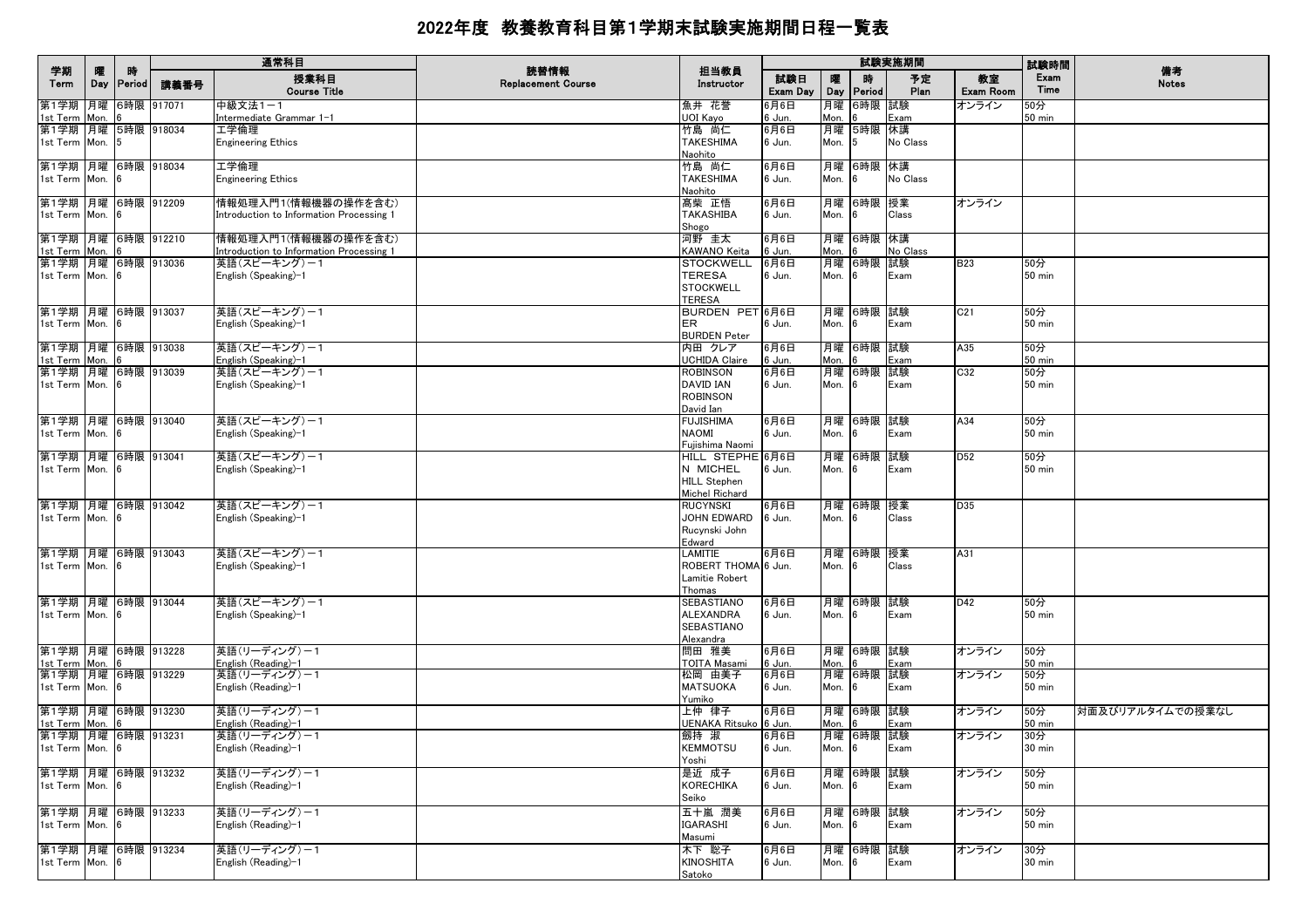|                                                                                |          |              |               | 通常科目                                                                                                        |                                                                                                                   |                                                         |                          |                    |                             | 試験実施期間           |                                    | 試験時間                                |                      |
|--------------------------------------------------------------------------------|----------|--------------|---------------|-------------------------------------------------------------------------------------------------------------|-------------------------------------------------------------------------------------------------------------------|---------------------------------------------------------|--------------------------|--------------------|-----------------------------|------------------|------------------------------------|-------------------------------------|----------------------|
| 学期<br>Term                                                                     | 曤<br>Day | 時<br> Period | 講義番号          | 授業科目<br><b>Course Title</b>                                                                                 | 読替情報<br><b>Replacement Course</b>                                                                                 | 担当教員<br>Instructor                                      | 試験日<br>Exam Day          | 曤                  | 時<br>Day Period             | 予定<br>Plan       | 教室<br><b>Exam Room</b>             | Exam<br>Time                        | 備考<br><b>Notes</b>   |
| 第1学期<br>1st Term Mon. 6                                                        |          |              | 月曜 6時限 915012 | ドイツ語初級I-1<br>Beginning German I-1                                                                           | 916023:ドイツ語初級Iー1(文法)Beginning German I-1<br>(Grammar)<br>916024:ドイツ語初級I-1(読本) Beginning German I-1<br>(Reader)    | 中野 英莉子<br>NAKANO Eriko                                  | 6月6日<br>6 Jun.           | 月曜<br>Mon.         | 6時限 試験<br>6                 | Exam             | オンライン                              | 50分<br>$50$ min                     |                      |
| 第1学期 月曜 6時限 915013<br>1st Term Mon. 6                                          |          |              |               | ドイツ語初級I-1<br>Beginning German I-1                                                                           | 916025:ドイツ語初級I-1(文法) Beginning German I-1<br>(Grammar)<br>916026:ドイツ語初級I-1(読本) Beginning German I-1<br>(Reader)   | 杉林 周陽<br>SUGIBAYASHI<br>Noriaki                         | 6月6日<br>6 Jun.           | Mon.               | 月曜 6時限 試験<br>6              | Exam             | オンライン                              | 50分<br>$50$ min                     |                      |
| 第1学期 月曜 6時限 915014<br>1st Term Mon. 6                                          |          |              |               | ドイツ語初級I-1<br>Beginning German I-1                                                                           | 916027:ドイツ語初級Iー1(文法)Beginning German I-1<br>(Grammar)<br>916028:ドイツ語初級Iー1(読本)Beginning German I-1<br>(Reader)     | 中村 道一<br><b>NAKAMURA</b><br>Michikazu                   | 6月6日<br>6 Jun.           | Mon.               | 月曜 6時限 試験<br>6              | Exam             | オンライン                              | 50分<br>50 min                       | 講義内で指示します。           |
| 第1学期 月曜 6時限 915256<br>1st Term Mon. 6                                          |          |              |               | フランス語初級I-1<br>Beginning French I-1                                                                          | 916139:フランス語初級I-1(文法) Beginning French I-1<br>(Grammar)<br>916140:フランス語初級I-1(読本) Beginning French I-1<br>(Reader) | 石井 成人<br>ISHII Naruhito                                 | 6月6日<br>6 Jun.           | Mon.               | 月曜 6時限 試験<br>6              | Exam             | オンライン                              | 50分<br><b>50 min</b>                |                      |
| 第1学期 月曜 6時限 915465<br>1st Term Mon. 6                                          |          |              |               | 中国語初級I-1<br>Beginning Chinese I-1                                                                           | 916221:中国語初級Iー1(文法) Beginning Chinese I-<br>1(Grammar)<br>916222:中国語初級I-1(読本) Beginning Chinese I-<br>1(Reader)   | 冨永 鉄平<br><b>TOMINAGA</b><br>Teppei                      | 6月6日<br>6 Jun.           | Mon.               | 月曜  6時限  試験<br>6            | Exam             | オンライン                              | 50分<br><b>50 min</b>                |                      |
| 第1学期 月曜 6時限 915466<br>1st Term Mon. 6                                          |          |              |               | 中国語初級I-1<br>Beginning Chinese I-1                                                                           | 916223:中国語初級Iー1(文法) Beginning Chinese I-<br>1(Grammar)<br>916224:中国語初級Iー1(読本) Beginning Chinese I-<br>1(Reader)   | 白 雨田<br><b>BAI</b> Yutian                               | 6月6日<br>6 Jun.           | Mon.               | 月曜 6時限 試験<br>6              | Exam             | オンライン                              | 50分<br>$50$ min                     |                      |
| 第1学期 月曜 6時限 915467<br>1st Term Mon. 6                                          |          |              |               | 中国語初級I-1<br>Beginning Chinese I-1                                                                           | 916225:中国語初級Iー1(文法) Beginning Chinese I-<br>(Grammar)<br>916226:中国語初級I-1(読本) Beginning Chinese I-<br>(Reader)     | 陳 洪傑<br>Chen Hongije                                    | 6月6日<br>6 Jun.           | Mon.               | 月曜 6時限 試験<br><b>6</b>       | Exam             | オンライン                              | 50分<br>$50$ min                     |                      |
| 第1学期 月曜 6時限 915468<br>1st Term Mon. 6                                          |          |              |               | 中国語初級I-1<br>Beginning Chinese I-1                                                                           | 916227:中国語初級Iー1(文法) Beginning Chinese I-<br>1(Grammar)<br>916228:中国語初級I-1(読本) Beginning Chinese I-<br>1(Reader)   | 李 志華<br>LI Zhihua                                       | 6月6日<br>6 Jun.           | Mon.               | 月曜 6時限 試験<br>- 6            | Exam             | オンライン                              | 50分<br><b>50 min</b>                |                      |
| 第1学期  月曜  6時限  915658<br>1st Term Mon. 6                                       |          |              |               | 韓国語初級I-1<br>Beginning Korean I-1                                                                            | 916371:韓国語初級Iー1(文法) Beginning Korean I-1<br>(Grammar)<br>916372:韓国語初級Iー1(読本) Beginning Korean I-1<br>(Reading)    | チェ ソヒョン<br>CHOI Seohyun                                 | 6月6日<br>6 Jun.           | Mon.               | 月曜 6時限 試験<br>6              | Exam             | オンライン                              | 50分<br><b>50 min</b>                | リアルタイムオンライン授業        |
| 第1学期 月曜 7時限 911037<br>1st Term Mon. 7                                          |          |              |               | 唐詩の四季<br>Four seasons of Tang poetry                                                                        |                                                                                                                   | 橘 英範<br><b>TACHIBANA</b><br>Hidenori                    | 6月6日<br>6 Jun.           | Mon.               | 月曜 7時限 休講                   | No Class         |                                    |                                     |                      |
| 第1学期 月曜 7時限 910101<br>1st Term Mon. 7                                          |          |              |               | 初等数学1<br><b>Elementary Mathematics 1</b>                                                                    |                                                                                                                   | 福田 信幸<br><b>FUKUDA</b><br>Nobuyuki                      | 6月6日<br>6 Jun.           | Mon.               | 月曜 7時限 休講                   | No Class         |                                    |                                     |                      |
| 第1学期 月曜 8時限 910101<br>1st Term Mon. 8<br>第1学期 月曜 7時限 910103                    |          |              |               | 初等数学1<br><b>Elementary Mathematics 1</b><br>初等生物学1                                                          |                                                                                                                   | 福田 信幸<br><b>FUKUDA</b><br>Nobuyuki<br>松下 秀博             | 6月6日<br>6 Jun.<br>6月6日   | Mon.               | 月曜 8時限 休講<br>8<br>月曜 7時限 試験 | No Class         | オンライン                              | 50分                                 |                      |
| 1st Term Mon. 7<br>第1学期 月曜 8時限 910103                                          |          |              |               | <b>Elementary Biology 1</b><br>初等生物学1                                                                       |                                                                                                                   | <b>MATSUSHITA</b><br>Hidehiro<br>松下 秀博                  | 6 Jun.<br>6月6日           | Mon.               | 月曜 8時限 試験                   | Exam             | オンライン                              | <b>50 min</b><br>50分                |                      |
| 1st Term Mon. 8<br>第1学期 月曜 7時限 911072                                          |          |              |               | <b>Elementary Biology 1</b><br>労働経済学入門                                                                      |                                                                                                                   | <b>MATSUSHITA</b><br>Hidehiro<br>東 雄大                   | 6 Jun.<br>6月6日           | Mon.               | 8<br>月曜 7時限 試験              | Exam             | オンライン                              | $50$ min<br>50分                     |                      |
| 1st Term Mon. 7<br>第1学期 月曜 8時限 911072<br>1st Term Mon. 8                       |          |              |               | Introduction to Labor Economics<br>労働経済学入門<br>Introduction to Labor Economics                               |                                                                                                                   | HIGASHI Yudai<br>東 雄大<br>HIGASHI Yudai                  | 6 Jun.<br>6月6日<br>6 Jun. | Mon.<br>Mon. 8     | 月曜 8時限 試験                   | Exam<br>Exam     | オンライン                              | $50$ min<br>50分<br>$50 \text{ min}$ |                      |
| 第1学期 月曜 7時限 911081<br>1st Term Mon. 7<br>第1学期 月曜 8時限 911081                    |          |              |               | 日本の農業と農村社会<br>Japanese Agriculture and Rural Society<br>日本の農業と農村社会                                          |                                                                                                                   | 稲森 岳央<br>INAMORI Takao 6 Jun.<br>稲森 岳央                  | 6月6日<br>6月6日             | Mon.<br>月曜         | 月曜 7時限 授業<br>8時限 授業         | Class            | D <sub>25</sub><br>D <sub>25</sub> |                                     |                      |
| 1st Term Mon. 8<br>第1学期 月曜 7時限 911129<br>1st Term Mon. 7                       |          |              |               | Japanese Agriculture and Rural Society<br>ダイバーシティ&インクルージョン概論<br>Guidance about Diversity and Inclusion      |                                                                                                                   | INAMORI Takao 6 Jun.<br>池谷 航介<br>IKETANI Kosuke 6 Jun.  | 6月6日                     | Mon.<br>Mon.       | 月曜 7時限 試験                   | Class<br>Exam    | オンライン                              | 50分<br>$50$ min                     | 必要事項はMOODLEを確認してください |
| 第1学期 月曜 8時限 911129<br>1st Term Mon. 8<br>第1学期 月曜 7時限 911137<br>1st Term Mon. 7 |          |              |               | ダイバーシティ&インクルージョン概論<br>Guidance about Diversity and Inclusion<br>アメリカ合衆国の過去と現在A1<br>USA: Past and Present A1 |                                                                                                                   | 池谷 航介<br>IKETANI Kosuke 6 Jun.<br>矢野 正昭<br>YANO Masaaki | 6月6日<br>6月6日<br>6 Jun.   | 月曜<br>Mon.<br>Mon. | 8時限 試験<br>月曜 7時限 休講         | Exam<br>No Class | オンライン                              | 50分<br>$50 \text{ min}$             | 必要事項はMOODLEを確認してください |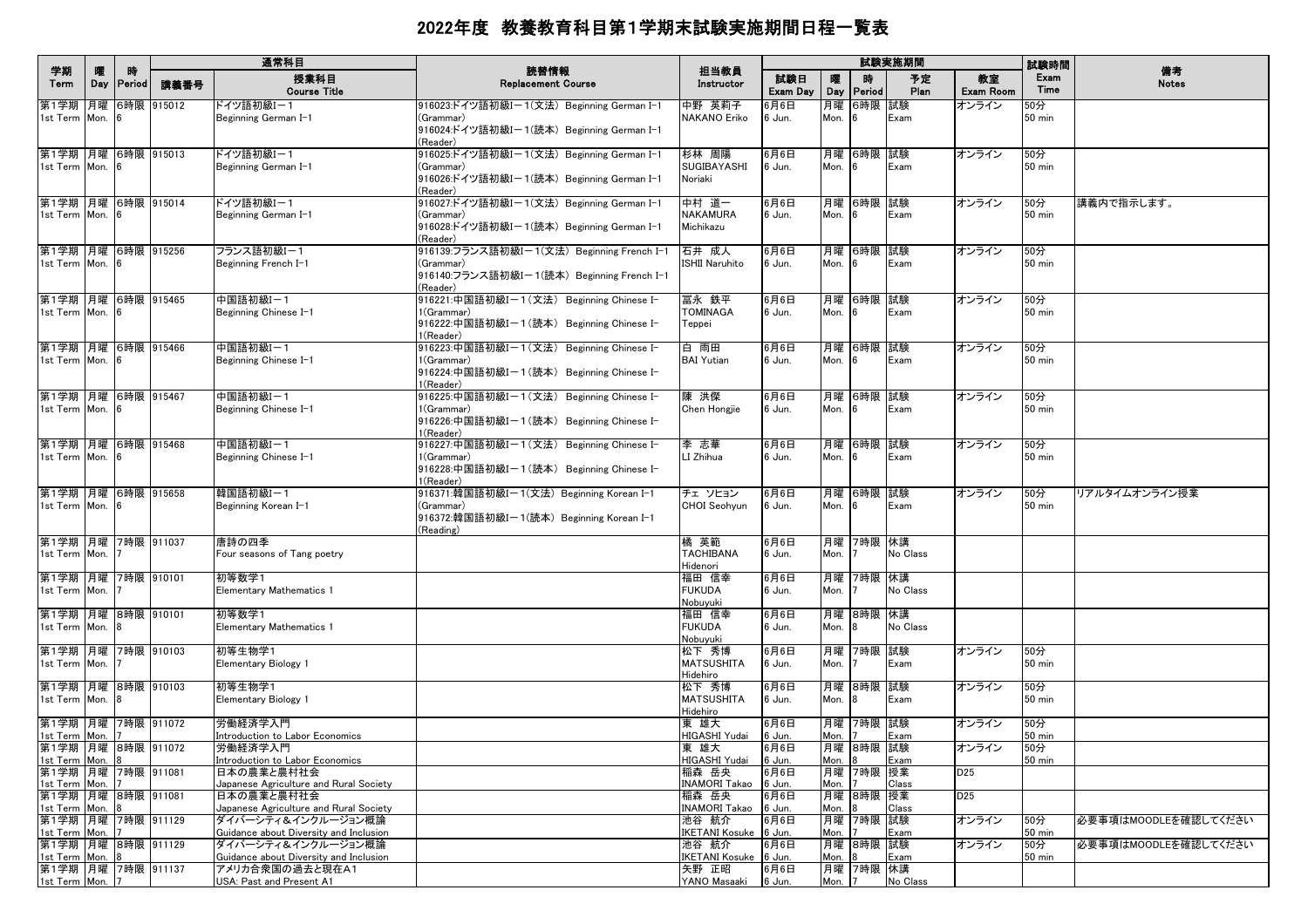| 学期                                       | 隁 | 時            |               | 通常科目                                                  | 読替情報                                                    | 担当教員                                       |                 |                   |             | 試験実施期間                          |                 | 試験時間                    | 備考                                                |
|------------------------------------------|---|--------------|---------------|-------------------------------------------------------|---------------------------------------------------------|--------------------------------------------|-----------------|-------------------|-------------|---------------------------------|-----------------|-------------------------|---------------------------------------------------|
| Term                                     |   | Day   Period | 講義番号          | 授業科目<br><b>Course Title</b>                           | <b>Replacement Course</b>                               | Instructor                                 | 試験日<br>Exam Day | 嚁<br>Day          | 時<br>Period | 予定<br>Plan                      | 教室<br>Exam Room | Exam<br>Time            | <b>Notes</b>                                      |
| 第1学期<br>1st Term Mon.                    |   |              | 月曜 8時限 911137 | アメリカ合衆国の過去と現在A1<br>USA: Past and Present A1           |                                                         | 矢野 正昭<br>YANO Masaaki                      | 6月6日<br>6 Jun.  | 月曜<br>Mon.        | 8時限 休講      | No Class                        |                 |                         |                                                   |
| 第1学期 月曜 7時限 911709<br>1st Term Mon. 7    |   |              |               | 微分と積分1<br>Calculus 1                                  |                                                         | 小布施 祈織<br><b>OBUSE Kiori</b>               | 6月6日<br>6 Jun.  | Mon.              | 月曜 7時限      | 授業及び試験 E11<br>Class and<br>Exam |                 | 30分<br>30 min           | A4の紙1枚のみ持ち込み可。ただし他人と<br>の共有は不可。                   |
| 第1学期 月曜 8時限 911709<br>1st Term Mon.      |   |              |               | 微分と積分1<br>Calculus 1                                  |                                                         | 小布施 祈織<br><b>OBUSE Kiori</b>               | 6月6日<br>6 Jun.  | Mon.              | 月曜 8時限      | 試験<br>Exam                      | E11             | 30分<br>$30 \text{ min}$ | A4の紙1枚のみ持ち込み可。ただし他人と<br>の共有は不可。                   |
| 第1学期 月曜 7時限 911733                       |   |              |               | 生活と物理学                                                |                                                         | 池田 直                                       | 6月6日            |                   | 月曜 7時限      | 休講                              |                 |                         | この日が期末試験の代わりのレポート提                                |
| 1st Term Mon. 7                          |   |              |               | Law of Physics in Daily Life                          |                                                         | <b>IKEDA Naoshi</b>                        | 6 Jun.          | Mon.              |             | No Class                        |                 |                         | 出期限日になります。moodleで指示しま                             |
| 第1学期 月曜 8時限 911733<br>1st Term Mon. 8    |   |              |               | 生活と物理学<br>Law of Physics in Daily Life                |                                                         | 池田 直<br><b>IKEDA Naoshi</b>                | 6月6日<br>6 Jun.  | Mon.              | 月曜 8時限<br>8 | 休講<br>No Class                  |                 |                         | この日が期末試験の代わりのレポート提<br>出期限日になります。moodleで指示しま<br>す。 |
| 第1学期  月曜  7時限  912010                    |   |              |               | 岡山SDGsのまちづくり論                                         |                                                         | 岩淵 泰                                       | 6月6日            |                   | 月曜 7時限      | 休講                              |                 |                         |                                                   |
| 1st Term Mon. 7                          |   |              |               | SDGs and Civic Engagement in Okayama                  |                                                         | <b>IWABUCHI</b><br>Yasushi                 | 6 Jun.          | Mon.              |             | No Class                        |                 |                         |                                                   |
| 第1学期 月曜 8時限 912010<br>1st Term Mon. 8    |   |              |               | 岡山SDGsのまちづくり論<br>SDGs and Civic Engagement in Okayama |                                                         | 岩淵 泰<br><b>IWABUCHI</b>                    | 6月6日<br>6 Jun.  | Mon.              | 月曜 8時限      | 休講<br>No Class                  |                 |                         |                                                   |
|                                          |   |              |               |                                                       |                                                         | Yasushi                                    |                 |                   |             |                                 |                 |                         |                                                   |
| 第1学期 月曜 7時限 912756                       |   |              |               | みるスポーツ演習A-I                                           |                                                         | 高岡 敦史                                      | 6月6日            | 月曜                | 7時限 授業      |                                 | <b>B41</b>      |                         |                                                   |
| 1st Term Mon.                            |   |              |               | Seminar of Sport Culture A-I                          |                                                         | <b>TAKAOKA</b>                             | 6 Jun.          | Mon.              |             | Class                           |                 |                         |                                                   |
| 第1学期 月曜 8時限 912756<br>1st Term Mon. 8    |   |              |               | みるスポーツ演習A-I<br>Seminar of Sport Culture A-I           |                                                         | 高岡 敦史<br><b>TAKAOKA</b>                    | 6月6日<br>6 Jun.  | Mon.              | 月曜 8時限 授業   | Class                           | <b>B41</b>      |                         |                                                   |
| 第1学期 月曜 7時限 912802                       |   |              |               | アカデミック・ライティング                                         |                                                         | 中山 芳一                                      | 6月6日            |                   | 月曜 7時限      | 授業                              | <b>B31</b>      |                         |                                                   |
| 1st Term Mon. 7                          |   |              |               | <b>Academic Writing</b>                               |                                                         | <b>NAKAYAMA</b>                            | 6 Jun.          | Mon.              |             | Class                           |                 |                         |                                                   |
| 第1学期 月曜 8時限 912802                       |   |              |               | アカデミック・ライティング                                         |                                                         | Yoshikazu<br>中山 芳一                         | 6月6日            |                   | 月曜 8時限      | 授業                              | <b>B31</b>      |                         |                                                   |
| 1st Term Mon. 8                          |   |              |               | Academic Writing                                      |                                                         | NAKAYAMA                                   | 6 Jun.          | Mon.              |             | Class                           |                 |                         |                                                   |
|                                          |   |              |               |                                                       |                                                         | Yoshikazu                                  |                 |                   |             |                                 |                 |                         |                                                   |
| 第1学期 月曜 7時限 914456<br>1st Term Mon.      |   |              |               | 上級英語(AC1)<br>Advanced English (AC1)                   |                                                         | <b>PRICHARD</b><br><b>CALEB SYLVE</b>      | 6月6日<br>6 Jun.  | Mon.              | 月曜 7時限      | 授業<br>Class                     | D <sub>23</sub> |                         |                                                   |
|                                          |   |              |               |                                                       |                                                         | <b>Prichard Caleb</b>                      |                 |                   |             |                                 |                 |                         |                                                   |
|                                          |   |              |               |                                                       |                                                         | Sylvester                                  |                 |                   |             |                                 |                 |                         |                                                   |
| 第1学期  月曜  8時限  914456<br>1st Term Mon. 8 |   |              |               | 上級英語(AC1)<br>Advanced English (AC1)                   |                                                         | <b>PRICHARD</b><br><b>CALEB SYLVE</b>      | 6月6日<br>6 Jun.  | Mon.              | 月曜 8時限      | 試験                              | D <sub>23</sub> | 25分<br>$25$ min         |                                                   |
|                                          |   |              |               |                                                       |                                                         | <b>Prichard Caleb</b>                      |                 |                   |             | Exam                            |                 |                         |                                                   |
|                                          |   |              |               |                                                       |                                                         | Sylvester                                  |                 |                   |             |                                 |                 |                         |                                                   |
| 第1学期 月曜 7時限 914468<br>1st Term Mon. 7    |   |              |               | 上級英語(IGS)                                             |                                                         | <b>RUCYNSKI</b><br>JOHN EDWARD             | 6月6日            |                   | 月曜 7時限 授業   | Class                           | D35             |                         |                                                   |
|                                          |   |              |               | Advanced English (IGS)                                |                                                         | Rucynski John                              | 6 Jun.          | Mon.              |             |                                 |                 |                         |                                                   |
|                                          |   |              |               |                                                       |                                                         | Edward                                     |                 |                   |             |                                 |                 |                         |                                                   |
| 第1学期 月曜 8時限 914468                       |   |              |               | 上級英語(IGS)                                             |                                                         | <b>RUCYNSKI</b>                            | 6月6日            |                   | 月曜 8時限      | 授業                              | D35             |                         |                                                   |
| 1st Term Mon. 8                          |   |              |               | Advanced English (IGS)                                |                                                         | JOHN EDWARD<br>Rucynski John               | 6 Jun.          | Mon.              |             | Class                           |                 |                         |                                                   |
|                                          |   |              |               |                                                       |                                                         | Edward                                     |                 |                   |             |                                 |                 |                         |                                                   |
| 第1学期 月曜 7時限 914481                       |   |              |               | 上級英語(ISC)                                             |                                                         | <b>MEIKI SUSAN</b>                         | 6月6日            |                   | 月曜 7時限 授業   |                                 | オンライン           |                         |                                                   |
| 1st Term Mon.                            |   |              |               | Advanced English (ISC)                                |                                                         | <b>MARY</b><br>Meiki Susan Mary            | 6 Jun.          | Mon.              |             | Class                           |                 |                         |                                                   |
| 第1学期 月曜 8時限 914481                       |   |              |               | 上級英語(ISC)                                             |                                                         | <b>MEIKI SUSAN</b>                         | 6月6日            |                   | 月曜 8時限 休講   |                                 |                 |                         |                                                   |
| 1st Term Mon. 8                          |   |              |               | Advanced English (ISC)                                |                                                         | <b>MARY</b>                                | 6 Jun.          | Mon.              |             | No Class                        |                 |                         |                                                   |
| 第1学期 月曜 7時限 914508                       |   |              |               | 上級英語-1(TOEIC)                                         |                                                         | Meiki Susan Mary<br>上仲 律子                  | 6月6日            |                   | 月曜 7時限 試験   |                                 | オンライン           | 50分                     | 対面及びリアルタイムでの授業なし                                  |
| 1st Term Mon. 7                          |   |              |               | Advanced English 1 (TOEIC)                            |                                                         | UENAKA Ritsuko 6 Jun.                      |                 | Mon. <sub>7</sub> |             | Exam                            |                 | $50 \text{ min}$        |                                                   |
| 第1学期 月曜 8時限 914508                       |   |              |               | 上級英語-1(TOEIC)                                         |                                                         | 上仲 律子                                      | 6月6日            |                   | 月曜 8時限 試験   |                                 | オンライン           | 50分                     | 対面及びリアルタイムでの授業なし                                  |
| 1st Term Mon. 8<br>第1学期 月曜 7時限 914542    |   |              |               | Advanced English 1 (TOEIC)                            |                                                         | UENAKA Ritsuko 6 Jun.<br>NAKAMURA IAN 6月6日 |                 | Mon. 8            |             | Exam                            |                 | 50 min                  |                                                   |
| 1st Term Mon. 7                          |   |              |               | 上級英語<br>Advanced English                              |                                                         | <b>ISEO</b>                                | 6 Jun.          | Mon.              | 月曜 7時限 試験   | Exam                            | オンライン           | 50分<br>$50$ min         |                                                   |
|                                          |   |              |               |                                                       |                                                         | NAKAMURA Ian                               |                 |                   |             |                                 |                 |                         |                                                   |
|                                          |   |              |               |                                                       |                                                         | Iseo                                       |                 |                   |             |                                 |                 |                         |                                                   |
| 第1学期 月曜 8時限 914542<br>1st Term Mon. 8    |   |              |               | 上級英語<br>Advanced English                              |                                                         | NAKAMURA IAN 6月6日<br>ISEO                  | 6 Jun.          | Mon. 8            | 月曜 8時限 試験   | Exam                            | オンライン           | 50分<br>50 min           |                                                   |
|                                          |   |              |               |                                                       |                                                         | NAKAMURA Ian                               |                 |                   |             |                                 |                 |                         |                                                   |
|                                          |   |              |               | ドイツ語初級Iー1(インテンシブ)                                     |                                                         | Iseo                                       |                 |                   |             |                                 |                 |                         |                                                   |
| 第1学期 月曜 7時限 915102<br>1st Term Mon. 7    |   |              |               | Beginning German I-1 (Intensive)                      | 916122:ドイツ語初級Iー1(総合)Beginning German I-1<br>(Intensive) | 杉林 周陽<br>SUGIBAYASHI<br>Noriaki            | 6月6日<br>6 Jun.  | Mon.              | 月曜 7時限 試験   | Exam                            | E23             | 50分<br>$50$ min         |                                                   |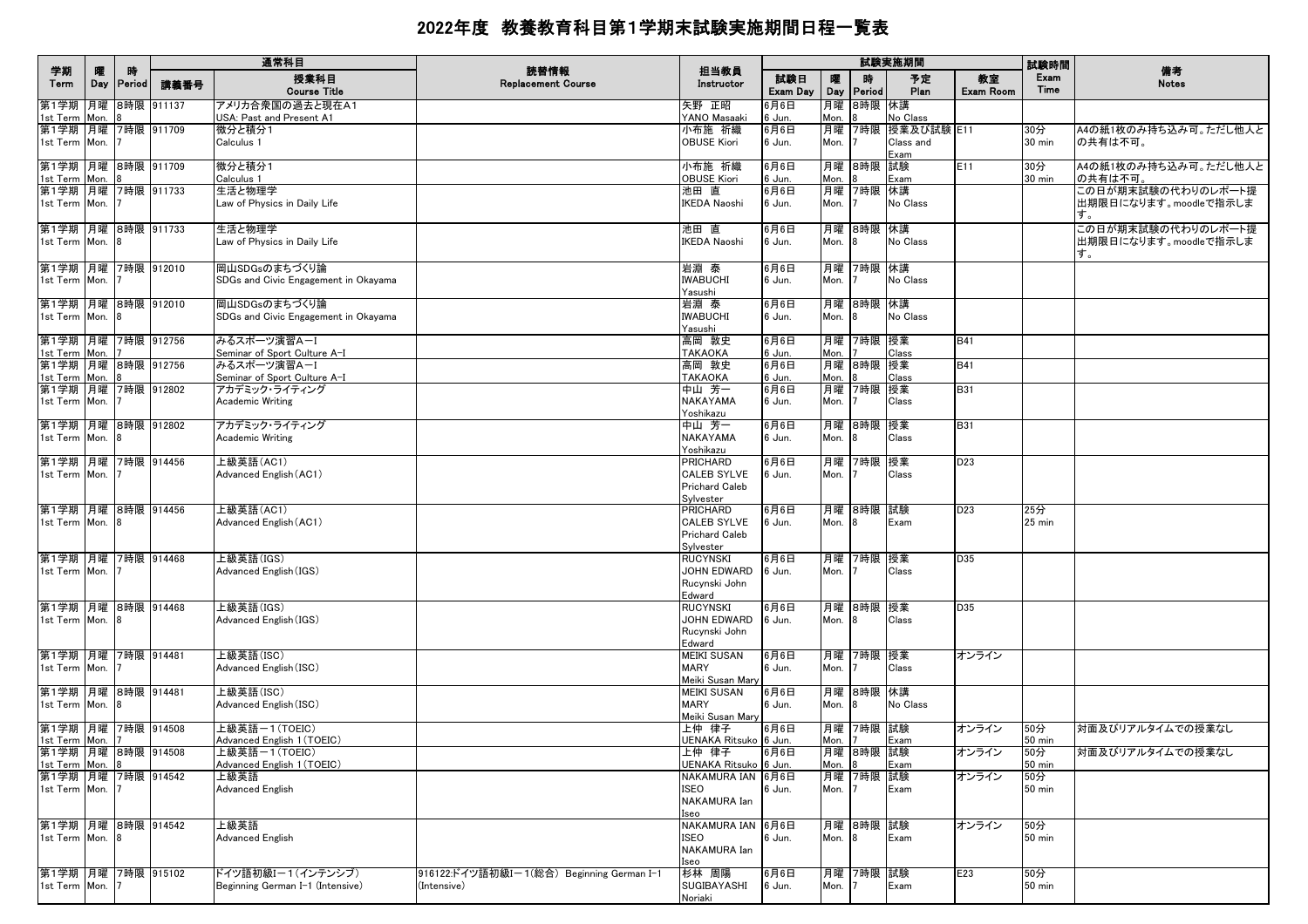|                                          |          |                    |               | 通常科目                                                   | 読替情報                                                      |                                        |                 |            |                | 試験実施期間                              |                 | 試験時間                 | 備考                  |
|------------------------------------------|----------|--------------------|---------------|--------------------------------------------------------|-----------------------------------------------------------|----------------------------------------|-----------------|------------|----------------|-------------------------------------|-----------------|----------------------|---------------------|
| 学期<br>Term                               | 曤<br>Day | 時<br><b>Period</b> | 講義番号          | 授業科目<br><b>Course Title</b>                            | <b>Replacement Course</b>                                 | 担当教員<br>Instructor                     | 試験日<br>Exam Day | 嚁<br>Day   | 時<br>Period    | 予定<br>Plan                          | 教室<br>Exam Room | Exam<br>Time         | <b>Notes</b>        |
| 第1学期<br>1st Term Mon.                    |          |                    | 月曜 8時限 915102 | ドイツ語初級I-1(インテンシブ)<br>Beginning German I-1 (Intensive)  | 916122:ドイツ語初級I-1(総合) Beginning German I-1<br>(Intensive)  | 杉林 周陽<br><b>SUGIBAYASHI</b><br>Noriaki | 6月6日<br>6 Jun.  | 月曜<br>Mon. | 8時限 試験         | Exam                                | E23             | 50分<br><b>50 min</b> |                     |
| 第1学期 月曜 7時限 915302                       |          |                    |               | フランス語初級I-1(インテンシブ)                                     | 916186:フランス語初級Iー1(総合) Beginning French I-1                | 上田 和弘                                  | 6月6日            | 月曜         | 7時限 試験         |                                     | D34             | 50分                  |                     |
| 1st Term Mon.<br>第1学期 月曜 8時限 915302      |          |                    |               | Beginning French I-1 (Intensive)<br>フランス語初級I-1(インテンシブ) | (Intensive)<br>916186:フランス語初級I-1(総合) Beginning French I-1 | UEDA Kazuhiro<br>上田 和弘                 | 6 Jun.<br>6月6日  | Mon.<br>月曜 | 8時限 試験         | Exam                                | D34             | <b>50 min</b><br>50分 |                     |
| 1st Term Mon.                            |          |                    |               | Beginning French I-1 (Intensive)                       | (Intensive)                                               | UEDA Kazuhiro                          | 6 Jun.          | Mon.       |                | Exam                                |                 | <b>50 min</b>        |                     |
| 第1学期 月曜 7時限 915552                       |          |                    |               | 中国語初級I-1(インテンシブ)                                       | 916346:中国語初級I-1(総合) Beginning Chinese I-                  | 石井 友美                                  | 6月6日            | 月曜         | 7時限 試験         |                                     | A34             | 50分                  |                     |
| 1st Term Mon.<br>第1学期 月曜 8時限 915552      |          |                    |               | Beginning Chinese I-1 (Intensive)<br>中国語初級Iー1(インテンシブ)  | 1(Intensive)<br>916346:中国語初級I-1(総合) Beginning Chinese I-  | <b>ISHI Tomomi</b><br>石井 友美            | 6 Jun.<br>6月6日  | Mon.<br>月曜 | 8時限 試験         | Exam                                | A34             | 50 min<br>50分        |                     |
| 1st Term Mon. 8                          |          |                    |               | Beginning Chinese I-1 (Intensive)                      | 1(Intensive)                                              | <b>ISHI Tomomi</b>                     | 6 Jun.          | Mon.       |                | Exam                                |                 | <b>50 min</b>        |                     |
| 第1学期  月曜  7時限  915702<br>1st Term Mon. 7 |          |                    |               | 韓国語初級I-1(インテンシブ)<br>Beginning Korean I-1 (Intensive)   | 916430:韓国語初級I-1(総合) Beginning Korean I-1<br>(Intensive)   | 陳 南澤<br><b>JIN Namtaek</b>             | 6月6日<br>6 Jun.  | 月曜<br>Mon. |                | 7時限 授業及び試験 B21<br>Class and<br>Exam |                 | 50分<br>$50$ min      |                     |
| 第1学期 月曜 8時限 915702                       |          |                    |               | 韓国語初級I-1(インテンシブ)                                       | 916430:韓国語初級I-1(総合) Beginning Korean I-1                  | 陳南澤                                    | 6月6日            | 月曜         |                | 8時限  授業及び試験 B21                     |                 | 50分                  |                     |
| 1st Term Mon. 8                          |          |                    |               | Beginning Korean I-1 (Intensive)                       | (Intensive)                                               | JIN Namtaek                            | 6 Jun.          | Mon.       | 8              | Class and<br>Exam                   |                 | $50$ min             |                     |
| 第1学期 月曜 7時限 915845                       |          |                    |               | イタリア語ステップアップ                                           |                                                           | 臼杵 淑                                   | 6月6日            | 月曜         | 7時限 試験         |                                     | C <sub>25</sub> | 50分                  | 「動詞活用ノート」と辞書は持ち込み可  |
| 1st Term Mon.                            |          |                    |               | Step Up Italian<br>イタリア語ステップアップ                        |                                                           | USUKI Toshi                            | 6 Jun.          | Mon.       |                | Exam                                | C <sub>25</sub> | $50$ min             | 「動詞活用ノート」と辞書は持ち込み可  |
| 第1学期 月曜 8時限 915845<br>1st Term Mon. 8    |          |                    |               | Step Up Italian                                        |                                                           | 臼杵 淑<br>USUKI Toshi                    | 6月6日<br>6 Jun.  | 月曜<br>Mon. | 8時限 試験         | Exam                                |                 | 50分<br><b>50 min</b> |                     |
| 第1学期 月曜 7時限 918001                       |          |                    |               | 高年次教養科目(人文学)                                           |                                                           | 岡本 源太                                  | 6月6日            | 月曜         | 7時限 休講         |                                     |                 |                      |                     |
| 1st Term Mon. 7<br>第1学期 月曜 8時限 918001    |          |                    |               | Upper Division General Education<br>高年次教養科目(人文学)       |                                                           | <b>OKAMOTO</b><br>岡本 源太                | 6 Jun.<br>6月6日  | Mon.       | 月曜 8時限 休講      | No Class                            |                 |                      |                     |
| 1st Term Mon.                            |          | 8                  |               | <b>Upper Division General Education</b>                |                                                           | OKAMOTO                                | 6 Jun.          | Mon.       |                | No Class                            |                 |                      |                     |
| 第1学期 月曜 7時限 918037                       |          |                    |               | エ学倫理                                                   |                                                           | 竹島 尚仁                                  | 6月6日            | 月曜         | 7時限 休講         |                                     |                 |                      |                     |
| 1st Term Mon. 7                          |          |                    |               | <b>Engineering Ethics</b>                              |                                                           | <b>TAKESHIMA</b><br>Naohito            | 6 Jun.          | Mon.       |                | No Class                            |                 |                      |                     |
| 第1学期 月曜 8時限 918037                       |          |                    |               | 工学倫理                                                   |                                                           | 竹島 尚仁                                  | 6月6日            | 月曜         | 8時限 休講         |                                     |                 |                      |                     |
| 1st Term Mon. 8                          |          |                    |               | <b>Engineering Ethics</b>                              |                                                           | <b>TAKESHIMA</b><br>Naohito            | 6 Jun.          | Mon.       | 8              | No Class                            |                 |                      |                     |
| 第1学期 火曜 1時限 910246                       |          |                    |               | 学問の方法                                                  |                                                           | 高田 宏史                                  | 6月7日            | 火曜         | 1時限 休講         |                                     |                 |                      |                     |
| 1st Term Tue.<br>第1学期 火曜 2時限 910246      |          |                    |               | Approaches to Education<br>学問の方法                       |                                                           | <b>TAKADA</b>                          | 7 Jun.          | Tue.       |                | No Class                            |                 |                      |                     |
| 1st Term Tue.                            |          |                    |               | Approaches to Education                                |                                                           | 高田 宏史<br><b>TAKADA</b>                 | 6月7日<br>7 Jun.  | 火曜<br>Tue. | 2時限 休講         | No Class                            |                 |                      |                     |
| 第1学期                                     |          |                    | 火曜 1時限 910247 | 学問の方法                                                  |                                                           | 馬場 訓子                                  | 6月7日            | 火曜         | 1時限 休講         |                                     |                 |                      |                     |
| 1st Term Tue.<br>第1学期 火曜 2時限 910247      |          |                    |               | Approaches to Education<br>学問の方法                       |                                                           | <b>BABA Noriko</b><br>馬場 訓子            | 7 Jun.<br>6月7日  | Tue.<br>火曜 | 2時限 休講         | No Class                            |                 |                      |                     |
| 1st Term Tue.                            |          |                    |               | Approaches to Education                                |                                                           | <b>BABA Noriko</b>                     | 7 Jun.          | Tue.       |                | No Class                            |                 |                      |                     |
| 第1学期 火曜 1時限 910249                       |          |                    |               | 学問の方法                                                  |                                                           | 髙塚 成信                                  | 6月7日            | 火曜         | 1時限 休講         |                                     |                 |                      |                     |
| 1st Term Tue.                            |          |                    |               | Approaches to Education                                |                                                           | <b>TAKATSUKA</b><br>Shigenobu          | 7 Jun.          | Tue.       |                | No Class                            |                 |                      |                     |
| 第1学期 火曜 2時限 910249                       |          |                    |               | 学問の方法                                                  |                                                           | 髙塚 成信                                  | 6月7日            | 火曜         | 2時限 休講         |                                     |                 |                      |                     |
| 1st Term Tue.                            |          | $\mathbf{12}$      |               | Approaches to Education                                |                                                           | <b>TAKATSUKA</b><br>Shigenobu          | 7 Jun.          | Tue.       | $\mathfrak{p}$ | No Class                            |                 |                      |                     |
| 第1学期 火曜 1時限 910250                       |          |                    |               | 学問の方法                                                  |                                                           | 加賀 勝                                   | 6月7日            | 火曜         | 1時限 授業         |                                     | 教本202·203       |                      | レポート提出を求めます。試験はありませ |
| 1st Term Tue.<br>第1学期 火曜 2時限 910250      |          |                    |               | Approaches to Education<br>学問の方法                       |                                                           | <b>KAGA Masaru</b><br>加賀 勝             | 7 Jun.<br>6月7日  | Tue.<br>火曜 | 2時限 授業         | Class                               | 教本202·203       |                      | レポート提出を求めます。試験はありませ |
| 1st Term Tue.                            |          |                    |               | Approaches to Education                                |                                                           | <b>KAGA Masaru</b>                     | 7 Jun.          | Tue.       |                | Class                               |                 |                      |                     |
| 第1学期 火曜 1時限 910251                       |          |                    |               | 学問の方法                                                  |                                                           | 梶井 一暁                                  | 6月7日            | 火曜         | 1時限 休講         |                                     |                 |                      |                     |
| 1st Term Tue.<br>第1学期 火曜 2時限 910251      |          | $\vert$ 1          |               | Approaches to Education<br>学問の方法                       |                                                           | KAJII Kazuaki<br>梶井 一暁                 | 7 Jun.<br>6月7日  | Tue.<br>火曜 | 2時限 休講         | No Class                            |                 |                      |                     |
| 1st Term Tue. 2                          |          |                    |               | Approaches to Education                                |                                                           | KAJII Kazuaki                          | 7 Jun.          | Tue.       |                | No Class                            |                 |                      |                     |
| 第1学期  火曜  1時限  910252<br>1st Term Tue. 1 |          |                    |               | 学問の方法                                                  |                                                           | 佐藤 園<br>SATO Sono                      | 6月7日<br>7 Jun.  | Tue.       | 火曜 1時限 授業      | Class                               | 教本214           |                      |                     |
| 第1学期 火曜 2時限 910252                       |          |                    |               | Approaches to Education<br>学問の方法                       |                                                           | 佐藤 園                                   | 6月7日            | 火曜         | 2時限 授業         |                                     | 教本214           |                      |                     |
| 1st Term Tue. 2<br>第1学期 火曜 1時限 910253    |          |                    |               | Approaches to Education<br>学問の方法                       |                                                           | SATO Sono                              | 7 Jun.          | Tue.       | 1時限 休講         | Class                               |                 |                      |                     |
| 1st Term Tue. 1                          |          |                    |               | Approaches to Education                                |                                                           | 山本 和史<br>YAMAMOTO<br>Kazufumi          | 6月7日<br>7 Jun.  | 火曜<br>Tue. |                | No Class                            |                 |                      |                     |
| 第1学期 火曜 2時限 910253                       |          |                    |               | 学問の方法                                                  |                                                           | 山本和史                                   | 6月7日            | 火曜         | 2時限 休講         |                                     |                 |                      |                     |
| 1st Term Tue. 2                          |          |                    |               | Approaches to Education                                |                                                           | YAMAMOTO<br>Kazufumi                   | 7 Jun.          | Tue.       | $\overline{2}$ | No Class                            |                 |                      |                     |
| 第1学期 火曜 1時限 910254                       |          |                    |               | 学問の方法                                                  |                                                           | 笠井 俊信                                  | 6月7日            | 火曜         | 1時限  休講        |                                     |                 |                      |                     |
| 1st Term Tue.                            |          |                    |               | Approaches to Education                                |                                                           | KASAI Toshinobu 7 Jun.                 |                 | Tue.       |                | No Class                            |                 |                      |                     |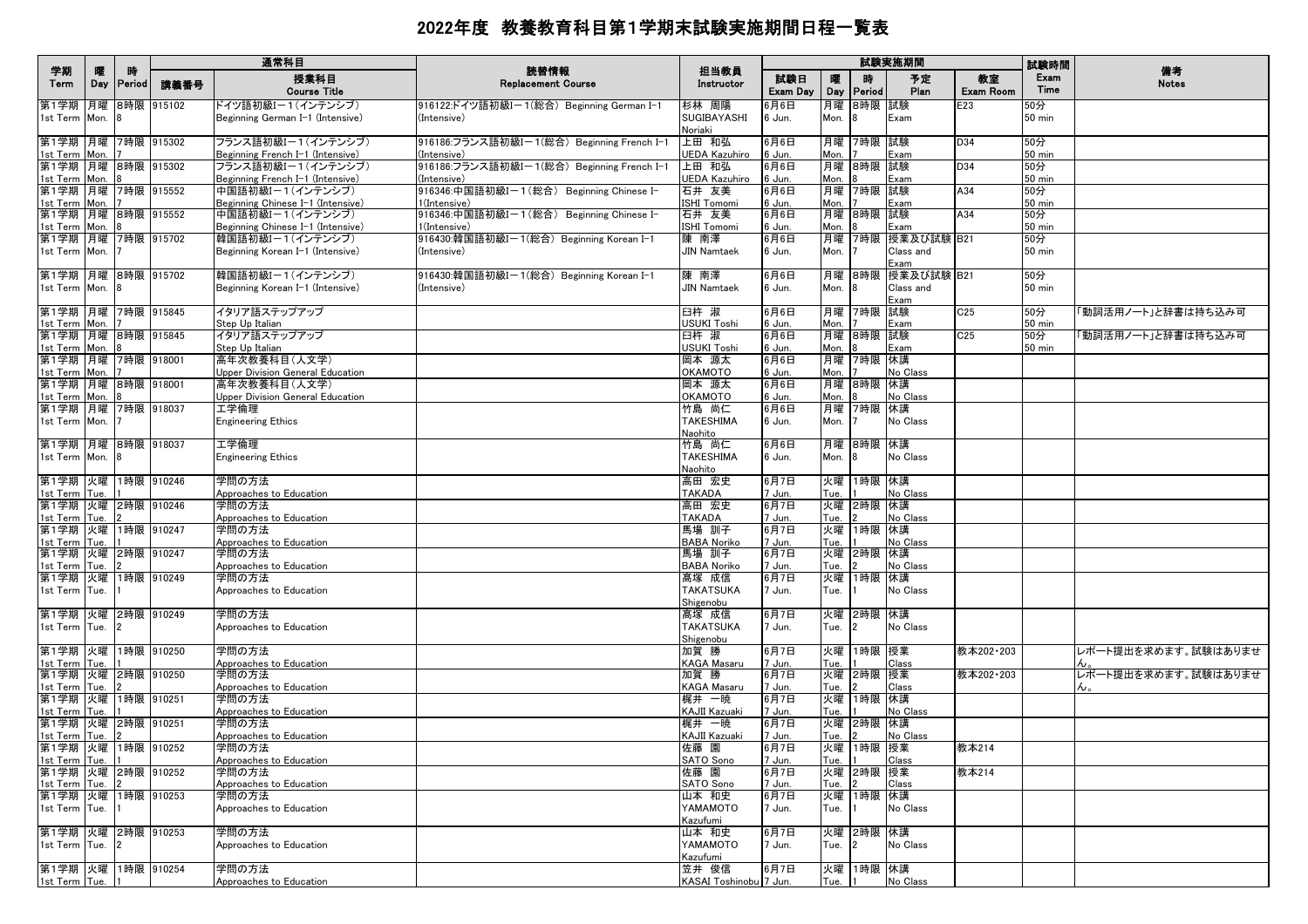|                          |            |              |            | 通常科目                                                  |                                   |                                 |                 |            |                | 試験実施期間     |                        | 試験時間             |                           |
|--------------------------|------------|--------------|------------|-------------------------------------------------------|-----------------------------------|---------------------------------|-----------------|------------|----------------|------------|------------------------|------------------|---------------------------|
| 学期<br>Term               | 隁<br>Day   | 時<br>Period  | 講義番号       | 授業科目<br><b>Course Title</b>                           | 読替情報<br><b>Replacement Course</b> | 担当教員<br>Instructor              | 試験日<br>Exam Day | 曤<br>Day   | 時<br>Period    | 予定<br>Plan | 教室<br><b>Exam Room</b> | Exam<br>Time     | 備考<br><b>Notes</b>        |
| 第1学期<br>1st Term         | 火曜<br>Tue. |              | 2時限 910254 | 学問の方法<br>Approaches to Education                      |                                   | 笠井 俊信<br>KASAI Toshinobu 7 Jun. | 6月7日            | 火曜<br>Tue. | 2時限 休講         | No Class   |                        |                  |                           |
| 第1学期                     | 火曜         |              | 1時限 910255 | 学問の方法                                                 |                                   | 中村 登                            | 6月7日            | 火曜         | 1時限 休講         |            |                        |                  |                           |
| 1st Term                 | Tue.       |              |            | Approaches to Education                               |                                   | <b>NAKAMURA</b><br>Noboru       | 7 Jun.          | Tue.       |                | No Class   |                        |                  |                           |
| 第1学期  火曜  2時限  910255    |            |              |            | 学問の方法                                                 |                                   | 中村 登                            | 6月7日            | 火曜         | 2時限 休講         |            |                        |                  |                           |
| 1st Term Tue.            |            |              |            | Approaches to Education                               |                                   | NAKAMURA<br>Noboru              | 7 Jun.          | Tue.       |                | No Class   |                        |                  |                           |
| 第1学期 火曜                  |            |              | 1時限 910256 | 学問の方法                                                 |                                   | 石川 彰彦                           | 6月7日            | 火曜         | 1時限 試験         |            | 教育学部本館 50分             |                  | ※通常授業と異なります。              |
| 1st Term Tue.            |            |              |            | Approaches to Education                               |                                   | <b>ISHIKAWA</b><br>Teruhiko     | 7 Jun.          | Tue.       |                | Exam       | 219室※                  | $50 \text{ min}$ |                           |
| 第1学期  火曜  2時限  910256    |            |              |            | 学問の方法                                                 |                                   | 石川 彰彦                           | 6月7日            | 火曜         | 2時限 試験         |            | 教育学部本館 50分             |                  | ※通常授業と異なります。              |
| 1st Term Tue.            |            |              |            | Approaches to Education                               |                                   | ISHIKAWA<br>Teruhiko            | 7 Jun.          | Tue.       | $\overline{2}$ | Exam       | 219室※                  | 50 min           |                           |
| 第1学期 火曜                  |            |              | 1時限 910257 | 学問の方法                                                 |                                   | 三沢 良                            | 6月7日            | 火曜         | 1時限 授業         |            | 教5206                  |                  |                           |
| 1st Term                 | Tue.       |              |            | Approaches to Education                               |                                   | <b>MISAWA Ryo</b>               | 7 Jun.          | Tue.       |                | Class      |                        |                  |                           |
| 第1学期 火曜 2時限 910257       |            |              |            | 学問の方法                                                 |                                   | 三沢 良                            | 6月7日            | 火曜         | 2時限 授業         |            | 教5206                  |                  |                           |
| 1st Term Tue.<br>第1学期    | 火曜         |              | 1時限 910258 | Approaches to Education<br>学問の方法                      |                                   | MISAWA Ryo<br>長岡 功              | 7 Jun.<br>6月7日  | Tue.<br>火曜 | 1時限 休講         | Class      |                        |                  | 試験については、音楽教育講座からの指        |
| 1st Term                 | Tue.       |              |            | Approaches to Education                               |                                   | NAGAOKA Isao                    | 7 Jun.          | Tue.       |                | No Class   |                        |                  | 示に従って下さい。                 |
| 第1学期 火曜                  |            |              | 2時限 910258 | 学問の方法                                                 |                                   | 長岡 功                            | 6月7日            | 火曜         | 2時限 休講         |            |                        |                  | 試験については、音楽教育講座からの指        |
| 1st Term                 | Tue.       |              |            | Approaches to Education                               |                                   | NAGAOKA Isao                    | 7 Jun.          | Tue.       |                | No Class   |                        |                  | 示に従って下さい。                 |
| 第1学期                     | 火曜         |              | 1時限 910259 | 学問の方法                                                 |                                   | 土屋 聡                            | 6月7日            | 火曜         | 1時限 授業         |            | 教5306                  |                  |                           |
| 1st Term                 | Tue.       |              |            | Approaches to Education                               |                                   | <b>TSUCHIYA</b><br>Satoshi      | 7 Jun.          | Tue.       |                | Class      |                        |                  |                           |
| 第1学期  火曜  2時限  910259    |            |              |            | 学問の方法                                                 |                                   | 土屋 聡                            | 6月7日            | 火曜         | 2時限 休講         |            |                        |                  |                           |
| 1st Term Tue.            |            |              |            | Approaches to Education                               |                                   | <b>TSUCHIYA</b><br>Satoshi      | 7 Jun.          | Tue.       |                | No Class   |                        |                  |                           |
| 第1学期 火曜 1時限 910260       |            |              |            | 学問の方法                                                 |                                   | 宮崎 善郎                           | 6月7日            | 火曜         | 1時限 授業         |            | 教東1201                 |                  |                           |
| 1st Term Tue.            |            |              |            | Approaches to Education                               |                                   | MIYAZAKI Yoshio 7 Jun.          |                 | Tue.       |                | Class      |                        |                  |                           |
| 第1学期 火曜 2時限 910260       |            |              |            | 学問の方法                                                 |                                   | 宮崎 善郎                           | 6月7日            |            | 火曜 2時限 授業      |            | 教東1201                 |                  |                           |
| 1st Term<br>第1学期 火曜      | Tue.       |              | 1時限 910261 | Approaches to Education<br>学問の方法                      |                                   | MIYAZAKI Yoshio 7 Jun.<br>松枝 睦美 | 6月7日            | Tue.<br>火曜 | 1時限 休講         | Class      |                        |                  |                           |
| 1st Term Tue.            |            |              |            | Approaches to Education                               |                                   | <b>MATSUEDA</b>                 | 7 Jun.          | Tue.       |                | No Class   |                        |                  |                           |
|                          |            |              |            |                                                       |                                   | Mutsumi                         |                 |            |                |            |                        |                  |                           |
| 第1学期 火曜 2時限 910261       |            |              |            | 学問の方法                                                 |                                   | 松枝 睦美                           | 6月7日            | 火曜         | 2時限 休講         |            |                        |                  |                           |
| 1st Term Tue.            |            |              |            | Approaches to Education                               |                                   | <b>MATSUEDA</b>                 | 7 Jun.          | Tue.       | 2              | No Class   |                        |                  |                           |
|                          |            |              |            |                                                       |                                   | Mutsumi                         |                 |            |                |            |                        |                  |                           |
| 第1学期 火曜<br>1st Term Tue. |            |              | 1時限 910262 | 学問の方法<br>Approaches to Education                      |                                   | 熊谷 慎之輔<br>KUMAGAI               | 6月7日<br>7 Jun.  | 火曜<br>Tue. | 1時限 休講         | No Class   |                        |                  |                           |
|                          |            |              |            |                                                       |                                   | Shinnosuke                      |                 |            |                |            |                        |                  |                           |
| 第1学期  火曜  2時限  910262    |            |              |            | 学問の方法                                                 |                                   | 熊谷 慎之輔                          | 6月7日            | 火曜         | 2時限 休講         |            |                        |                  |                           |
| 1st Term   Tue.          |            |              |            | Approaches to Education                               |                                   | KUMAGAI                         | 7 Jun.          | Tue.       | $\overline{2}$ | No Class   |                        |                  |                           |
|                          |            |              |            |                                                       |                                   | Shinnosuke                      |                 |            |                |            |                        |                  |                           |
| 第1学期 火曜                  |            |              | 1時限 911401 | からだの仕組み                                               |                                   | 阪口 政清                           | 6月7日            | 火曜         | 1時限 授業         |            | オンライン                  |                  |                           |
| 1st Term Tue.            |            |              |            | Organization of the human body and the                |                                   | <b>SAKAGUCHI</b>                | 7 Jun.          | Tue.       |                | Class      |                        |                  |                           |
| 第1学期 火曜                  |            |              | 2時限 911401 | basic functions of the cells, tissues and<br>からだの仕組み  |                                   | Masakiyo<br>阪口 政清               | 6月7日            | 火曜         |                |            |                        |                  |                           |
| 1st Term Tue.            |            |              |            | Organization of the human body and the                |                                   | SAKAGUCHI                       | 7 Jun.          | Tue.       | 2時限 休講<br>2    | No Class   |                        |                  |                           |
|                          |            |              |            | basic functions of the cells, tissues and             |                                   | Masakiyo                        |                 |            |                |            |                        |                  |                           |
| 第1学期 火曜 1時限 911412       |            |              |            | ゲノム医療入門                                               |                                   | 平沢 晃                            | 6月7日            |            | 火曜 1時限 授業      |            | A36                    |                  |                           |
| 1st Term Tue.            |            |              |            | Introduction to Medical Genomics                      |                                   | HIRASAWA Akira 7 Jun.           |                 | Tue.       |                | Class      |                        |                  |                           |
| 第1学期 火曜 2時限 911412       |            |              |            | ゲノム医療入門                                               |                                   | 平沢 晃                            | 6月7日            | 火曜         | 2時限 授業         |            | A36                    |                  |                           |
| 1st Term Tue. 2          |            |              |            | Introduction to Medical Genomics                      |                                   | HIRASAWA Akira 7 Jun.           |                 | Tue.       | $\overline{2}$ | Class      |                        |                  |                           |
| 第1学期  火曜  1時限  911724    |            |              |            | 教養物理学(電磁気学)1                                          |                                   | 荒木 新吾                           | 6月7日            |            | 火曜  1時限  休講    |            |                        |                  |                           |
| 1st Term Tue.            |            |              |            | Physics for General Education<br>(Electromagnetism) 1 |                                   | <b>ARAKI Shingo</b>             | 7 Jun.          | Tue.       |                | No Class   |                        |                  |                           |
| 第1学期 火曜 2時限 911724       |            |              |            | 教養物理学(電磁気学)1                                          |                                   | 荒木 新吾                           | 6月7日            |            | 火曜 2時限 休講      |            |                        |                  |                           |
| 1st Term Tue.            |            | $\mathbf{2}$ |            | Physics for General Education<br>(Electromagnetism) 1 |                                   | <b>ARAKI Shingo</b>             | 7 Jun.          | Tue.       | $\overline{2}$ | No Class   |                        |                  |                           |
| 第1学期 火曜                  |            |              | 1時限 911740 | 教養現代化学A1                                              |                                   | 山方 啓                            | 6月7日            |            | 火曜 1時限 試験      |            | <b>B33</b>             | 100分             | すべて持ち込み不可。8:40-10:20の100分 |
| 1st Term Tue.            |            |              |            | Basic Modern Chemistry A1                             |                                   | YAMAKATA<br>Akira               | 7 Jun.          | Tue.       |                | Exam       |                        | 100 min          | で試験を行う。                   |
| 第1学期 火曜 2時限 911740       |            |              |            | 教養現代化学A1                                              |                                   | 山方 啓                            | 6月7日            |            | 火曜 2時限 試験      |            | <b>B33</b>             | 100分             | すべて持ち込み不可。8:40-10:20の100分 |
| 1st Term Tue.            |            |              |            | Basic Modern Chemistry A1                             |                                   | YAMAKATA<br>Akira               | 7 Jun.          | Tue.       | $\overline{2}$ | Exam       |                        | 100 min          | で試験を行う。                   |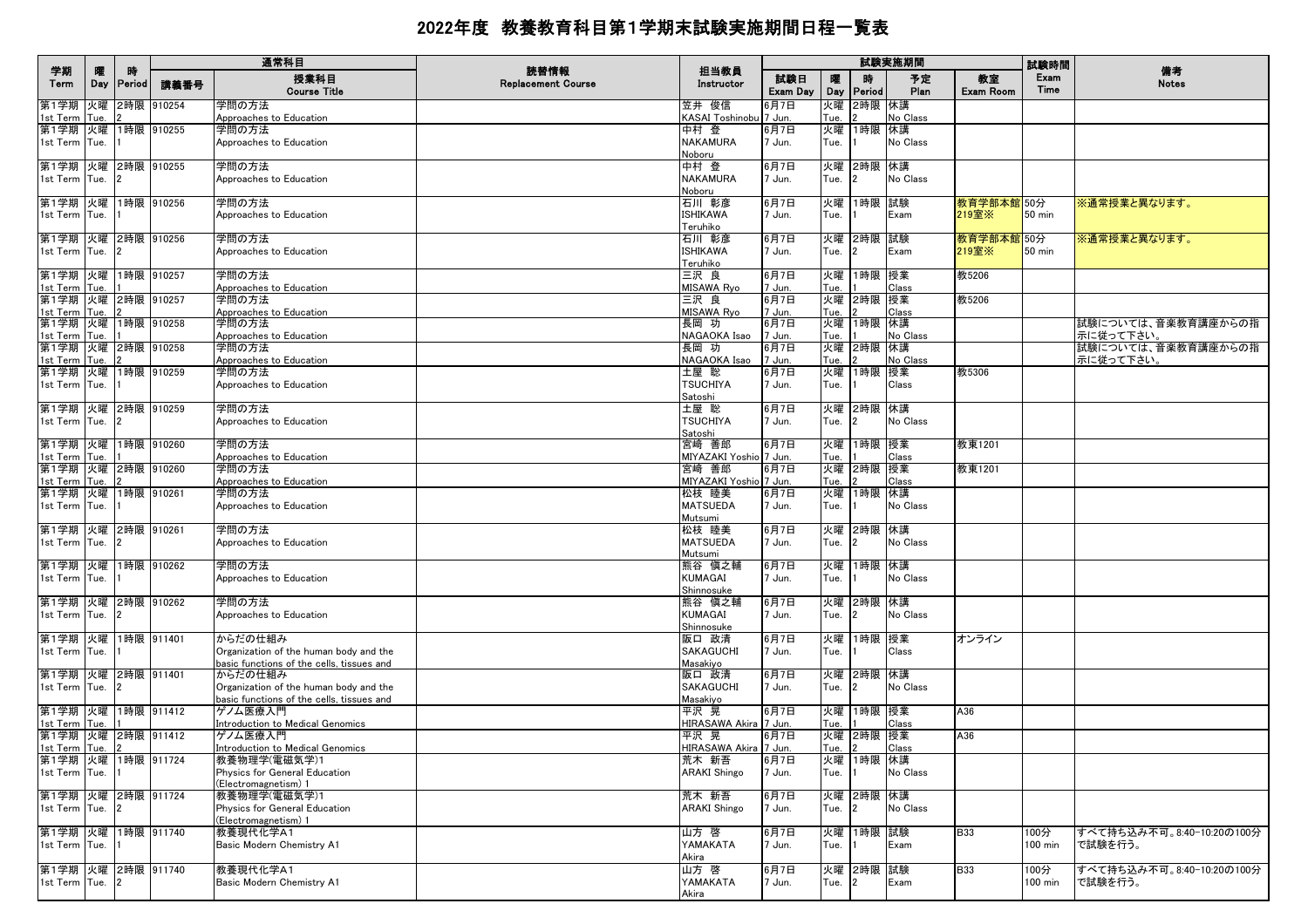|                                     | 矐   | 時              |            | 通常科目                                       | 読替情報                                                                                | 担当教員                                  |                 |            |                    | 試験実施期間          |                        | 試験時間                 | 備考           |
|-------------------------------------|-----|----------------|------------|--------------------------------------------|-------------------------------------------------------------------------------------|---------------------------------------|-----------------|------------|--------------------|-----------------|------------------------|----------------------|--------------|
| 学期<br>Term                          | Day | Period         | 講義番号       | 授業科目<br><b>Course Title</b>                | <b>Replacement Course</b>                                                           | Instructor                            | 試験日<br>Exam Day | 嚁<br>Day   | 時<br>Period        | 予定<br>Plan      | 教室<br><b>Exam Room</b> | Exam<br>Time         | <b>Notes</b> |
| 第1学期 火曜                             |     |                | 1時限 912707 | するスポーツ演習                                   |                                                                                     | 高戸 仁郎                                 | 6月7日            | 火曜         | 1時限 休講             |                 |                        |                      |              |
| 1st Term Tue.<br>第1学期 火曜 2時限 912707 |     |                |            | Seminar of Sport Performance<br>するスポーツ演習   |                                                                                     | TAKATO Jinro<br>高戸 仁郎                 | 7 Jun.<br>6月7日  | Tue.<br>火曜 | 2時限 休講             | No Class        |                        |                      |              |
| 1st Term Tue.                       |     |                |            | Seminar of Sport Performance               |                                                                                     | TAKATO Jinro                          | 7 Jun.          | Tue.       |                    | <b>No Class</b> |                        |                      |              |
| 第1学期 火曜                             |     |                | 1時限 913801 | 英語(総合)-1                                   |                                                                                     | EVANS ROBE 6月7日                       |                 | 火曜         | 1時限                | 試験              | オンライン                  | 50分                  |              |
| 1st Term Tue.                       |     |                |            | English (Integrated English)-1             |                                                                                     | RT JOHN                               | 7 Jun.          | Tue.       |                    | Exam            |                        | <b>50 min</b>        |              |
|                                     |     |                |            |                                            |                                                                                     | <b>EVANS Robert</b><br>John           |                 |            |                    |                 |                        |                      |              |
| 第1学期 火曜 2時限 913801                  |     |                |            | 英語(総合)-1                                   |                                                                                     | EVANS ROBE 6月7日                       |                 |            | 火曜 2時限 試験          |                 | オンライン                  | 50分                  |              |
| 1st Term Tue.                       |     |                |            | English (Integrated English)-1             |                                                                                     | RT JOHN                               | 7 Jun.          | Tue.       | 12                 | Exam            |                        | 50 min               |              |
|                                     |     |                |            |                                            |                                                                                     | <b>EVANS Robert</b><br>John           |                 |            |                    |                 |                        |                      |              |
| 第1学期 火曜 1時限 913802                  |     |                |            | 英語(総合)-1                                   |                                                                                     | <b>STOCKWELL</b>                      | 6月7日            |            | 火曜 1時限 試験          |                 | オンライン                  | 50分                  |              |
| 1st Term Tue.                       |     |                |            | English (Integrated English)-1             |                                                                                     | <b>TERESA</b>                         | 7 Jun.          | Tue.       |                    | Exam            |                        | 50 min               |              |
|                                     |     |                |            |                                            |                                                                                     | <b>STOCKWELL</b>                      |                 |            |                    |                 |                        |                      |              |
| 第1学期 火曜 2時限 913802                  |     |                |            | 英語(総合)-1                                   |                                                                                     | <b>TERESA</b><br><b>STOCKWELL</b>     | 6月7日            |            | 火曜 2時限 試験          |                 | オンライン                  | 50分                  |              |
| 1st Term Tue.                       |     |                |            | English (Integrated English)-1             |                                                                                     | <b>TERESA</b>                         | 7 Jun.          | Tue.       | $\overline{2}$     | Exam            |                        | 50 min               |              |
|                                     |     |                |            |                                            |                                                                                     | <b>STOCKWELL</b>                      |                 |            |                    |                 |                        |                      |              |
|                                     |     |                |            |                                            |                                                                                     | <b>TERESA</b>                         |                 |            |                    |                 |                        |                      |              |
| 第1学期 火曜 1時限 913803<br>1st Term Tue. |     |                |            | 英語(総合)-1<br>English (Integrated English)-1 |                                                                                     | 中川 祐子<br>NAKAGAWA                     | 6月7日<br>7 Jun.  | Tue.       | 火曜 1時限 試験          | Exam            | オンライン                  | 50分<br><b>50 min</b> |              |
|                                     |     |                |            |                                            |                                                                                     | Yuko                                  |                 |            |                    |                 |                        |                      |              |
| 第1学期 火曜 2時限 913803                  |     |                |            | 英語(総合)-1                                   |                                                                                     | 中川 祐子                                 | 6月7日            | 火曜         | 2時限 試験             |                 | オンライン                  | 50分                  |              |
| 1st Term Tue.                       |     |                |            | English (Integrated English)-1             |                                                                                     | NAKAGAWA                              | 7 Jun.          | Tue.       | 2                  | Exam            |                        | <b>50 min</b>        |              |
|                                     |     |                |            |                                            |                                                                                     | Yuko                                  |                 |            |                    |                 |                        |                      |              |
| 第1学期 火曜 1時限 913804                  |     |                |            | 英語(総合)-1                                   | 914837:経済実用英語-1 Practical Business English 1                                        | 荻野 勝                                  | 6月7日            | 火曜         | 1時限 授業             |                 | オンライン                  |                      |              |
| 1st Term Tue.<br>第1学期 火曜 2時限 913804 |     |                |            | English (Integrated English)-1<br>英語(総合)-1 | 914843:総合英語4-1 Integrated English 4-1<br>914837:経済実用英語-1 Practical Business English | OGINO Masaru<br>荻野 勝                  | 7 Jun.<br>6月7日  | Tue.<br>火曜 | 2時限 休講             | Class           |                        |                      |              |
| 1st Term Tue.                       |     |                |            | English (Integrated English)-1             | 914843:総合英語4-1 Integrated English 4-1                                               | OGINO Masaru                          | 7 Jun.          | Tue.       |                    | No Class        |                        |                      |              |
| 第1学期 火曜 1時限 913805                  |     |                |            | 英語(総合)-1                                   |                                                                                     | 五十嵐 潤美                                | 6月7日            | 火曜         | 1時限  休講            |                 |                        |                      |              |
| 1st Term Tue.                       |     |                |            | English (Integrated English)-1             |                                                                                     | IGARASHI<br>Masumi                    | 7 Jun.          | Tue.       |                    | No Class        |                        |                      |              |
| 第1学期 火曜 2時限 913805                  |     |                |            | 英語(総合)-1                                   |                                                                                     | 五十嵐 潤美                                | 6月7日            | 火曜         | 2時限 休講             |                 |                        |                      |              |
| 1st Term Tue.                       |     | 2              |            | English (Integrated English)-1             |                                                                                     | <b>IGARASHI</b>                       | 7 Jun.          | Tue.       | $\overline{2}$     | No Class        |                        |                      |              |
|                                     |     |                |            |                                            |                                                                                     | Masumi                                |                 |            |                    |                 |                        |                      |              |
| 第1学期 火曜<br>1st Term Tue.            |     |                | 1時限 914001 | 英語(S&L)-1<br>English (S&L)-1               |                                                                                     | LAMITIE<br>ROBERT THOMA 7 Jun.        | 6月7日            | 火曜<br>Tue. | 1時限 試験             | Exam            | A31                    | 40分<br>40 min        |              |
|                                     |     |                |            |                                            |                                                                                     | Lamitie Robert                        |                 |            |                    |                 |                        |                      |              |
|                                     |     |                |            |                                            |                                                                                     | Thomas                                |                 |            |                    |                 |                        |                      |              |
| 第1学期 火曜 2時限 914001                  |     | $\overline{2}$ |            | 英語(S&L)-1                                  |                                                                                     | <b>LAMITIE</b><br>ROBERT THOMA 7 Jun. | 6月7日            | 火曜         | 2時限 試験<br><u>2</u> |                 | A31                    | 40分                  |              |
| 1st Term Tue.                       |     |                |            | English (S&L)-1                            |                                                                                     | Lamitie Robert                        |                 | Tue.       |                    | Exam            |                        | 40 min               |              |
|                                     |     |                |            |                                            |                                                                                     | Thomas                                |                 |            |                    |                 |                        |                      |              |
| 第1学期 火曜                             |     |                | 1時限 914002 | 英語(S&L)-1                                  |                                                                                     | <b>GUDGEON P</b>                      | 6月7日            |            | 火曜 1時限 試験          |                 | D32                    | 50分                  |              |
| 1st Term Tue.                       |     |                |            | English (S&L)-1                            |                                                                                     | <b>HILIP</b><br><b>GUDGEON Philip</b> | 7 Jun.          | Tue.       |                    | Exam            |                        | <b>50 min</b>        |              |
| 第1学期 火曜 2時限 914002                  |     |                |            | 英語(S&L)-1                                  |                                                                                     | GUDGEON P 6月7日                        |                 | 火曜         | 2時限                | 試験              | D32                    | 50分                  |              |
| 1st Term Tue.                       |     | 2              |            | English (S&L)-1                            |                                                                                     | HILIP                                 | ' Jun.          | Tue.       | 2                  | Exam            |                        | <b>50 min</b>        |              |
|                                     |     |                |            |                                            |                                                                                     | <b>GUDGEON Philip</b>                 |                 |            |                    |                 |                        |                      |              |
| 第1学期 火曜 1時限 914003<br>1st Term Tue. |     |                |            | 英語(S&L)-1<br>English (S&L)-1               |                                                                                     | <b>RUCYNSKI</b><br>JOHN EDWARD        | 6月7日<br>7 Jun.  | 火曜<br>Tue. | 1時限 授業             | Class           | D34                    |                      |              |
|                                     |     |                |            |                                            |                                                                                     | Rucynski John                         |                 |            |                    |                 |                        |                      |              |
|                                     |     |                |            |                                            |                                                                                     | Edward                                |                 |            |                    |                 |                        |                      |              |
| 第1学期 火曜 2時限 914003                  |     |                |            | 英語(S&L)-1                                  |                                                                                     | <b>RUCYNSKI</b>                       | 6月7日            |            | 火曜 2時限 授業          |                 | D34                    |                      |              |
| 1st Term Tue.                       |     | 2              |            | English (S&L)-1                            |                                                                                     | JOHN EDWARD<br>Rucynski John          | Jun.            | Tue.       | $\overline{2}$     | Class           |                        |                      |              |
|                                     |     |                |            |                                            |                                                                                     | Edward                                |                 |            |                    |                 |                        |                      |              |
| 第1学期 火曜                             |     |                | 1時限 914004 | 英語(S&L)-1                                  |                                                                                     | <b>COOPER ALAN</b>                    | 6月7日            | 火曜         | 1時限 試験             |                 | C <sub>25</sub>        | 50分                  |              |
| 1st Term Tue.                       |     |                |            | English (S&L)-1                            |                                                                                     | <b>EDWIN</b><br>COOPER Alan           | 7 Jun.          | Tue.       |                    | Exam            |                        | 50 min               |              |
|                                     |     |                |            |                                            |                                                                                     | Edwin                                 |                 |            |                    |                 |                        |                      |              |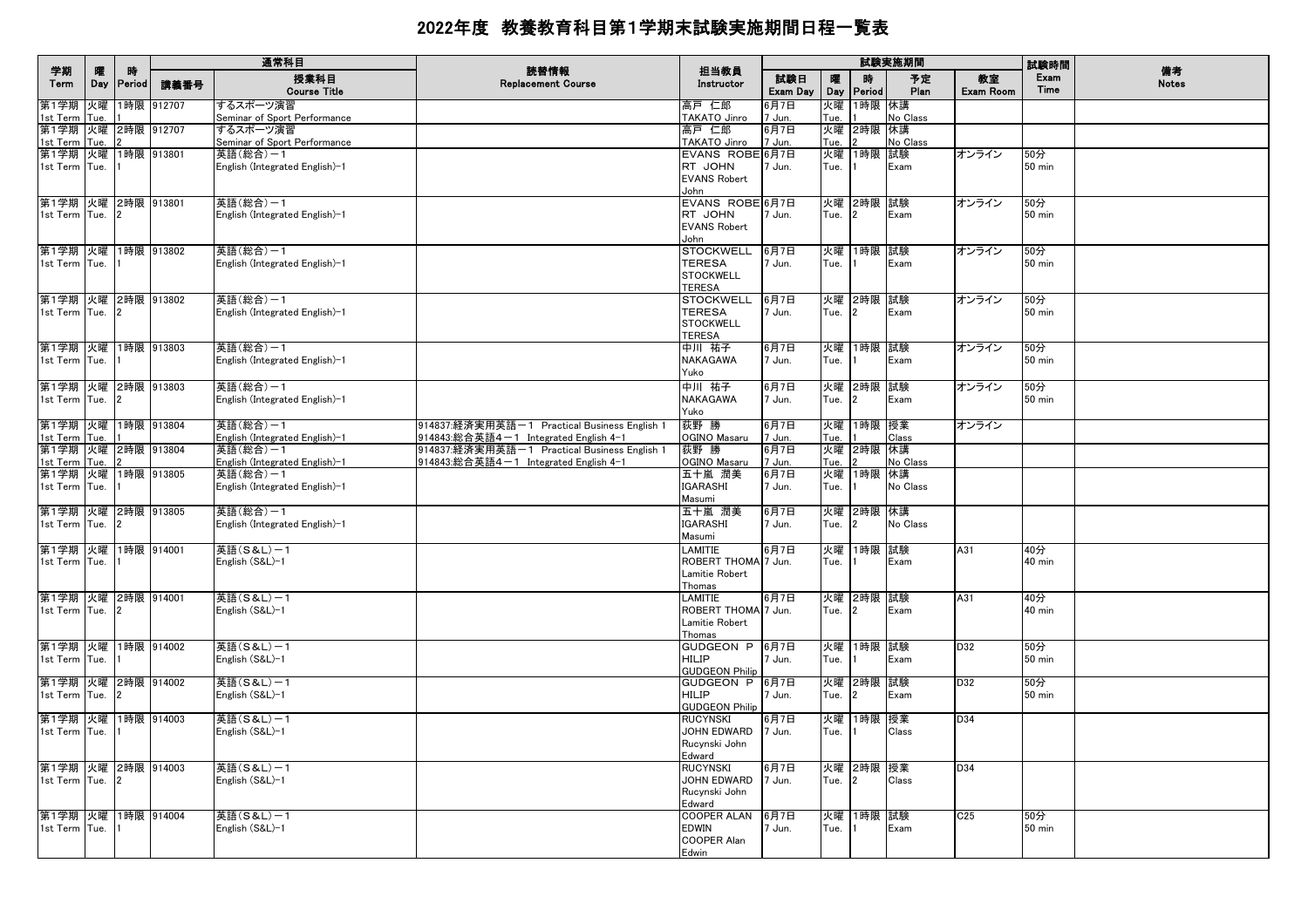|                                       |   |                 |            | 通常科目                                |                                   |                                   |                 |          |                           | 試験実施期間     |                 | 試験時間                    |                    |
|---------------------------------------|---|-----------------|------------|-------------------------------------|-----------------------------------|-----------------------------------|-----------------|----------|---------------------------|------------|-----------------|-------------------------|--------------------|
| 学期<br>Term                            | 曤 | 時<br>Day Period | 講義番号       | 授業科目<br><b>Course Title</b>         | 読替情報<br><b>Replacement Course</b> | 担当教員<br>Instructor                | 試験日<br>Exam Day | 曤<br>Day | 時<br><b>Period</b>        | 予定<br>Plan | 教室<br>Exam Room | Exam<br>Time            | 備考<br><b>Notes</b> |
| 第1学期 火曜                               |   |                 | 2時限 914004 | 英語(S&L)-1                           |                                   | COOPER ALAN                       | 6月7日            | 火曜       | 2時限 試験                    |            | C25             | 50分                     |                    |
| 1st Term Tue. 2                       |   |                 |            | English (S&L)-1                     |                                   | EDWIN                             | 7 Jun.          | Tue.     | $\overline{2}$            | Exam       |                 | $50 \text{ min}$        |                    |
|                                       |   |                 |            |                                     |                                   | <b>COOPER Alan</b>                |                 |          |                           |            |                 |                         |                    |
|                                       |   |                 |            |                                     |                                   | Edwin                             |                 |          |                           |            |                 |                         |                    |
| 第1学期 火曜 1時限 914005                    |   |                 |            | 英語(S&L)-1                           |                                   | 三上 ジュディス  6月7日                    |                 |          | 火曜 1時限 試験                 |            | A32             | 50分                     | 詳細はMoodleを確認すること。  |
| 1st Term Tue.                         |   |                 |            | English (S&L)-1                     |                                   | MIKAMI Judith                     | 7 Jun.          | Tue.     |                           | Exam       |                 | 50 min                  |                    |
|                                       |   |                 |            |                                     |                                   | Elaine                            |                 |          |                           |            |                 |                         |                    |
| 第1学期 火曜 2時限 914005                    |   |                 |            | 英語(S&L)-1                           |                                   | 三上 ジュディス  6月7日                    |                 |          | 火曜 2時限 試験                 |            | A32             | 50分                     | 詳細はMoodleを確認すること。  |
| 1st Term Tue.                         |   |                 |            | English (S&L)-1                     |                                   | MIKAMI Judith                     | 7 Jun.          | Tue.     | $\mathbf{2}$              | Exam       |                 | 50 min                  |                    |
| 第1学期 火曜 1時限 914201                    |   |                 |            | 英語(R&W)-1                           |                                   | Elaine<br>大年 順子                   | 6月7日            |          | 火曜 1時限 試験                 |            | オンライン           | 50分                     |                    |
| 1st Term Tue.                         |   |                 |            | English (R&W)-1                     |                                   | OTOSHI Junko                      | 7 Jun.          | Tue.     |                           | Exam       |                 | 50 min                  |                    |
| 第1学期 火曜 2時限 914201                    |   |                 |            | 英語(R&W)-1                           |                                   | 大年 順子                             | 6月7日            |          | 火曜 2時限 休講                 |            |                 |                         |                    |
| 1st Term Tue.                         |   |                 |            | English (R&W)-1                     |                                   | OTOSHI Junko                      | 7 Jun.          | Tue.     |                           | No Class   |                 |                         |                    |
| 第1学期 火曜 1時限 914202                    |   |                 |            | 英語(R&W)-1                           |                                   | 森谷 浩士                             | 6月7日            |          | 火曜 1時限 授業                 |            | オンライン           |                         |                    |
| 1st Term Tue.                         |   |                 |            | English (R&W)-1                     |                                   | MORITANI                          | 7 Jun.          | Tue.     |                           | Class      |                 |                         |                    |
|                                       |   |                 |            |                                     |                                   | Hiroshi                           |                 |          |                           |            |                 |                         |                    |
| 第1学期 火曜 2時限 914202                    |   |                 |            | 英語(R&W)-1                           |                                   | 森谷 浩士                             | 6月7日            |          | 火曜 2時限 授業                 |            | オンライン           |                         |                    |
| 1st Term Tue.                         |   |                 |            | English (R&W)-1                     |                                   | <b>MORITANI</b>                   | 7 Jun.          | Tue. 2   |                           | Class      |                 |                         |                    |
|                                       |   |                 |            |                                     |                                   | Hiroshi                           |                 |          |                           |            |                 |                         |                    |
| 第1学期 火曜 1時限 914203                    |   |                 |            | 英語(R&W)-1                           |                                   | PRICHARD                          | 6月7日            |          | 火曜 1時限 授業                 |            | オンライン           |                         |                    |
| 1st Term Tue.                         |   |                 |            | English (R&W)-1                     |                                   | <b>CALEB SYLVE</b>                | 7 Jun.          | Tue.     |                           | Class      |                 |                         |                    |
|                                       |   |                 |            |                                     |                                   | Prichard Caleb                    |                 |          |                           |            |                 |                         |                    |
| 第1学期 火曜 2時限 914203                    |   |                 |            | 英語(R&W)-1                           |                                   | Sylvester<br><b>PRICHARD</b>      | 6月7日            |          | 火曜  2時限  授業               |            | オンライン           |                         |                    |
| 1st Term Tue. 2                       |   |                 |            | English (R&W)-1                     |                                   | <b>CALEB SYLVE</b>                | 7 Jun.          | Tue. 2   |                           | Class      |                 |                         |                    |
|                                       |   |                 |            |                                     |                                   | <b>Prichard Caleb</b>             |                 |          |                           |            |                 |                         |                    |
|                                       |   |                 |            |                                     |                                   | Sylvester                         |                 |          |                           |            |                 |                         |                    |
| 第1学期 火曜 1時限 914204                    |   |                 |            | 英語(R&W)-1                           |                                   | 伊野家 伸一                            | 6月7日            |          | 火曜 1時限 試験                 |            | オンライン           | 50分                     |                    |
| 1st Term Tue.                         |   |                 |            | English (R&W)-1                     |                                   | <b>INOKE Shinichi</b>             | 7 Jun.          | Tue.     |                           | Exam       |                 | $50$ min                |                    |
| 第1学期 火曜 2時限 914204                    |   |                 |            | 英語(R&W)-1                           |                                   | 伊野家 伸一                            | 6月7日            |          | 火曜 2時限 試験                 |            | オンライン           | 50分                     |                    |
| 1st Term Tue.                         |   |                 |            | English (R&W)-1                     |                                   | <b>INOKE Shinichi</b>             | 7 Jun.          | Tue.     |                           | Exam       |                 | $50$ min                |                    |
| 第1学期 火曜 1時限 914205                    |   |                 |            | 英語(R&W)-1                           |                                   | 寺西 雅之                             | 6月7日            |          | 火曜 1時限 試験                 |            | A35X            | 50分                     | ※通常授業と異なります。       |
| 1st Term Tue.                         |   |                 |            | English (R&W)-1                     |                                   | <b>TERANISHI</b>                  | 7 Jun.          | Tue.     |                           | Exam       |                 | $50$ min                |                    |
|                                       |   |                 |            | 英語(R&W)-1                           |                                   | Masayuki<br>寺西 雅之                 |                 |          |                           |            |                 |                         |                    |
| 第1学期 火曜 2時限 914205<br>1st Term Tue. 2 |   |                 |            | English (R&W)-1                     |                                   | <b>TERANISHI</b>                  | 6月7日<br>7 Jun.  | Tue. 2   | 火曜 2時限 試験                 | Exam       | A35X            | 50分<br>50 min           | ※通常授業と異なります。       |
|                                       |   |                 |            |                                     |                                   | Masayuki                          |                 |          |                           |            |                 |                         |                    |
| 第1学期 火曜 1時限 914206                    |   |                 |            | 英語(R&W)-1                           |                                   | 吉田 安曇                             | 6月7日            |          | 火曜 1時限 試験                 |            | オンライン           | 50分                     |                    |
| 1st Term Tue.                         |   |                 |            | English (R&W)-1                     |                                   | YOSHIDA Azumi 7 Jun.              |                 | Tue.     |                           | Exam       |                 | $50$ min                |                    |
| 第1学期 火曜 2時限 914206                    |   |                 |            | 英語(R&W)-1                           |                                   | 吉田 安曇                             | 6月7日            |          | 火曜 2時限 試験                 |            | オンライン           | 50分                     |                    |
| 1st Term Tue.                         |   |                 |            | English (R&W)-1                     |                                   | YOSHIDA Azumi 7 Jun.              |                 | Tue.     |                           | Exam       |                 | $50 \text{ min}$        |                    |
| 第1学期 火曜 1時限 914473                    |   |                 |            | 上級英語(IRC)                           |                                   | MEIKI SUSAN                       | 6月7日            |          | 火曜 1時限 授業                 |            | オンライン           |                         |                    |
| 1st Term Tue.                         |   |                 |            | Advanced English (IRC)              |                                   | <b>MARY</b>                       | 7 Jun.          | Tue.     |                           | Class      |                 |                         |                    |
|                                       |   |                 |            |                                     |                                   | Meiki Susan Mary                  |                 |          |                           |            |                 |                         |                    |
| 第1学期 火曜 2時限 914473                    |   |                 |            | 上級英語(IRC)<br>Advanced English (IRC) |                                   | <b>MEIKI SUSAN</b><br><b>MARY</b> | 6月7日<br>7 Jun.  |          | 火曜 2時限 休講<br>$\mathbf{2}$ | No Class   |                 |                         |                    |
| 1st Term Tue.                         |   |                 |            |                                     |                                   | Meiki Susan Mary                  |                 | Tue.     |                           |            |                 |                         |                    |
| 第1学期 火曜 1時限 915201                    |   |                 |            | ドイツ語中級                              |                                   | 由比 俊行                             | 6月7日            |          | 火曜 1時限 休講                 |            |                 |                         |                    |
| 1st Term Tue.                         |   |                 |            | Intermediate German                 |                                   | YUI Toshiyuki                     | 7 Jun.          | Tue.     |                           | No Class   |                 |                         |                    |
| 第1学期 火曜 2時限 915201                    |   |                 |            | ドイツ語中級                              |                                   | 由比 俊行                             | 6月7日            |          | 火曜 2時限 休講                 |            |                 |                         |                    |
| 1st Term Tue.                         |   |                 |            | Intermediate German                 |                                   | YUI Toshiyuki                     | 7 Jun.          | Tue.     |                           | No Class   |                 |                         |                    |
| 第1学期 火曜 1時限 917017                    |   |                 |            | 日本語1-1                              |                                   | 末繁 美和                             | 6月7日            |          | 火曜 1時限 試験                 |            | オンライン           | 50分                     |                    |
| 1st Term Tue. 1                       |   |                 |            | Japanese 1-1                        |                                   | SUESHIGE Miwa 7 Jun.              |                 |          | Tue. $1$                  | Exam       |                 | <b>50 min</b>           |                    |
| 第1学期 火曜 2時限 917017                    |   |                 |            | 日本語1-1                              |                                   | 末繁 美和                             | 6月7日            |          | 火曜 2時限 試験                 |            | オンライン           | 10分                     |                    |
| 1st Term Tue.                         |   |                 |            | Japanese 1-1                        |                                   | SUESHIGE Miwa 7 Jun.              |                 | Tue.     |                           | Exam       |                 | 10 min                  |                    |
| 第1学期 火曜 1時限 917025<br>1st Term Tue.   |   |                 |            | 日本語2-1<br>Japanese 2-1              |                                   | 梅川 ゆう子<br>UMEKAWA Yuko   7 Jun.   | 6月7日            | Tue. I1  | 火曜 1時限 試験                 | Exam       | オンライン           | 50分<br>$50 \text{ min}$ |                    |
| 第1学期 火曜 2時限 917025                    |   |                 |            | 日本語2-1                              |                                   | 梅川 ゆう子                            | 6月7日            |          | 火曜 2時限 試験                 |            | オンライン           | 50分                     |                    |
| 1st Term Tue. 2                       |   |                 |            | Japanese 2-1                        |                                   | UMEKAWA Yuko 7 Jun.               |                 | Tue.     | $\overline{2}$            | Exam       |                 | $50$ min                |                    |
| 第1学期 火曜 1時限 917026                    |   |                 |            | 日本語2-1                              |                                   | 長野 真澄                             | 6月7日            |          | 火曜 1時限 試験                 |            | オンライン           | 50分                     |                    |
| 1st Term Tue. 1                       |   |                 |            | Japanese 2-1                        |                                   | NAGANO Masumi 7 Jun.              |                 | Tue.     |                           | Exam       |                 | 50 min                  |                    |
| 第1学期 火曜 2時限 917026                    |   |                 |            | 日本語2-1                              |                                   | 長野 真澄                             | 6月7日            |          | 火曜 2時限 試験                 |            | オンライン           | 50分                     |                    |
| 1st Term Tue. 2                       |   |                 |            | Japanese 2-1                        |                                   | NAGANO Masumi 7 Jun.              |                 | Tue. 2   |                           | Exam       |                 | $50 \text{ min}$        |                    |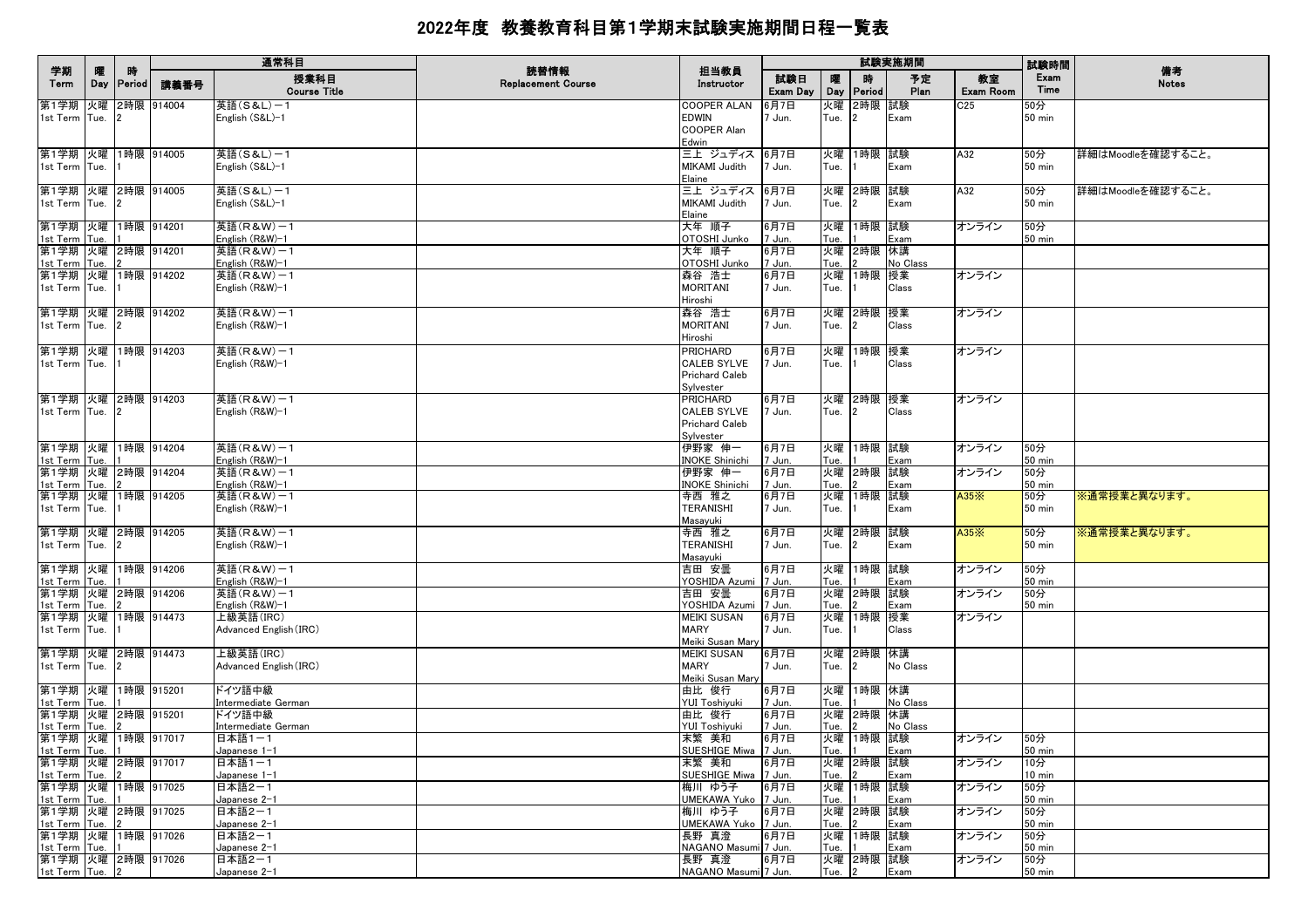|                                          |          |                    |            | 通常科目                                                       |                                          |                                  |                 |            |                             | 試験実施期間            |                        | 試験時間             |                                              |
|------------------------------------------|----------|--------------------|------------|------------------------------------------------------------|------------------------------------------|----------------------------------|-----------------|------------|-----------------------------|-------------------|------------------------|------------------|----------------------------------------------|
| 学期<br>Term                               | 曤<br>Day | 時<br><b>Period</b> | 講義番号       | 授業科目<br><b>Course Title</b>                                | 読替情報<br><b>Replacement Course</b>        | 担当教員<br>Instructor               | 試験日<br>Exam Day | 嚁          | 時<br>Day   Period           | 予定<br>Plan        | 教室<br><b>Exam Room</b> | Exam<br>Time     | 備考<br><b>Notes</b>                           |
| 第1学期                                     | 火曜       |                    | 1時限 917041 | 日本語5-1                                                     |                                          | 内丸 裕佳子                           | 6月7日            | 火曜         | 1時限 休講                      |                   |                        |                  |                                              |
| 1st Term Tue.                            |          |                    |            | Japanese 5-1                                               |                                          | UCHIMARU<br>Yukako               | 7 Jun.          | Tue.       |                             | No Class          |                        |                  |                                              |
| 第1学期 火曜 2時限 917041                       |          |                    |            | 日本語5-1                                                     |                                          | 内丸 裕佳子                           | 6月7日            | 火曜         | 2時限 休講                      |                   |                        |                  |                                              |
| 1st Term Tue.                            |          |                    |            | Japanese 5-1                                               |                                          | <b>UCHIMARU</b>                  | 7 Jun.          | Tue.       | $\overline{2}$              | No Class          |                        |                  |                                              |
|                                          |          |                    |            |                                                            |                                          | Yukako                           |                 |            |                             |                   |                        |                  |                                              |
| 第1学期 火曜 1時限 917045                       |          |                    |            | 日本語6-1                                                     |                                          | 青井 由佳<br>AOI Yuka                | 6月7日            |            | 火曜 1時限 休講                   |                   |                        |                  |                                              |
| 1st Term Tue. 1<br>第1学期 火曜 2時限 917045    |          |                    |            | Japanese 6-1<br>日本語6-1                                     |                                          | 青井 由佳                            | 7 Jun.<br>6月7日  | Tue.<br>火曜 | 2時限 休講                      | No Class          |                        |                  |                                              |
| 1st Term Tue.                            |          |                    |            | Japanese 6-1                                               |                                          | AOI Yuka                         | 7 Jun.          | Tue.       |                             | No Class          |                        |                  |                                              |
| 第1学期  火曜  2時限  910283                    |          |                    |            | 医学セミナー(テュートリアル)                                            | 910616:医学セミナー (チュートリアル) Medical Tutorial | 神田 秀幸                            | 6月7日            | 火曜         | 2時限 休講                      |                   |                        |                  |                                              |
| 1st Term Tue.<br>第1学期 火曜 3時限 910283      |          |                    |            | Medical Tutorial<br>医学セミナー(テュートリアル)                        | 910616:医学セミナー(チュートリアル) Medical Tutorial  | KANDA Hideyuki 7 Jun.<br>神田 秀幸   | 6月7日            | Tue.<br>火曜 | 3時限 休講                      | No Class          |                        |                  |                                              |
| 1st Term Tue.                            |          |                    |            | <b>Medical Tutorial</b>                                    |                                          | KANDA Hideyuki 7 Jun.            |                 | Tue.       |                             | No Class          |                        |                  |                                              |
| 第1学期 火曜 3時限 910273                       |          |                    |            | 自然科学入門1(数学)                                                |                                          | 門田 直之                            | 6月7日            |            | 火曜 3時限 試験                   |                   | 理22                    | 90分              |                                              |
| 1st Term Tue.                            |          |                    |            | Introduction to Natural Science                            |                                          | <b>MONDEN</b>                    | 7 Jun.          | Tue.       |                             | Exam              |                        | 90 min           |                                              |
| 第1学期  火曜  4時限  910273<br>1st Term Tue. 4 |          |                    |            | 自然科学入門1(数学)<br>Introduction to Natural Science             |                                          | 門田 直之<br><b>MONDEN</b>           | 6月7日<br>7 Jun.  | Tue.       | 火曜 4時限 試験                   | Exam              | 理22                    | 90分<br>90 min    |                                              |
| 第1学期 火曜 3時限 910275                       |          |                    |            | 自然科学入門1(物理学)                                               |                                          | 笠原 成                             | 6月7日            | 火曜         | 3時限 授業                      |                   | 理コラボ·B11               |                  |                                              |
| 1st Term Tue. 3                          |          |                    |            | Introduction to Natural Science 1(Physics)                 |                                          | <b>KASAHARA</b>                  | 7 Jun.          | Tue.       | 13                          | Class             |                        |                  |                                              |
| 第1学期 火曜 4時限 910275                       |          |                    |            | 自然科学入門1(物理学)                                               |                                          | Shigeru<br>笠原 成                  | 6月7日            |            |                             |                   | 理コラボ·B11               |                  |                                              |
| 1st Term Tue. 4                          |          |                    |            | Introduction to Natural Science 1(Physics)                 |                                          | <b>KASAHARA</b>                  | 7 Jun.          | Tue.       | 火曜 4時限 授業<br>$\overline{4}$ | Class             |                        |                  |                                              |
|                                          |          |                    |            |                                                            |                                          | Shigeru                          |                 |            |                             |                   |                        |                  |                                              |
| 第1学期 火曜 3時限 910277                       |          |                    |            | 自然科学入門1(化学)                                                |                                          | 藤原 正澄                            | 6月7日            |            | 火曜 3時限 授業                   |                   | 理24                    |                  |                                              |
| 1st Term Tue. 3                          |          |                    |            | Introduction to Natural Science<br>1(Chemistry)            |                                          | <b>FUJIWARA</b><br>Masazumi      | 7 Jun.          | Tue.       | 3                           | Class             |                        |                  |                                              |
| 第1学期 火曜 4時限 910277                       |          |                    |            | 自然科学入門1(化学)                                                |                                          | 藤原 正澄                            | 6月7日            | 火曜         | 4時限 授業                      |                   | 理24                    |                  |                                              |
| 1st Term Tue.                            |          | 14                 |            | Introduction to Natural Science                            |                                          | <b>FUJIWARA</b>                  | 7 Jun.          | Tue.       | $\overline{4}$              | Class             |                        |                  |                                              |
|                                          |          |                    |            | 1(Chemistry)                                               |                                          | Masazumi                         |                 |            |                             |                   |                        |                  |                                              |
| 第1学期 火曜 3時限 910279<br>1st Term Tue.      |          | 13                 |            | 自然科学入門1(生物学)<br>Introduction to Natural Science 1(Biology) |                                          | 竹内 栄<br><b>TAKEUCHI</b>          | 6月7日<br>7 Jun.  | 火曜<br>Tue. | 3時限 授業<br>13                | Class             | 理21                    |                  |                                              |
|                                          |          |                    |            |                                                            |                                          | Sakae                            |                 |            |                             |                   |                        |                  |                                              |
| 第1学期 火曜 4時限 910279                       |          |                    |            | 自然科学入門1(生物学)                                               |                                          | 竹内 栄                             | 6月7日            |            | 火曜 4時限 授業                   |                   | 理21                    |                  |                                              |
| 1st Term Tue. 4                          |          |                    |            | Introduction to Natural Science 1(Biology)                 |                                          | <b>TAKEUCHI</b>                  | 7 Jun.          | Tue.       | $\overline{4}$              | Class             |                        |                  |                                              |
|                                          |          |                    |            |                                                            |                                          | Sakae                            |                 |            |                             |                   |                        |                  |                                              |
| 第1学期 火曜 3時限 910281<br>1st Term Tue. 3    |          |                    |            | 自然科学入門1(地球科学)<br>Introduction to Natural Science 1(Earth   |                                          | 野坂 俊夫<br>NOZAKA Toshio 7 Jun.    | 6月7日            | Tue.       | 火曜 3時限 休講<br>3              | No Class          |                        |                  |                                              |
|                                          |          |                    |            | Science)                                                   |                                          |                                  |                 |            |                             |                   |                        |                  |                                              |
| 第1学期 火曜 4時限 910281                       |          |                    |            | 自然科学入門1(地球科学)                                              |                                          | 野坂 俊夫                            | 6月7日            |            | 火曜 4時限 休講                   |                   |                        |                  |                                              |
| 1st Term Tue. 4                          |          |                    |            | Introduction to Natural Science 1(Earth                    |                                          | NOZAKA Toshio 7 Jun.             |                 | Tue.       | $\overline{a}$              | No Class          |                        |                  |                                              |
| 第1学期 火曜 3時限 911024                       |          |                    |            | Science)<br>社会学で考える                                        |                                          | 藤井 和佐                            | 6月7日            | 火曜         | 3時限 休講                      |                   |                        |                  |                                              |
| 1st Term Tue.                            |          |                    |            | Introduction to Sociology                                  |                                          | FUJII Wasa                       | 7 Jun.          | Tue.       |                             | No Class          |                        |                  |                                              |
| 第1学期 火曜 4時限 911024                       |          |                    |            | 社会学で考える                                                    |                                          | 藤井 和佐                            | 6月7日            |            | 火曜 4時限 休講                   |                   |                        |                  |                                              |
| 1st Term Tue. 4<br>第1学期 火曜 3時限 911113    |          |                    |            | Introduction to Sociology<br>日本語教授法概論                      |                                          | <b>FUJII Wasa</b><br>末繁 美和       | 7 Jun.<br>6月7日  | Tue.<br>火曜 | 3時限 休講                      | No Class          |                        |                  |                                              |
| 1st Term Tue. 3                          |          |                    |            | Methods for Teaching Japanese as a                         |                                          | SUESHIGE Miwa   7 Jun.           |                 | Tue.       | 13                          | No Class          |                        |                  |                                              |
|                                          |          |                    |            | Foreign Language                                           |                                          |                                  |                 |            |                             |                   |                        |                  |                                              |
| 第1学期 火曜 4時限 911113                       |          |                    |            | 日本語教授法概論                                                   |                                          | 末繁 美和                            | 6月7日            |            | 火曜 4時限 休講                   |                   |                        |                  |                                              |
| 1st Term Tue. 4                          |          |                    |            | Methods for Teaching Japanese as a<br>Foreign Language     |                                          | SUESHIGE Miwa 7 Jun.             |                 | Tue.       | <b>4</b>                    | No Class          |                        |                  |                                              |
| 第1学期 火曜 3時限 911785                       |          |                    |            | データから読み解く日本の気象・気候1                                         |                                          | 加藤 内藏進                           | 6月7日            |            |                             | 火曜 3時限 授業及び試験 E21 |                        | 60分              | 紙で配布した資料は必ず持参すること。ま                          |
| 1st Term Tue.                            |          | $\mathbf{R}$       |            | Climate and Weather around Japan found                     |                                          | KATO                             | 7 Jun.          |            | Tue. $3$                    | Class and         |                        | 60 min           | た, ノートも持ち込み可(自分で纏めたレジ                        |
|                                          |          |                    |            | with the Meteorological Data 1                             |                                          | Kuranoshin                       |                 |            |                             | Exam              |                        |                  | メ等もO.K.)。3限の終わり近くから試験開<br>始予定(60分程度の試験時間を予定) |
| 第1学期 火曜 4時限 911785                       |          |                    |            | データから読み解く日本の気象・気候1                                         |                                          | 加藤 内藏進                           | 6月7日            |            | 火曜 4時限 試験                   |                   | E21                    | 60分              | 上に同じ                                         |
| 1st Term Tue. 4                          |          |                    |            | Climate and Weather around Japan found                     |                                          | KATO                             | 7 Jun.          | Tue.       | $\overline{4}$              | Exam              |                        | $60$ min         |                                              |
|                                          |          |                    |            | with the Meteorological Data 1                             |                                          | Kuranoshin                       |                 |            |                             | 3時限 授業及び試験 オンライン  |                        |                  |                                              |
| 第1学期 火曜 3時限 913806<br>1st Term Tue. 3    |          |                    |            | 英語(総合)-1<br>English (Integrated English)-1                 |                                          | <b>FUJISHIMA</b><br><b>NAOMI</b> | 6月7日<br>7 Jun.  | 火曜<br>Tue. | 3                           | Class and         |                        | 50分<br>$50$ min  |                                              |
|                                          |          |                    |            |                                                            |                                          | Fujishima Naomi                  |                 |            |                             | Exam              |                        |                  |                                              |
| 第1学期 火曜 4時限 913806                       |          |                    |            | 英語(総合)-1                                                   |                                          | <b>FUJISHIMA</b>                 | 6月7日            | 火曜         |                             | 4時限 授業及び試験 オンライン  |                        | 50分              |                                              |
| 1st Term Tue.                            |          |                    |            | English (Integrated English)-1                             |                                          | <b>NAOMI</b><br>Fujishima Naomi  | 7 Jun.          | Tue.       |                             | Class and<br>Exam |                        | $50 \text{ min}$ |                                              |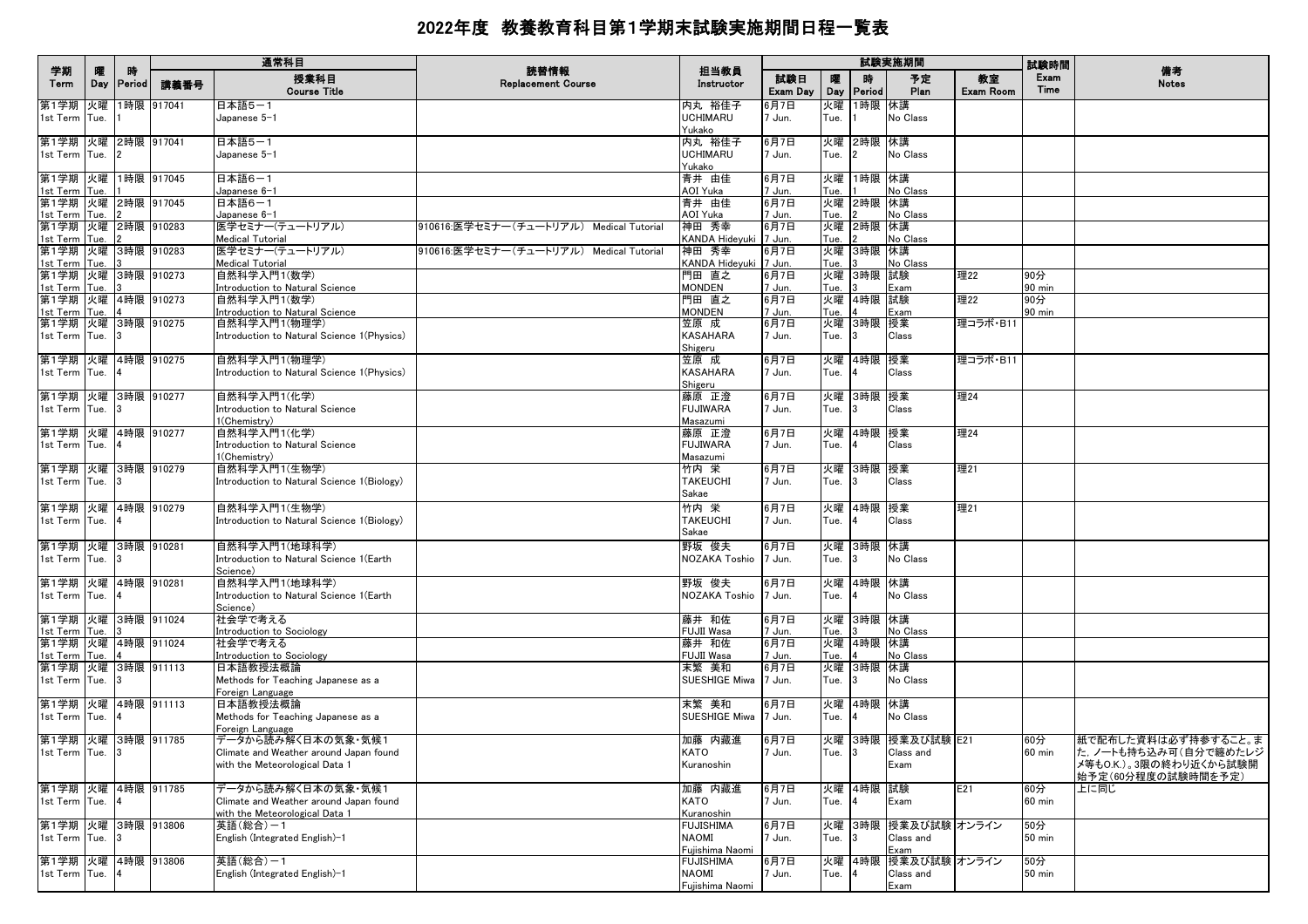|                                        |          |                |               | 通常科目                                       |                                   |                                   |                 |            |              | 試験実施期間               |                 | 試験時間                 |                    |
|----------------------------------------|----------|----------------|---------------|--------------------------------------------|-----------------------------------|-----------------------------------|-----------------|------------|--------------|----------------------|-----------------|----------------------|--------------------|
| 学期<br>Term                             | 曤<br>Day | 時<br>Period    | 講義番号          | 授業科目<br><b>Course Title</b>                | 読替情報<br><b>Replacement Course</b> | 担当教員<br>Instructor                | 試験日<br>Exam Day | 曤<br>Day   | 時<br>Period  | 予定<br>Plan           | 教室<br>Exam Room | Exam<br>Time         | 備考<br><b>Notes</b> |
| 第1学期                                   | 火曜       |                | 3時限 913807    | 英語(総合)-1                                   |                                   | NAKAMURA IAN<br><b>ISEO</b>       | 6月7日            | 火曜         | 3時限 試験       |                      | オンライン           | 50分<br><b>50 min</b> |                    |
| 1st Term Tue.                          |          |                |               | English (Integrated English)-1             |                                   | NAKAMURA Ian                      | Jun.            | Tue.       | $\mathbf{3}$ | Exam                 |                 |                      |                    |
|                                        |          |                |               |                                            |                                   | seo                               |                 |            |              |                      |                 |                      |                    |
| 第1学期  火曜  4時限  913807<br>1st Term Tue. |          |                |               | 英語(総合)-1<br>English (Integrated English)-1 |                                   | NAKAMURA IAN 6月7日<br><b>ISEO</b>  |                 | Tue.       | 火曜 4時限       | 試験<br>Exam           | オンライン           | 50分<br><b>50 min</b> |                    |
|                                        |          |                |               |                                            |                                   | NAKAMURA Ian                      | 1 Jun.          |            |              |                      |                 |                      |                    |
|                                        |          |                |               |                                            |                                   | Iseo                              |                 |            |              |                      |                 |                      |                    |
| 第1学期 火曜 3時限 913808                     |          |                |               | 英語(総合)-1                                   |                                   | <b>STOCKWELL</b><br><b>TERESA</b> | 6月7日            |            | 火曜 3時限 試験    |                      | オンライン           | 50分                  |                    |
| 1st Term Tue.                          |          |                |               | English (Integrated English)-1             |                                   | <b>STOCKWELL</b>                  | 7 Jun.          | Tue.       |              | Exam                 |                 | <b>50 min</b>        |                    |
|                                        |          |                |               |                                            |                                   | <b>TERESA</b>                     |                 |            |              |                      |                 |                      |                    |
| 第1学期 火曜 4時限 913808                     |          |                |               | 英語(総合)-1                                   |                                   | <b>STOCKWELL</b>                  | 6月7日            |            | 火曜 4時限 試験    |                      | オンライン           | 50分                  |                    |
| 1st Term Tue. 4                        |          |                |               | English (Integrated English)-1             |                                   | <b>TERESA</b><br><b>STOCKWELL</b> | 7 Jun.          | Tue.       |              | Exam                 |                 | <b>50 min</b>        |                    |
|                                        |          |                |               |                                            |                                   | <b>TERESA</b>                     |                 |            |              |                      |                 |                      |                    |
| 第1学期 火曜 3時限 913809                     |          |                |               | 英語(総合)-1                                   |                                   | EVANS ROBE 6月7日                   |                 |            | 火曜 3時限 試験    |                      | オンライン           | 50分                  |                    |
| 1st Term Tue.                          |          | $\mathbf{1}3$  |               | English (Integrated English)-1             |                                   | RT JOHN<br><b>EVANS Robert</b>    | 7 Jun.          | Tue.       | 3            | Exam                 |                 | <b>50 min</b>        |                    |
|                                        |          |                |               |                                            |                                   | John                              |                 |            |              |                      |                 |                      |                    |
| 第1学期 火曜 4時限 913809                     |          |                |               | 英語(総合)-1                                   |                                   | EVANS ROBE 6月7日                   |                 |            | 火曜 4時限 試験    |                      | オンライン           | 50分                  |                    |
| 1st Term Tue. 4                        |          |                |               | English (Integrated English)-1             |                                   | RT JOHN<br><b>EVANS Robert</b>    | 7 Jun.          | Tue.       |              | Exam                 |                 | <b>50 min</b>        |                    |
|                                        |          |                |               |                                            |                                   | John                              |                 |            |              |                      |                 |                      |                    |
| 第1学期 火曜 3時限 913810                     |          |                |               | 英語(総合)-1                                   |                                   | 五十嵐 潤美                            | 6月7日            |            | 火曜 3時限 休講    |                      |                 |                      |                    |
| 1st Term Tue.                          |          |                |               | English (Integrated English)-1             |                                   | <b>IGARASHI</b><br>Masumi         | 7 Jun.          | Tue.       |              | No Class             |                 |                      |                    |
| 第1学期 火曜 4時限 913810                     |          |                |               | 英語(総合)-1                                   |                                   | 五十嵐 潤美                            | 6月7日            |            | 火曜 4時限 休講    |                      |                 |                      |                    |
| 1st Term Tue.                          |          |                |               | English (Integrated English)-1             |                                   | <b>IGARASHI</b>                   | 7 Jun.          | Tue.       |              | No Class             |                 |                      |                    |
|                                        |          |                |               |                                            |                                   | Masumi                            |                 |            |              |                      |                 |                      |                    |
| 第1学期 火曜 3時限 913811                     |          |                |               | 英語(総合)-1                                   |                                   | 西村 真澄<br><b>NISHIMURA</b>         | 6月7日            | 火曜         | 3時限          | 試験                   | オンライン           | 50分<br><b>50 min</b> |                    |
| 1st Term Tue.                          |          |                |               | English (Integrated English)-1             |                                   | Masumi                            | 7 Jun.          | Tue.       |              | Exam                 |                 |                      |                    |
| 第1学期 火曜 4時限 913811                     |          |                |               | 英語(総合)-1                                   |                                   | 西村 真澄                             | 6月7日            | 火曜         | 4時限 試験       |                      | オンライン           | 50分                  |                    |
| 1st Term Tue.                          |          | 14             |               | English (Integrated English)-1             |                                   | NISHIMURA                         | 7 Jun.          | Tue.       |              | Exam                 |                 | <b>50 min</b>        |                    |
| 第1学期 火曜 3時限 913812                     |          |                |               | 英語(総合)-1                                   |                                   | Masumi<br>中川 祐子                   | 6月7日            | 火曜         | 3時限          | 試験                   | オンライン           | 50分                  |                    |
| 1st Term Tue.                          |          |                |               | English (Integrated English)-1             |                                   | NAKAGAWA                          | 7 Jun.          | Tue.       | 3            | Exam                 |                 | <b>50 min</b>        |                    |
|                                        |          |                |               |                                            |                                   | Yuko                              |                 |            |              |                      |                 |                      |                    |
| 第1学期 火曜 4時限 913812<br>1st Term Tue.    |          | 14             |               | 英語(総合)-1<br>English (Integrated English)-1 |                                   | 中川 祐子<br>NAKAGAWA                 | 6月7日<br>7 Jun.  | 火曜<br>Tue. | 4時限          | 試験<br>Exam           | オンライン           | 50分<br><b>50 min</b> |                    |
|                                        |          |                |               |                                            |                                   | Yuko                              |                 |            |              |                      |                 |                      |                    |
| 第1学期 火曜 3時限 913813                     |          |                |               | 英語(総合)-1                                   |                                   | 寺西 雅子                             | 6月7日            | 火曜         |              | 3時限 授業及び試験 オンライン     |                 | 20分                  |                    |
| 1st Term Tue.                          |          |                |               | English (Integrated English)-1             |                                   | <b>TERANISHI</b>                  | 7 Jun.          | Tue.       |              | Class and            |                 | 20 min               |                    |
| 第1学期 火曜 4時限 913813                     |          |                |               | 英語(総合)-1                                   |                                   | Masako<br>寺西 雅子                   | 6月7日            | 火曜         | 4時限          | Exam<br>授業及び試験 オンライン |                 | 20分                  |                    |
| 1st Term Tue.                          |          |                |               | English (Integrated English)-1             |                                   | <b>TERANISHI</b>                  | 7 Jun.          | Tue.       |              | Class and            |                 | 20 min               |                    |
|                                        |          |                |               |                                            |                                   | Masako                            |                 |            |              | Exam                 |                 |                      |                    |
| 第1学期 火曜 3時限 913814<br>1st Term Tue.    |          |                |               | 英語(総合)-1<br>English (Integrated English)-1 |                                   | 吉田 安曇<br>YOSHIDA Azumi            | 6月7日<br>7 Jun.  | 火曜<br>Tue. | 3時限          | 試験<br>Exam           | オンライン           | 50分<br><b>50 min</b> |                    |
| 第1学期                                   |          |                | 火曜 4時限 913814 | 英語(総合)-1                                   |                                   | 吉田 安曇                             | 6月7日            | 火曜         | 4時限          | 試験                   | オンライン           | 50分                  |                    |
| 1st Term Tue.                          |          |                |               | English (Integrated English)-1             |                                   | YOSHIDA Azumi 7 Jun.              |                 | Tue.       |              | Exam                 |                 | $50$ min             |                    |
| 第1学期 火曜 3時限 913815<br>1st Term         | Tue.     |                |               | 英語(総合)-1<br>English (Integrated English)-1 |                                   | 荻野 勝<br>OGINO Masaru              | 6月7日<br>7 Jun.  | 火曜<br>Tue. | 3時限          | 授業<br>Class          | オンライン           |                      |                    |
| 第1学期 火曜 4時限 913815                     |          |                |               | 英語(総合)-1                                   |                                   | 荻野 勝                              | 6月7日            | 火曜         | 4時限 休講       |                      |                 |                      |                    |
| 1st Term Tue.                          |          | $\overline{4}$ |               | English (Integrated English)-1             |                                   | OGINO Masaru                      | 7 Jun.          | Tue.       |              | No Class             |                 |                      |                    |
| 第1学期 火曜 3時限 913816<br>1st Term         |          | $\mathbf{1}3$  |               | 英語(総合)-1<br>English (Integrated English)-1 |                                   | 木下 聡子<br><b>KINOSHITA</b>         | 6月7日<br>7 Jun.  | 火曜<br>Tue. | 3時限 試験<br>3  | Exam                 | オンライン           | 30分<br>30 min        |                    |
|                                        | Tue.     |                |               |                                            |                                   | Satoko                            |                 |            |              |                      |                 |                      |                    |
| 第1学期  火曜  4時限  913816                  |          |                |               | 英語(総合)-1                                   |                                   | 木下 聡子                             | 6月7日            |            | 火曜 4時限 休講    |                      |                 |                      |                    |
| 1st Term Tue.                          |          |                |               | English (Integrated English)-1             |                                   | <b>KINOSHITA</b><br>Satoko        | 7 Jun.          | Tue.       |              | No Class             |                 |                      |                    |
|                                        |          |                |               |                                            |                                   |                                   |                 |            |              |                      |                 |                      |                    |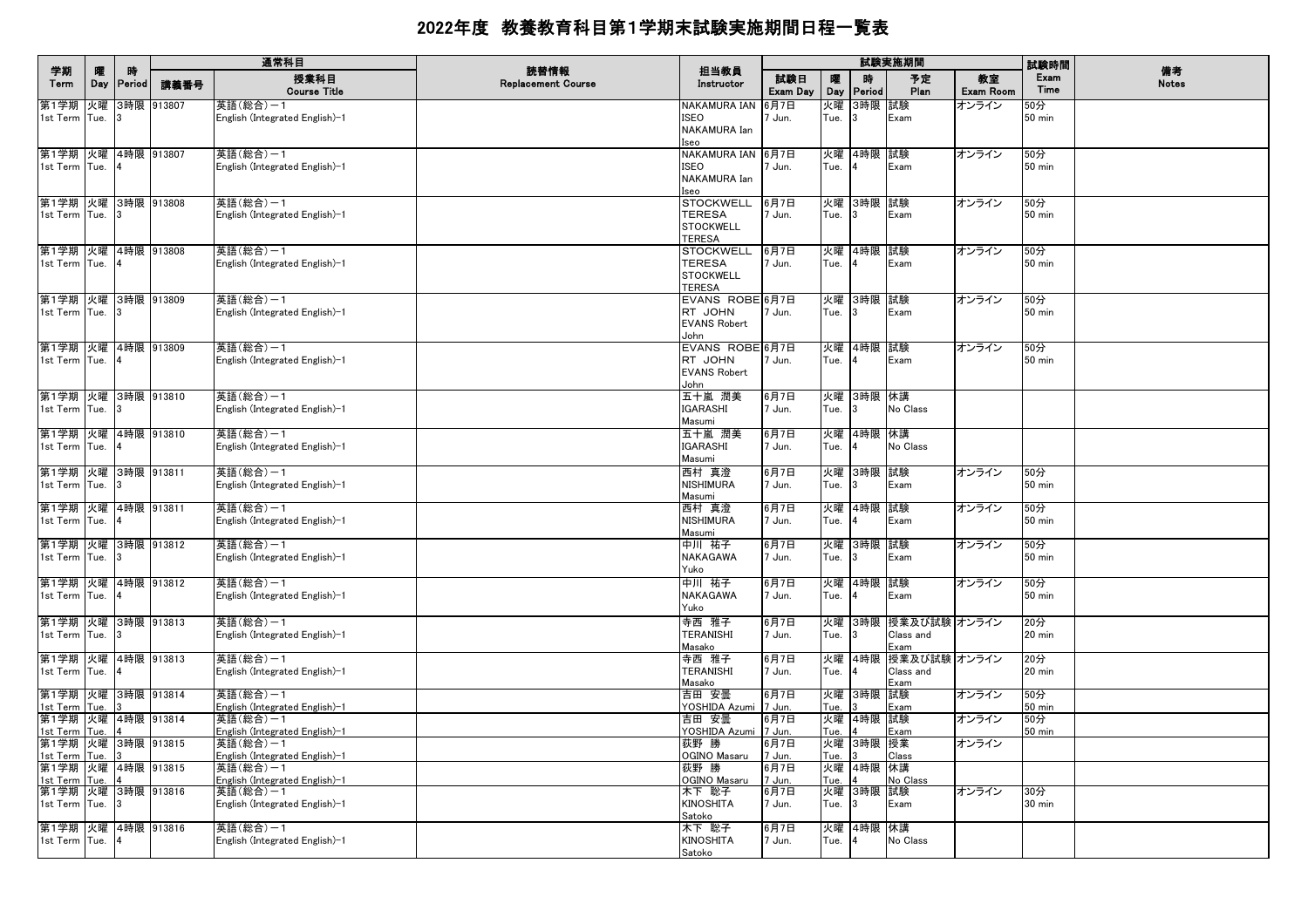|                                        |          |                    |            | 通常科目                                        |                                        |                                 |                 |            |             | 試験実施期間            |                 | 試験時間                 |                    |
|----------------------------------------|----------|--------------------|------------|---------------------------------------------|----------------------------------------|---------------------------------|-----------------|------------|-------------|-------------------|-----------------|----------------------|--------------------|
| 学期<br>Term                             | 曤<br>Day | 時<br><b>Period</b> | 講義番号       | 授業科目<br><b>Course Title</b>                 | 読替情報<br><b>Replacement Course</b>      | 担当教員<br>Instructor              | 試験日<br>Exam Day | 曪<br>Day   | 腈<br>Period | 予定<br>Plan        | 教室<br>Exam Room | Exam<br>Time         | 備考<br><b>Notes</b> |
| 第1学期 火曜                                |          |                    | 3時限 914006 | 英語(S&L)-1                                   |                                        | COOPER ALAN                     | 6月7日            | 火曜         | 3時限 試験      |                   | C <sub>25</sub> | 50分                  |                    |
| 1st Term Tue.                          |          |                    |            | English (S&L)-1                             |                                        | EDWIN<br>COOPER Alan            | 7 Jun.          | Tue.       |             | Exam              |                 | <b>50 min</b>        |                    |
|                                        |          |                    |            |                                             |                                        | Edwin                           |                 |            |             |                   |                 |                      |                    |
| 第1学期 火曜 4時限 914006                     |          |                    |            | 英語(S&L)-1                                   |                                        | COOPER ALAN                     | 6月7日            | 火曜         | 4時限 試験      |                   | C <sub>25</sub> | 50分                  |                    |
| 1st Term Tue.                          |          |                    |            | English (S&L)-1                             |                                        | EDWIN                           | 7 Jun.          | Tue.       |             | Exam              |                 | <b>50 min</b>        |                    |
|                                        |          |                    |            |                                             |                                        | COOPER Alan<br>Edwin            |                 |            |             |                   |                 |                      |                    |
| 第1学期 火曜 3時限 914207                     |          |                    |            | 英語(R&W)-1                                   |                                        | 伊野家 伸一                          | 6月7日            | 火曜         | 3時限 試験      |                   | オンライン           | 50分                  |                    |
| 1st Term Tue.                          |          |                    |            | English (R&W)-1                             |                                        | <b>INOKE Shinichi</b>           | 7 Jun.          | Tue.       |             | Exam              |                 | 50 min               |                    |
| 第1学期 火曜 4時限 914207<br>1st Term Tue.    |          |                    |            | 英語(R&W)-1<br>English (R&W)-1                |                                        | 伊野家 伸一<br><b>INOKE Shinichi</b> | 6月7日<br>7 Jun.  | 火曜<br>Tue. | 4時限 試験      | Exam              | オンライン           | 50分<br>50 min        |                    |
| 第1学期 火曜 3時限 914451                     |          |                    |            | プレ上級英語                                      |                                        | GUDGEON P  6月7日                 |                 | 火曜         | 3時限 試験      |                   | オンライン           | 50分                  |                    |
| 1st Term Tue.                          |          |                    |            | Pre-Advanced English                        |                                        | HILIP                           | 7 Jun.          | Tue.       |             | Exam              |                 | 50 min               |                    |
|                                        |          |                    |            |                                             |                                        | <b>GUDGEON Philip</b>           |                 |            |             |                   |                 |                      |                    |
| 第1学期  火曜  4時限  914451<br>1st Term Tue. |          |                    |            | プレ上級英語<br>Pre-Advanced English              |                                        | GUDGEON P  6月7日<br>HILIP        | 7 Jun.          | 火曜<br>Tue. | 4時限 試験      | Exam              | オンライン           | 50分<br><b>50 min</b> |                    |
|                                        |          |                    |            |                                             |                                        | <b>GUDGEON Philip</b>           |                 |            |             |                   |                 |                      |                    |
| 第1学期 火曜 3時限 914475                     |          |                    |            | 上級英語(IRC)                                   |                                        | MEIKI SUSAN                     | 6月7日            | 火曜         | 3時限 授業      |                   | オンライン           |                      |                    |
| 1st Term Tue.                          |          |                    |            | Advanced English (IRC)                      |                                        | MARY<br>Meiki Susan Mary        | 7 Jun.          | Tue.       |             | Class             |                 |                      |                    |
| 第1学期 火曜 4時限 914475                     |          |                    |            | 上級英語(IRC)                                   |                                        | <b>MEIKI SUSAN</b>              | 6月7日            | 火曜         | 4時限 休講      |                   |                 |                      |                    |
| 1st Term Tue.                          |          |                    |            | Advanced English (IRC)                      |                                        | <b>MARY</b>                     | 7 Jun.          | Tue.       |             | No Class          |                 |                      |                    |
|                                        |          |                    |            |                                             |                                        | Meiki Susan Mary                |                 |            |             |                   |                 |                      |                    |
| 第1学期 火曜 3時限 914491<br>1st Term Tue.    |          |                    |            | 上級英語ー1(IELTS)<br>Advanced English 1 (IELTS) |                                        | COWIE NEIL<br><b>JAMES</b>      | 6月7日<br>7 Jun.  | 火曜<br>Tue. | 3時限 授業      | Class             | オンライン           |                      |                    |
|                                        |          |                    |            |                                             |                                        | COWIE NEIL                      |                 |            |             |                   |                 |                      |                    |
| 第1学期 火曜                                |          | 4時限 914491         |            | 上級英語ー1(IELTS)                               |                                        | COWIE NEIL                      | 6月7日            | 火曜         | 4時限 授業      |                   | オンライン           |                      |                    |
| 1st Term Tue.                          |          |                    |            | Advanced English 1 (IELTS)                  |                                        | <b>JAMES</b><br>COWIE NEIL      | 7 Jun.          | Tue.       |             | Class             |                 |                      |                    |
| 第1学期 火曜 3時限 915202                     |          |                    |            | ドイツ語中級                                      |                                        | 名倉 周平                           | 6月7日            | 火曜         | 3時限 試験      |                   | C22             | 50分                  |                    |
| 1st Term Tue.                          |          |                    |            | Intermediate German                         |                                        | NAGURA Shuhei 7 Jun.            |                 | Tue.       |             | Exam              |                 | 50 min               |                    |
| 第1学期 火曜 4時限 915202                     |          |                    |            | ドイツ語中級                                      |                                        | 名倉 周平                           | 6月7日            | 火曜         | 4時限 試験      |                   | C22             | 50分                  |                    |
| 1st Term Tue.<br>第1学期 火曜 3時限 915401    |          |                    |            | Intermediate German<br>フランス語中級              |                                        | NAGURA Shuhei 7 Jun.<br>野呂 康    | 6月7日            | Tue.<br>火曜 | 3時限 試験      | Exam              | <b>B32</b>      | <b>50 min</b><br>50分 |                    |
| 1st Term Tue.                          |          |                    |            | Intermediate French                         |                                        | NORO Yasushi                    | 7 Jun.          | Tue.       |             | Exam              |                 | <b>50 min</b>        |                    |
| 第1学期 火曜 4時限 915401                     |          |                    |            | フランス語中級                                     |                                        | 野呂 康                            | 6月7日            | 火曜         |             | 4時限 授業及び試験 B32    |                 | 50分                  |                    |
| 1st Term Tue.                          |          |                    |            | Intermediate French                         |                                        | NORO Yasushi                    | 7 Jun.          | Tue.       |             | Class and<br>Exam |                 | <b>50 min</b>        |                    |
| 第1学期 火曜 3時限 915601                     |          |                    |            | 中国語中級                                       |                                        | 孫 路易                            | 6月7日            |            | 火曜 3時限 試験   |                   | A31             | 50分                  | 持ち込みは一切不可          |
| 1st Term Tue.                          |          |                    |            | Intermediate Chinese                        |                                        | <b>SUN Luyi</b>                 | 7 Jun.          | Tue.       |             | Exam              |                 | 50 min               |                    |
| 第1学期 火曜 4時限 915601                     |          |                    |            | 中国語中級                                       |                                        | 孫 路易                            | 6月7日            | 火曜         | 4時限 休講      | No Class          |                 |                      |                    |
| 1st Term Tue.<br>第1学期 火曜 3時限 915751    |          |                    |            | Intermediate Chinese<br>韓国語中級               |                                        | SUN Luyi<br>李 安九                | 7 Jun.<br>6月7日  | Tue.<br>火曜 | 3時限 授業      |                   | C21             |                      |                    |
| 1st Term Tue.                          |          |                    |            | Intermediate Korean                         |                                        | I Anku                          | 7 Jun.          | Tue.       |             | Class             |                 |                      |                    |
| 第1学期 火曜 4時限 915751                     |          |                    |            | 韓国語中級                                       |                                        | 李 安九                            | 6月7日            | 火曜         | 4時限 休講      |                   |                 |                      |                    |
| 1st Term Tue.<br>第1学期 火曜 3時限 917005    |          |                    |            | Intermediate Korean<br>応用日本語(書〈B1)          | 917205:日本語(書〈B1) Japanese (Writing B1) | I Anku<br>守谷 智美                 | 7 Jun.<br>6月7日  | Tue.<br>火曜 | 3時限 休講      | No Class          |                 |                      |                    |
| 1st Term Tue.                          |          |                    |            | Applied Japanese (Writing B1)               | 917225:日本語C-1 Japanese C-1             | MORIYA Tomomi 7 Jun.            |                 | Tue.       |             | No Class          |                 |                      |                    |
| 第1学期 火曜 4時限 917005                     |          |                    |            | 応用日本語(書〈B1)                                 | 917205:日本語(書〈B1) Japanese (Writing B1) | 守谷 智美                           | 6月7日            | 火曜         | 4時限 休講      |                   |                 |                      |                    |
| 1st Term Tue.<br>第1学期 火曜 3時限 917037    |          |                    |            | Applied Japanese (Writing B1)<br>日本語4-1     | 917225:日本語C-1 Japanese C-1             | MORIYA Tomomi 7 Jun.<br>守谷 智美   | 6月7日            | Tue.<br>火曜 | 3時限 休講      | No Class          |                 |                      |                    |
| 1st Term Tue.                          |          |                    |            | Japanese 4-1                                |                                        | MORIYA Tomomi 7 Jun.            |                 | Tue.       |             | No Class          |                 |                      |                    |
| 第1学期 火曜 4時限 917037                     |          |                    |            | 日本語4-1                                      |                                        | 守谷 智美                           | 6月7日            |            | 火曜 4時限 休講   |                   |                 |                      |                    |
| 1st Term Tue. 4                        |          |                    |            | Japanese 4-1                                |                                        | MORIYA Tomomi 7 Jun.            |                 | Tue. $ 4 $ |             | No Class          |                 |                      |                    |
| 第1学期 火曜 3時限 917097<br>1st Term Tue.    |          |                    |            | 初級漢字 語彙1<br>Basic Kanji & Vocabulary 1      |                                        | 青井 由佳<br>AOI Yuka               | 6月7日<br>7 Jun.  | Tue.       | 火曜 3時限 試験   | Exam              | オンライン           | 50分<br>50 min        |                    |
| 第1学期 火曜 4時限 917097                     |          |                    |            | 初級漢字 語彙1                                    |                                        | 青井 由佳                           | 6月7日            | 火曜         | 4時限 試験      |                   | オンライン           | 50分                  |                    |
| 1st Term Tue.                          |          |                    |            | Basic Kanji & Vocabulary 1                  |                                        | AOI Yuka                        | 7 Jun.          | Tue.       |             | Exam              |                 | <b>50 min</b>        |                    |
| 第1学期 火曜 5時限 912601<br>1st Term Tue.    |          | 15                 |            | 健康・スポーツ科学A <br>Health and Sports Sciences A |                                        | 鈴木 久雄<br>SUZUKI Hisao           | 6月7日<br>7 Jun.  | 火曜<br>Tue. | 5時限 試験      | Exam              | E11             | 50分<br><b>50 min</b> | パソコン・資料等持ち込み禁止     |
| 第1学期 火曜 5時限 911045                     |          |                    |            | 日本語学と言語表現                                   |                                        | 又吉 里美                           | 6月7日            |            | 火曜 5時限 休講   |                   |                 |                      |                    |
| 1st Term Tue.                          |          |                    |            | Studies in Japanese Language and            |                                        | <b>MATAYOSHI</b>                | 7 Jun.          | Tue.       | 5           | No Class          |                 |                      |                    |
|                                        |          |                    |            | Expression                                  |                                        | Satomi                          |                 |            |             |                   |                 |                      |                    |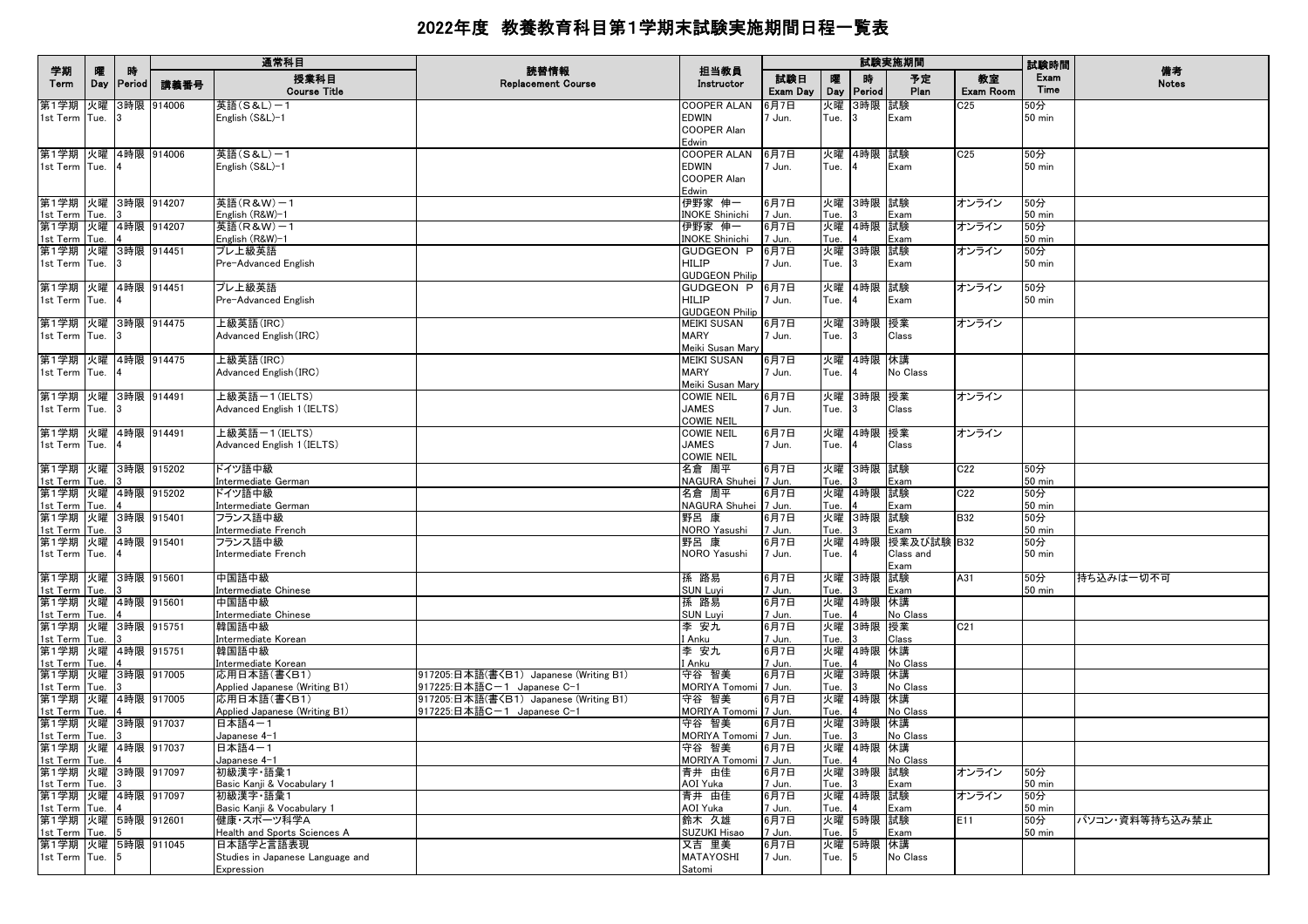|                                        |          |                    |            | 通常科目                                                        |                                   |                                                                   |                 |            |             | 試験実施期間                    |                        | 試験時間             |                    |
|----------------------------------------|----------|--------------------|------------|-------------------------------------------------------------|-----------------------------------|-------------------------------------------------------------------|-----------------|------------|-------------|---------------------------|------------------------|------------------|--------------------|
| 学期<br>Term                             | 曤<br>Day | 時<br><b>Period</b> | 講義番号       | 授業科目<br><b>Course Title</b>                                 | 読替情報<br><b>Replacement Course</b> | 担当教員<br>Instructor                                                | 試験日<br>Exam Day | 曤<br>Day   | 時<br>Period | 予定<br>Plan                | 教室<br><b>Exam Room</b> | Exam<br>Time     | 備考<br><b>Notes</b> |
| 第1学期 火曜<br>1st Term Tue.               |          |                    | 6時限 911045 | 日本語学と言語表現<br>Studies in Japanese Language and<br>Expression |                                   | 又吉 里美<br>MATAYOSHI<br>Satomi                                      | 6月7日<br>7 Jun.  | 火曜<br>Tue. | 6時限         | 休講<br>No Class            |                        |                  |                    |
| 第1学期 火曜 5時限 911061<br>1st Term Tue.    |          |                    |            | いじめの憲法学-生徒の人権と学校の責務                                         |                                   | 中富 公一<br><b>NAKATOMI</b>                                          | 6月7日<br>7 Jun.  | 火曜<br>Tue. | 5時限 試験      | Exam                      | オンライン                  | 50分<br>50 min    | 詳細は担当教員の指示に従う      |
| 第1学期 火曜 6時限 911061<br>1st Term Tue.    |          |                    |            | いじめの憲法学-生徒の人権と学校の責務                                         |                                   | 中富 公一<br><b>NAKATOMI</b>                                          | 6月7日<br>7 Jun.  | 火曜<br>Tue. | 6時限         | 試験<br>Exam                | オンライン                  | 50分<br>50 min    | 詳細は担当教員の指示に従う      |
| 第1学期 火曜 5時限 911109                     |          |                    |            | 日本語指導法1                                                     |                                   | 守谷 智美                                                             | 6月7日            | 火曜         | 5時限 休講      | No Class                  |                        |                  |                    |
| 1st Term Tue.<br>第1学期 火曜 6時限 911109    |          |                    |            | Pedagogy for Japanese 1<br>日本語指導法1                          |                                   | MORIYA Tomomi 7 Jun.<br>守谷 智美                                     | 6月7日            | Tue.<br>火曜 | 6時限 休講      |                           |                        |                  |                    |
| 1st Term Tue.<br>第1学期 火曜 5時限 911110    |          |                    |            | Pedagogy for Japanese 1<br>言語と社会                            |                                   | MORIYA Tomomi 7 Jun.<br>長野 真澄                                     | 6月7日            | Tue.<br>火曜 | 5時限 休講      | No Class                  |                        |                  |                    |
| 1st Term Tue.<br>第1学期 火曜 6時限 911110    |          |                    |            | Language and Society<br>言語と社会                               |                                   | NAGANO Masumi 7 Jun.<br>長野 真澄                                     | 6月7日            | Tue.<br>火曜 | 6時限 休講      | No Class                  |                        |                  |                    |
| 1st Term Tue.<br>第1学期 火曜 5時限 911149    |          |                    |            | Language and Society<br>アメリカ合衆国の過去と現在A1                     |                                   | NAGANO Masumi 7 Jun.<br>矢野 正昭                                     | 6月7日            | Tue.<br>火曜 | 5時限         | No Class<br>休講            |                        |                  |                    |
| 1st Term Tue.<br>第1学期 火曜 6時限 911149    |          |                    |            | USA: Past and Present A1<br>アメリカ合衆国の過去と現在A1                 |                                   | YANO Masaaki<br>矢野 正昭                                             | 7 Jun.<br>6月7日  | Tue.<br>火曜 | 6時限 休講      | No Class                  |                        |                  |                    |
| 1st Term Tue.<br>第1学期 火曜 5時限 913817    |          |                    |            | USA: Past and Present A1                                    |                                   | YANO Masaaki                                                      | 7 Jun.          | Tue.       |             | No Class                  |                        |                  |                    |
| 1st Term Tue.                          |          |                    |            | 英語(総合)-1<br>English (Integrated English)-1                  |                                   | LAMITIE<br>ROBERT THOMA 7 Jun.<br>Lamitie Robert                  | 6月7日            | Tue.       | 火曜 5時限      | 授業<br>Class               | オンライン                  |                  |                    |
| 第1学期  火曜  6時限  913817<br>1st Term Tue. |          |                    |            | 英語(総合)-1<br>English (Integrated English)-1                  |                                   | Thomas<br>LAMITIE<br>ROBERT THOMA 7 Jun.                          | 6月7日            | 火曜<br>Tue. | 6時限 授業      | Class                     | オンライン                  |                  |                    |
|                                        |          |                    |            |                                                             |                                   | Lamitie Robert<br>Thomas                                          |                 |            |             |                           |                        |                  |                    |
| 第1学期 火曜 5時限 913818                     |          |                    |            | 英語(総合)-1                                                    |                                   | NAKAMURA IAN 6月7日                                                 |                 | 火曜         | 5時限         | 試験                        | オンライン                  | 50分              |                    |
| 1st Term Tue.                          |          |                    |            | English (Integrated English)-1                              |                                   | ISEO<br>NAKAMURA Ian<br>Iseo                                      | 1 Jun.          | Tue.       |             | Exam                      |                        | 50 min           |                    |
| 第1学期 火曜 6時限 913818<br>1st Term Tue.    |          |                    |            | 英語(総合)-1                                                    |                                   | NAKAMURA IAN 6月7日<br><b>ISEO</b>                                  |                 |            | 火曜 6時限 試験   |                           | オンライン                  | 50分<br>50 min    |                    |
|                                        |          |                    |            | English (Integrated English)-1                              |                                   | <b>NAKAMURA Ian</b><br>Iseo                                       | 1 Jun.          | Tue.       |             | Exam                      |                        |                  |                    |
| 第1学期 火曜 5時限 913819<br>1st Term Tue.    |          |                    |            | 英語(総合)-1<br>English (Integrated English)-1                  |                                   | <b>COOPER ALAN</b><br><b>EDWIN</b><br><b>COOPER Alan</b><br>Edwin | 6月7日<br>7 Jun.  | Tue.       | 火曜 5時限      | 試験<br>Exam                | オンライン                  | 50分<br>50 min    |                    |
| 第1学期 火曜 6時限 913819                     |          |                    |            | 英語(総合)-1                                                    |                                   | <b>COOPER ALAN</b>                                                | 6月7日            |            | 火曜  6時限  試験 |                           | オンライン                  | 50分              |                    |
| 1st Term Tue.                          |          |                    |            | English (Integrated English)-1                              |                                   | <b>EDWIN</b><br><b>COOPER Alan</b><br>Edwin                       | 7 Jun.          | Tue.       |             | Exam                      |                        | $50 \text{ min}$ |                    |
| 第1学期 火曜 5時限 913820                     |          |                    |            | 英語(総合)-1                                                    |                                   | <b>FUJISHIMA</b>                                                  | 6月7日            |            |             | 火曜 5時限 授業及び試験 オンライン       |                        | 50分              |                    |
| 1st Term Tue.                          |          |                    |            | English (Integrated English)-1                              |                                   | <b>NAOMI</b><br>Fujishima Naomi                                   | 7 Jun.          | Tue.       |             | Class and<br>Exam         |                        | 50 min           |                    |
| 第1学期 火曜 6時限 913820<br>1st Term Tue.    |          |                    |            | 英語(総合)-1<br>English (Integrated English)-1                  |                                   | <b>FUJISHIMA</b><br><b>NAOMI</b>                                  | 6月7日<br>7 Jun.  | Tue.       | 火曜 6時限      | 授業及び試験 オンライン<br>Class and |                        | 50分<br>50 min    |                    |
|                                        |          |                    |            |                                                             |                                   | Fujishima Naomi                                                   |                 |            |             | Exam                      |                        |                  |                    |
| 第1学期 火曜 5時限 913821<br>1st Term Tue.    |          |                    |            | 英語(総合)-1<br>English (Integrated English)-1                  |                                   | <b>RUCYNSKI</b><br>JOHN EDWARD                                    | 6月7日<br>7 Jun.  | Tue.       | 火曜 5時限      | 授業<br>Class               | オンライン                  |                  |                    |
|                                        |          |                    |            |                                                             |                                   | Rucynski John<br>Edward                                           |                 |            |             |                           |                        |                  |                    |
| 第1学期 火曜 6時限 913821                     |          |                    |            | 英語(総合)-1                                                    |                                   | <b>RUCYNSKI</b>                                                   | 6月7日            |            | 火曜 6時限 授業   |                           | オンライン                  |                  |                    |
| 1st Term Tue. 6                        |          |                    |            | English (Integrated English)-1                              |                                   | JOHN EDWARD 7 Jun.<br>Rucynski John<br>Edward                     |                 | Tue. 6     |             | Class                     |                        |                  |                    |
| 第1学期 火曜 5時限 913822                     |          | 5                  |            | 英語(総合)-1                                                    |                                   | 大年 順子                                                             | 6月7日            |            | 火曜 5時限 試験   |                           | オンライン                  | 50分              |                    |
| 1st Term Tue.<br>第1学期 火曜 6時限 913822    |          |                    |            | English (Integrated English)-1<br>英語(総合)-1                  |                                   | OTOSHI Junko<br>大年 順子                                             | 7 Jun.<br>6月7日  | Tue.       | 火曜 6時限 休講   | Exam                      |                        | 50 min           |                    |
| 1st Term Tue.                          |          |                    |            | English (Integrated English)-1                              |                                   | OTOSHI Junko                                                      | 7 Jun.          | Tue.       |             | No Class                  |                        |                  |                    |
| 第1学期 火曜 5時限 913823<br>1st Term Tue.    |          |                    |            | 英語(総合)-1<br>English (Integrated English)-1                  |                                   | 荻野 勝<br>OGINO Masaru                                              | 6月7日<br>7 Jun.  | 火曜<br>Tue. | 5時限 授業      | Class                     | オンライン                  |                  |                    |
| 第1学期 火曜 6時限 913823                     |          |                    |            | 英語(総合)-1                                                    |                                   | 荻野 勝                                                              | 6月7日            |            | 火曜 6時限 休講   |                           |                        |                  |                    |
| 1st Term Tue.                          |          | <b>6</b>           |            | English (Integrated English)-1                              |                                   | OGINO Masaru                                                      | 7 Jun.          | Tue.       |             | No Class                  |                        |                  |                    |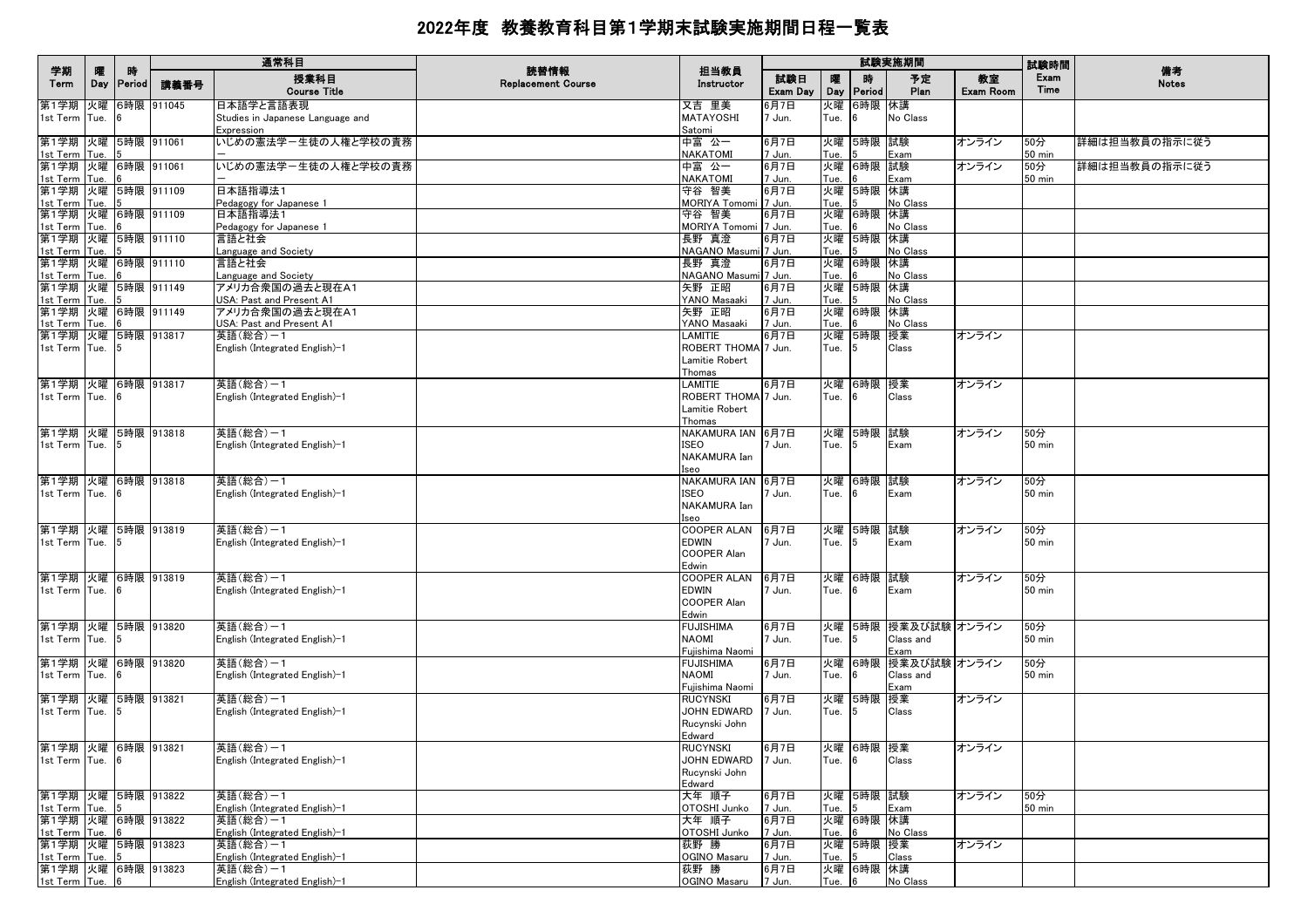|                                     |          | 時             |            | 通常科目                                                            | 読替情報                              |                                 |                 |            |             | 試験実施期間                        |                 | 試験時間                 |                                  |
|-------------------------------------|----------|---------------|------------|-----------------------------------------------------------------|-----------------------------------|---------------------------------|-----------------|------------|-------------|-------------------------------|-----------------|----------------------|----------------------------------|
| 学期<br>Term                          | 隁<br>Day | <b>Period</b> | 講義番号       | 授業科目<br><b>Course Title</b>                                     | <b>Replacement Course</b>         | 担当教員<br>Instructor              | 試験日<br>Exam Day | 曤<br>Day   | 時<br>Period | 予定<br>Plan                    | 教室<br>Exam Room | Exam<br>Time         | 備考<br><b>Notes</b>               |
| 第1学期 火曜<br>1st Term   Tue.          |          |               | 5時限 913824 | 英語(総合)-1<br>English (Integrated English)-1                      |                                   | 上仲 律子<br>UENAKA Ritsuko 7 Jun.  | 6月7日            | 火曜<br>Tue. | 5時限 試験      | Exam                          | オンライン           | 50分<br>50 min        | 試験日にTeamsを行う。詳細はMoodleで提<br>示する。 |
| 第1学期 火曜 6時限 913824<br>1st Term Tue. |          |               |            | 英語(総合)−1<br>English (Integrated English)-1                      |                                   | 上仲 律子<br>UENAKA Ritsuko 7 Jun.  | 6月7日            | 火曜<br>Tue. | 6時限 試験      | Exam                          | オンライン           | 50分<br>$50$ min      | 試験日にTeamsを行う。詳細はMoodleで提<br>示する。 |
| 第1学期 火曜 5時限 913825<br>1st Term Tue. |          |               |            | 英語(総合)-1<br>English (Integrated English)-1                      |                                   | 岩本 淳子<br>IWAMOTO Junko 7 Jun.   | 6月7日            | 火曜<br>Tue. | 5時限 試験      | Exam                          | オンライン           | 50分<br><b>50 min</b> |                                  |
| 第1学期 火曜 6時限 913825                  |          |               |            | 英語(総合)-1<br>English (Integrated English)-1                      |                                   | 岩本 淳子<br>IWAMOTO Junko 7 Jun.   | 6月7日            | Tue.       | 火曜 6時限 試験   | Exam                          | オンライン           | 50分<br>50 min        |                                  |
| 1st Term Tue.<br>第1学期 火曜 5時限 913826 |          |               |            | 英語(総合)−1                                                        |                                   | 田原 伸子                           | 6月7日            | 火曜         | 5時限 試験      |                               | オンライン           | 50分                  | Moodleでのテストです                    |
| 1st Term Tue.<br>第1学期 火曜 6時限 913826 |          |               |            | English (Integrated English)-1<br>英語(総合)-1                      |                                   | TAHARA Nobuko 7 Jun.<br>田原 伸子   | 6月7日            | Tue.<br>火曜 | 6時限 試験      | Exam                          | オンライン           | <b>50 min</b><br>50分 | Moodleでのテストです                    |
| 1st Term Tue.<br>第1学期 火曜 5時限 913827 |          |               |            | English (Integrated English)-1<br>英語(総合)-1                      |                                   | TAHARA Nobuko 7 Jun.<br>木下 聡子   | 6月7日            | Tue.<br>火曜 | 5時限 試験      | Exam                          | オンライン           | <b>50 min</b><br>30分 |                                  |
| 1st Term Tue.                       |          |               |            | English (Integrated English)-1                                  |                                   | KINOSHITA<br>Satoko             | 7 Jun.          | Tue.       |             | Exam                          |                 | 30 min               |                                  |
| 第1学期 火曜 6時限 913827                  |          |               |            | 英語(総合)-1                                                        |                                   | 木下 聡子                           | 6月7日            | 火曜         | 6時限 休講      |                               |                 |                      |                                  |
| 1st Term Tue.                       |          |               |            | English (Integrated English)-1                                  |                                   | <b>KINOSHITA</b><br>Satoko      | 7 Jun.          | Tue.       |             | No Class                      |                 |                      |                                  |
| 第1学期 火曜 5時限 914492<br>1st Term Tue. |          |               |            | 上級英語ー1(IELTS)<br>Advanced English 1 (IELTS)                     |                                   | 寺西 雅子<br><b>TERANISHI</b>       | 6月7日<br>7 Jun.  | 火曜<br>Tue. |             | 5時限 授業及び試験 オンライン<br>Class and |                 | 20分<br>20 min        |                                  |
| 第1学期 火曜 6時限 914492                  |          |               |            | 上級英語ー1(IELTS)                                                   |                                   | Masako                          |                 |            |             | Exam                          |                 |                      |                                  |
| 1st Term Tue.                       |          |               |            | Advanced English 1 (IELTS)                                      |                                   | 寺西 雅子<br><b>TERANISHI</b>       | 6月7日<br>7 Jun.  | 火曜<br>Tue. |             | 6時限 授業及び試験 オンライン<br>Class and |                 | 20分<br>20 min        |                                  |
| 第1学期 火曜 5時限 914546                  |          |               |            | 上級英語                                                            |                                   | Masako<br>MEIKI SUSAN           | 6月7日            |            | 火曜 5時限 授業   | Exam                          | オンライン           |                      |                                  |
| 1st Term Tue.                       |          |               |            | <b>Advanced English</b>                                         |                                   | <b>MARY</b><br>Meiki Susan Mary | 7 Jun.          | Tue.       |             | Class                         |                 |                      |                                  |
| 第1学期 火曜 6時限 914546                  |          |               |            | 上級英語                                                            |                                   | MEIKI SUSAN                     | 6月7日            | 火曜         | 6時限 休講      |                               |                 |                      |                                  |
| 1st Term Tue.                       |          |               |            | Advanced English                                                |                                   | <b>MARY</b><br>Meiki Susan Mary | 7 Jun.          | Tue.       | ĥ           | No Class                      |                 |                      |                                  |
| 第1学期 火曜 5時限 915621<br>1st Term Tue. |          |               |            | 中国語上級<br><b>Advanced Chinese</b>                                | 916353:中国語中級 Intermediate Chinese | 孫 路易<br><b>SUN Luyi</b>         | 6月7日<br>7 Jun.  | 火曜<br>Tue. | 5時限 休講      | No Class                      |                 |                      |                                  |
| 第1学期 火曜 6時限 915621<br>1st Term Tue. |          |               |            | 中国語上級<br><b>Advanced Chinese</b>                                | 916353:中国語中級 Intermediate Chinese | 孫 路易<br><b>SUN Luyi</b>         | 6月7日<br>7 Jun.  | 火曜<br>Tue. | 6時限 休講      | No Class                      |                 |                      |                                  |
| 第1学期 火曜 5時限 915752                  |          |               |            | 韓国語中級                                                           |                                   | 陳 南澤                            | 6月7日            | 火曜         | 5時限 試験      |                               | A35             | 50分                  |                                  |
| 1st Term Tue.<br>第1学期 火曜 6時限 915752 |          |               |            | Intermediate Korean<br>韓国語中級                                    |                                   | <b>JIN Namtaek</b><br>陳南澤       | 7 Jun.<br>6月7日  | Tue.<br>火曜 |             | Exam<br>6時限 授業及び試験 A35        |                 | <b>50 min</b><br>50分 |                                  |
| 1st Term Tue.                       |          |               |            | Intermediate Korean                                             |                                   | <b>JIN Namtaek</b>              | 7 Jun.          | Tue.       |             | Class and<br>Exam             |                 | 50 min               |                                  |
| 第1学期 火曜 5時限 915825<br>1st Term Tue. |          |               |            | スペイン語ステップアップ<br>Step Up Spanish                                 |                                   | 田中 由美<br>TANAKA Yumi            | 6月7日<br>7 Jun.  | Tue.       | 火曜 5時限 試験   | Exam                          | D12             | 50分<br><b>50 min</b> |                                  |
| 第1学期 火曜 6時限 915825                  |          |               |            | スペイン語ステップアップ                                                    |                                   | 田中 由美                           | 6月7日            | 火曜         | 6時限 試験      |                               | D <sub>12</sub> | 50分                  |                                  |
| 1st Term Tue.<br>第1学期 火曜 5時限 917089 |          |               |            | Step Up Spanish<br>読み書き2-1                                      |                                   | TANAKA Yumi<br>後藤 直美            | 7 Jun.<br>6月7日  | Tue.<br>火曜 | 5時限 休講      | Exam                          |                 | $50$ min             |                                  |
| 1st Term Tue.                       |          |               |            | Reading & Writing 2-1                                           |                                   | GOTOH Naomi                     | 7 Jun.          | Tue.       |             | No Class                      |                 |                      |                                  |
| 第1学期 火曜 6時限 917089<br>1st Term Tue. |          |               |            | 読み書き2-1<br>Reading & Writing 2-1                                |                                   | 後藤 直美<br>GOTOH Naomi            | 6月7日<br>7 Jun.  | 火曜<br>Tue. | 6時限 休講      | No Class                      |                 |                      |                                  |
| 第1学期 火曜 6時限 912602                  |          |               |            | 健康・スポーツ科学B<br>Health and Sports Sciences B                      |                                   | 鈴木 久雄<br>SUZUKI Hisao           | 6月7日<br>7 Jun.  | 火曜<br>Tue. | 6時限 試験      | Exam                          | E11             | 50分<br>50 min        | パソコン・資料等持ち込み禁止                   |
| 1st Term Tue.<br>第1学期 火曜 7時限 911038 |          |               |            | 唐詩の四季                                                           |                                   | 橘 英範                            | 6月7日            | 火曜         | 7時限 休講      |                               |                 |                      |                                  |
| 1st Term Tue.                       |          |               |            | Four seasons of Tang poetry                                     |                                   | <b>TACHIBANA</b><br>Hidenori    | 7 Jun.          | Tue.       |             | No Class                      |                 |                      |                                  |
| 第1学期 火曜 7時限 913089                  |          |               |            | 英語(スピーキング)-1<br>English (Speaking)-1                            |                                   | LAMITIE<br>ROBERT THOMA 7 Jun.  | 6月7日            | Tue.       | 火曜 7時限 授業   | Class                         | オンライン           |                      |                                  |
| 1st Term Tue.                       |          |               |            |                                                                 |                                   | Lamitie Robert                  |                 |            |             |                               |                 |                      |                                  |
| 第1学期 火曜                             |          |               | 7時限 913269 | 英語(リーディング)-1                                                    |                                   | Thomas<br>NAKAMURA IAN 6月7日     |                 |            | 火曜 7時限 試験   |                               | オンライン           | 50分                  |                                  |
| 1st Term Tue.                       |          |               |            | English (Reading)-1                                             |                                   | ISEO<br>NAKAMURA Ian            | 7 Jun.          | Tue.       |             | Exam                          |                 | <b>50 min</b>        |                                  |
| 第1学期 火曜                             |          |               | 7時限 911068 | ファイナンス入門                                                        |                                   | Iseo<br>酒本 隆太                   | 6月7日            | 火曜         | 7時限 休講      |                               |                 |                      |                                  |
| 1st Term   Tue.                     |          |               |            | Introduction to Monetary and Financial<br>Economics             |                                   | SAKEMOTO<br>Ryuta               | 7 Jun.          | Tue.       |             | No Class                      |                 |                      |                                  |
| 第1学期 火曜 8時限 911068<br>1st Term Tue. |          |               |            | ファイナンス入門<br>Introduction to Monetary and Financial<br>Economics |                                   | 酒本 隆太<br>SAKEMOTO<br>Ryuta      | 6月7日<br>7 Jun.  | 火曜<br>Tue. | 8時限 休講      | No Class                      |                 |                      |                                  |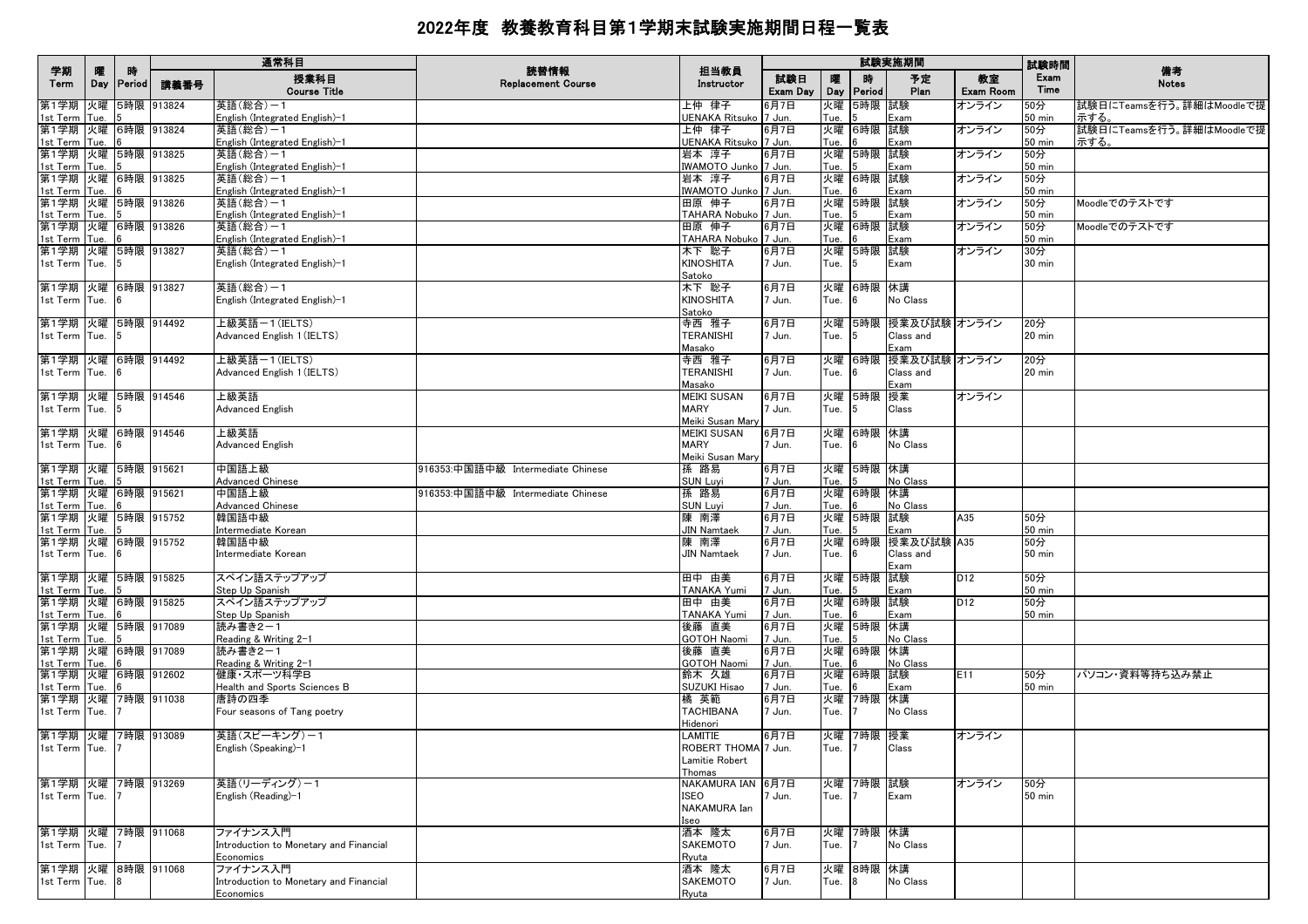|                                     |          |             |            | 通常科目                                                                                                         |                                                                           |                                  |                 |            |                | 試験実施期間                   |                        | 試験時間                    |                    |
|-------------------------------------|----------|-------------|------------|--------------------------------------------------------------------------------------------------------------|---------------------------------------------------------------------------|----------------------------------|-----------------|------------|----------------|--------------------------|------------------------|-------------------------|--------------------|
| 学期<br>Term                          | 曤<br>Day | 時<br>Period | 講義番号       | 授業科目<br><b>Course Title</b>                                                                                  | 読替情報<br><b>Replacement Course</b>                                         | 担当教員<br>Instructor               | 試験日<br>Exam Day | 嚁<br>Day   | 時<br>Period    | 予定<br>Plan               | 教室<br><b>Exam Room</b> | Exam<br>Time            | 備考<br><b>Notes</b> |
| 第1学期                                | 火曜       |             | 7時限 911076 | 世界史のなかの岡山ー鎖国時代にみえる岡                                                                                          |                                                                           | 定兼 学                             | 6月7日            | 火曜         | 7時限            | 試験                       | A41                    | 50分                     |                    |
| 1st Term Tue.                       |          |             |            | 山の異国<br>Okayama in the World History (1) Foreign                                                             |                                                                           | SADAKANE<br>Manabu               | 7 Jun.          | Tue.       |                | Exam                     |                        | <b>50 min</b>           |                    |
|                                     |          |             |            | Atmospheres in Okayama during the Sakoku                                                                     |                                                                           |                                  |                 |            |                |                          |                        |                         |                    |
|                                     |          |             |            | Period                                                                                                       |                                                                           |                                  |                 |            |                |                          |                        |                         |                    |
| 第1学期 火曜 8時限 911076                  |          |             |            | 世界史のなかの岡山ー鎖国時代にみえる岡                                                                                          |                                                                           | 定兼 学                             | 6月7日            | 火曜         | 8時限 休講         |                          |                        |                         |                    |
| 1st Term Tue.                       |          | <b>R</b>    |            | 山の異国<br>Okayama in the World History (1) Foreign                                                             |                                                                           | SADAKANE<br>Manabu               | 7 Jun.          | Tue.       |                | No Class                 |                        |                         |                    |
|                                     |          |             |            | Atmospheres in Okayama during the Sakoku                                                                     |                                                                           |                                  |                 |            |                |                          |                        |                         |                    |
|                                     |          |             |            | Period                                                                                                       |                                                                           |                                  |                 |            |                |                          |                        |                         |                    |
| 第1学期 火曜 7時限 911093                  |          |             |            | Introduction to Development Studies                                                                          |                                                                           | 山本 由美子                           | 6月7日            | 火曜         | 7時限 授業         |                          | D34                    |                         |                    |
| 1st Term Tue.                       |          |             |            | Introduction to Development Studies                                                                          |                                                                           | <b>YAMAMOTO</b><br>Yumiko        | 7 Jun.          | Tue.       |                | Class                    |                        |                         |                    |
| 第1学期 火曜 8時限 911093                  |          |             |            | Introduction to Development Studies                                                                          |                                                                           | 山本 由美子                           | 6月7日            | 火曜         | 8時限 授業         |                          | D34                    |                         |                    |
| 1st Term Tue.                       |          |             |            | Introduction to Development Studies                                                                          |                                                                           | YAMAMOTO                         | 7 Jun.          | Tue.       |                | Class                    |                        |                         |                    |
| 第1学期 火曜 7時限 911141                  |          |             |            | アメリカ合衆国の過去と現在A1                                                                                              |                                                                           | Yumiko<br>矢野 正昭                  | 6月7日            | 火曜         | 7時限 休講         |                          |                        |                         |                    |
| 1st Term Tue.                       |          |             |            | USA: Past and Present A1                                                                                     |                                                                           | YANO Masaaki                     | 7 Jun.          | Tue.       |                | No Class                 |                        |                         |                    |
| 第1学期 火曜 8時限 911141                  |          |             |            | アメリカ合衆国の過去と現在A1                                                                                              |                                                                           | 矢野 正昭                            | 6月7日            | 火曜         | 8時限 休講         |                          |                        |                         |                    |
| 1st Term Tue.                       |          |             |            | USA: Past and Present A1                                                                                     |                                                                           | YANO Masaaki                     | 7 Jun.          | Tue.       |                | <b>No Class</b>          |                        |                         |                    |
| 第1学期 火曜<br>1st Term Tue.            |          |             | 7時限 912008 | 岡山の祭りとその運営ーうらじゃへの参画                                                                                          |                                                                           | 高岡 敦史<br><b>TAKAOKA</b>          | 6月7日<br>7 Jun.  | 火曜<br>Tue. | 7時限 授業         | Class                    | E11                    |                         |                    |
|                                     |          |             |            | Study in festival management in Okayama                                                                      |                                                                           | Atsushi                          |                 |            |                |                          |                        |                         |                    |
| 第1学期 火曜                             |          |             | 8時限 912008 | 岡山の祭りとその運営ーうらじゃへの参画                                                                                          |                                                                           | 高岡 敦史                            | 6月7日            | 火曜         | 8時限 授業         |                          | E11                    |                         |                    |
| 1st Term Tue.                       |          |             |            |                                                                                                              |                                                                           | <b>TAKAOKA</b>                   | 7 Jun.          | Tue.       |                | Class                    |                        |                         |                    |
| 第1学期 火曜                             |          |             | 7時限 913838 | Study in festival management in Okayama<br>英語(総合)-1                                                          | 914638:英語コミュニケーション4-1 English                                             | Atsushi<br>田原 伸子                 | 6月7日            | 火曜         | 7時限 試験         |                          | オンライン                  | 50分                     | Moodleでのテストです      |
| 1st Term Tue.                       |          |             |            | English (Integrated English)-1                                                                               | Communication 4-1                                                         | TAHARA Nobuko 7 Jun.             |                 | Tue.       |                | Exam                     |                        | $50$ min                |                    |
| 第1学期 火曜 8時限 913838                  |          |             |            | 英語(総合)-1                                                                                                     | 914638:英語コミュニケーション4-1 English                                             | 田原 伸子                            | 6月7日            | 火曜         | 8時限 試験         |                          | オンライン                  | 50分                     | Moodleでのテストです      |
| 1st Term Tue.                       |          |             |            | English (Integrated English)-1                                                                               | Communication 4-1                                                         | TAHARA Nobuko 7 Jun.             |                 | Tue.       |                | Exam                     |                        | 50 min                  |                    |
| 第1学期 火曜 7時限 914017<br>1st Term Tue. |          |             |            | 英語(S&L)-1<br>English (S&L)-1                                                                                 | 914697:英語コミュニケーション5-1 English<br>Communication 5-1                        | 荻野 勝<br>OGINO Masaru             | 6月7日<br>7 Jun.  | 火曜<br>Tue. | 7時限            | 授業<br>Class              | オンライン                  |                         |                    |
|                                     |          |             |            |                                                                                                              | 914839:総合英語5(プレゼンテーション)-1 Integrated<br>English 5 (Presentation) 1        |                                  |                 |            |                |                          |                        |                         |                    |
| 第1学期 火曜 8時限 914017                  |          |             |            | 英語(S&L)-1                                                                                                    | 914697:英語コミュニケーション5-1 English                                             | 荻野 勝                             | 6月7日            |            | 火曜 8時限 休講      |                          |                        |                         |                    |
| 1st Term Tue.                       |          |             |            | English (S&L)-1                                                                                              | Communication 5-1                                                         | OGINO Masaru                     | 7 Jun.          | Tue.       |                | No Class                 |                        |                         |                    |
|                                     |          |             |            |                                                                                                              | 914839:総合英語5(プレゼンテーション)-1 Integrated<br>English 5 (Presentation) 1        |                                  |                 |            |                |                          |                        |                         |                    |
| 第1学期 火曜 7時限 914220                  |          |             |            | 英語(R&W)-1                                                                                                    | 914772:英語コミュニケーション6-1 English                                             | 寺西 雅子                            | 6月7日            | 火曜         |                | 7時限 授業及び試験 オンライン         |                        | 20分                     |                    |
| 1st Term Tue.                       |          |             |            | English (R&W)-1                                                                                              | Communication 6-1                                                         | TERANISHI                        | 7 Jun.          | Tue.       |                | Class and                |                        | 20 min                  |                    |
| 第1学期 火曜 8時限 914220                  |          |             |            | 英語(R&W)-1                                                                                                    | 914772:英語コミュニケーション6-1 English                                             | Masako<br>寺西 雅子                  | 6月7日            | 火曜         |                | Exam<br>8時限 授業及び試験 オンライン |                        | 20分                     |                    |
| 1st Term Tue.                       |          |             |            | English (R&W)-1                                                                                              | Communication 6-1                                                         | <b>TERANISHI</b>                 | 7 Jun.          | Tue.       |                | Class and                |                        | 20 min                  |                    |
|                                     |          |             |            |                                                                                                              |                                                                           | Masako                           |                 |            |                | Exam                     |                        |                         |                    |
| 第1学期 火曜 7時限 914509                  |          |             |            | 上級英語ー1(TOEIC)                                                                                                |                                                                           | 上仲 律子                            | 6月7日            | 火曜         | 7時限 試験         |                          | オンライン                  | 50分                     | 対面及びリアルタイムでの授業なし   |
| 1st Term Tue.<br>第1学期 火曜 8時限 914509 |          |             |            | Advanced English 1 (TOEIC)<br>上級英語-1(TOEIC)                                                                  |                                                                           | UENAKA Ritsuko   7 Jun.<br>上仲 律子 | 6月7日            | Tue.<br>火曜 | 8時限 試験         | Exam                     | オンライン                  | <b>50 min</b><br>50分    | 対面及びリアルタイムでの授業なし   |
| 1st Term Tue.                       |          |             |            | Advanced English 1 (TOEIC)                                                                                   |                                                                           | UENAKA Ritsuko 7 Jun.            |                 | Tue.       |                | Exam                     |                        | $50$ min                |                    |
| 第1学期 火曜 7時限 915821                  |          |             |            | スペイン語ベーシック1                                                                                                  |                                                                           | 田中 由美                            | 6月7日            | 火曜         | 7時限 試験         |                          | D13X                   | 50分                     | ※通常授業と異なります。       |
| 1st Term Tue.<br>第1学期 火曜 8時限 915821 |          |             |            | Basic Spanish 1                                                                                              |                                                                           | TANAKA Yumi                      | 7 Jun.          | Tue.<br>火曜 |                | Exam                     |                        | 50 min                  |                    |
| 1st Term Tue.                       |          |             |            | スペイン語ベーシック1<br>Basic Spanish 1                                                                               |                                                                           | 田中 由美<br>TANAKA Yumi             | 6月7日<br>7 Jun.  | Tue.       | 8時限            | 試験<br>Exam               | D13X                   | 50分<br>$50 \text{ min}$ | ※通常授業と異なります。       |
| 第1学期 水曜 1時限 910289                  |          |             |            | 環境·社会基盤系入門                                                                                                   | 910619:環境デザイン工学概論A Introduction to                                        | 藤井 隆史                            | 6月8日            | 水曜         | 1時限 休講         |                          |                        |                         |                    |
| 1st Term Wed. 1                     |          |             |            | Basic of Architecture, Civil Engineering and Environmental & Civil Engineering A                             |                                                                           | FUJII Takashi                    | 8 Jun.          | Wed.       |                | No Class                 |                        |                         |                    |
|                                     |          |             |            | Environmental Management                                                                                     | 910620:環境デザイン工学概論B Introduction to<br>Environmental & Civil Engineering B |                                  |                 |            |                |                          |                        |                         |                    |
|                                     |          |             |            |                                                                                                              | 910621:環境デザイン工学概論 Introduction to                                         |                                  |                 |            |                |                          |                        |                         |                    |
|                                     |          |             |            |                                                                                                              | Environmental & Civil Engineering                                         |                                  |                 |            |                |                          |                        |                         |                    |
| 第1学期 水曜 2時限 910289                  |          |             |            | 環境·社会基盤系入門                                                                                                   | 910619:環境デザイン工学概論A Introduction to                                        | 藤井 隆史                            | 6月8日            |            | 水曜 2時限 休講      |                          |                        |                         |                    |
| 1st Term Wed. 2                     |          |             |            | Basic of Architecture, Civil Engineering and Environmental & Civil Engineering A<br>Environmental Management | 910620:環境デザイン工学概論B Introduction to                                        | <b>FUJII Takashi</b>             | 8 Jun.          | Wed.       | $\overline{2}$ | No Class                 |                        |                         |                    |
|                                     |          |             |            |                                                                                                              | Environmental & Civil Engineering B                                       |                                  |                 |            |                |                          |                        |                         |                    |
|                                     |          |             |            |                                                                                                              | 910621:環境デザイン工学概論 Introduction to                                         |                                  |                 |            |                |                          |                        |                         |                    |
|                                     |          |             |            |                                                                                                              | Environmental & Civil Engineering                                         |                                  |                 |            |                |                          |                        |                         |                    |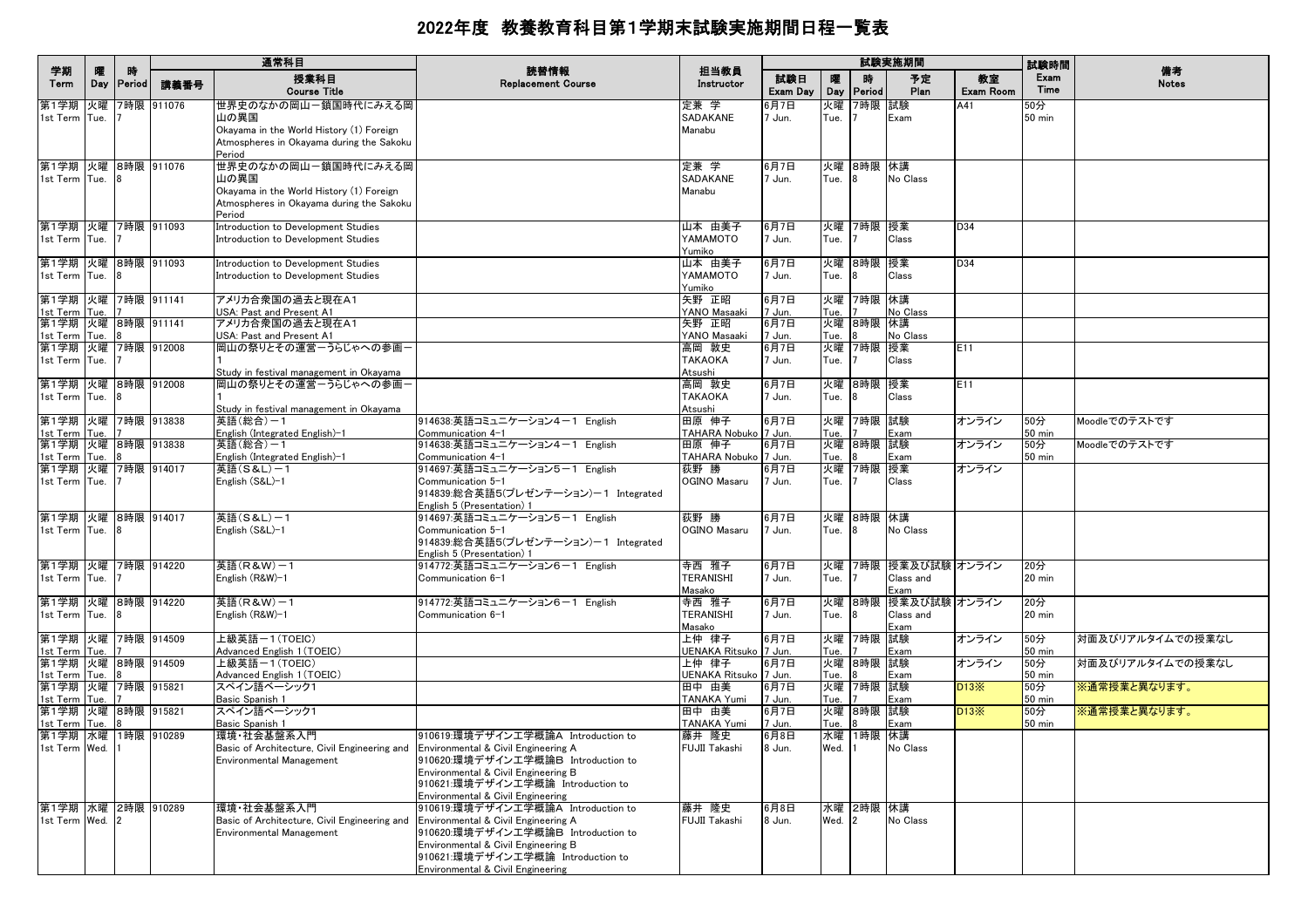|                                       |          |             |            | 通常科目                                                            |                                                                     |                               |                 |            |               | 試験実施期間     |                        | 試験時間                 |                    |
|---------------------------------------|----------|-------------|------------|-----------------------------------------------------------------|---------------------------------------------------------------------|-------------------------------|-----------------|------------|---------------|------------|------------------------|----------------------|--------------------|
| 学期<br>Term                            | 隁<br>Day | 時<br>Period | 講義番号       | 授業科目<br><b>Course Title</b>                                     | 読替情報<br><b>Replacement Course</b>                                   | 担当教員<br>Instructor            | 試験日<br>Exam Day | 曤<br>Day   | 腈<br>Period   | 予定<br>Plan | 教室<br><b>Exam Room</b> | Exam<br>Time         | 備考<br><b>Notes</b> |
| 第1学期 水曜                               |          |             | 1時限 910290 | 情報・電気・数理データサイエンス系入門                                             |                                                                     | 豊田 啓孝                         | 6月8日            | 水曜         | 1時限 休講        |            |                        |                      |                    |
| 1st Term Wed.                         |          |             |            | Basic of Information Technology, Electrical                     |                                                                     | <b>TOYOTA</b>                 | 8 Jun.          | Wed.       |               | No Class   |                        |                      |                    |
|                                       |          |             |            | Engineering, and Mathematical and Data<br>Sciences              |                                                                     | Yoshitaka                     |                 |            |               |            |                        |                      |                    |
| 第1学期 水曜 2時限 910290                    |          |             |            | 情報・電気・数理データサイエンス系入門                                             |                                                                     | 豊田 啓孝                         | 6月8日            |            | 水曜 2時限 休講     |            |                        |                      |                    |
| 1st Term Wed.                         |          |             |            | Basic of Information Technology, Electrical                     |                                                                     | <b>TOYOTA</b>                 | 8 Jun.          | Wed.       | 2             | No Class   |                        |                      |                    |
|                                       |          |             |            | Engineering, and Mathematical and Data                          |                                                                     | Yoshitaka                     |                 |            |               |            |                        |                      |                    |
|                                       |          |             |            | Sciences                                                        |                                                                     |                               |                 |            |               |            |                        |                      |                    |
| 第1学期 水曜 1時限 917017                    |          |             |            | 日本語1-1                                                          |                                                                     | 末繁 美和                         | 6月8日            |            | 水曜 1時限 休講     |            |                        |                      |                    |
| 1st Term Wed.<br>第1学期 水曜 2時限 917017   |          |             |            | Japanese 1-1<br>日本語1-1                                          |                                                                     | SUESHIGE Miwa 8 Jun.<br>末繁 美和 | 6月8日            | Wed.       | 水曜 2時限 休講     | No Class   |                        |                      |                    |
| 1st Term Wed.                         |          |             |            | Japanese 1-1                                                    |                                                                     | SUESHIGE Miwa                 | 8 Jun.          | Wed.       |               | No Class   |                        |                      |                    |
| 第1学期 水曜 1時限 917025                    |          |             |            | 日本語2-1                                                          |                                                                     | 梅川 ゆう子                        | 6月8日            |            | 水曜 1時限 休講     |            |                        |                      |                    |
| 1st Term Wed.                         |          |             |            | Japanese 2-1                                                    |                                                                     | UMEKAWA Yuko 8 Jun.           |                 | Wed.       |               | No Class   |                        |                      |                    |
| 第1学期 水曜 2時限 917025                    |          |             |            | 日本語2-1                                                          |                                                                     | 梅川 ゆう子                        | 6月8日            |            | 水曜 2時限 休講     |            |                        |                      |                    |
| 1st Term Wed.<br>第1学期 水曜 1時限 917026   |          |             |            | Japanese 2-1<br>日本語2-1                                          |                                                                     | UMEKAWA Yuko 8 Jun.<br>長野 真澄  | 6月8日            | Wed.       | 水曜 1時限 休講     | No Class   |                        |                      |                    |
| 1st Term Wed.                         |          |             |            | Japanese 2-1                                                    |                                                                     | NAGANO Masumi 8 Jun.          |                 | Wed.       |               | No Class   |                        |                      |                    |
| 第1学期 水曜 2時限 917026                    |          |             |            | 日本語2-1                                                          |                                                                     | 長野 真澄                         | 6月8日            | 水曜         | 2時限 休講        |            |                        |                      |                    |
| 1st Term Wed.                         |          |             |            | Japanese 2-1                                                    |                                                                     | NAGANO Masumi 8 Jun.          |                 | Wed.       |               | No Class   |                        |                      |                    |
| 第1学期 水曜 1時限 917041                    |          |             |            | 日本語5-1                                                          |                                                                     | 内丸 裕佳子                        | 6月8日            |            | 水曜 1時限 休講     |            |                        |                      |                    |
| 1st Term Wed.                         |          |             |            | Japanese 5-1                                                    |                                                                     | <b>UCHIMARU</b><br>Yukako     | 8 Jun.          | Wed.       |               | No Class   |                        |                      |                    |
| 第1学期 水曜 2時限 917041                    |          |             |            | 日本語5-1                                                          |                                                                     | 内丸 裕佳子                        | 6月8日            |            | 水曜 2時限 休講     |            |                        |                      |                    |
| 1st Term Wed.                         |          |             |            | Japanese 5-1                                                    |                                                                     | <b>UCHIMARU</b>               | 8 Jun.          | Wed.       | $\mathbf{12}$ | No Class   |                        |                      |                    |
|                                       |          |             |            |                                                                 |                                                                     | Yukako                        |                 |            |               |            |                        |                      |                    |
| 第1学期 水曜 3時限 917033                    |          |             |            | 日本語3-1                                                          |                                                                     | 太田 朗子                         | 6月8日            |            | 水曜 3時限 休講     |            |                        |                      |                    |
| 1st Term Wed.<br>第1学期 水曜 4時限 917033   |          |             |            | Japanese 3-1                                                    |                                                                     | Ota Saeko                     | 8 Jun.          | Wed.       |               | No Class   |                        |                      |                    |
| 1st Term Wed.                         |          |             |            | 日本語3-1<br>Japanese 3-1                                          |                                                                     | 太田 朗子<br>Ota Saeko            | 6月8日<br>8 Jun.  | Wed.       | 水曜 4時限 休講     | No Class   |                        |                      |                    |
| 第1学期 水曜 3時限 917037                    |          |             |            | 日本語4-1                                                          |                                                                     | 守谷 智美                         | 6月8日            | 水曜         | 3時限 休講        |            |                        |                      |                    |
| 1st Term Wed.                         |          |             |            | Japanese 4-1                                                    |                                                                     | MORIYA Tomomi 8 Jun.          |                 | Wed.       |               | No Class   |                        |                      |                    |
| 第1学期 水曜 4時限 917037                    |          |             |            | 日本語4-1                                                          |                                                                     | 守谷 智美                         | 6月8日            |            | 水曜 4時限 休講     |            |                        |                      |                    |
| 1st Term Wed.<br>第1学期 水曜 5時限 917049   |          |             |            | Japanese 4-1<br>映像で学ぶ日本語1-1                                     |                                                                     | MORIYA Tomomi 8 Jun.          | 6月8日            | Wed.       | 水曜 5時限 休講     | No Class   |                        |                      |                    |
| 1st Term Wed.                         |          |             |            | Japanese through Films1-1                                       |                                                                     | 西山 令子<br>NISHIYAMA            | 8 Jun.          | Wed.       |               | No Class   |                        |                      |                    |
| 第1学期 水曜 6時限 917049                    |          |             |            | 映像で学ぶ日本語1-1                                                     |                                                                     | 西山 令子                         | 6月8日            |            | 水曜 6時限 休講     |            |                        |                      |                    |
| 1st Term Wed.                         |          |             |            | Japanese through Films1-1                                       |                                                                     | NISHIYAMA                     | 8 Jun.          | Wed.       |               | No Class   |                        |                      |                    |
| 第1学期 水曜 5時限 917079                    |          |             |            | 日本を知ろう1                                                         |                                                                     | 太田 朗子                         | 6月8日            | 水曜         | 5時限           | 試験         | オンライン                  | 50分                  |                    |
| 1st Term Wed.<br>第1学期 水曜 6時限 917079   |          |             |            | Study of Japan 1<br>日本を知ろう1                                     |                                                                     | Ota Saeko<br>太田 朗子            | 8 Jun.<br>6月8日  | Wed.<br>水曜 | 6時限 試験        | Exam       | オンライン                  | <b>50 min</b><br>50分 |                    |
| 1st Term Wed.                         |          |             |            | Study of Japan 1                                                |                                                                     | Ota Saeko                     | 8 Jun.          | Wed.       |               | Exam       |                        | <b>50 min</b>        |                    |
| 第1学期 水曜 5時限 918047                    |          |             |            | 日本農業論1                                                          |                                                                     | 久保 康隆                         | 6月8日            |            | 水曜 5時限 試験     |            | A41                    | 50分                  |                    |
| 1st Term Wed.                         |          |             |            | Strategy of Japanese Agriculture 1                              |                                                                     | KUBO Yasutaka                 | 8 Jun.          | Wed.       |               | Exam       |                        | <b>50 min</b>        |                    |
| 第1学期 水曜 6時限 918047                    |          |             |            | 日本農業論1                                                          |                                                                     | 久保 康隆                         | 6月8日            | 水曜         | 6時限 試験        |            | A41                    | 50分                  |                    |
| 1st Term Wed.<br>第1学期 木曜 1時限 910201   |          |             |            | Strategy of Japanese Agriculture 1<br>『岡山大学入門講座』                | 910401:全学ガイダンスI『岡山大学入門講座』 All                                       | KUBO Yasutaka<br>稲森 岳央        | 8 Jun.<br>6月2日  | Wed.       | 木曜 1時限        | Exam<br>授業 | オンライン                  | $50$ min             | 詳細は教員の指示に従うこと。     |
| 1st Term Thu.                         |          |             |            | "Introductory Course of Okayama                                 | Faculties Guidance I "Introductory Course of Okayama                | <b>INAMORI Takao</b>          | 2 Jun.          | Thu.       |               | Class      |                        |                      |                    |
|                                       |          |             |            | University"                                                     | University"                                                         |                               |                 |            |               |            |                        |                      |                    |
|                                       |          |             |            |                                                                 | 910501:全学ガイダンス『岡山大学入門講座』 All                                        |                               |                 |            |               |            |                        |                      |                    |
| 第1学期 木曜                               |          |             | 1時限 910202 | 『岡山大学入門講座』                                                      | 910402:全学ガイダンスI『岡山大学入門講座』 All                                       | 稲森 岳央                         | 6月2日            | 木曜         | 1時限 授業        |            | オンライン                  |                      | 詳細は教員の指示に従うこと。     |
| 1st Term Thu.                         |          |             |            | "Introductory Course of Okayama<br>University"                  | Faculties Guidance I "Introductory Course of Okayama<br>University" | <b>INAMORI Takao</b>          | 2 Jun.          | Thu.       |               | Class      |                        |                      |                    |
|                                       |          |             |            |                                                                 | 910502:全学ガイダンス『岡山大学入門講座』 All                                        |                               |                 |            |               |            |                        |                      |                    |
| 第1学期 木曜 1時限 912201                    |          |             |            | 情報処理入門1(情報機器の操作を含む)                                             |                                                                     | 村上 昌己                         | 6月2日            |            | 木曜  1時限  授業   |            | オンライン                  |                      |                    |
| 1st Term Thu.                         |          |             |            | Introduction to Information Processing 1                        |                                                                     | <b>MURAKAMI</b>               | 2 Jun.          | Thu.       |               | Class      |                        |                      |                    |
| 第1学期 木曜 1時限 912202                    |          |             |            |                                                                 |                                                                     | Masaki                        |                 |            |               |            |                        |                      |                    |
| 1st Term Thu.                         |          |             |            | 情報処理入門1(情報機器の操作を含む)<br>Introduction to Information Processing 1 |                                                                     | 岡山 聖彦<br><b>OKAYAMA</b>       | 6月2日<br>2 Jun.  | Thu.       | 木曜 1時限 授業     | Class      | オンライン                  |                      |                    |
|                                       |          |             |            |                                                                 |                                                                     | Kiyohiko                      |                 |            |               |            |                        |                      |                    |
| 第1学期 木曜                               |          |             | 1時限 913401 | 英語(ライティング)ー1                                                    |                                                                     | <b>COWIE NEIL</b>             | 6月2日            | 木曜         | 1時限 授業        |            | オンライン                  |                      |                    |
| 1st Term Thu.                         |          |             |            | English (Writing)-1                                             |                                                                     | <b>JAMES</b>                  | 2 Jun.          | Thu.       |               | Class      |                        |                      |                    |
|                                       |          |             |            |                                                                 |                                                                     | <b>COWIE NEIL</b>             |                 |            |               |            |                        |                      |                    |
| 第1学期 木曜 1時限 913402<br>1st Term Thu. 1 |          |             |            | 英語(ライティング)ー1<br>English (Writing)-1                             |                                                                     | 角南 京子<br><b>SUNAMI Kvoko</b>  | 6月2日<br>2 Jun.  | Thu.       | 木曜 1時限 試験     | Exam       | オンライン                  | 50分<br>$50$ min      |                    |
|                                       |          |             |            |                                                                 |                                                                     |                               |                 |            |               |            |                        |                      |                    |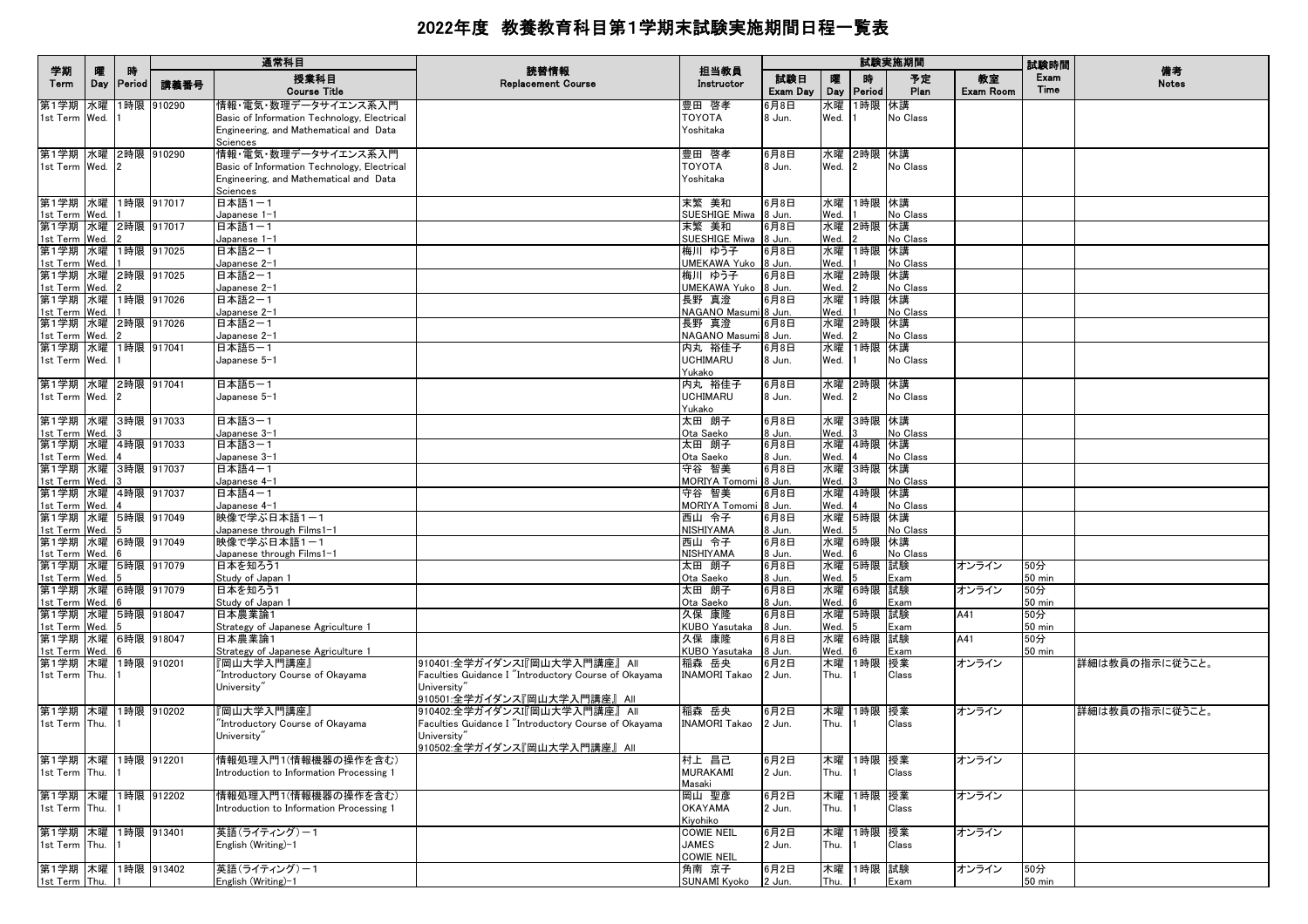|                                                           |          |                    |            | 通常科目                                                                |                                                                                                                  |                                                                       |                        |                    |                             | 試験実施期間               |                        | 試験時間                 |                    |
|-----------------------------------------------------------|----------|--------------------|------------|---------------------------------------------------------------------|------------------------------------------------------------------------------------------------------------------|-----------------------------------------------------------------------|------------------------|--------------------|-----------------------------|----------------------|------------------------|----------------------|--------------------|
| 学期<br>Term                                                | 曤<br>Day | 時<br><b>Period</b> | 講義番号       | 授業科目<br><b>Course Title</b>                                         | 読替情報<br><b>Replacement Course</b>                                                                                | 担当教員<br>Instructor                                                    | 試験日<br>Exam Day        | 曤<br>Day           | 時<br><b>Period</b>          | 予定<br>Plan           | 教室<br><b>Exam Room</b> | Exam<br>Time         | 備考<br><b>Notes</b> |
| 第1学期<br>1st Term Thu.                                     | 木曜       |                    | 1時限 913403 | 英語(ライティング)ー1<br>English (Writing)-1                                 |                                                                                                                  | <b>ROBINSON</b><br><b>DAVID IAN</b><br><b>ROBINSON</b><br>David Ian   | 6月2日<br>2 Jun.         | 木曜<br>Thu.         | 1時限 試験                      | Exam                 | オンライン                  | 50分<br>$50$ min      |                    |
| 第1学期 木曜 1時限 913404<br>1st Term Thu.                       |          |                    |            | 英語(ライティング)ー1<br>English (Writing)-1                                 |                                                                                                                  | POTGIETER A 6月2日<br><b>NTON</b><br><b>POTGIETER</b><br>Anton Johannes | 2 Jun.                 | Thu.               | 木曜 1時限 試験                   | Exam                 | オンライン                  | 50分<br>$50$ min      |                    |
| 第1学期 木曜 1時限 913601<br>1st Term Thu.                       |          |                    |            | 英語(リスニング)-1<br>English (Listening)-1                                |                                                                                                                  | HILL STEPHE 6月2日<br>N MICHEL<br><b>HILL Stephen</b><br>Michel Richard | 2 Jun.                 | Thu.               | 木曜 1時限 試験                   | Exam                 | C22                    | 50分<br>50 min        |                    |
| 第1学期 木曜 1時限 913602<br>1st Term Thu.                       |          |                    |            | 英語(リスニング)-1<br>English (Listening)-1                                |                                                                                                                  | 三上 ジュディス<br>MIKAMI Judith<br>Elaine                                   | 6月2日<br>2 Jun.         | Thu.               | 木曜 1時限 試験                   | Exam                 | A32                    | 50分<br><b>50 min</b> | 詳細はMoodleを確認すること。  |
| 第1学期 木曜 1時限 913603<br>1st Term Thu.                       |          |                    |            | 英語(リスニング)-1<br>English (Listening)-1                                |                                                                                                                  | 中川 祐子<br>NAKAGAWA<br>Yuko                                             | 6月2日<br>2 Jun.         | 木曜<br>Thu.         | 1時限 試験                      | Exam                 | A31                    | 50分<br><b>50 min</b> |                    |
| 第1学期 木曜 1時限 915005<br>1st Term Thu.                       |          |                    |            | ドイツ語初級Iー1<br>Beginning German I-1                                   | 916009:ドイツ語初級Iー1(文法) Beginning German I-1<br>(Grammar)<br>916010:ドイツ語初級Iー1(読本) Beginning German I-1<br>(Reader)  | 中野 英莉子<br><b>NAKANO Eriko</b>                                         | 6月2日<br>2 Jun.         | Thu.               | 木曜 1時限 授業                   | Class                | オンライン                  |                      |                    |
| 第1学期 木曜 1時限 915006<br>1st Term Thu.                       |          |                    |            | ドイツ語初級Iー1<br>Beginning German I-1                                   | 916011:ドイツ語初級Iー1(文法)Beginning German I-1<br>(Grammar)<br>916012:ドイツ語初級Iー1(読本) Beginning German I-1<br>(Reader)   | 名倉 周平<br>NAGURA Shuhei 2 Jun.                                         | 6月2日                   | Thu.               | 木曜 1時限 試験                   | Exam                 | オンライン                  | 50分<br>$50$ min      |                    |
| 第1学期 木曜 1時限 915253<br>1st Term Thu.                       |          |                    |            | フランス語初級I-1<br>Beginning French I-1                                  | 916133:フランス語初級Iー1(文法)Beginning French I-1<br>(Grammar)<br>916134:フランス語初級I-1(読本) Beginning French I-1<br>(Reader) | 上田 和弘<br>UEDA Kazuhiro                                                | 6月2日<br>2 Jun.         | 木曜<br>Thu.         | 1時限 試験                      | Exam                 | オンライン                  | 50分<br><b>50 min</b> |                    |
| 第1学期 木曜 1時限 915457<br>1st Term Thu.                       |          |                    |            | 中国語初級I-1<br>Beginning Chinese I-1                                   | 916205:中国語初級Iー1(文法) Beginning Chinese I-<br>1(Grammar)<br>916206:中国語初級I-1(読本) Beginning Chinese I-<br>1(Reader)  | 石井 友美<br><b>ISHI Tomomi</b>                                           | 6月2日<br>2 Jun.         | 木曜<br>Thu.         | 1時限 試験                      | Exam                 | オンライン                  | 50分<br>$50$ min      |                    |
| 第1学期 木曜 1時限 915458<br>1st Term Thu.                       |          |                    |            | 中国語初級I-1<br>Beginning Chinese I-1                                   | 916207:中国語初級Iー1(文法) Beginning Chinese I-<br>1(Grammar)<br>916208:中国語初級Iー1(読本) Beginning Chinese I-<br>1(Reader)  | 趙 秋娥<br>Zao giue                                                      | 6月2日<br>2 Jun.         | 木曜<br>Thu.         | 1時限 試験                      | Exam                 | オンライン                  | 50分<br><b>50 min</b> |                    |
| 第1学期 木曜 1時限 915653<br>1st Term Thu.                       |          |                    |            | 韓国語初級I-1<br>Beginning Korean I-1                                    | 916361:韓国語初級Iー1(文法)Beginning Korean I–1<br>(Grammar)<br>916362:韓国語初級I-1(読本) Beginning Korean I-1<br>(Reading)    | 金 良禧<br><b>KIM Yanghee</b>                                            | 6月2日<br>2 Jun.         | Thu.               | 木曜 1時限 試験                   | Exam                 | D25X                   | 50分<br><b>50 min</b> | ※通常授業と異なります。       |
| 第1学期 木曜 1時限 911018<br>1st Term Thu.                       |          |                    |            | 史料からみる江戸時代<br>Historical Records in the Edo Period                  |                                                                                                                  | 東野 将伸<br>HIGASHINO<br>Masanobu                                        | 6月2日<br>2 Jun.         | Thu.               | 木曜  1時限  休講                 | No Class             |                        |                      |                    |
| 第1学期 木曜 2時限 911018<br>1st Term Thu.                       |          | $\mathbf{12}$      |            | 史料からみる江戸時代<br>Historical Records in the Edo Period                  |                                                                                                                  | 東野 将伸<br>HIGASHINO<br>Masanobu                                        | 6月2日<br>2 Jun.         | Thu.               | 木曜 2時限 休講<br>$\overline{2}$ | No Class             |                        |                      |                    |
| 第1学期  木曜  1時限  911046<br>1st Term Thu.                    |          |                    |            | 子どもの歴史の学び方<br>How to learn history of children                      |                                                                                                                  | 桑原 敏典<br><b>KUWABARA</b><br>Toshinori                                 | 6月2日<br>2 Jun.         | Thu.               | 木曜 1時限 授業                   | Class                | オンライン                  |                      |                    |
| 第1学期 木曜<br>1st Term Thu.                                  |          |                    | 2時限 911046 | 子どもの歴史の学び方<br>How to learn history of children                      |                                                                                                                  | 桑原 敏典<br><b>KUWABARA</b><br>Toshinori                                 | 6月2日<br>2 Jun.         | 木曜<br>Thu.         | 2時限 試験<br><u>2</u>          | Exam                 | オンライン                  | 50分<br>50 min        |                    |
| 第1学期 木曜 1時限 911053<br>1st Term Thu.                       |          |                    |            | 防災教育と地域学習<br>disaster preparedness education                        |                                                                                                                  | 松多 信尚<br><b>MATSUTA</b><br>Nobuhisa                                   | 6月2日<br>2 Jun.         | 木曜<br>Thu.         | 1時限 授業                      | Class                | A37                    |                      |                    |
| 第1学期 木曜 2時限 911053<br>1st Term Thu. 2                     |          |                    |            | 防災教育と地域学習<br>disaster preparedness education                        |                                                                                                                  | 松多 信尚<br><b>MATSUTA</b><br>Nobuhisa                                   | 6月2日<br>2 Jun.         | 木曜<br>Thu.         | 2時限 授業<br>$\overline{2}$    | Class                | A37                    |                      |                    |
| 第1学期 木曜 1時限 911160<br>1st Term Thu.<br>第1学期 木曜 2時限 911160 |          |                    |            | アメリカ合衆国の過去と現在A1<br>USA: Past and Present A1<br>アメリカ合衆国の過去と現在A1      |                                                                                                                  | 矢野 正昭<br>YANO Masaaki<br>矢野 正昭                                        | 6月2日<br>2 Jun.<br>6月2日 | Thu.<br>木曜         | 木曜 1時限 休講<br>2時限 休講         | No Class             |                        |                      |                    |
| 1st Term Thu.<br>第1学期 木曜 1時限 911166<br>1st Term Thu. 1    |          | $\mathbf{12}$      |            | USA: Past and Present A1<br>教養としての地理学1<br>Geography for Beginners 1 |                                                                                                                  | YANO Masaaki<br>髙野 宏<br>TAKANO Hiroshi 2 Jun.                         | 2 Jun.<br>6月2日         | Thu.<br>木曜<br>Thu. | 1時限  休講                     | No Class<br>No Class |                        |                      |                    |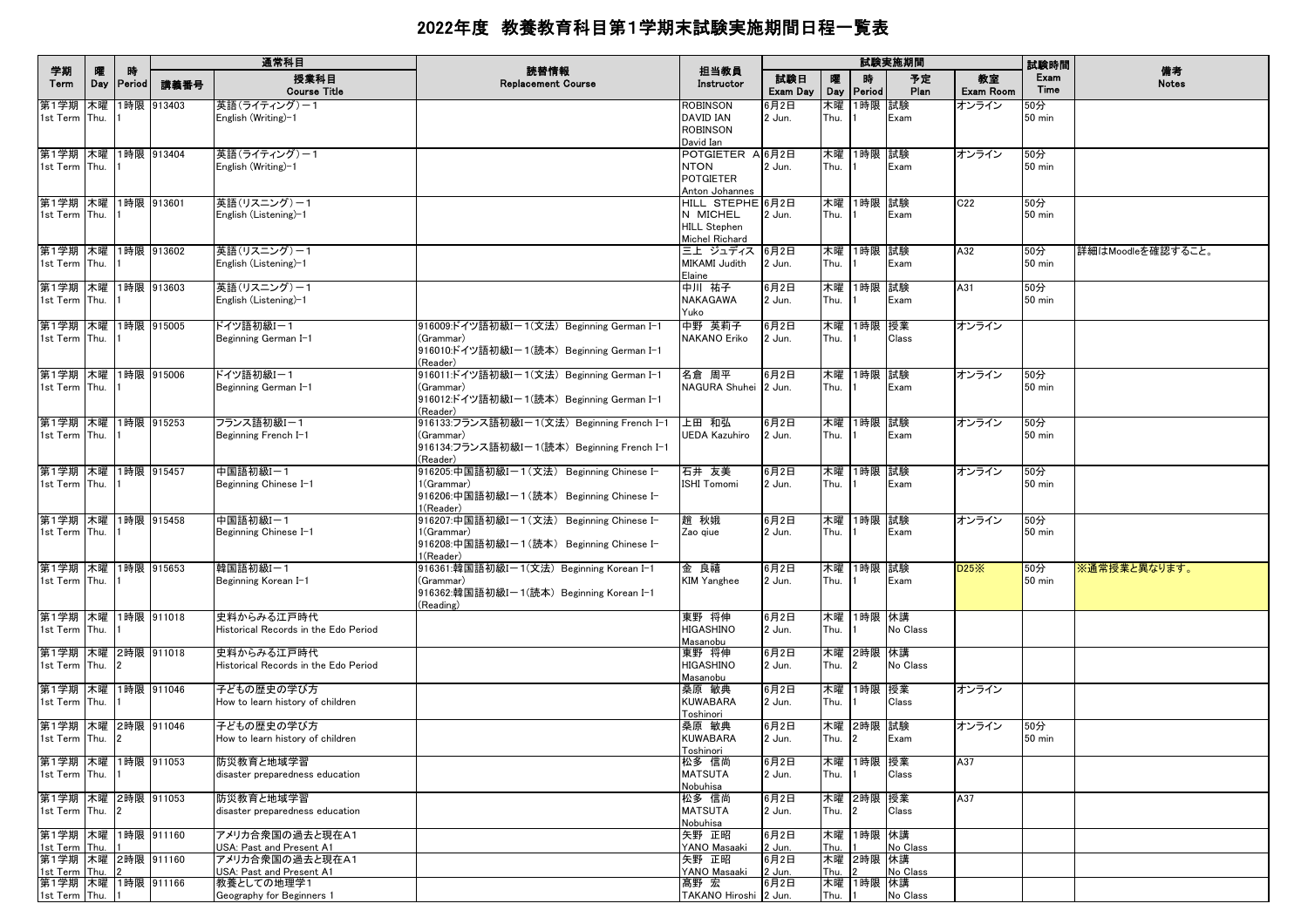|                                     |          | 時             |               | 通常科目                                                  | 読替情報                                                     | 担当教員                             |                 |            |                | 試験実施期間     |                 | 試験時間          | 備考             |
|-------------------------------------|----------|---------------|---------------|-------------------------------------------------------|----------------------------------------------------------|----------------------------------|-----------------|------------|----------------|------------|-----------------|---------------|----------------|
| 学期<br>Term                          | 曤<br>Day | Period        | 講義番号          | 授業科目<br><b>Course Title</b>                           | <b>Replacement Course</b>                                | Instructor                       | 試験日<br>Exam Day | 嚁<br>Day   | 時<br>Period    | 予定<br>Plan | 教室<br>Exam Room | Exam<br>Time  | <b>Notes</b>   |
| 第1学期<br>1st Term Thu.               | 木曜       |               | 2時限 911166    | 教養としての地理学1<br>Geography for Beginners 1               |                                                          | 髙野 宏<br>TAKANO Hiroshi           | 6月2日<br>2 Jun.  | 木曜<br>Thu. | 2時限 休講         | No Class   |                 |               |                |
| 第1学期 木曜 1時限 912027                  |          |               |               | コミュニティ・ベースト・ラーニングの基礎                                  |                                                          | 吉川 幸                             | 6月2日            | 木曜         | 1時限 休講         |            |                 |               |                |
| 1st Term Thu.                       |          |               |               | Basics of Community-Based Learning                    |                                                          | YOSHIKAWA<br>Miyuki              | 2 Jun.          | Thu.       |                | No Class   |                 |               |                |
| 第1学期 木曜 2時限 912027                  |          |               |               | コミュニティ・ベースト・ラーニングの基礎                                  |                                                          | 吉川 幸                             | 6月2日            | 木曜         | 2時限 休講         |            |                 |               |                |
| 1st Term Thu.                       |          | 12            |               | Basics of Community-Based Learning                    |                                                          | YOSHIKAWA<br>Miyuki              | 2 Jun.          | Thu.       | $\mathcal{P}$  | No Class   |                 |               |                |
| 第1学期 木曜 1時限 912605                  |          |               |               | 健康・スポーツ科学                                             |                                                          | 鈴木 久雄                            | 6月2日            | 木曜         | 1時限 試験         |            | A21             | 50分           | パソコン・資料等持ち込み禁止 |
| 1st Term Thu.                       |          |               |               | Health and Sports Sciences                            |                                                          | SUZUKI Hisao                     | 2 Jun.          | Thu.       |                | Exam       |                 | 50 min        |                |
| 第1学期 木曜 2時限 912605<br>1st Term Thu. |          |               |               | 健康・スポーツ科学<br>Health and Sports Sciences               |                                                          | 鈴木 久雄<br>SUZUKI Hisao            | 6月2日<br>2 Jun.  | 木曜<br>Thu. | 2時限 試験         | Exam       | A21             | 50分<br>50 min | パソコン・資料等持ち込み禁止 |
| 第1学期                                |          |               | 木曜 1時限 912708 | するスポーツ演習                                              |                                                          | 髙橋 徹                             | 6月2日            | 木曜         | 1時限 休講         |            |                 |               |                |
| 1st Term Thu.                       |          |               |               | Seminar of Sport Performance                          |                                                          | <b>TAKAHASHI</b>                 | 2 Jun.          | Thu.       |                | No Class   |                 |               |                |
|                                     |          |               |               |                                                       |                                                          | Toru                             |                 |            |                |            |                 |               |                |
| 第1学期 木曜 2時限 912708                  |          |               |               | するスポーツ演習                                              |                                                          | 髙橋 徹                             | 6月2日            |            | 木曜 2時限 休講      |            |                 |               |                |
| 1st Term Thu.                       |          | $\mathbf{12}$ |               | Seminar of Sport Performance                          |                                                          | <b>TAKAHASHI</b><br>Toru         | 2 Jun.          | Thu.       | $\mathcal{P}$  | No Class   |                 |               |                |
| 第1学期                                |          |               | 木曜 1時限 912709 | するスポーツ演習                                              |                                                          | 岡井 克明                            | 6月2日            | 木曜         | 1時限 休講         |            |                 |               |                |
| 1st Term Thu.                       |          |               |               | Seminar of Sport Performance                          |                                                          | OKAI Katsuaki                    | 2 Jun.          | Thu.       |                | No Class   |                 |               |                |
| 第1学期 木曜 2時限 912709                  |          |               |               | するスポーツ演習                                              |                                                          | 岡井 克明                            | 6月2日            | 木曜         | 2時限 休講         |            |                 |               |                |
| 1st Term Thu.                       |          |               |               | Seminar of Sport Performance                          |                                                          | OKAI Katsuaki                    | 2 Jun.          | Thu.       |                | No Class   |                 |               |                |
| 第1学期 木曜 1時限 914482<br>1st Term Thu. |          |               |               | 上級英語(ISC)<br>Advanced English (ISC)                   |                                                          | <b>FUJISHIMA</b><br><b>NAOMI</b> | 6月2日            | 木曜<br>Thu. | 1時限 授業         | Class      | オンライン           |               |                |
|                                     |          |               |               |                                                       |                                                          | Fujishima Naomi                  | 2 Jun.          |            |                |            |                 |               |                |
| 第1学期 木曜 2時限 914482                  |          |               |               | 上級英語(ISC)                                             |                                                          | <b>FUJISHIMA</b>                 | 6月2日            |            | 木曜 2時限 授業      |            | オンライン           |               |                |
| 1st Term Thu.                       |          | $\mathbf{12}$ |               | Advanced English (ISC)                                |                                                          | <b>NAOMI</b>                     | 2 Jun.          | Thu.       | $\mathfrak{p}$ | Class      |                 |               |                |
|                                     |          |               |               |                                                       |                                                          | Fujishima Naomi                  |                 |            |                |            |                 |               |                |
| 第1学期 木曜 1時限 915101                  |          |               |               | ドイツ語初級I-1(インテンシブ)                                     | 916121:ドイツ語初級I-1(総合) Beginning German I-1                | 大杉 洋                             | 6月2日            | 木曜         | 1時限 授業         |            | E23             |               |                |
| 1st Term Thu.<br>第1学期 木曜 2時限 915101 |          |               |               | Beginning German I-1 (Intensive)<br>ドイツ語初級I-1(インテンシブ) | (Intensive)<br>916121:ドイツ語初級I-1(総合) Beginning German I-1 | OSUGI Hiroshi<br>大杉 洋            | 2 Jun.<br>6月2日  | Thu.<br>木曜 | 2時限 授業         | Class      | E23             |               |                |
| 1st Term Thu.                       |          |               |               | Beginning German I-1 (Intensive)                      | (Intensive)                                              | <b>OSUGI Hiroshi</b>             | 2 Jun.          | Thu.       |                | Class      |                 |               |                |
| 第1学期 木曜 1時限 915301                  |          |               |               | フランス語初級I-1(インテンシブ)                                    | 916185:フランス語初級I-1(総合) Beginning French I-1               | 野呂 康                             | 6月2日            | 木曜         | 1時限 試験         |            | <b>B21</b>      | 50分           |                |
| 1st Term Thu.                       |          | $\mathbf{11}$ |               | Beginning French I-1 (Intensive)                      | (Intensive)                                              | NORO Yasushi                     | 2 Jun.          | Thu.       |                | Exam       |                 | <b>50 min</b> |                |
| 第1学期 木曜 2時限 915301                  |          |               |               | フランス語初級I-1(インテンシブ)                                    | 916185:フランス語初級I-1(総合) Beginning French I-1               | 野呂 康                             | 6月2日            | 木曜         | 2時限 試験         |            | <b>B21</b>      | 50分           |                |
| 1st Term Thu.<br>第1学期               |          |               | 木曜 1時限 915551 | Beginning French I-1 (Intensive)<br>中国語初級I-1(インテンシブ)  | (Intensive)<br>916345:中国語初級I-1(総合) Beginning Chinese I-  | NORO Yasushi<br>孫 路易             | 2 Jun.<br>6月2日  | Thu.<br>木曜 | 1時限 授業         | Exam       | <b>B31</b>      | $50$ min      |                |
| 1st Term                            | Thu.     |               |               | Beginning Chinese I-1 (Intensive)                     | 1(Intensive)                                             | <b>SUN Luvi</b>                  | 2 Jun.          | Thu.       |                | Class      |                 |               |                |
| 第1学期                                |          |               | 木曜 2時限 915551 | 中国語初級Iー1(インテンシブ)                                      | 916345:中国語初級Iー1(総合) Beginning Chinese I-                 | 孫 路易                             | 6月2日            | 木曜         | 2時限 授業         |            | <b>B31</b>      |               |                |
| 1st Term Thu.                       |          |               |               | Beginning Chinese I-1 (Intensive)                     | 1(Intensive)                                             | <b>SUN Luyi</b>                  | 2 Jun.          | Thu.       |                | Class      |                 |               |                |
| 第1学期 木曜 1時限 915701                  |          |               |               | 韓国語初級I-1(インテンシブ)                                      | 916429:韓国語初級I-1(総合) Beginning Korean I-1                 | 李 安九                             | 6月2日            | 木曜         | 1時限 授業         |            | <b>B25</b>      |               |                |
| 1st Term<br>第1学期 木曜 2時限 915701      | Thu.     |               |               | Beginning Korean I-1 (Intensive)<br>韓国語初級I-1(インテンシブ)  | (Intensive)<br>916429:韓国語初級I-1(総合) Beginning Korean I-1  | I Anku<br>李 安九                   | 2 Jun.<br>6月2日  | Thu.<br>木曜 | 2時限 授業         | Class      | <b>B25</b>      |               |                |
| 1st Term Thu.                       |          | $\mathbf{E}$  |               | Beginning Korean I-1 (Intensive)                      | (Intensive)                                              | I Anku                           | 2 Jun.          | Thu.       |                | Class      |                 |               |                |
| 第1学期                                |          |               | 木曜 1時限 917025 | 日本語2-1                                                |                                                          | 梅川 ゆう子                           | 6月2日            | 木曜         | 1時限 試験         |            | オンライン           | 50分           |                |
| 1st Term Thu.                       |          |               |               | Japanese 2-1                                          |                                                          | UMEKAWA Yuko 2 Jun.              |                 | Thu.       |                | Exam       |                 | $50$ min      |                |
| 第1学期                                |          |               | 木曜 2時限 917025 | 日本語2-1                                                |                                                          | 梅川 ゆう子                           | 6月2日            | 木曜         | 2時限 試験         |            | オンライン           | 50分           |                |
| 1st Term<br>第1学期                    | Thu.     |               | 木曜 1時限 917041 | Japanese 2-1<br>日本語5-1                                |                                                          | UMEKAWA Yuko<br>内丸 裕佳子           | 2 Jun.<br>6月2日  | Thu.<br>木曜 | 1時限 試験         | Exam       | オンライン           | 50 min<br>50分 |                |
| 1st Term Thu.                       |          |               |               | Japanese 5-1                                          |                                                          | <b>UCHIMARU</b>                  | 2 Jun.          | Thu.       |                | Exam       |                 | $50$ min      |                |
|                                     |          |               |               |                                                       |                                                          | Yukako                           |                 |            |                |            |                 |               |                |
| 第1学期  木曜  2時限  917041               |          |               |               | 日本語5-1                                                |                                                          | 内丸 裕佳子                           | 6月2日            | 木曜         | 2時限 試験         |            | オンライン           | 50分           |                |
| 1st Term Thu.                       |          | 12            |               | Japanese 5-1                                          |                                                          | UCHIMARU                         | 2 Jun.          | Thu.       | 2              | Exam       |                 | 50 min        |                |
| 第1学期  木曜  1時限  917045               |          |               |               | 日本語6-1                                                |                                                          | Yukako<br>青井 由佳                  | 6月2日            | 木曜         | 1時限  試験        |            | オンライン           | 50分           |                |
| 1st Term Thu.                       |          |               |               | Japanese 6-1                                          |                                                          | AOI Yuka                         | 2 Jun.          | Thu.       |                | Exam       |                 | $50$ min      |                |
| 第1学期 木曜 2時限 917045                  |          |               |               | 日本語6-1                                                |                                                          | 青井 由佳                            | 6月2日            | 木曜         | 2時限 試験         |            | オンライン           | 50分           |                |
| 1st Term Thu.                       |          |               |               | Japanese 6-1                                          |                                                          | AOI Yuka                         | 2 Jun.          | Thu.       |                | Exam       |                 | $50$ min      |                |
| 第1学期 木曜 1時限 917095                  |          |               |               | サバイバル日本語1                                             |                                                          | 三浦 温子                            | 6月2日            | 木曜         | 1時限 試験         |            | オンライン           | 50分           |                |
| 1st Term Thu.<br>第1学期 木曜 2時限 917095 |          |               |               | Survival Japanese 1<br>サバイバル日本語1                      |                                                          | <b>MIURA Atsuko</b><br>三浦 温子     | 2 Jun.<br>6月2日  | Thu.<br>木曜 | 2時限 試験         | Exam       | オンライン           | 50 min<br>50分 |                |
| 1st Term Thu.                       |          | $\mathbf{E}$  |               | Survival Japanese 1                                   |                                                          | <b>MIURA Atsuko</b>              | 2 Jun.          | Thu.       |                | Exam       |                 | $50$ min      |                |
| 第1学期 木曜 2時限 910203                  |          |               |               | 『岡山大学入門講座』                                            | 910403:全学ガイダンスI『岡山大学入門講座』 AII                            | 稲森 岳央                            | 6月2日            |            | 木曜 2時限 授業      |            | オンライン           |               | 詳細は教員の指示に従うこと。 |
| 1st Term Thu. 2                     |          |               |               | "Introductory Course of Okayama                       | Faculties Guidance I "Introductory Course of Okayama     | <b>INAMORI Takao</b>             | 2 Jun.          | Thu.       | $\mathfrak{p}$ | Class      |                 |               |                |
|                                     |          |               |               | University"                                           | University"                                              |                                  |                 |            |                |            |                 |               |                |
|                                     |          |               |               |                                                       | 910503:全学ガイダンス『岡山大学入門講座』 All                             |                                  |                 |            |                |            |                 |               |                |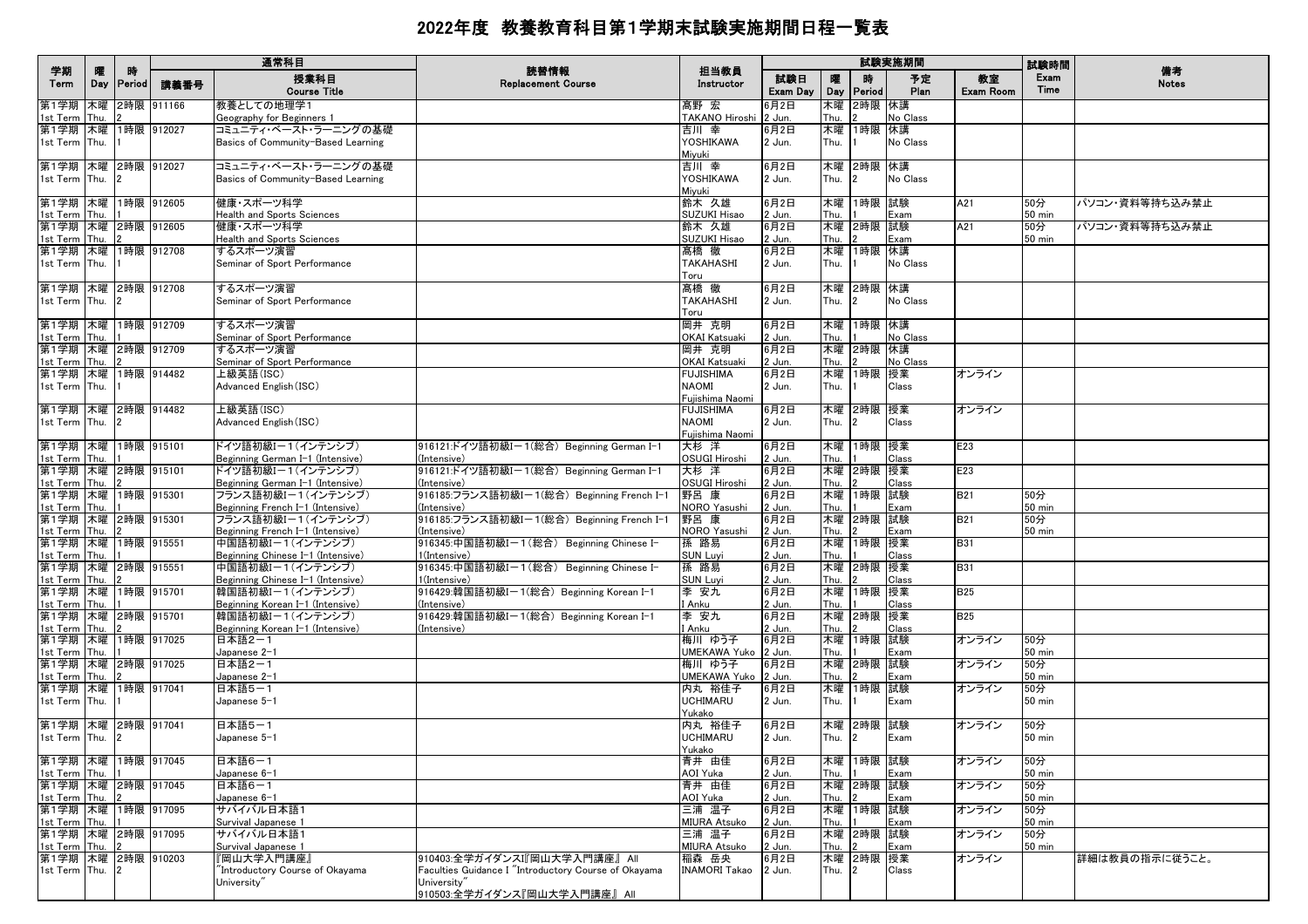|                                        |          |             |            | 通常科目                                                            |                                                                                                                                      |                                                              |                 |            |                               | 試験実施期間     |                        | 試験時間                    |                    |
|----------------------------------------|----------|-------------|------------|-----------------------------------------------------------------|--------------------------------------------------------------------------------------------------------------------------------------|--------------------------------------------------------------|-----------------|------------|-------------------------------|------------|------------------------|-------------------------|--------------------|
| 学期<br>Term                             | 曤<br>Day | 時<br>Period | 講義番号       | 授業科目<br><b>Course Title</b>                                     | 読替情報<br><b>Replacement Course</b>                                                                                                    | 担当教員<br>Instructor                                           | 試験日<br>Exam Day | 嚁<br>Day   | 腈<br>Period                   | 予定<br>Plan | 教室<br><b>Exam Room</b> | Exam<br>Time            | 備考<br><b>Notes</b> |
| 第1学期 木曜<br>1st Term Thu.               |          |             | 2時限 910204 | '岡山大学入門講座』<br>"Introductory Course of Okayama<br>University"    | 910404:全学ガイダンスI『岡山大学入門講座』 All<br>Faculties Guidance I "Introductory Course of Okayama<br>University"                                 | 稲森 岳央<br><b>INAMORI Takao</b>                                | 6月2日<br>2 Jun.  | 木曜<br>Thu. | 2時限 授業<br>$\overline{2}$      | Class      | オンライン                  |                         | 詳細は教員の指示に従うこと。     |
| 第1学期 木曜 2時限 912203                     |          |             |            | 情報処理入門1(情報機器の操作を含む)                                             | 910504:全学ガイダンス『岡山大学入門講座』 All                                                                                                         | 岡山 聖彦                                                        | 6月2日            | 木曜         | 2時限 授業                        |            | オンライン                  |                         |                    |
| 1st Term Thu.                          |          |             |            | Introduction to Information Processing 1                        |                                                                                                                                      | <b>OKAYAMA</b><br>Kiyohiko                                   | 2 Jun.          | Thu.       |                               | Class      |                        |                         |                    |
| 第1学期 木曜 2時限 912204<br>1st Term Thu.    |          |             |            | 情報処理入門1(情報機器の操作を含む)<br>Introduction to Information Processing 1 |                                                                                                                                      | 和賀 崇<br><b>WAGA Takashi</b>                                  | 6月2日<br>2 Jun.  | 木曜<br>Thu. | 2時限 授業                        | Class      | オンライン                  |                         |                    |
| 第1学期 木曜 2時限 913405<br>1st Term Thu.    |          |             |            | 英語(ライティング)ー1<br>English (Writing)-1                             |                                                                                                                                      | <b>COWIE NEIL</b><br><b>JAMES</b><br>cowie neil              | 6月2日<br>2 Jun.  | Thu.       | 木曜 2時限 授業                     | Class      | オンライン                  |                         |                    |
| 第1学期 木曜 2時限 913406<br>1st Term Thu.    |          |             |            | 英語(ライティング)ー1<br>English (Writing)-1                             |                                                                                                                                      | ROBINSON<br><b>DAVID IAN</b><br><b>ROBINSON</b><br>David Ian | 6月2日<br>2 Jun.  | Thu.       | 木曜 2時限 試験<br>$\overline{2}$   | Exam       | オンライン                  | 50分<br>$50 \text{ min}$ |                    |
| 第1学期 木曜 2時限 913407<br>1st Term Thu.    |          |             |            | 英語(ライティング)ー1<br>English (Writing)-1                             |                                                                                                                                      | 角南 京子<br>SUNAMI Kyoko                                        | 6月2日<br>2 Jun.  | Thu.       | 木曜  2時限  試験                   | Exam       | オンライン                  | 50分<br>$50 \text{ min}$ |                    |
| 第1学期 木曜 2時限 913408<br>1st Term Thu.    |          |             |            | 英語(ライティング)ー1<br>English (Writing)-1                             |                                                                                                                                      | POTGIETER A 6月2日<br><b>NTON</b><br><b>POTGIETER</b>          | 2 Jun.          | 木曜<br>Thu. | 2時限                           | 試験<br>Exam | オンライン                  | 50分<br>$50 \text{ min}$ |                    |
| 第1学期 木曜 2時限 913604                     |          |             |            | 英語(リスニング)ー1                                                     |                                                                                                                                      | Anton Johannes<br>HILL STEPHE 6月2日                           |                 |            | 木曜  2時限  試験                   |            | C22                    | 50分                     |                    |
| 1st Term Thu.                          |          |             |            | English (Listening)-1                                           |                                                                                                                                      | N MICHEL<br><b>HILL Stephen</b><br>Michel Richard            | 2 Jun.          | Thu.       | $\overline{2}$                | Exam       |                        | <b>50 min</b>           |                    |
| 第1学期  木曜  2時限  913605<br>1st Term Thu. |          |             |            | 英語(リスニング)-1<br>English (Listening)-1                            |                                                                                                                                      | 三上 ジュディス<br>MIKAMI Judith<br>Elaine                          | 6月2日<br>2 Jun.  | Thu.       | 木曜  2時限  試験                   | Exam       | A32                    | 50分<br>50 min           | 詳細はMoodleを確認すること。  |
| 第1学期 木曜 2時限 913606<br>1st Term Thu.    |          |             |            | 英語(リスニング)-1<br>English (Listening)-1                            |                                                                                                                                      | 中川 祐子<br>NAKAGAWA<br>Yuko                                    | 6月2日<br>2 Jun.  | 木曜<br>Thu. | 2時限 試験                        | Exam       | A31                    | 50分<br>$50 \text{ min}$ |                    |
| 第1学期 木曜 2時限 915007<br>1st Term Thu.    |          |             |            | ドイツ語初級Iー1<br>Beginning German I-1                               | 916013:ドイツ語初級I-1(文法) Beginning German I-1<br>(Grammar)<br>916014ドイツ語初級I-1(読本) Beginning German I-1<br>(Reader)                       | 由比 俊行<br><b>YUI Toshiyuki</b>                                | 6月2日<br>2 Jun.  | Thu.       | 木曜 2時限 休講<br>2                | No Class   |                        |                         |                    |
| 第1学期 木曜 2時限 915008<br>1st Term Thu.    |          |             |            | ドイツ語初級I-1<br>Beginning German I-1                               | 916015:ドイツ語初級I-1(文法) Beginning German I-1<br>(Grammar)<br>916016:ドイツ語初級Iー1(読本) Beginning German I-1<br>(Reader)                      | 中村 道一<br><b>NAKAMURA</b><br>Michikazu                        | 6月2日<br>2 Jun.  | Thu.       | 木曜 2時限 試験<br>$\overline{2}$   | Exam       | オンライン                  | 50分<br>$50 \text{ min}$ | 講義内で指示します。         |
| 第1学期 木曜 2時限 915254<br>1st Term Thu.    |          |             |            | フランス語初級I-1<br>Beginning French I-1                              | 916135:フランス語初級I-1(文法) Beginning French I-1<br>(Grammar)<br>916136:フランス語初級I-1(読本) Beginning French I-1<br>(Reader)                    | 上田 和弘<br>JEDA Kazuhiro                                       | 6月2日<br>2 Jun.  | Thu.       | 木曜  2時限  試験                   | Exam       | オンライン                  | 50分<br>$50 \text{ min}$ |                    |
| 第1学期 木曜 2時限 915459<br>1st Term Thu.    |          |             |            | 中国語初級I-1<br>Beginning Chinese I-1                               | 916209:中国語初級I-1(文法) Beginning Chinese I-<br>1(Grammar)<br>916210:中国語初級Iー1(読本) Beginning Chinese I-<br>1(Reader)                      | 李 志華<br>LI Zhihua                                            | 6月2日<br>2 Jun.  | Thu.       | 木曜 2時限 試験<br>2                | Exam       | オンライン                  | 50分<br>50 min           |                    |
| 第1学期 木曜 2時限 915460<br>1st Term Thu.    |          |             |            | 中国語初級I-1<br>Beginning Chinese I-1                               | 916211:中国語初級I-1(文法) Beginning Chinese I-<br>1(Grammar)<br> 916212:中国語初級Iー1(読本) Beginning Chinese I-<br>1(Reader)                     | 藤原 祐子<br>FUJIWARA Yuko   2 Jun.                              | 6月2日            | Thu.       | 木曜  2時限  試験<br>$\overline{2}$ | Exam       | オンライン                  | 50分<br>$50 \text{ min}$ |                    |
| 第1学期 木曜 2時限 915654<br>1st Term Thu.    |          |             |            | 韓国語初級I-1<br>Beginning Korean I-1                                | 916363:韓国語初級I-1(文法) Beginning Korean I-1<br>(Grammar)<br>916364:韓国語初級I-1(読本) Beginning Korean I-1<br>(Reading)                       | 金 良禧<br><b>KIM Yanghee</b>                                   | 6月2日<br>2 Jun.  | Thu. 2     | 木曜 2時限 試験                     | Exam       | D25X                   | 50分<br>$50 \text{ min}$ | ※通常授業と異なります。       |
| 第1学期 木曜 3時限 910205<br>1st Term Thu.    |          |             |            | 『岡山大学入門講座』<br>"Introductory Course of Okayama<br>University"    | 910405:全学ガイダンスI『岡山大学入門講座』 All<br>Faculties Guidance I "Introductory Course of Okayama<br>University"<br>910505:全学ガイダンス『岡山大学入門講座』 All | 稲森 岳央<br><b>INAMORI Takao</b>                                | 6月2日<br>2 Jun.  | Thu.       | 木曜 3時限 授業<br>3                | Class      | オンライン                  |                         | 詳細は教員の指示に従うこと。     |
| 第1学期 木曜 3時限 910206<br>1st Term Thu.    |          |             |            | 『岡山大学入門講座』<br>"Introductory Course of Okayama<br>University"    | 910406:全学ガイダンスI『岡山大学入門講座』 All<br>Faculties Guidance I "Introductory Course of Okayama<br>University"<br>910506:全学ガイダンス『岡山大学入門講座』 All | 稲森 岳央<br><b>INAMORI Takao</b>                                | 6月2日<br>2 Jun.  | Thu.       | 木曜 3時限 授業                     | Class      | オンライン                  |                         | 詳細は教員の指示に従うこと。     |
| 第1学期 木曜 3時限 912205<br>1st Term Thu.    |          |             |            | 情報処理入門1(情報機器の操作を含む)<br>Introduction to Information Processing 1 |                                                                                                                                      | 花谷 正<br>HANAYA Tadashi 2 Jun.                                | 6月2日            | Thu.       | 木曜 3時限 授業                     | Class      | オンライン                  |                         |                    |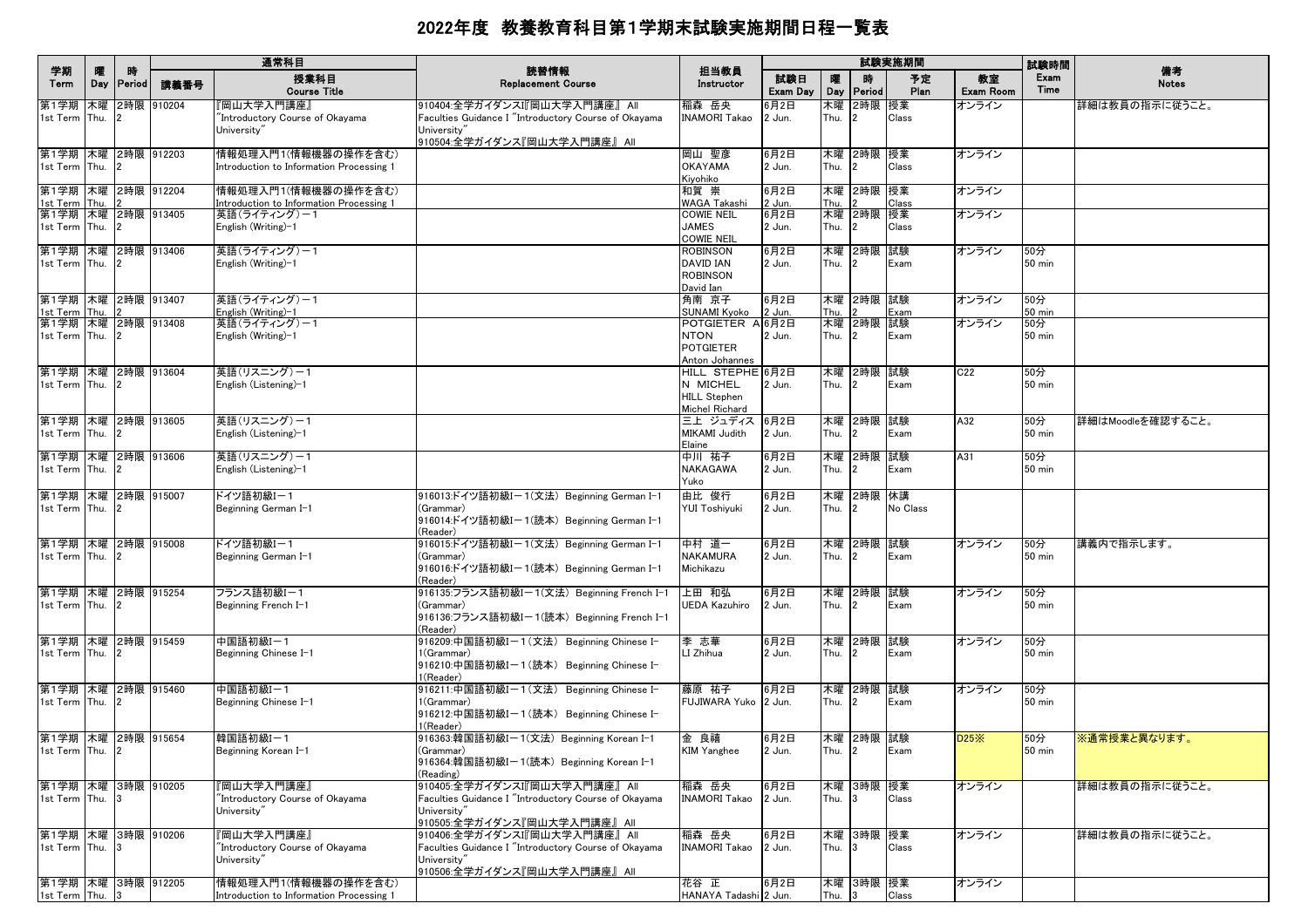| 学期                                       | 曤 | 時          |            | 通常科目                                                            | 読替情報                                                  | 担当教員                                |                 |            |                 | 試験実施期間            |                        | 試験時間            | 備考           |
|------------------------------------------|---|------------|------------|-----------------------------------------------------------------|-------------------------------------------------------|-------------------------------------|-----------------|------------|-----------------|-------------------|------------------------|-----------------|--------------|
| Term                                     |   | Day Period | 講義番号       | 授業科目<br><b>Course Title</b>                                     | <b>Replacement Course</b>                             | Instructor                          | 試験日<br>Exam Day | 嚁          | 時<br>Day Period | 予定<br>Plan        | 教室<br><b>Exam Room</b> | Exam<br>Time    | <b>Notes</b> |
| 第1学期 木曜 3時限 912206<br>1st Term Thu.      |   |            |            | 情報処理入門1(情報機器の操作を含む)<br>Introduction to Information Processing 1 |                                                       | 飯塚 誠也<br><b>IIZUKA Masaya</b>       | 3月2日<br>2 Jun.  | 木曜<br>Thu. | 3時限 休講          | No Class          |                        |                 |              |
| 第1学期 木曜 3時限 913409                       |   |            |            | 英語(ライティング)-1                                                    |                                                       | 林 玉美                                | 6月2日            |            | 木曜 3時限 試験       |                   | オンライン                  | 50分             | 詳細は事前に通知する。  |
| 1st Term Thu. 3                          |   |            |            | English (Writing)-1                                             |                                                       | <b>HAYASHI</b><br>Tamami            | 2 Jun.          | Thu.       |                 | Exam              |                        | 50 min          |              |
| 第1学期 木曜 3時限 913410                       |   |            |            | 英語(ライティング)ー1                                                    |                                                       | <b>RUCYNSKI</b>                     | 6月2日            |            | 木曜 3時限 授業       |                   | オンライン                  |                 |              |
| 1st Term Thu. 3                          |   |            |            | English (Writing)-1                                             |                                                       | JOHN EDWARD<br>Rucynski John        | 2 Jun.          | Thu.       | 3               | Class             |                        |                 |              |
|                                          |   |            |            |                                                                 |                                                       | Edward                              |                 |            |                 |                   |                        |                 |              |
| 第1学期  木曜  3時限  913411                    |   |            |            | 英語(ライティング)ー1                                                    |                                                       | 森谷 浩士                               | 6月2日            |            | 木曜 3時限 授業       |                   | オンライン                  |                 |              |
| 1st Term Thu. 3                          |   |            |            | English (Writing)-1                                             |                                                       | <b>MORITANI</b><br>Hiroshi          | 2 Jun.          | Thu.       | 13              | Class             |                        |                 |              |
| 第1学期  木曜  3時限  913412                    |   |            |            | 英語(ライティング)ー1                                                    |                                                       | 大野 浩恵                               | 6月2日            |            | 木曜 3時限 試験       |                   | オンライン                  | 50分             |              |
| 1st Term Thu. 3                          |   |            |            | English (Writing)-1                                             |                                                       | ONO Hiroe                           | 2 Jun.          | Thu.       |                 | Exam              |                        | 50 min          |              |
| 第1学期 木曜 3時限 913413<br>1st Term Thu. 3    |   |            |            | 英語(ライティング)-1<br>English (Writing)-1                             |                                                       | 五十嵐 潤美<br><b>IGARASHI</b>           | 6月2日<br>2 Jun.  | Thu.       | 木曜 3時限          | 試験<br>Exam        | オンライン                  | 50分<br>50 min   |              |
|                                          |   |            |            |                                                                 |                                                       | Masumi                              |                 |            |                 |                   |                        |                 |              |
| 第1学期 木曜 3時限 913414                       |   |            |            | 英語(ライティング)-1                                                    |                                                       | POTGIETER A 6月2日                    |                 |            | 木曜 3時限 試験       |                   | オンライン                  | 50分             |              |
| 1st Term Thu. 3                          |   |            |            | English (Writing)-1                                             |                                                       | <b>NTON</b>                         | 2 Jun.          | Thu.       |                 | Exam              |                        | <b>50 min</b>   |              |
|                                          |   |            |            |                                                                 |                                                       | <b>POTGIETER</b>                    |                 |            |                 |                   |                        |                 |              |
| 第1学期 木曜 3時限 913415                       |   |            |            | 英語(ライティング)ー1                                                    |                                                       | Anton Johannes<br><b>COWIE NEIL</b> | 6月2日            |            | 木曜 3時限 授業       |                   | オンライン                  |                 |              |
| 1st Term Thu. 3                          |   |            |            | English (Writing)-1                                             |                                                       | <b>JAMES</b>                        | 2 Jun.          | Thu.       |                 | Class             |                        |                 |              |
|                                          |   |            |            |                                                                 |                                                       | <b>COWIE NEIL</b>                   |                 |            |                 |                   |                        |                 |              |
| 第1学期  木曜  3時限  913416<br>1st Term Thu. 3 |   |            |            | 英語(ライティング)ー1<br>English (Writing)-1                             |                                                       | <b>ROBINSON</b><br><b>DAVID IAN</b> | 6月2日<br>2 Jun.  | Thu.       | 木曜 3時限 試験<br>3  | Exam              | オンライン                  | 50分<br>50 min   |              |
|                                          |   |            |            |                                                                 |                                                       | <b>ROBINSON</b>                     |                 |            |                 |                   |                        |                 |              |
|                                          |   |            |            |                                                                 |                                                       | David Ian                           |                 |            |                 |                   |                        |                 |              |
| 第1学期 木曜 3時限 913417                       |   |            |            | 英語(ライティング)ー1                                                    |                                                       | COOPER ALAN 6月2日                    |                 |            | 木曜 3時限 試験       |                   | オンライン                  | 50分             |              |
| 1st Term Thu. 3                          |   |            |            | English (Writing)-1                                             |                                                       | <b>EDWIN</b><br><b>COOPER Alan</b>  | 2 Jun.          | Thu.       | 3               | Exam              |                        | 50 min          |              |
|                                          |   |            |            |                                                                 |                                                       | Edwin                               |                 |            |                 |                   |                        |                 |              |
| 第1学期 木曜 3時限 913607                       |   |            |            | 英語(リスニング)ー1                                                     |                                                       | <b>LAMITIE</b>                      | 6月2日            |            | 木曜 3時限 試験       |                   | A31                    | 35分             |              |
| 1st Term Thu. 3                          |   |            |            | English (Listening)-1                                           |                                                       | ROBERT THOMA 2 Jun.                 |                 | Thu.       | 13              | Exam              |                        | 35 min          |              |
|                                          |   |            |            |                                                                 |                                                       | Lamitie Robert<br>Thomas            |                 |            |                 |                   |                        |                 |              |
| 第1学期  木曜  3時限  913608                    |   |            |            | 英語(リスニング)ー1                                                     |                                                       | HILL STEPHE 6月2日                    |                 |            | 木曜 3時限 試験       |                   | C <sub>22</sub>        | 50分             |              |
| 1st Term Thu. 3                          |   |            |            | English (Listening)–1                                           |                                                       | N MICHEL                            | 2 Jun.          | Thu.       | 13              | Exam              |                        | 50 min          |              |
|                                          |   |            |            |                                                                 |                                                       | <b>HILL Stephen</b>                 |                 |            |                 |                   |                        |                 |              |
| 第1学期  木曜  3時限  913609                    |   |            |            | 英語(リスニング)ー1                                                     |                                                       | Michel Richard<br><b>STOCKWELL</b>  | 6月2日            |            | 木曜 3時限 試験       |                   | A42                    | 50分             |              |
| 1st Term Thu. 3                          |   |            |            | English (Listening)-1                                           |                                                       | <b>TERESA</b>                       | 2 Jun.          | Thu.       | 3               | Exam              |                        | 50 min          |              |
|                                          |   |            |            |                                                                 |                                                       | <b>STOCKWELL</b>                    |                 |            |                 |                   |                        |                 |              |
| 第1学期 木曜 3時限 913610                       |   |            |            | 英語(リスニング)ー1                                                     |                                                       | <b>TERESA</b><br>荻野 勝               | 6月2日            |            |                 | 木曜 3時限 授業及び試験 B21 |                        | 20分             |              |
| 1st Term Thu. 3                          |   |            |            | English (Listening)-1                                           |                                                       | OGINO Masaru                        | 2 Jun.          | Thu.       | 13              | Class and         |                        | 20 min          |              |
|                                          |   |            |            |                                                                 |                                                       |                                     |                 |            |                 | Exam              |                        |                 |              |
| 第1学期 木曜 3時限 913611                       |   |            |            | 英語(リスニング)ー1                                                     |                                                       | 内田 クレア                              | 6月2日            |            | 木曜 3時限 試験       |                   | A35                    | 50分             |              |
| 1st Term Thu.<br>第1学期 木曜 3時限 913612      |   |            |            | English (Listening)-1<br>英語(リスニング)ー1                            |                                                       | <b>UCHIDA Claire</b><br>寺西 雅子       | 2 Jun.<br>6月2日  | Thu.       | 木曜 3時限 試験       | Exam              | A34                    | $50$ min<br>50分 |              |
| 1st Term Thu. 3                          |   |            |            | English (Listening)-1                                           |                                                       | <b>TERANISHI</b>                    | 2 Jun.          | Thu.       | 3               | Exam              |                        | 50 min          |              |
|                                          |   |            |            |                                                                 |                                                       | Masako                              |                 |            |                 |                   |                        |                 |              |
| 第1学期 木曜 3時限 913613<br>1st Term Thu. 3    |   |            |            | 英語(リスニング)ー1<br>English (Listening)-1                            |                                                       | 伊野家 伸一<br><b>INOKE Shinichi</b>     | 6月2日<br>2 Jun.  | Thu. $3$   | 木曜 3時限 試験       | Exam              | D34                    | 50分<br>$50$ min |              |
| 第1学期 木曜 3時限 915009                       |   |            |            | ドイツ語初級Iー1                                                       | 916017:ドイツ語初級Iー1(文法)Beginning German I-1              | 由比 俊行                               | 6月2日            |            | 木曜 3時限 休講       |                   |                        |                 |              |
| 1st Term Thu. 3                          |   |            |            | Beginning German I-1                                            | (Grammar)                                             | YUI Toshiyuki                       | 2 Jun.          | Thu.       | 3               | No Class          |                        |                 |              |
|                                          |   |            |            |                                                                 | 916018:ドイツ語初級Iー1(読本)Beginning German I-1<br>(Reader)  |                                     |                 |            |                 |                   |                        |                 |              |
| 第1学期 木曜                                  |   |            | 3時限 915010 | ドイツ語初級Iー1                                                       | 916019:ドイツ語初級Iー1(文法) Beginning German I-1             | 中野 英莉子                              | 6月2日            |            | 木曜 3時限 授業       |                   | オンライン                  |                 |              |
| 1st Term Thu. 3                          |   |            |            | Beginning German I-1                                            | (Grammar)                                             | <b>NAKANO Eriko</b>                 | 2 Jun.          | Thu.       |                 | Class             |                        |                 |              |
|                                          |   |            |            |                                                                 | 916020:ドイツ語初級Iー1(読本)Beginning German I-1              |                                     |                 |            |                 |                   |                        |                 |              |
| 第1学期 木曜 3時限 915011                       |   |            |            | ドイツ語初級Iー1                                                       | (Reader)<br>916021:ドイツ語初級I-1(文法) Beginning German I-1 | 杉林 周陽                               | 6月2日            |            | 木曜 3時限 試験       |                   | オンライン                  | 50分             |              |
| 1st Term Thu.                            |   |            |            | Beginning German I-1                                            | (Grammar)                                             | SUGIBAYASHI                         | 2 Jun.          | Thu.       | 3               | Exam              |                        | 50 min          |              |
|                                          |   |            |            |                                                                 | 916022:ドイツ語初級I-1(読本) Beginning German I-1             | Noriaki                             |                 |            |                 |                   |                        |                 |              |
|                                          |   |            |            |                                                                 | (Reader)                                              |                                     |                 |            |                 |                   |                        |                 |              |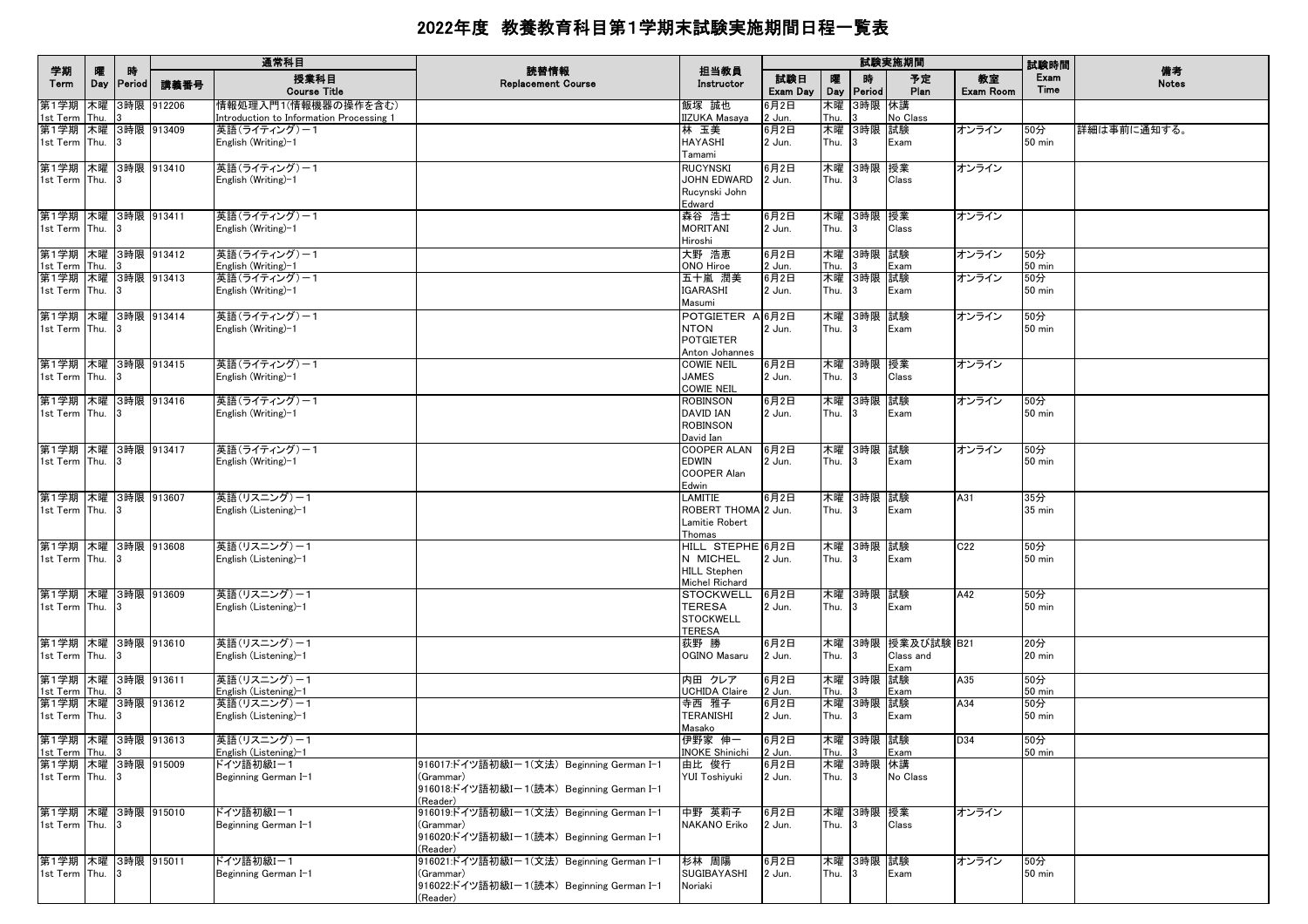|                                                           |          |                    |            | 通常科目                                                                     |                                                                                                                  |                                                       |                          |                    |                         | 試験実施期間               |                        | 試験時間                 |                                     |
|-----------------------------------------------------------|----------|--------------------|------------|--------------------------------------------------------------------------|------------------------------------------------------------------------------------------------------------------|-------------------------------------------------------|--------------------------|--------------------|-------------------------|----------------------|------------------------|----------------------|-------------------------------------|
| 学期<br>Term                                                | 曤<br>Day | 時<br><b>Period</b> | 講義番号       | 授業科目<br><b>Course Title</b>                                              | 読替情報<br><b>Replacement Course</b>                                                                                | 担当教員<br>Instructor                                    | 試験日<br>Exam Day          | 曤<br>Day           | 時<br>Period             | 予定<br>Plan           | 教室<br><b>Exam Room</b> | Exam<br>Time         | 備考<br><b>Notes</b>                  |
| 第1学期 木曜<br>1st Term Thu.                                  |          |                    | 3時限 915255 | フランス語初級I-1<br>Beginning French I-1                                       | 916137:フランス語初級Iー1(文法)Beginning French I-1<br>(Grammar)<br>916138:フランス語初級Iー1(読本)Beginning French I-1<br>(Reader)  | 石井 成人<br>ISHII Naruhito                               | 6月2日<br>2 Jun.           | 木曜<br>Thu.         | 3時限 試験<br>3             | Exam                 | オンライン                  | 50分<br>50 min        |                                     |
| 第1学期 木曜 3時限 915461<br>1st Term Thu.                       |          |                    |            | 中国語初級I-1<br>Beginning Chinese I-1                                        | 916213:中国語初級Iー1(文法) Beginning Chinese I-<br>l (Grammar)<br>916214:中国語初級Iー1(読本) Beginning Chinese I-<br>l(Reader) | 陳洪傑<br>Chen Hongjie                                   | 6月2日<br>2 Jun.           | 木曜<br>Thu.         | 3時限 試験                  | Exam                 | オンライン                  | 50分<br>50 min        |                                     |
| 第1学期 木曜 3時限 915462<br>1st Term Thu.                       |          |                    |            | 中国語初級I-1<br>Beginning Chinese I-1                                        | 916215:中国語初級Iー1(文法) Beginning Chinese I-<br>1(Grammar)<br>916216:中国語初級Iー1(読本) Beginning Chinese I-<br>l(Reader)  | 趙 秋娥<br>Zao giue                                      | 6月2日<br>2 Jun.           | Thu.               | 木曜 3時限 試験<br>3          | Exam                 | オンライン                  | 50分<br>50 min        |                                     |
| 第1学期  木曜  3時限  915463<br>1st Term Thu.                    |          |                    |            | 中国語初級I-1<br>Beginning Chinese I-1                                        | 916217:中国語初級Iー1(文法) Beginning Chinese I-<br>1(Grammar)<br>916218:中国語初級Iー1(読本) Beginning Chinese I-<br>(Reader)   | 白 雨田<br><b>BAI</b> Yutian                             | 6月2日<br>2 Jun.           | Thu.               | 木曜  3時限  試験<br>3        | Exam                 | オンライン                  | 50分<br><b>50 min</b> |                                     |
| 第1学期 木曜 3時限 915464<br>1st Term Thu.                       |          |                    |            | 中国語初級I-1<br>Beginning Chinese I-1                                        | 916219:中国語初級Iー1(文法) Beginning Chinese I-<br>1(Grammar)<br>916220:中国語初級Iー1(読本) Beginning Chinese I-<br>1(Reader)  | 藤原 祐子<br>FUJIWARA Yuko 2 Jun.                         | 6月2日                     | Thu.               | 木曜  3時限  試験<br>3        | Exam                 | オンライン                  | 50分<br>50 min        |                                     |
| 第1学期 木曜 3時限 915656<br>1st Term Thu.                       |          |                    |            | 韓国語初級I-1<br>Beginning Korean I-1                                         | 916367:韓国語初級Iー1(文法)Beginning Korean I-1<br>(Grammar)<br>916368:韓国語初級Iー1(読本)Beginning Korean I-1<br>(Reading)     | チェ ソヒョン<br>CHOI Seohyun                               | 6月2日<br>2 Jun.           | 木曜<br>Thu.         | 3時限 試験<br>3             | Exam                 | オンライン                  | 50分<br>50 min        | リアルタイムオンライン試験を行う。moodle<br>で答案用紙を提出 |
| 第1学期 木曜 3時限 911010<br>1st Term Thu.                       |          |                    |            | 日本近代文学<br>Japanese Modern Literature                                     |                                                                                                                  | 西山 康一<br>NISHIYAMA<br>Koichi                          | 6月2日<br>2 Jun.           | Thu.               | 木曜  3時限  休講             | No Class             |                        |                      |                                     |
| 第1学期 木曜 4時限 911010<br>1st Term Thu.                       |          |                    |            | 日本近代文学<br>Japanese Modern Literature                                     |                                                                                                                  | 西山 康一<br><b>NISHIYAMA</b><br>Koichi                   | 6月2日<br>2 Jun.           | 木曜<br>Thu.         | 4時限 休講                  | No Class             |                        |                      |                                     |
| 第1学期 木曜<br>1st Term Thu.                                  |          |                    | 3時限 911433 | 口の機能と健康管理<br>Oral functions in health                                    |                                                                                                                  | 吉田 竜介<br>YOSHIDA<br>Ryusuke                           | 6月2日<br>2 Jun.           | 木曜<br>Thu.         | 3時限 授業<br>$\mathbf{R}$  | Class                | オンライン                  |                      | 成績は、出席およびレポートで判断                    |
| 第1学期 木曜<br>1st Term Thu.                                  |          |                    | 4時限 911433 | 口の機能と健康管理<br>Oral functions in health                                    |                                                                                                                  | 吉田 竜介<br>YOSHIDA<br>Ryusuke                           | 6月2日<br>2 Jun.           | 木曜<br>Thu.         | 4時限 授業                  | Class                | オンライン                  |                      | 成績は、出席およびレポートで判断                    |
| 第1学期 木曜 3時限 911728<br>1st Term Thu.<br>第1学期 木曜 4時限 911728 |          |                    |            | 教養物理学(力学)1<br>Physics for General Education (Mechanics)<br>教養物理学(力学)1    |                                                                                                                  | 吉見 彰洋<br>YOSHIMI Akihiro 2 Jun.<br>吉見 彰洋              | 6月2日<br>6月2日             | 木曜<br>Thu.<br>木曜   | 3時限  授業<br>4時限 試験       | Class                | E21<br>E21             | 50分                  |                                     |
| 1st Term Thu.<br>第1学期 木曜 3時限 912710                       |          |                    |            | Physics for General Education (Mechanics)<br>するスポーツ演習                    |                                                                                                                  | YOSHIMI Akihiro 2 Jun.<br>榎本 翔太                       | 6月2日                     | Thu.<br>木曜         | 3時限 休講                  | Exam                 |                        | 50 min               |                                     |
| 1st Term Thu.<br>第1学期 木曜 4時限 912710<br>1st Term Thu.      |          |                    |            | Seminar of Sport Performance<br>するスポーツ演習<br>Seminar of Sport Performance |                                                                                                                  | ENOMOTO Shota 2 Jun.<br>榎本 翔太<br>ENOMOTO Shota 2 Jun. | 6月2日                     | Thu.<br>木曜<br>Thu. | 4時限  休講                 | No Class<br>No Class |                        |                      |                                     |
| 第1学期 木曜 3時限 912711<br>1st Term Thu.<br>第1学期 木曜 4時限 912711 |          |                    |            | するスポーツ演習<br>Seminar of Sport Performance<br>するスポーツ演習                     |                                                                                                                  | 酒向 治子<br>SAKO Haruko<br>酒向 治子                         | 6月2日<br>2 Jun.<br>6月2日   | 木曜<br>Thu.<br>木曜   | 3時限 休講<br> 4時限  休講      | No Class             |                        |                      |                                     |
| 1st Term Thu.<br>第1学期 木曜 3時限 912712                       |          |                    |            | Seminar of Sport Performance<br>するスポーツ演習                                 |                                                                                                                  | SAKO Haruko<br>齋藤 智美                                  | 2 Jun.<br>6月2日           | Thu.<br>木曜         | 3時限 休講                  | No Class             |                        |                      |                                     |
| 1st Term Thu.<br>第1学期 木曜 4時限 912712<br>1st Term Thu.      |          |                    |            | Seminar of Sport Performance<br>するスポーツ演習<br>Seminar of Sport Performance |                                                                                                                  | SAITO Tomomi<br>齋藤 智美<br>SAITO Tomomi                 | 2 Jun.<br>6月2日<br>2 Jun. | Thu.<br>木曜<br>Thu. | 4時限  休講                 | No Class<br>No Class |                        |                      |                                     |
| 第1学期 木曜 3時限 914510<br>1st Term Thu.                       |          |                    |            | 上級英語ー1(TOEIC)<br>Advanced English 1 (TOEIC)                              |                                                                                                                  | 是近 成子<br>KORECHIKA<br>Seiko                           | 6月2日<br>2 Jun.           | Thu.               | 木曜  3時限  試験<br><b>3</b> | Exam                 | オンライン                  | 50分<br>50 min        |                                     |
| 第1学期 木曜 4時限 914510<br>1st Term Thu.                       |          |                    |            | 上級英語ー1(TOEIC)<br>Advanced English 1 (TOEIC)                              |                                                                                                                  | 是近 成子<br>KORECHIKA<br>Seiko                           | 6月2日<br>2 Jun.           | 木曜<br>Thu.         | 4時限 試験                  | Exam                 | オンライン                  | 50分<br>50 min        |                                     |
| 第1学期 木曜<br>1st Term Thu.                                  |          |                    | 3時限 914553 | 上級英語一1<br>Advanced English 1                                             |                                                                                                                  | 三上 ジュディス 6月2日<br>MIKAMI Judith<br>Elaine              | 2 Jun.                   | 木曜<br>Thu.         | 3時限 試験<br>3             | Exam                 | オンライン                  | 50分<br>$50$ min      | 詳細はMoodleを確認すること。                   |
| 第1学期 木曜<br>1st Term Thu.                                  |          |                    | 4時限 914553 | 上級英語一1<br>Advanced English 1                                             |                                                                                                                  | 三上 ジュディス 6月2日<br>MIKAMI Judith<br>Elaine              | 2 Jun.                   | 木曜<br>Thu.         | 4時限 試験                  | Exam                 | オンライン                  | 50分<br>50 min        | 詳細はMoodleを確認すること。                   |
| 第1学期 木曜 3時限 917001<br>1st Term Thu. 3                     |          |                    |            | 応用日本語(聞くA1)<br>Applied Japanese (Listening A1)                           | 917201:日本語(聞〈A1) Japanese (Listening A1)<br>917221:日本語B-1 Japanese B-1                                           | 長野 真澄<br>NAGANO Masumi 2 Jun.                         | 6月2日                     | Thu.               | 木曜 3時限 試験<br>3          | Exam                 | オンライン                  | 50分<br>$50$ min      |                                     |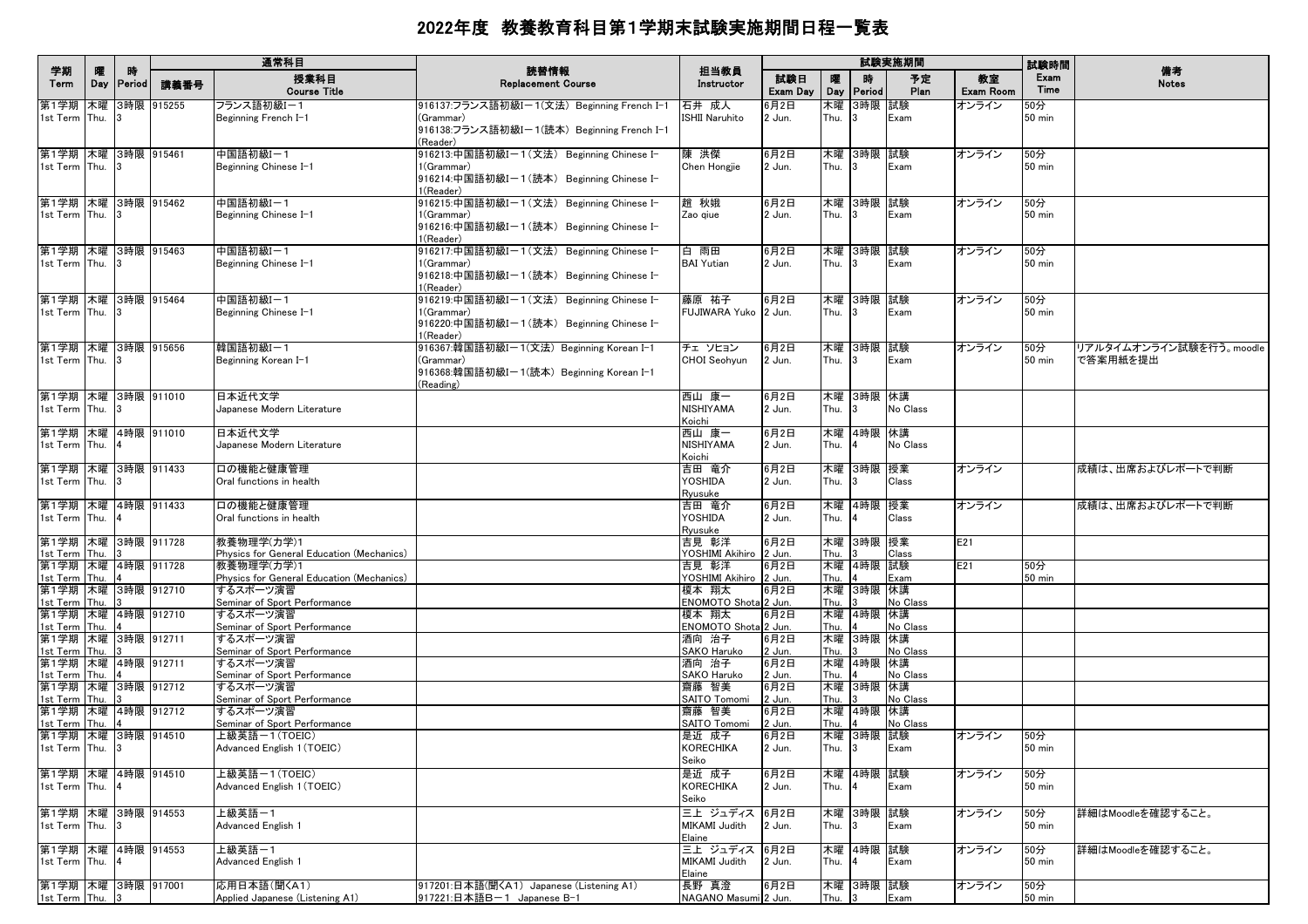|                                             |      |                   |                    | 通常科目                                                            | 読替情報                                                                                                | 担当教員                                                           |                 |            |                             | 試験実施期間     |                 | 試験時間                 | 備考             |
|---------------------------------------------|------|-------------------|--------------------|-----------------------------------------------------------------|-----------------------------------------------------------------------------------------------------|----------------------------------------------------------------|-----------------|------------|-----------------------------|------------|-----------------|----------------------|----------------|
| 学期<br>Term                                  | 曤    | 時<br>Day   Period | 講義番号               | 授業科目<br><b>Course Title</b>                                     | <b>Replacement Course</b>                                                                           | Instructor                                                     | 試験日<br>Exam Day | 嚁<br>Day   | 時<br>Period                 | 予定<br>Plan | 教室<br>Exam Room | Exam<br>Time         | <b>Notes</b>   |
| 第1学期<br>1st Term                            | Thu. |                   | 木曜 4時限 917001      | 応用日本語(聞くA1)<br>Applied Japanese (Listening A1)                  | 917201:日本語(聞〈A1) Japanese (Listening A1)<br>917221:日本語B-1 Japanese B-1                              | 長野 真澄<br>NAGANO Masumi 2 Jun.                                  | 6月2日            | 木曜<br>Thu. | 4時限 試験                      | Exam       | オンライン           | 50分<br><b>50 min</b> |                |
| 第1学期 木曜 3時限 917033<br>1st Term              | Thu. | $\mathbf{13}$     |                    | 日本語3-1<br>Japanese 3-1                                          |                                                                                                     | 太田 朗子<br>Ota Saeko                                             | 6月2日<br>2 Jun.  | 木曜<br>Thu. | 3時限 試験                      | Exam       | オンライン           | 50分<br><b>50 min</b> |                |
| 第1学期 木曜 4時限 917033<br>1st Term Thu.         |      |                   |                    | 日本語3-1<br>Japanese 3-1                                          |                                                                                                     | 太田 朗子<br>Ota Saeko                                             | 6月2日<br>2 Jun.  | 木曜<br>Thu. | 4時限 試験                      | Exam       | オンライン           | 50分<br><b>50 min</b> |                |
| 第1学期 木曜 3時限 917037<br>1st Term Thu.         |      | lз                |                    | 日本語4-1<br>Japanese 4-1                                          |                                                                                                     | 守谷 智美<br>MORIYA Tomomi 2 Jun.                                  | 6月2日            | 木曜<br>Thu. | 3時限 試験                      | Exam       | オンライン           | 45分<br>45 min        |                |
| 第1学期 木曜 4時限 917037<br>1st Term              | Thu. |                   |                    | 日本語4-1<br>Japanese 4-1                                          |                                                                                                     | 守谷 智美<br>MORIYA Tomomi 2 Jun.                                  | 6月2日            | 木曜<br>Thu. | 4時限 試験                      | Exam       | オンライン           | 45分<br>45 min        |                |
| 第1学期 木曜 3時限 917083<br>1st Term Thu.         |      |                   |                    | 読み書き1-1<br>Reading & Writing 1-1                                |                                                                                                     | 梅川 ゆう子<br>UMEKAWA Yuko                                         | 6月2日<br>2 Jun.  | 木曜<br>Thu. | 3時限 試験                      | Exam       | オンライン           | 50分<br>$50$ min      |                |
| 第1学期 木曜 4時限 917083<br>1st Term Thu.         |      | $\overline{4}$    |                    | 読み書き1-1<br>Reading & Writing 1-1                                |                                                                                                     | 梅川 ゆう子<br>UMEKAWA Yuko                                         | 6月2日<br>2 Jun.  | 木曜<br>Thu. | 4時限 試験                      | Exam       | オンライン           | 50分<br><b>50 min</b> |                |
| 第1学期 木曜 3時限 918002<br>1st Term Thu.         |      | $\mathsf{R}$      |                    | 高年次教養科目(人文学)<br>Upper Division General Education                |                                                                                                     | 德永 誓子<br><b>TOKUNAGA</b>                                       | 6月2日<br>2 Jun.  | 木曜<br>Thu. | 3時限 休講                      | No Class   |                 |                      |                |
| 第1学期 木曜 4時限 918002                          |      |                   |                    | 高年次教養科目(人文学)                                                    |                                                                                                     | 德永 誓子                                                          | 6月2日            | 木曜         | 4時限 休講                      |            |                 |                      |                |
| 1st Term Thu.<br>第1学期                       |      | $\vert 4 \vert$   | 木曜 4時限 910207      | Upper Division General Education<br>『岡山大学入門講座』                  | 910407:全学ガイダンスI『岡山大学入門講座』 All                                                                       | <b>TOKUNAGA</b><br>稲森 岳央                                       | 2 Jun.<br>6月2日  | Thu.<br>木曜 | 4時限 授業                      | No Class   | オンライン           |                      | 詳細は教員の指示に従うこと。 |
| 1st Term Thu.                               |      | $\overline{4}$    |                    | "Introductory Course of Okayama<br>University"                  | Faculties Guidance I "Introductory Course of Okayama<br>University"<br>910507:全学ガイダンス『岡山大学入門講座』 All | <b>INAMORI Takao</b>                                           | 2 Jun.          | Thu.       |                             | Class      |                 |                      |                |
| 第1学期 木曜 4時限 910208                          |      |                   |                    | 『岡山大学入門講座』                                                      | 910408:全学ガイダンスI『岡山大学入門講座』 All                                                                       | 稲森 岳央                                                          | 6月2日            |            | 木曜 4時限 授業                   |            | オンライン           |                      | 詳細は教員の指示に従うこと。 |
| 1st Term Thu.                               |      | $\overline{14}$   |                    | "Introductory Course of Okayama<br>University"                  | Faculties Guidance I "Introductory Course of Okayama<br>University"<br>910508:全学ガイダンス『岡山大学入門講座』 All | <b>INAMORI Takao</b>                                           | 2 Jun.          | Thu.       |                             | Class      |                 |                      |                |
| 第1学期 木曜 4時限 912207<br>1st Term Thu.         |      |                   |                    | 情報処理入門1(情報機器の操作を含む)<br>Introduction to Information Processing 1 |                                                                                                     | 河野 圭太<br>KAWANO Keita                                          | 6月2日<br>2 Jun.  | Thu.       | 木曜 4時限 授業                   | Class      | オンライン           |                      |                |
| 第1学期 木曜 4時限 912208                          |      |                   |                    | 情報処理入門1(情報機器の操作を含む)                                             |                                                                                                     | 國米 充之                                                          | 6月2日            | 木曜         | 4時限 授業                      |            | オンライン           |                      |                |
| 1st Term Thu.                               |      | $\overline{4}$    |                    | Introduction to Information Processing 1                        |                                                                                                     | <b>KOKUMAI</b><br>Mitsuyuki                                    | 2 Jun.          | Thu.       |                             | Class      |                 |                      |                |
| 第1学期 木曜 4時限 913418<br>1st Term Thu. 4       |      |                   |                    | 英語(ライティング)ー1<br>English (Writing)-1                             |                                                                                                     | 森谷 浩士<br><b>MORITANI</b><br>Hiroshi                            | 6月2日<br>2 Jun.  | 木曜<br>Thu. | 4時限 授業                      | Class      | オンライン           |                      |                |
| 第1学期 木曜 4時限 913419<br>1st Term Thu.         |      | 14                |                    | 英語(ライティング)ー1<br>English (Writing)-1                             |                                                                                                     | <b>COOPER ALAN</b><br><b>EDWIN</b><br>COOPER Alan<br>Edwin     | 6月2日<br>2 Jun.  | 木曜<br>Thu. | 4時限 試験                      | Exam       | オンライン           | 50分<br>$50$ min      |                |
| 第1学期 木曜 4時限 913420<br>1st Term Thu.         |      | $\overline{14}$   |                    | 英語(ライティング)ー1<br>English (Writing)-1                             |                                                                                                     | 大野 浩恵<br>ONO Hiroe                                             | 6月2日<br>2 Jun.  | 木曜<br>Thu. | 4時限 試験                      | Exam       | オンライン           | 50分<br>$50$ min      |                |
| 第1学期 木曜 4時限 913421<br>1st Term Thu.         |      |                   |                    | 英語(ライティング)ー1<br>English (Writing)-1                             |                                                                                                     | 林 玉美<br><b>HAYASHI</b>                                         | 6月2日<br>2 Jun.  | 木曜<br>Thu. | 4時限 試験                      | Exam       | オンライン           | 50分<br>$50$ min      | 詳細は事前に通知する。    |
| 第1学期 木曜 4時限 913422                          |      |                   |                    | 英語(ライティング)ー1                                                    |                                                                                                     | Tamami<br>五十嵐 潤美                                               | 6月2日            | 木曜         | 4時限 試験                      |            | オンライン           | 50分                  |                |
| 1st Term Thu. 4                             |      |                   |                    | English (Writing)-1                                             |                                                                                                     | <b>IGARASHI</b><br>Masumi                                      | 2 Jun.          | Thu.       |                             | Exam       |                 | $50$ min             |                |
| 第1学期  木曜  4時限  913423<br>1st Term Thu. 4    |      |                   |                    | 英語(ライティング)ー1<br>English (Writing)-1                             |                                                                                                     | POTGIETER A 6月2日<br><b>NTON</b><br>POTGIETER<br>Anton Johannes | 2 Jun.          | 木曜<br>Thu. | 4時限 試験                      | Exam       | オンライン           | 50分<br>$50$ min      |                |
| 第1学期 木曜 4時限 913424                          |      |                   |                    | 英語(ライティング)ー1                                                    |                                                                                                     | <b>COWIE NEIL</b>                                              | 6月2日            | 木曜         | 4時限 授業                      |            | オンライン           |                      |                |
| 1st Term Thu.                               |      |                   |                    | English (Writing)-1                                             |                                                                                                     | JAMES<br>COWIE NEIL                                            | 2 Jun.          | Thu.       |                             | Class      |                 |                      |                |
| 1st Term Thu. 4                             |      |                   | 第1学期 木曜 4時限 913425 | 英語(ライティング)ー1<br>English (Writing)-1                             |                                                                                                     | ROBINSON<br>DAVID IAN<br><b>ROBINSON</b>                       | 6月2日<br>2 Jun.  | Thu.       | 木曜 4時限 試験<br>$\overline{4}$ | Exam       | オンライン           | 50分<br><b>50 min</b> |                |
| 第1学期 木曜 4時限 913426                          |      |                   |                    | 英語(ライティング)ー1                                                    |                                                                                                     | David Ian<br>SEBASTIANO                                        | 6月2日            |            | 木曜 4時限 試験                   |            | オンライン           | 50分                  |                |
| 1st Term Thu. 4                             |      |                   |                    | English (Writing)-1                                             |                                                                                                     | ALEXANDRA<br>SEBASTIANO<br>Alexandra                           | 2 Jun.          | Thu.       | $\overline{4}$              | Exam       |                 | $50$ min             |                |
| 第1学期   木曜   4時限   913614<br>1st Term Thu. 4 |      |                   |                    | 英語(リスニング)-1<br>English (Listening)-1                            |                                                                                                     | EVANS ROBE 6月2日<br>RT JOHN<br><b>EVANS Robert</b><br>John      | 2 Jun.          | Thu.       | 木曜 4時限 試験<br>$\overline{4}$ | Exam       | D <sub>23</sub> | 50分<br>$50$ min      |                |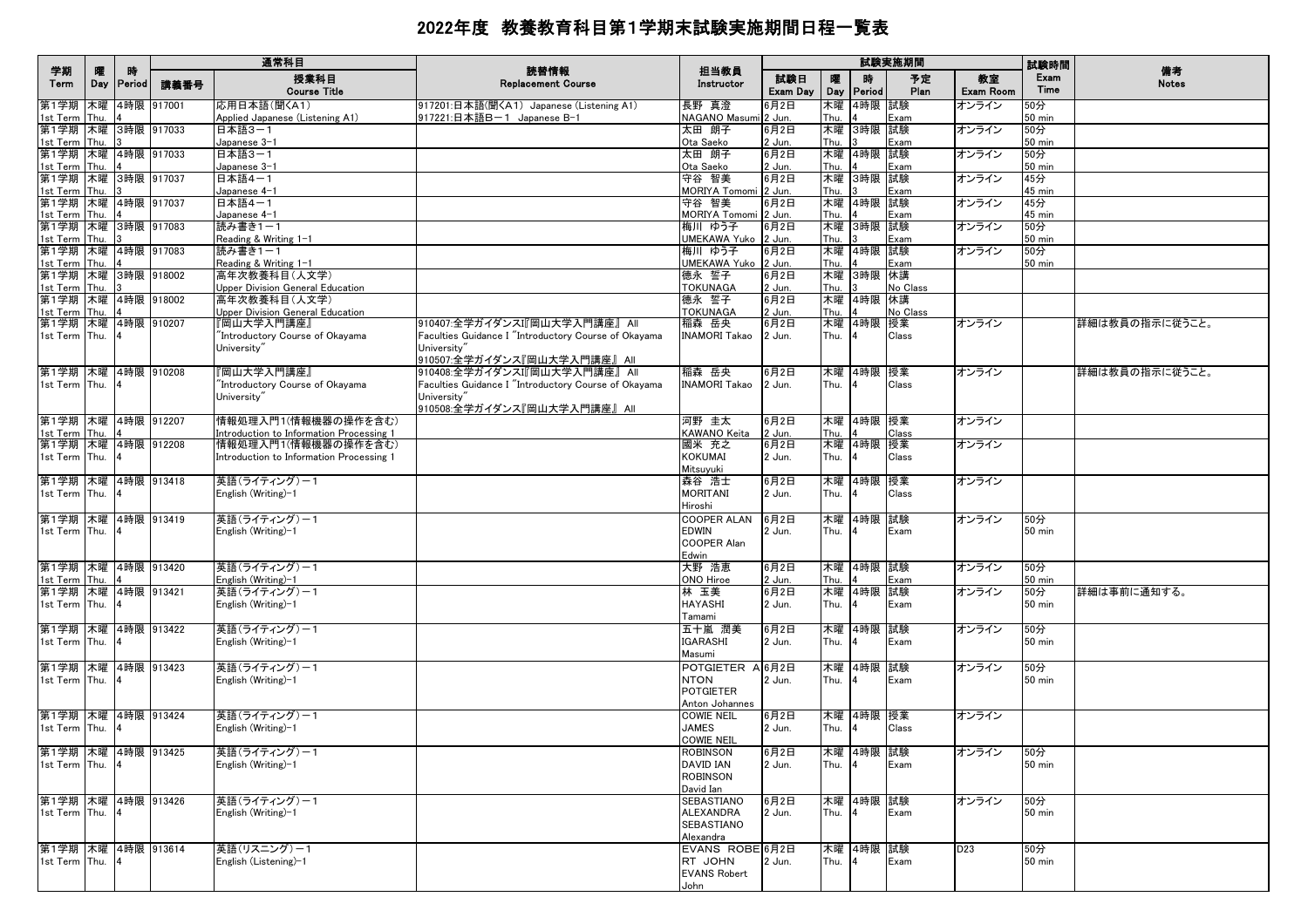| 学期                                    | 曤   | 時               |               | 通常科目                                 | 読替情報                                                    | 担当教員                              |                 |            |                             | 試験実施期間               |                        | 試験時間                 | 備考                      |
|---------------------------------------|-----|-----------------|---------------|--------------------------------------|---------------------------------------------------------|-----------------------------------|-----------------|------------|-----------------------------|----------------------|------------------------|----------------------|-------------------------|
| Term                                  | Day | <b>Period</b>   | 講義番号          | 授業科目<br><b>Course Title</b>          | <b>Replacement Course</b>                               | Instructor                        | 試験日<br>Exam Day | 嚁<br>Day   | 時<br><b>Period</b>          | 予定<br>Plan           | 教室<br><b>Exam Room</b> | Exam<br>Time         | <b>Notes</b>            |
| 第1学期<br>1st Term Thu.                 |     |                 | 木曜 4時限 913615 | 英語(リスニング)ー1<br>English (Listening)-1 |                                                         | 内田 クレア<br>UCHIDA Claire           | 6月2日<br>2 Jun.  | 木曜<br>Thu. | 4時限 試験                      | Exam                 | A35                    | 50分<br><b>50 min</b> |                         |
| 第1学期 木曜 4時限 913616                    |     |                 |               | 英語(リスニング)-1                          |                                                         | <b>STOCKWELL</b>                  | 6月2日            |            | 木曜 4時限 試験                   |                      | A42                    | 50分                  |                         |
| 1st Term Thu.                         |     | $\overline{14}$ |               | English (Listening)-1                |                                                         | <b>TERESA</b>                     | 2 Jun.          | Thu.       | $\overline{4}$              | Exam                 |                        | <b>50 min</b>        |                         |
|                                       |     |                 |               |                                      |                                                         | <b>STOCKWELL</b><br><b>TERESA</b> |                 |            |                             |                      |                        |                      |                         |
| 第1学期 木曜 4時限 913617                    |     |                 |               | 英語(リスニング)-1                          |                                                         | 伊野家 伸一                            | 6月2日            |            | 木曜 4時限 試験                   |                      | D34                    | 50分                  |                         |
| 1st Term Thu. 4                       |     |                 |               | English (Listening)-1                |                                                         | <b>INOKE Shinichi</b>             | 2 Jun.          | Thu.       |                             | Exam                 |                        | <b>50 min</b>        |                         |
| 第1学期 木曜 4時限 913618                    |     |                 |               | 英語(リスニング)ー1                          |                                                         | 寺西 雅子                             | 6月2日            |            | 木曜 4時限 試験                   |                      | A34                    | 50分                  |                         |
| 1st Term Thu.                         |     | -14             |               | English (Listening)-1                |                                                         | <b>TERANISHI</b><br>Masako        | 2 Jun.          | Thu.       |                             | Exam                 |                        | $50$ min             |                         |
| 第1学期 木曜 4時限 913619                    |     |                 |               | 英語(リスニング)ー1                          |                                                         | 中川 祐子                             | 6月2日            |            | 木曜 4時限 試験                   |                      | A31                    | 50分                  |                         |
| 1st Term Thu. 4                       |     |                 |               | English (Listening)-1                |                                                         | NAKAGAWA                          | 2 Jun.          | Thu.       | <b>4</b>                    | Exam                 |                        | 50 min               |                         |
|                                       |     |                 |               |                                      |                                                         | Yuko                              |                 |            |                             |                      |                        |                      |                         |
| 第1学期 木曜 4時限 913620                    |     |                 |               | 英語(リスニング)ー1                          |                                                         | 荻野 勝                              | 6月2日            |            |                             | 木曜  4時限  授業及び試験  B21 |                        | 20分                  |                         |
| 1st Term Thu.                         |     |                 |               | English (Listening)-1                |                                                         | OGINO Masaru                      | 2 Jun.          | Thu.       |                             | Class and<br>Exam    |                        | $20$ min             |                         |
| 第1学期 木曜 4時限 915012                    |     |                 |               | ドイツ語初級I-1                            | 916023:ドイツ語初級I-1(文法) Beginning German I-1               | 中野 英莉子                            | 6月2日            |            | 木曜 4時限 授業                   |                      | オンライン                  |                      |                         |
| 1st Term Thu. 4                       |     |                 |               | Beginning German I-1                 | (Grammar)                                               | NAKANO Eriko                      | 2 Jun.          | Thu.       |                             | Class                |                        |                      |                         |
|                                       |     |                 |               |                                      | 916024:ドイツ語初級Iー1(読本)Beginning German I-1                |                                   |                 |            |                             |                      |                        |                      |                         |
| 第1学期 木曜 4時限 915013                    |     |                 |               | ドイツ語初級I-1                            | (Reader)<br>916025:ドイツ語初級Iー1(文法)Beginning German I-1    | 杉林 周陽                             | 6月2日            |            | 木曜 4時限 試験                   |                      | オンライン                  | 50分                  |                         |
| 1st Term Thu.                         |     |                 |               | Beginning German I-1                 | (Grammar)                                               | SUGIBAYASHI                       | 2 Jun.          | Thu.       | <b>4</b>                    | Exam                 |                        | 50 min               |                         |
|                                       |     |                 |               |                                      | 916026:ドイツ語初級Iー1(読本) Beginning German I-1               | Noriaki                           |                 |            |                             |                      |                        |                      |                         |
|                                       |     |                 |               |                                      | (Reader)                                                |                                   |                 |            |                             |                      |                        |                      |                         |
| 第1学期 木曜 4時限 915014<br>1st Term Thu. 4 |     |                 |               | ドイツ語初級Iー1<br>Beginning German I-1    | 916027:ドイツ語初級Iー1(文法)Beginning German I-1<br>(Grammar)   | 中村 道一<br><b>NAKAMURA</b>          | 6月2日<br>2 Jun.  | Thu.       | 木曜 4時限 試験<br>$\overline{4}$ | Exam                 | オンライン                  | 50分<br>$50$ min      | 講義内で指示します。              |
|                                       |     |                 |               |                                      | 916028:ドイツ語初級Iー1(読本)Beginning German I-1                | Michikazu                         |                 |            |                             |                      |                        |                      |                         |
|                                       |     |                 |               |                                      | (Reader)                                                |                                   |                 |            |                             |                      |                        |                      |                         |
| 第1学期 木曜 4時限 915256                    |     |                 |               | フランス語初級I-1                           | 916139:フランス語初級Iー1(文法)Beginning French I-1               | 石井 成人                             | 6月2日            |            | 木曜 4時限 試験                   |                      | オンライン                  | 50分                  |                         |
| 1st Term Thu.                         |     |                 |               | Beginning French I-1                 | (Grammar)<br>916140:フランス語初級Iー1(読本) Beginning French I-1 | <b>ISHII Naruhito</b>             | 2 Jun.          | Thu.       | $\overline{a}$              | Exam                 |                        | 50 min               |                         |
|                                       |     |                 |               |                                      | (Reader)                                                |                                   |                 |            |                             |                      |                        |                      |                         |
| 第1学期 木曜 4時限 915465                    |     |                 |               | 中国語初級I-1                             | 916221:中国語初級Iー1(文法) Beginning Chinese I-                | 冨永 鉄平                             | 6月2日            |            | 木曜 4時限 試験                   |                      | オンライン                  | 50分                  |                         |
| 1st Term Thu.                         |     |                 |               | Beginning Chinese I-1                | 1(Grammar)                                              | <b>TOMINAGA</b>                   | 2 Jun.          | Thu.       | 4                           | Exam                 |                        | <b>50 min</b>        |                         |
|                                       |     |                 |               |                                      | 916222:中国語初級I-1(読本) Beginning Chinese I-<br>1(Reader)   | Teppei                            |                 |            |                             |                      |                        |                      |                         |
| 第1学期 木曜 4時限 915466                    |     |                 |               | 中国語初級I-1                             | 916223:中国語初級Iー1(文法) Beginning Chinese I-                | 白 雨田                              | 6月2日            |            | 木曜 4時限 試験                   |                      | オンライン                  | 50分                  |                         |
| 1st Term Thu. 4                       |     |                 |               | Beginning Chinese I-1                | 1(Grammar)                                              | <b>BAI</b> Yutian                 | 2 Jun.          | Thu.       |                             | Exam                 |                        | 50 min               |                         |
|                                       |     |                 |               |                                      | 916224:中国語初級Iー1(読本) Beginning Chinese I-                |                                   |                 |            |                             |                      |                        |                      |                         |
| 第1学期 木曜 4時限 915467                    |     |                 |               | 中国語初級I-1                             | 1(Reader)<br>916225:中国語初級Iー1(文法) Beginning Chinese I-   | 陳 洪傑                              | 6月2日            |            | 木曜 4時限 試験                   |                      | オンライン                  | 50分                  |                         |
| 1st Term Thu.                         |     |                 |               | Beginning Chinese I-1                | 1(Grammar)                                              | Chen Hongjie                      | 2 Jun.          | Thu.       | <b>4</b>                    | Exam                 |                        | 50 min               |                         |
|                                       |     |                 |               |                                      | 916226:中国語初級Iー1(読本) Beginning Chinese I-                |                                   |                 |            |                             |                      |                        |                      |                         |
|                                       |     |                 |               |                                      | 1(Reader)                                               |                                   |                 |            |                             |                      |                        |                      |                         |
| 第1学期 木曜 4時限 915468<br>1st Term Thu.   |     |                 |               | 中国語初級I-1<br>Beginning Chinese I-1    | 916227:中国語初級Iー1(文法) Beginning Chinese I-<br>1(Grammar)  | 李 志華<br>LI Zhihua                 | 6月2日<br>2 Jun.  | Thu.       | 木曜 4時限 試験<br>$\overline{4}$ | Exam                 | オンライン                  | 50分<br>$50$ min      |                         |
|                                       |     |                 |               |                                      | 916228:中国語初級I-1(読本) Beginning Chinese I-                |                                   |                 |            |                             |                      |                        |                      |                         |
|                                       |     |                 |               |                                      | 1(Reader)                                               |                                   |                 |            |                             |                      |                        |                      |                         |
| 第1学期 木曜 4時限 915658                    |     |                 |               | 韓国語初級I-1                             | 916371:韓国語初級Iー1(文法) Beginning Korean I-1                | チェ ソヒョン                           | 6月2日            |            | 木曜 4時限 試験                   |                      | オンライン                  | 50分                  | リアルタイムオンライン試験を行う。moodle |
| 1st Term Thu.                         |     |                 |               | Beginning Korean I-1                 | (Grammar)<br>916372:韓国語初級Iー1(読本) Beginning Korean I-1   | CHOI Seohyun                      | 2 Jun.          | Thu.       | <b>4</b>                    | Exam                 |                        | 50 min               | で答案用紙を提出                |
|                                       |     |                 |               |                                      | (Reading)                                               |                                   |                 |            |                             |                      |                        |                      |                         |
| 第1学期 木曜 5時限 910209                    |     |                 |               | 『岡山大学入門講座』                           | 910409:全学ガイダンスI『岡山大学入門講座』 All                           | 稲森 岳央                             | 6月2日            |            | 木曜 5時限 授業                   |                      | オンライン                  |                      | 詳細は教員の指示に従うこと。          |
| 1st Term Thu. 5                       |     |                 |               | "Introductory Course of Okayama      | Faculties Guidance I "Introductory Course of Okayama    | INAMORI Takao 2 Jun.              |                 | Thu.       | $\sqrt{5}$                  | Class                |                        |                      |                         |
|                                       |     |                 |               | University"                          | University"<br>910509:全学ガイダンス『岡山大学入門講座』 All             |                                   |                 |            |                             |                      |                        |                      |                         |
| 第1学期 木曜 5時限 910210                    |     |                 |               | 『岡山大学入門講座』                           | 910410:全学ガイダンスI『岡山大学入門講座』 All                           | 稲森 岳央                             | 6月2日            |            | 木曜 5時限 授業                   |                      | オンライン                  |                      | 詳細は教員の指示に従うこと。          |
| 1st Term Thu. 5                       |     |                 |               | "Introductory Course of Okayama      | Faculties Guidance I "Introductory Course of Okayama    | INAMORI Takao 2 Jun.              |                 | Thu.       | 5                           | Class                |                        |                      |                         |
|                                       |     |                 |               | University"                          | University"<br>910510:全学ガイダンス『岡山大学入門講座』 All             |                                   |                 |            |                             |                      |                        |                      |                         |
| 第1学期 木曜 5時限 913427                    |     |                 |               | 英語(ライティング)ー1                         |                                                         | SEBASTIANO                        | 6月2日            |            | 木曜 5時限 試験                   |                      | オンライン                  | 50分                  |                         |
| 1st Term Thu. 5                       |     |                 |               | English (Writing)-1                  |                                                         | ALEXANDRA                         | 2 Jun.          | Thu.       | 5                           | Exam                 |                        | $50$ min             |                         |
|                                       |     |                 |               |                                      |                                                         | SEBASTIANO                        |                 |            |                             |                      |                        |                      |                         |
|                                       |     |                 |               |                                      |                                                         | Alexandra                         |                 |            |                             |                      |                        |                      |                         |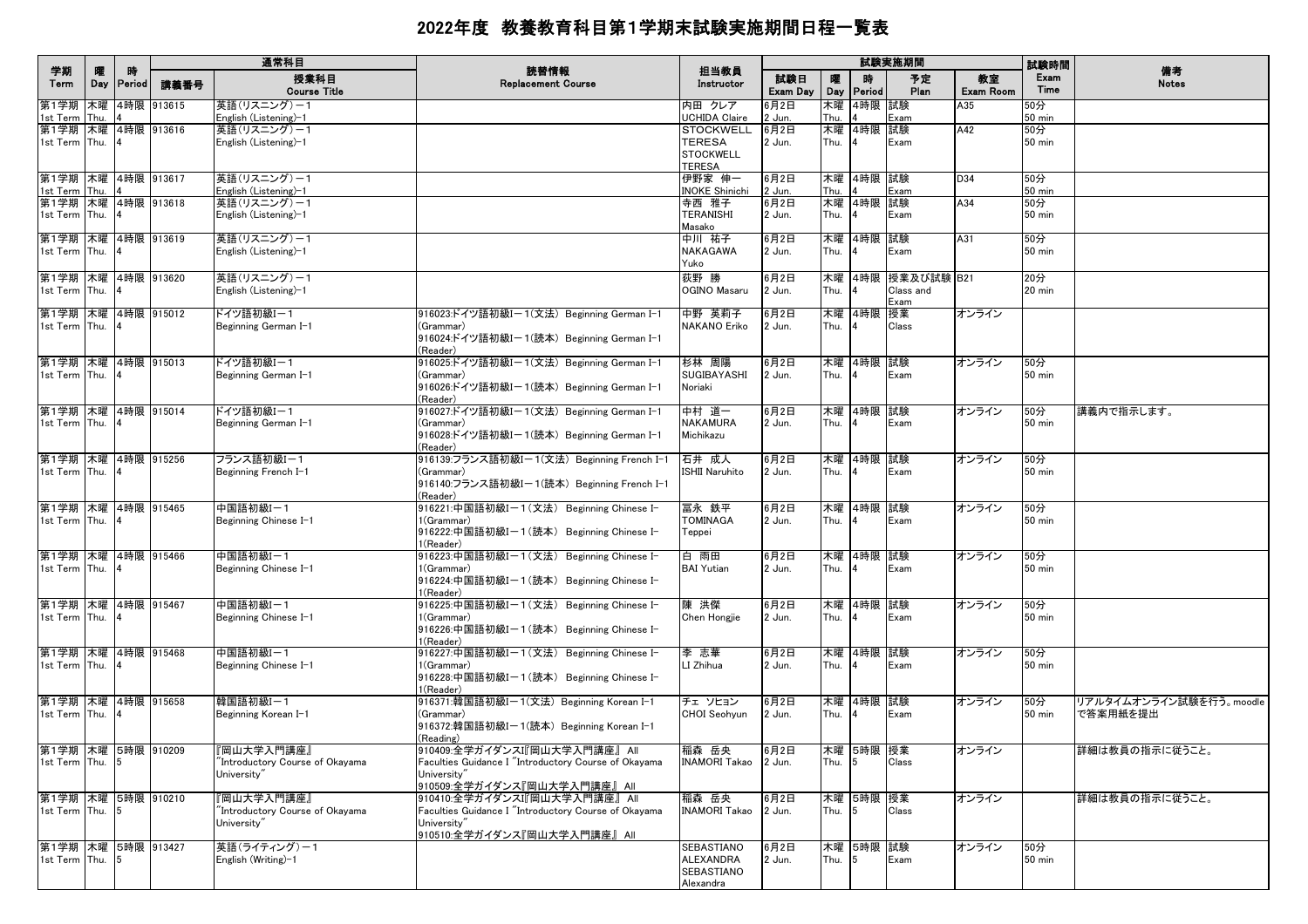|                                                           |          |                    |            | 通常科目                                                          |                                                                                                                   |                                                               |                          |              |                           | 試験実施期間       |                          | 試験時間                    |                    |
|-----------------------------------------------------------|----------|--------------------|------------|---------------------------------------------------------------|-------------------------------------------------------------------------------------------------------------------|---------------------------------------------------------------|--------------------------|--------------|---------------------------|--------------|--------------------------|-------------------------|--------------------|
| 学期<br>Term                                                | 曤<br>Day | 時<br><b>Period</b> | 講義番号       | 授業科目<br><b>Course Title</b>                                   | 読替情報<br><b>Replacement Course</b>                                                                                 | 担当教員<br>Instructor                                            | 試験日<br>Exam Day          | 曪<br>Day     | 時<br>Period               | 予定<br>Plan   | 教室<br>Exam Room          | Exam<br>Time            | 備考<br><b>Notes</b> |
| 第1学期 木曜<br>1st Term Thu.                                  |          |                    | 5時限 913428 | 英語(ライティング)ー1<br>English (Writing)-1                           |                                                                                                                   | COOPER ALAN<br>EDWIN<br>COOPER Alan<br>Edwin                  | 6月2日<br>2 Jun.           | 木曜<br>Thu.   | 5時限 試験                    | Exam         | オンライン                    | 50分<br>50 min           |                    |
| 第1学期 木曜 5時限 913429<br>1st Term Thu.                       |          |                    |            | 英語(ライティング)ー1<br>English (Writing)-1                           |                                                                                                                   | 中川 祐子<br>NAKAGAWA<br>Yuko                                     | 6月2日<br>2 Jun.           | Thu.         | 木曜 5時限 試験                 | Exam         | オンライン                    | 30分<br>30 min           |                    |
| 第1学期 木曜 5時限 913430<br>1st Term Thu.                       |          |                    |            | 英語(ライティング)ー1<br>English (Writing)-1                           |                                                                                                                   | MEIKI SUSAN<br>MARY<br>Meiki Susan Mary                       | 6月2日<br>2 Jun.           | Thu.         | 木曜 5時限 試験<br>5            | Exam         | オンライン                    | 50分<br>50 min           |                    |
| 第1学期 木曜 5時限 913431<br>1st Term Thu.                       |          |                    |            | 英語(ライティング)-1<br>English (Writing)-1                           |                                                                                                                   | PRICHARD<br><b>CALEB SYLVE</b><br>Prichard Caleb<br>Sylvester | 6月2日<br>2 Jun.           | Thu.         | 木曜 5時限 授業<br>5            | Class        | オンライン                    |                         |                    |
| 第1学期 木曜 5時限 913432<br>1st Term Thu. 5                     |          |                    |            | 英語(ライティング)ー1<br>English (Writing)-1                           |                                                                                                                   | RUCYNSKI<br>JOHN EDWARD<br>Rucynski John<br>Edward            | 6月2日<br>2 Jun.           | Thu.         | 木曜 5時限 授業                 | Class        | オンライン                    |                         |                    |
| 第1学期 木曜 5時限 913433<br>1st Term Thu.                       |          |                    |            | 英語(ライティング)ー1<br>English (Writing)-1                           |                                                                                                                   | 是近 成子<br><b>KORECHIKA</b><br>Seiko                            | 6月2日<br>2 Jun.           | Thu.         | 木曜 5時限 試験                 | Exam         | オンライン                    | 50分<br>50 min           |                    |
| 第1学期 木曜 5時限 913434<br>1st Term Thu.                       |          |                    |            | 英語(ライティング)ー1<br>English (Writing)-1                           |                                                                                                                   | 劔持 淑<br><b>KEMMOTSU</b><br>Yoshi                              | 6月2日<br>2 Jun.           | Thu.         | 木曜 5時限 試験                 | Exam         | オンライン                    | 30分<br>30 min           |                    |
| 第1学期 木曜 5時限 913435<br>1st Term Thu.<br>第1学期 木曜 5時限 913621 |          |                    |            | 英語(ライティング)ー1<br>English (Writing)-1<br>英語(リスニング)ー1            |                                                                                                                   | 瀬田 幸人<br>SETA Yukito<br>EVANS ROBE 6月2日                       | 6月2日<br>2 Jun.           | Thu.         | 木曜 5時限 試験<br>木曜 5時限 試験    | Exam         | オンライン<br>D <sub>23</sub> | 50分<br>50 min<br>50分    |                    |
| 1st Term Thu.                                             |          | $\mathbf{h}$       |            | English (Listening)-1                                         |                                                                                                                   | RT JOHN<br><b>EVANS Robert</b><br>John                        | 2 Jun.                   | Thu.         |                           | Exam         |                          | 50 min                  |                    |
| 第1学期 木曜 5時限 913622<br>1st Term Thu.                       |          |                    |            | 英語(リスニング)-1<br>English (Listening)-1                          |                                                                                                                   | STOCKWELL<br>TERESA<br><b>STOCKWELL</b><br><b>TERESA</b>      | 6月2日<br>2 Jun.           | Thu.         | 木曜 5時限 試験                 | Exam         | A42                      | 50分<br>50 min           |                    |
| 第1学期 木曜 5時限 913623<br>1st Term Thu.                       |          |                    |            | 英語(リスニング)-1<br>English (Listening)-1                          |                                                                                                                   | LAMITIE<br>ROBERT THOMA 2 Jun.<br>Lamitie Robert<br>Thomas    | 6月2日                     | Thu.         | 木曜  5時限  試験<br>5          | Exam         | A31                      | 35分<br>35 min           |                    |
| 第1学期 木曜 5時限 913624<br>1st Term Thu.<br>第1学期 木曜 5時限 913625 |          |                    |            | 英語(リスニング)ー1<br>English (Listening)-1<br> 英語(リスニング)ー1          |                                                                                                                   | 伊野家 伸一<br><b>INOKE Shinichi</b><br>内田 クレア                     | 6月2日<br>2 Jun.<br>6月2日   | Thu.         | 木曜 5時限 試験<br> 木曜  5時限  試験 | Exam         | D34<br>A35               | 50分<br>50 min<br>50分    |                    |
| 1st Term Thu.<br>第1学期 木曜 5時限 913626                       |          |                    |            | English (Listening)-1<br>英語(リスニング)ー1                          |                                                                                                                   | UCHIDA Claire<br>大年 順子                                        | 2 Jun.<br>6月2日           | Thu.         | 木曜 5時限 試験                 | Exam         | オンライン※                   | 50 min<br>50分           | ※通常授業と異なります。       |
| 1st Term Thu.<br>第1学期 木曜 5時限 913627<br>1st Term Thu.      |          |                    |            | English (Listening)-1<br>英語(リスニング)-1<br>English (Listening)-1 |                                                                                                                   | OTOSHI Junko<br>五十嵐 潤美<br>IGARASHI<br>Masumi                  | 2 Jun.<br>6月2日<br>2 Jun. | Thu.<br>Thu. | 木曜 5時限 試験<br>5            | Exam<br>Exam | A34                      | 50 min<br>50分<br>50 min |                    |
| 第1学期 木曜 5時限 915001<br>1st Term Thu.                       |          |                    |            | ドイツ語初級Iー1<br>Beginning German I-1                             | 916001:ドイツ語初級Iー1(文法)Beginning German I-1<br>(Grammar)<br>916002:ドイツ語初級Iー1(読本)Beginning German I-1<br>(Reader)     | 由比 俊行<br>YUI Toshiyuki                                        | 6月2日<br>2 Jun.           | Thu.         | 木曜  5時限  休講               | No Class     |                          |                         |                    |
| 第1学期 木曜 5時限 915002<br>1st Term Thu.                       |          | 5                  |            | ドイツ語初級Iー1<br>Beginning German I-1                             | 916003:ドイツ語初級Iー1(文法)Beginning German I-1<br>(Grammar)<br>916004:ドイツ語初級I-1(読本) Beginning German I-1<br>(Reader)    | 名倉 周平<br>NAGURA Shuhei 2 Jun.                                 | 6月2日                     | Thu.         | 木曜 5時限 試験<br>5            | Exam         | オンライン                    | 50分<br>50 min           |                    |
| 第1学期 木曜 5時限 915251<br>1st Term Thu.                       |          |                    |            | フランス語初級I-1<br>Beginning French I-1                            | 916129:フランス語初級Iー1(文法) Beginning French I-1<br>(Grammar)<br>916130:フランス語初級I-1(読本) Beginning French I-1<br>(Reader) | 野呂 康<br>NORO Yasushi                                          | 6月2日<br>2 Jun.           | 木曜<br>Thu.   | 5時限 試験                    | Exam         | オンライン                    | 50分<br><b>50 min</b>    |                    |
| 第1学期 木曜 5時限 915451<br>1st Term Thu.                       |          | - 15               |            | 中国語初級I-1<br>Beginning Chinese I-1                             | 916193:中国語初級Iー1(文法) Beginning Chinese I-<br>1(Grammar)<br>916194:中国語初級I-1(読本) Beginning Chinese I-<br>1(Reader)   | 趙 秋娥<br>Zao qiue                                              | 6月2日<br>2 Jun.           | 木曜<br>Thu.   | 5時限 試験                    | Exam         | オンライン                    | 50分<br>50 min           |                    |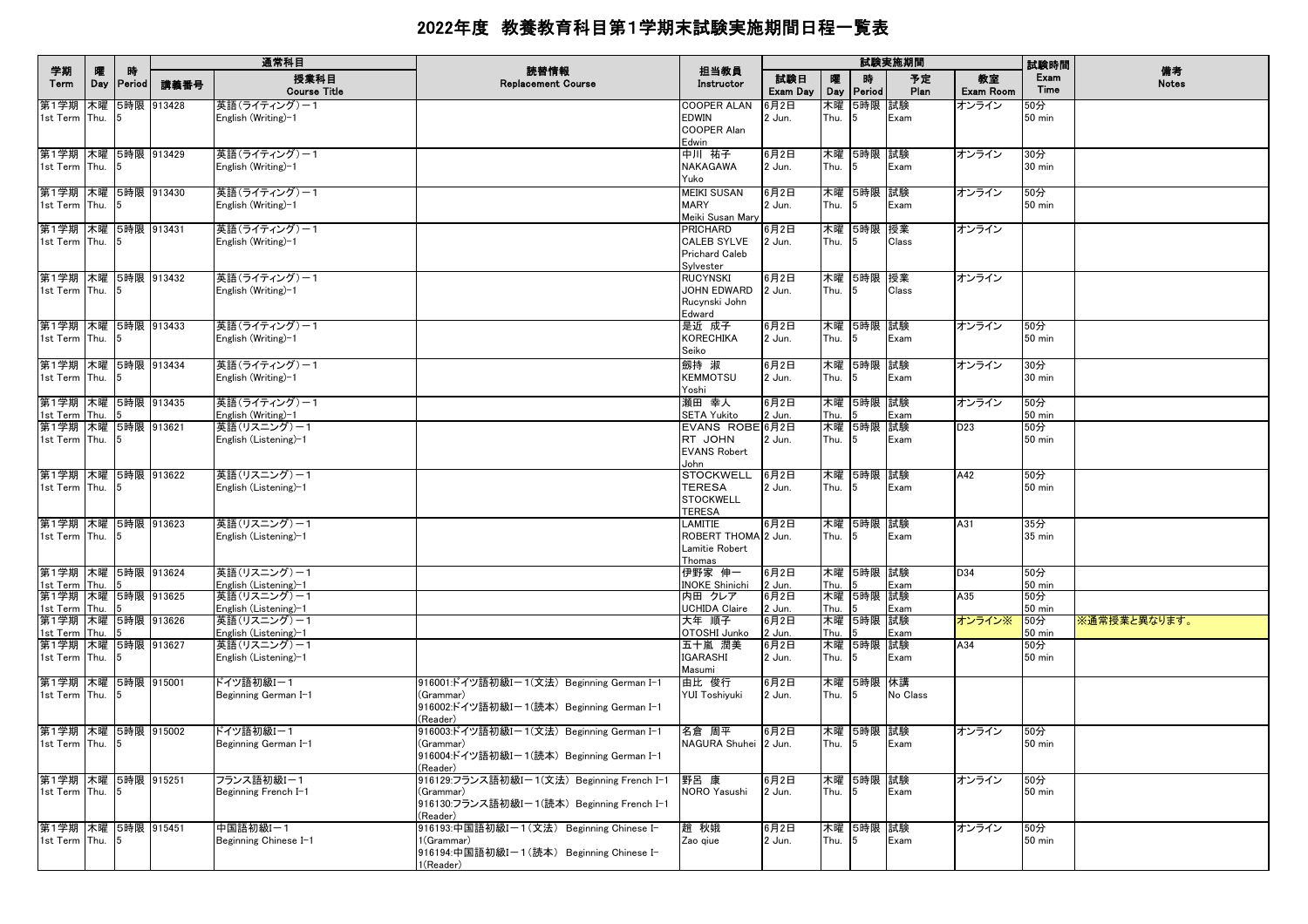|                                                      |                    |             |                             | 通常科目                                                                            |                                                                                                                 |                                                                |                        |                          |                             | 試験実施期間                 |                         | 試験時間                                     |                    |
|------------------------------------------------------|--------------------|-------------|-----------------------------|---------------------------------------------------------------------------------|-----------------------------------------------------------------------------------------------------------------|----------------------------------------------------------------|------------------------|--------------------------|-----------------------------|------------------------|-------------------------|------------------------------------------|--------------------|
| 学期<br>Term                                           | п.<br>Day          | 時<br>Period | 講義番号                        | 授業科目<br><b>Course Title</b>                                                     | 読替情報<br><b>Replacement Course</b>                                                                               | 担当教員<br>Instructor                                             | 試験日<br>Exam Day        | 嚁<br>Day                 | 時<br>Period                 | 予定<br>Plan             | 教室<br>Exam Room         | Exam<br>Time                             | 備考<br><b>Notes</b> |
| 第1学期<br>1st Term                                     | 木曜<br>Thu.         |             | 5時限 915452                  | 中国語初級I-1<br>Beginning Chinese I-1                                               | 916195:中国語初級Iー1(文法) Beginning Chinese I-<br>1(Grammar)<br>916196:中国語初級Iー1(読本) Beginning Chinese I-<br>1(Reader) | 石井 友美<br>ISHI Tomomi                                           | 6月2日<br>2 Jun.         | 木曜<br>Thu.               | 5時限 試験<br>5                 | Exam                   | オンライン                   | 50分<br>$50$ min                          |                    |
| 第1学期 木曜 5時限 915453<br>1st Term Thu.                  |                    |             |                             | 中国語初級I-1<br>Beginning Chinese I-1                                               | 916197:中国語初級Iー1(文法) Beginning Chinese I-<br>1(Grammar)<br>916198:中国語初級I-1(読本) Beginning Chinese I-<br>1(Reader) | 藤原 祐子<br>FUJIWARA Yuko   2 Jun.                                | 6月2日                   | Thu.                     | 木曜 5時限 試験<br>5              | Exam                   | オンライン                   | 50分<br>50 min                            |                    |
| 第1学期 木曜 5時限 915651<br>1st Term Thu.                  |                    |             |                             | 韓国語初級I-1<br>Beginning Korean I-1                                                | 916357:韓国語初級Iー1(文法)Beginning Korean I–1<br>(Grammar)<br>916358:韓国語初級Iー1(読本)Beginning Korean I-1<br>(Reading)    | 李 安九<br>I Anku                                                 | 6月2日<br>2 Jun.         | Thu.                     | 木曜 5時限 授業<br>5              | Class                  | オンライン                   |                                          |                    |
| 第1学期 木曜 5時限 915655<br>1st Term Thu.                  |                    | 15          |                             | 韓国語初級I-1<br>Beginning Korean I-1                                                | 916365:韓国語初級Iー1(文法)Beginning Korean I-1<br>(Grammar)<br>916366:韓国語初級I-1(読本) Beginning Korean I-1<br>(Reading)   | 陳南澤<br><b>JIN Namtaek</b>                                      | 6月2日<br>2 Jun.         | Thu.                     | 木曜 5時限 試験<br>5              | Exam                   | <b>B11</b> <sup>×</sup> | 50分<br>50 min                            | ※通常授業と異なります。       |
| 第1学期 木曜 5時限 912713<br>1st Term Thu.                  |                    |             |                             | するスポーツ演習<br>Seminar of Sport Performance                                        |                                                                                                                 | 吉村 利佐子<br>YOSHIMURA<br>Risako                                  | 6月2日<br>2 Jun.         | Thu.                     | 木曜 5時限 休講<br>5              | No Class               |                         |                                          |                    |
| 第1学期 木曜 6時限 912713<br>1st Term Thu.                  |                    |             |                             | するスポーツ演習<br>Seminar of Sport Performance                                        |                                                                                                                 | 吉村 利佐子<br><b>YOSHIMURA</b><br>Risako                           | 6月2日<br>2 Jun.         | 木曜<br>Thu.               | 6時限 休講<br>6                 | No Class               |                         |                                          |                    |
| 第1学期 木曜 5時限 912714<br>1st Term<br>第1学期 木曜 6時限 912714 | Thu.               |             |                             | するスポーツ演習<br>Seminar of Sport Performance<br>するスポーツ演習                            |                                                                                                                 | 榎本 翔太<br>ENOMOTO Shota 2 Jun.<br>榎本 翔太<br>ENOMOTO Shota 2 Jun. | 6月2日<br>6月2日           | 木曜<br>Thu.<br>木曜         | 5時限 休講<br>6時限 休講            | No Class               |                         |                                          |                    |
| 1st Term<br>第1学期<br>1st Term<br>第1学期                 | Thu.<br>木曜<br>Thu. |             | 5時限 917075<br>木曜 6時限 917075 | Seminar of Sport Performance<br>中級文法2-1<br>Intermediate Grammar 2-1<br>中級文法2-1  |                                                                                                                 | 守谷 智美<br>MORIYA Tomomi 2 Jun.<br>守谷 智美                         | 6月2日<br>6月2日           | Thu.<br>木曜<br>Thu.<br>木曜 | 5時限<br>6時限 試験               | No Class<br>試験<br>Exam | オンライン<br>オンライン          | 40分<br>40 min<br>20分                     |                    |
| 1st Term<br>第1学期<br>1st Term                         | Thu.<br>Thu.       | 5           | 木曜 5時限 918034               | Intermediate Grammar 2-1<br>エ学倫理<br><b>Engineering Ethics</b>                   |                                                                                                                 | MORIYA Tomomi 2 Jun.<br>竹島 尚仁<br><b>TAKESHIMA</b>              | 6月2日<br>2 Jun.         | Thu.<br>木曜<br>Thu.       | 5時限<br>5                    | Exam<br>試験<br>Exam     | オンライン                   | $20 \text{ min}$<br>50分<br><b>50 min</b> |                    |
| 第1学期 木曜 6時限 918034<br>1st Term Thu.                  |                    |             |                             | 工学倫理<br><b>Engineering Ethics</b>                                               |                                                                                                                 | Naohito<br>竹島 尚仁<br><b>TAKESHIMA</b>                           | 6月2日<br>2 Jun.         | Thu.                     | 木曜 6時限 試験<br>6              | Exam                   | オンライン                   | 50分<br>$50$ min                          |                    |
| 第1学期 木曜 5時限 918046<br>1st Term Thu.                  |                    | 15.         |                             | 教養物質工学特論<br>Advanced Chemistry and Materials in Liberal<br>Arts                 |                                                                                                                 | Naohito<br>島内 寿徳<br>SHIMANOUCHI<br>Toshinori                   | 6月2日<br>2 Jun.         | 木曜<br>Thu.               | 5時限 休講<br>5                 | No Class               |                         |                                          |                    |
| 第1学期 木曜 6時限 918046<br>1st Term Thu.                  |                    | 6           |                             | 教養物質工学特論<br>Advanced Chemistry and Materials in Liberal<br>Arts                 |                                                                                                                 | 島内 寿徳<br>SHIMANOUCHI<br>Toshinori                              | 6月2日<br>2 Jun.         | Thu.                     | 木曜 6時限 休講<br>6              | No Class               |                         |                                          |                    |
| 第1学期 木曜 6時限 912209<br>1st Term Thu.                  |                    |             |                             | 情報処理入門1(情報機器の操作を含む)<br>Introduction to Information Processing 1                 |                                                                                                                 | 髙柴 正悟<br><b>TAKASHIBA</b><br>Shogo                             | 6月2日<br>2 Jun.         | Thu.                     | 木曜 6時限 試験<br>6              | Exam                   | オンライン                   | 25分<br>$25$ min                          |                    |
| 第1学期 木曜 6時限 912210<br>1st Term<br>第1学期 木曜 6時限 913436 | Thu.               |             |                             | 情報処理入門1(情報機器の操作を含む)<br>Introduction to Information Processing 1<br>英語(ライティング)ー1 |                                                                                                                 | 河野 圭太<br><b>KAWANO Keita</b><br><b>SEBASTIANO</b>              | 6月2日<br>2 Jun.<br>6月2日 | Thu.                     | 木曜 6時限 授業<br>木曜 6時限 試験      | Class                  | オンライン<br>オンライン          | 50分                                      |                    |
| 1st Term Thu.                                        |                    | 6           |                             | English (Writing)-1<br> 英語(ライティング)ー1                                            |                                                                                                                 | ALEXANDRA<br><b>SEBASTIANO</b><br>Alexandra                    | 2 Jun.                 | Thu.                     | 6                           | Exam                   |                         | 50 min                                   |                    |
| 第1学期 木曜 6時限 913437<br>1st Term Thu.<br>第1学期          |                    | <b>6</b>    | 木曜 6時限 913438               | English (Writing)-1<br>英語(ライティング)-1<br>English (Writing)-1                      |                                                                                                                 | 大年 順子<br>OTOSHI Junko<br>是近 成子<br><b>KORECHIKA</b>             | 6月2日<br>2 Jun.<br>6月2日 | Thu.                     | 木曜 6時限 試験<br>木曜 6時限 試験<br>6 | Exam                   | オンライン<br>オンライン          | 50分<br><b>50 min</b><br>50分<br>$50$ min  |                    |
| 1st Term Thu.<br>第1学期 木曜 6時限 913439                  |                    |             |                             | 英語(ライティング)ー1                                                                    |                                                                                                                 | Seiko<br><b>COOPER ALAN</b>                                    | 2 Jun.<br>6月2日         | Thu.<br>木曜               | 6時限 試験                      | Exam                   | オンライン                   | 50分                                      |                    |
| 1st Term Thu.                                        |                    |             |                             | English (Writing)-1                                                             |                                                                                                                 | <b>EDWIN</b><br><b>COOPER Alan</b><br>Edwin                    | 2 Jun.                 | Thu.                     | 6                           | Exam                   |                         | $50$ min                                 |                    |
| 第1学期 木曜 6時限 913440<br>1st Term Thu.                  |                    |             |                             | 英語(ライティング)ー1<br>English (Writing)-1                                             |                                                                                                                 | <b>MEIKI SUSAN</b><br><b>MARY</b><br>Meiki Susan Mary          | 6月2日<br>2 Jun.         | Thu.                     | 木曜 6時限 試験<br>6              | Exam                   | オンライン                   | 50分<br>50 min                            |                    |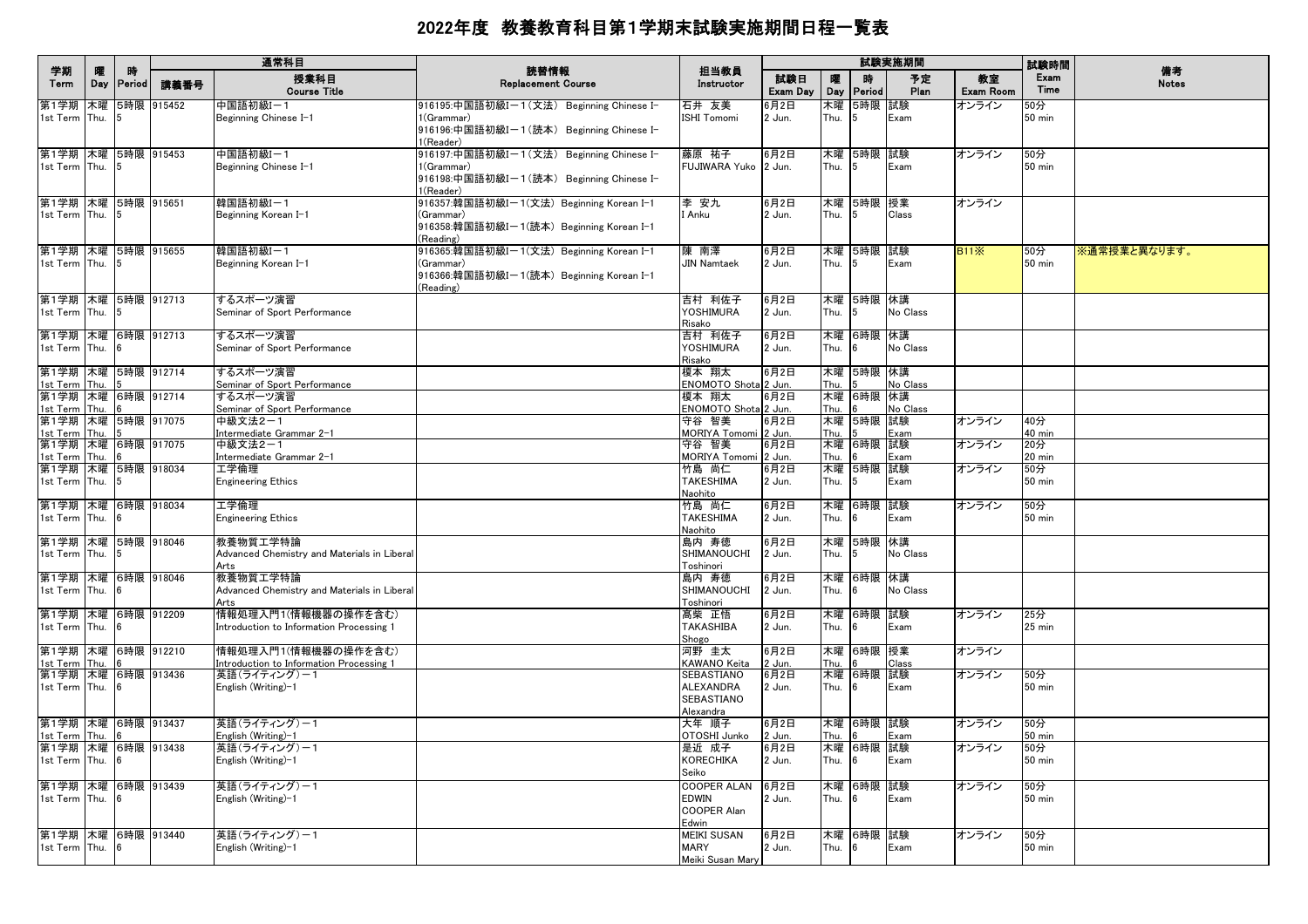|                                          |          |                    |            | 通常科目                                 |                                                         |                                       |                 |          |                  | 試験実施期間     |                        | 試験時間                 |                    |
|------------------------------------------|----------|--------------------|------------|--------------------------------------|---------------------------------------------------------|---------------------------------------|-----------------|----------|------------------|------------|------------------------|----------------------|--------------------|
| 学期<br>Term                               | 曤<br>Day | 時<br><b>Period</b> | 講義番号       | 授業科目<br><b>Course Title</b>          | 読替情報<br><b>Replacement Course</b>                       | 担当教員<br>Instructor                    | 試験日<br>Exam Day | 曤<br>Day | 時<br>Period      | 予定<br>Plan | 教室<br><b>Exam Room</b> | Exam<br>Time         | 備考<br><b>Notes</b> |
| 第1学期                                     | 木曜       |                    | 6時限 913441 | 英語(ライティング)-1                         |                                                         | <b>RUCYNSKI</b>                       | 3月2日            | 木曜       | 6時限              | 授業         | オンライン                  |                      |                    |
| 1st Term Thu.                            |          |                    |            | English (Writing)–1                  |                                                         | JOHN EDWARD<br>Rucynski John          | 2 Jun.          | Thu.     |                  | Class      |                        |                      |                    |
|                                          |          |                    |            |                                      |                                                         | Edward                                |                 |          |                  |            |                        |                      |                    |
| 第1学期 木曜 6時限 913442                       |          |                    |            | 英語(ライティング)ー1                         |                                                         | 中川 祐子                                 | 6月2日            |          | 木曜 6時限 試験        |            | オンライン                  | 30分                  |                    |
| 1st Term Thu.                            |          | 16                 |            | English (Writing)-1                  |                                                         | <b>NAKAGAWA</b>                       | 2 Jun.          | Thu.     | - 6              | Exam       |                        | 30 min               |                    |
|                                          |          |                    |            |                                      |                                                         | Yuko                                  |                 |          |                  |            |                        |                      |                    |
| 第1学期 木曜 6時限 913443<br>1st Term Thu. 6    |          |                    |            | 英語(ライティング)-1<br>English (Writing)-1  |                                                         | 劔持 淑<br><b>KEMMOTSU</b>               | 6月2日<br>2 Jun.  | Thu.     | 木曜 6時限           | 試験<br>Exam | オンライン                  | 30分<br>30 min        |                    |
|                                          |          |                    |            |                                      |                                                         | Yoshi                                 |                 |          |                  |            |                        |                      |                    |
| 第1学期 木曜 6時限 913444                       |          |                    |            | 英語(ライティング)-1                         |                                                         | 瀬田 幸人                                 | 6月2日            |          | 木曜 6時限           | 試験         | オンライン                  | 50分                  |                    |
| 1st Term Thu.                            |          |                    |            | English (Writing)-1                  |                                                         | <b>SETA Yukito</b>                    | 2 Jun.          | Thu.     |                  | Exam       |                        | $50$ min             |                    |
| 第1学期 木曜 6時限 913628<br>1st Term Thu.      |          |                    |            | 英語(リスニング)-1<br>English (Listening)-1 |                                                         | 内田 クレア<br><b>UCHIDA Claire</b>        | 6月2日<br>2 Jun.  | Thu.     | 木曜 6時限 試験        | Exam       | A35                    | 50分<br><b>50 min</b> |                    |
| 第1学期 木曜 6時限 913629                       |          |                    |            | 英語(リスニング)ー1                          |                                                         | 森谷 浩士                                 | 6月2日            |          | 木曜 6時限           | 試験         | C <sub>22</sub>        | 50分                  |                    |
| 1st Term Thu.                            |          | - 6                |            | English (Listening)-1                |                                                         | <b>MORITANI</b>                       | 2 Jun.          | Thu.     |                  | Exam       |                        | $50$ min             |                    |
|                                          |          |                    |            |                                      |                                                         | Hiroshi                               |                 |          |                  |            |                        |                      |                    |
| 第1学期 木曜 6時限 913630                       |          |                    |            | 英語(リスニング)-1                          |                                                         | 三上 ジュディス                              | 6月2日            |          | 木曜 6時限 試験        |            | A32                    | 50分                  | 詳細はMoodleを確認すること。  |
| 1st Term Thu.                            |          | - 16               |            | English (Listening)-1                |                                                         | MIKAMI Judith<br>Elaine               | 2 Jun.          | Thu.     | ĥ                | Exam       |                        | <b>50 min</b>        |                    |
| 第1学期 木曜 6時限 913631                       |          |                    |            | 英語(リスニング)ー1                          |                                                         | <b>STOCKWELL</b>                      | 6月2日            |          | 木曜 6時限           | 試験         | A42                    | 50分                  |                    |
| 1st Term Thu.                            |          | - 16               |            | English (Listening)-1                |                                                         | <b>TERESA</b>                         | 2 Jun.          | Thu.     |                  | Exam       |                        | $50$ min             |                    |
|                                          |          |                    |            |                                      |                                                         | <b>STOCKWELL</b>                      |                 |          |                  |            |                        |                      |                    |
|                                          |          |                    |            | 英語(リスニング)ー1                          |                                                         | <b>TERESA</b><br>EVANS ROBE 6月2日      |                 |          |                  |            |                        |                      |                    |
| 第1学期  木曜  6時限  913632<br>1st Term Thu. 6 |          |                    |            | English (Listening)-1                |                                                         | RT JOHN                               | 2 Jun.          | Thu.     | 木曜 6時限 試験        | Exam       | D <sub>23</sub>        | 50分<br>50 min        |                    |
|                                          |          |                    |            |                                      |                                                         | <b>EVANS Robert</b>                   |                 |          |                  |            |                        |                      |                    |
|                                          |          |                    |            |                                      |                                                         | John                                  |                 |          |                  |            |                        |                      |                    |
| 第1学期 木曜 6時限 913633                       |          |                    |            | 英語(リスニング)ー1                          |                                                         | LAMITIE                               | 6月2日            |          | 木曜  6時限          | 試験         | A31                    | 35分                  |                    |
| 1st Term Thu.                            |          |                    |            | English (Listening)-1                |                                                         | ROBERT THOMA 2 Jun.<br>Lamitie Robert |                 | Thu.     |                  | Exam       |                        | 35 min               |                    |
|                                          |          |                    |            |                                      |                                                         | Thomas                                |                 |          |                  |            |                        |                      |                    |
| 第1学期 木曜 6時限 913634                       |          |                    |            | 英語(リスニング)ー1                          |                                                         | 五十嵐 潤美                                | 6月2日            |          | 木曜 6時限 試験        |            | A34                    | 50分                  |                    |
| 1st Term Thu.                            |          |                    |            | English (Listening)-1                |                                                         | <b>IGARASHI</b>                       | 2 Jun.          | Thu.     | 16               | Exam       |                        | $50$ min             |                    |
|                                          |          |                    |            |                                      |                                                         | Masumi                                |                 |          |                  |            |                        |                      |                    |
| 第1学期 木曜 6時限 915003<br>1st Term Thu.      |          |                    |            | ドイツ語初級Iー1<br>Beginning German I-1    | 916005:ドイツ語初級Iー1(文法)Beginning German I-1<br>(Grammar)   | 中野 英莉子<br><b>NAKANO Eriko</b>         | 6月2日<br>2 Jun.  | Thu.     | 木曜 6時限 授業<br>- 6 | Class      | オンライン                  |                      |                    |
|                                          |          |                    |            |                                      | 916006:ドイツ語初級Iー1(読本)Beginning German I-1                |                                       |                 |          |                  |            |                        |                      |                    |
|                                          |          |                    |            |                                      | (Reader)                                                |                                       |                 |          |                  |            |                        |                      |                    |
| 第1学期 木曜 6時限 915004                       |          |                    |            | ドイツ語初級Iー1                            | 916007:ドイツ語初級Iー1(文法)Beginning German I-1                | 由比 俊行                                 | 6月2日            |          | 木曜 6時限           | 休講         |                        |                      |                    |
| 1st Term Thu. 6                          |          |                    |            | Beginning German I-1                 | (Grammar)                                               | YUI Toshiyuki                         | 2 Jun.          | Thu.     |                  | No Class   |                        |                      |                    |
|                                          |          |                    |            |                                      | 916008:ドイツ語初級Iー1(読本)Beginning German I-1<br>(Reader)    |                                       |                 |          |                  |            |                        |                      |                    |
| 第1学期 木曜 6時限 915252                       |          |                    |            | フランス語初級I-1                           | 916131:フランス語初級Iー1(文法)Beginning French I-1               | 野呂 康                                  | 6月2日            |          | 木曜 6時限 試験        |            | オンライン                  | 50分                  |                    |
| 1st Term Thu. 6                          |          |                    |            | Beginning French I-1                 | (Grammar)                                               | NORO Yasushi                          | 2 Jun.          | Thu.     |                  | Exam       |                        | 50 min               |                    |
|                                          |          |                    |            |                                      | 916132:フランス語初級Iー1(読本)Beginning French I-1               |                                       |                 |          |                  |            |                        |                      |                    |
| 第1学期 木曜 6時限 915454                       |          |                    |            | 中国語初級I-1                             | (Reader)<br>916199:中国語初級Iー1(文法) Beginning Chinese I-    | 冨永 鉄平                                 | 6月2日            |          | 木曜 6時限 試験        |            | オンライン                  | 50分                  |                    |
| 1st Term Thu. 6                          |          |                    |            | Beginning Chinese I-1                | 1(Grammar)                                              | TOMINAGA                              | 2 Jun.          | Thu.     |                  | Exam       |                        | $50$ min             |                    |
|                                          |          |                    |            |                                      | 916200:中国語初級Iー1(読本) Beginning Chinese I-                | Teppei                                |                 |          |                  |            |                        |                      |                    |
|                                          |          |                    |            |                                      | (Reader)                                                |                                       |                 |          |                  |            |                        |                      |                    |
| 第1学期 木曜 6時限 915455                       |          |                    |            | 中国語初級I-1                             | 916201:中国語初級Iー1(文法) Beginning Chinese I-<br>l (Grammar) | 孫 路易                                  | 6月2日            |          | 木曜 6時限 授業        |            | オンライン                  |                      |                    |
| 1st Term Thu.                            |          | 6                  |            | Beginning Chinese I-1                | 916202:中国語初級Iー1(読本) Beginning Chinese I-                | <b>SUN Luyi</b>                       | 2 Jun.          | Thu.     | 6                | Class      |                        |                      |                    |
|                                          |          |                    |            |                                      | l(Reader)                                               |                                       |                 |          |                  |            |                        |                      |                    |
| 第1学期 木曜 6時限 915456                       |          |                    |            | 中国語初級I-1                             | 916203:中国語初級Iー1(文法) Beginning Chinese I-                | 李 志華                                  | 6月2日            |          | 木曜 6時限 試験        |            | オンライン                  | 50分                  |                    |
| 1st Term Thu.                            |          |                    |            | Beginning Chinese I-1                | 1(Grammar)                                              | LI Zhihua                             | 2 Jun.          | Thu.     | <b>6</b>         | Exam       |                        | <b>50 min</b>        |                    |
|                                          |          |                    |            |                                      | 916204:中国語初級Iー1(読本) Beginning Chinese I-<br>(Reader)    |                                       |                 |          |                  |            |                        |                      |                    |
| 第1学期 木曜 6時限 915652                       |          |                    |            | 韓国語初級I-1                             | 916359:韓国語初級Iー1(文法) Beginning Korean I-1                | 李 安九                                  | 6月2日            |          | 木曜 6時限 授業        |            | オンライン                  |                      |                    |
| 1st Term Thu. 6                          |          |                    |            | Beginning Korean I-1                 | (Grammar)                                               | I Anku                                | 2 Jun.          | Thu.     |                  | Class      |                        |                      |                    |
|                                          |          |                    |            |                                      | 916360:韓国語初級I-1(読本) Beginning Korean I-1                |                                       |                 |          |                  |            |                        |                      |                    |
|                                          |          |                    |            |                                      | (Reading)                                               |                                       |                 |          |                  |            |                        |                      |                    |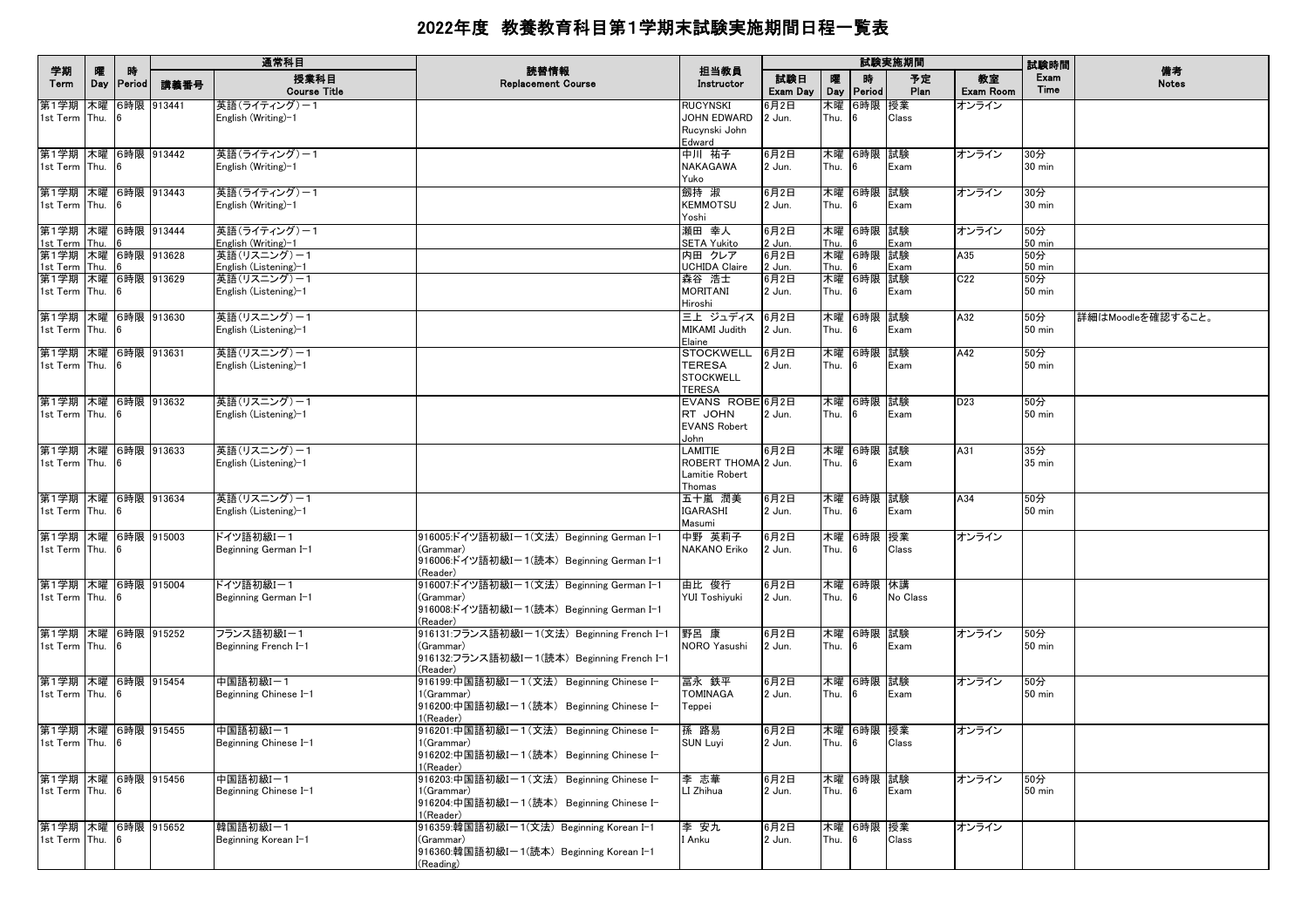|                                                                   |   |                 |      | 通常科目                                                                                  |                                                                                                                |                                                            |                          |              |                        | 試験実施期間           |                                    | 試験時間                        |                    |
|-------------------------------------------------------------------|---|-----------------|------|---------------------------------------------------------------------------------------|----------------------------------------------------------------------------------------------------------------|------------------------------------------------------------|--------------------------|--------------|------------------------|------------------|------------------------------------|-----------------------------|--------------------|
| 学期<br>Term                                                        | 曤 | 時<br>Day Period | 講義番号 | 授業科目<br><b>Course Title</b>                                                           | 読替情報<br><b>Replacement Course</b>                                                                              | 担当教員<br>Instructor                                         | 試験日<br>Exam Day          | 曤            | 時<br>Day   Period      | 予定<br>Plan       | 教室<br>Exam Room                    | Exam<br>Time                | 備考<br><b>Notes</b> |
| 第1学期 木曜 6時限 915657<br>1st Term Thu.                               |   | 6               |      | 韓国語初級I-1<br>Beginning Korean I-1                                                      | 916369:韓国語初級I-1(文法) Beginning Korean I-1<br>(Grammar)<br>916370:韓国語初級I-1(読本) Beginning Korean I-1<br>(Reading) | 陳 南澤<br><b>JIN Namtaek</b>                                 | 6月2日<br>2 Jun.           | Thu.         | 木曜 6時限                 | 試験<br>Exam       | <b>B11</b> <sup>×</sup>            | 50分<br>50 min               | ※通常授業と異なります。       |
| 第1学期 木曜 7時限 910104<br>1st Term Thu.                               |   |                 |      | 初等生物学1<br><b>Elementary Biology 1</b>                                                 |                                                                                                                | 松下 秀博<br><b>MATSUSHITA</b><br>Hidehiro                     | 6月2日<br>2 Jun.           | Thu.         | 木曜 7時限 試験              | Exam             | オンライン                              | 50分<br><b>50 min</b>        |                    |
| 第1学期 木曜 8時限 910104<br>1st Term Thu.                               |   | 8               |      | 初等生物学1<br><b>Elementary Biology 1</b>                                                 |                                                                                                                | 松下 秀博<br><b>MATSUSHITA</b><br>Hidehiro                     | 6月2日<br>2 Jun.           | Thu.         | 木曜 8時限 試験              | Exam             | オンライン                              | 50分<br><b>50 min</b>        |                    |
| 第1学期   木曜   7時限   910107<br>1st Term Thu.                         |   |                 |      | 初等物理学1<br><b>Elementary Physics 1</b>                                                 |                                                                                                                | 中山 広文<br><b>NAKAYAMA</b><br>Hirofumi                       | 6月2日<br>2 Jun.           | Thu.         | 木曜 7時限 試験              | Exam             | オンライン                              | 50分<br><b>50 min</b>        |                    |
| 第1学期 木曜 8時限 910107<br>1st Term Thu.                               |   | 8               |      | 初等物理学1<br><b>Elementary Physics 1</b>                                                 |                                                                                                                | 中山 広文<br><b>NAKAYAMA</b><br>Hirofumi                       | 6月2日<br>2 Jun.           | Thu.         | 木曜 8時限 試験              | Exam             | オンライン                              | 50分<br>50 min               |                    |
| 第1学期 木曜 7時限 911097<br>1st Term Thu.                               |   |                 |      | グローバル人材育成特別コース入門<br>Introduction to the Global Human Resource<br>Development Course   |                                                                                                                | KHALMIRZAEVA 6月2日<br>SAIDA<br>KHALMIRZAEVA<br><b>SAIDA</b> | 2 Jun.                   | Thu.         | 木曜 7時限 授業              | Class            | オンライン                              |                             |                    |
| 第1学期 木曜 8時限 911097<br>1st Term Thu.                               |   | 18              |      | グローバル人材育成特別コース入門<br>Introduction to the Global Human Resource<br>Development Course   |                                                                                                                | KHALMIRZAEVA 6月2日<br>SAIDA<br>KHALMIRZAEVA<br>SAIDA        | 2 Jun.                   | Thu.         | 木曜 8時限 授業              | Class            | オンライン                              |                             |                    |
| 第1学期 木曜 7時限 911145<br>1st Term Thu.<br>第1学期 木曜 8時限 911145         |   |                 |      | アメリカ合衆国の過去と現在A1<br>USA: Past and Present A1<br>アメリカ合衆国の過去と現在A1                        |                                                                                                                | 矢野 正昭<br>YANO Masaaki<br>矢野 正昭                             | 6月2日<br>2 Jun.<br>6月2日   | Thu.         | 木曜 7時限 休講              | No Class         |                                    |                             |                    |
| 1st Term Thu. 8<br>第1学期 木曜 7時限 911447                             |   |                 |      | USA: Past and Present A1<br>身近な薬草 毒草                                                  |                                                                                                                | YANO Masaaki<br>久保田 高明                                     | 2 Jun.<br>6月2日           | Thu.         | 木曜 8時限 休講<br>木曜 7時限 休講 | No Class         |                                    |                             |                    |
| 1st Term Thu.<br>第1学期 木曜 8時限 911447                               |   |                 |      | Familiar medicinal herbs and poisonous<br>身近な薬草 毒草                                    |                                                                                                                | KUBOTA Takaaki 2 Jun.<br>久保田 高明                            | 6月2日                     | Thu.         | 木曜 8時限 休講              | No Class         |                                    |                             |                    |
| 1st Term Thu.<br>第1学期 木曜 7時限 911711<br>1st Term Thu.              |   | 8<br>17         |      | Familiar medicinal herbs and poisonous<br>微分と積分1<br>Calculus 1                        |                                                                                                                | KUBOTA Takaaki 2 Jun.<br>鳥居 猛<br><b>TORII Takeshi</b>      | 6月2日<br>2 Jun.           | Thu.<br>Thu. | 木曜 7時限 試験              | No Class<br>Exam | E11                                | 50分<br>50 min               |                    |
| 第1学期 木曜 8時限 911711<br>1st Term Thu.                               |   | - 18            |      | 微分と積分1<br>Calculus 1                                                                  |                                                                                                                | 鳥居 猛<br><b>TORII Takeshi</b>                               | 6月2日<br>2 Jun.           | Thu.         | 木曜 8時限 休講              | No Class         |                                    |                             |                    |
| 第1学期 木曜 7時限 911775<br>1st Term Thu.                               |   |                 |      | Fundamentals of Earth Sciences<br><b>Fundamentals of Earth Sciences</b>               | 911776: Fundamentals of Earth Sciences Fundamentals of<br><b>Earth Sciences</b>                                | 山下 勝行<br>YAMASHITA<br>Katsuyuki                            | 6月2日<br>2 Jun.           | Thu.         | 木曜 7時限 休講              | No Class         |                                    |                             |                    |
| 第1学期 木曜 8時限 911775<br>1st Term Thu.                               |   | - 18            |      | Fundamentals of Earth Sciences<br>Fundamentals of Earth Sciences                      | 911776: Fundamentals of Earth Sciences Fundamentals o<br>Earth Sciences                                        | 山下 勝行<br>YAMASHITA<br>Katsuyuki                            | 6月2日<br>2 Jun.           | Thu.         | 木曜 8時限 休講              | No Class         |                                    |                             |                    |
| 第1学期 木曜 7時限 912029<br>1st Term Thu.                               |   |                 |      | コミュニティエンゲージメント概論<br>Introduction to Community Engagement                              |                                                                                                                | 吉川 幸<br>YOSHIKAWA<br>Mivuki                                | 6月2日<br>2 Jun.           | Thu.         | 木曜 7時限 休講              | No Class         |                                    |                             |                    |
| 第1学期 木曜 8時限 912029<br>1st Term Thu.                               |   | 18              |      | コミュニティエンゲージメント概論<br>Introduction to Community Engagement                              |                                                                                                                | 吉川 幸<br>YOSHIKAWA<br>Miyuki                                | 6月2日<br>2 Jun.           | Thu.         | 木曜 8時限 休講              | No Class         |                                    |                             |                    |
| 第1学期  木曜  7時限  912040<br>1st Term Thu.                            |   |                 |      | クリエイティブ・ディレクター養成(入門)-1<br><b>Creative Director Training</b><br>Course(Introductory)-1 |                                                                                                                | 小川 真司<br>SAITO Shinji                                      | 6月2日<br>2 Jun.           | Thu.         | 木曜 7時限 授業              | Class            | オンライン                              |                             | 講義内で発表             |
| 第1学期 木曜 8時限 912040<br>1st Term Thu.                               |   | 18              |      | クリエイティブ・ディレクター養成(入門)ー1<br><b>Creative Director Training</b><br>Course(Introductory)-1 |                                                                                                                | 小川 真司<br>SAITO Shinii                                      | 6月2日<br>2 Jun.           | Thu.         | 木曜 8時限 授業<br>18.       | Class            | オンライン                              |                             | 講義内で発表             |
| 第1学期   木曜   7時限   912811<br>1st Term Thu. 7<br>第1学期 木曜 8時限 912811 |   |                 |      | アカデミック・ライティング<br><b>Academic Writing</b><br>アカデミック・ライティング                             |                                                                                                                | 佐々木 健二<br>SASAKI Kenji<br>佐々木 健二                           | 6月2日<br>2 Jun.<br>6月2日   | Thu.         | 木曜 7時限 試験<br>木曜 8時限 試験 | Exam             | C <sub>21</sub><br>C <sub>21</sub> | 50分<br>50 min<br>50分        |                    |
| 1st Term Thu. 8<br> 第1学期   木曜   7時限   914511<br>1st Term Thu.     |   | 17              |      | <b>Academic Writing</b><br>上級英語-1(TOEIC)<br>Advanced English 1 (TOEIC)                |                                                                                                                | SASAKI Kenji<br>是近 成子<br>KORECHIKA                         | 2 Jun.<br>6月2日<br>2 Jun. | Thu.<br>Thu. | 木曜 7時限 試験              | Exam<br>Exam     | オンライン                              | $50$ min<br>50分<br>$50$ min |                    |
| 第1学期 木曜 8時限 914511                                                |   |                 |      | 上級英語-1(TOEIC)                                                                         |                                                                                                                | Seiko<br>是近 成子                                             | 6月2日                     |              | 木曜 8時限 試験              |                  | オンライン                              | 50分                         |                    |
| 1st Term Thu. 8                                                   |   |                 |      | Advanced English 1 (TOEIC)                                                            |                                                                                                                | KORECHIKA<br>Seiko                                         | 2 Jun.                   | Thu.         | <b>8</b>               | Exam             |                                    | $50$ min                    |                    |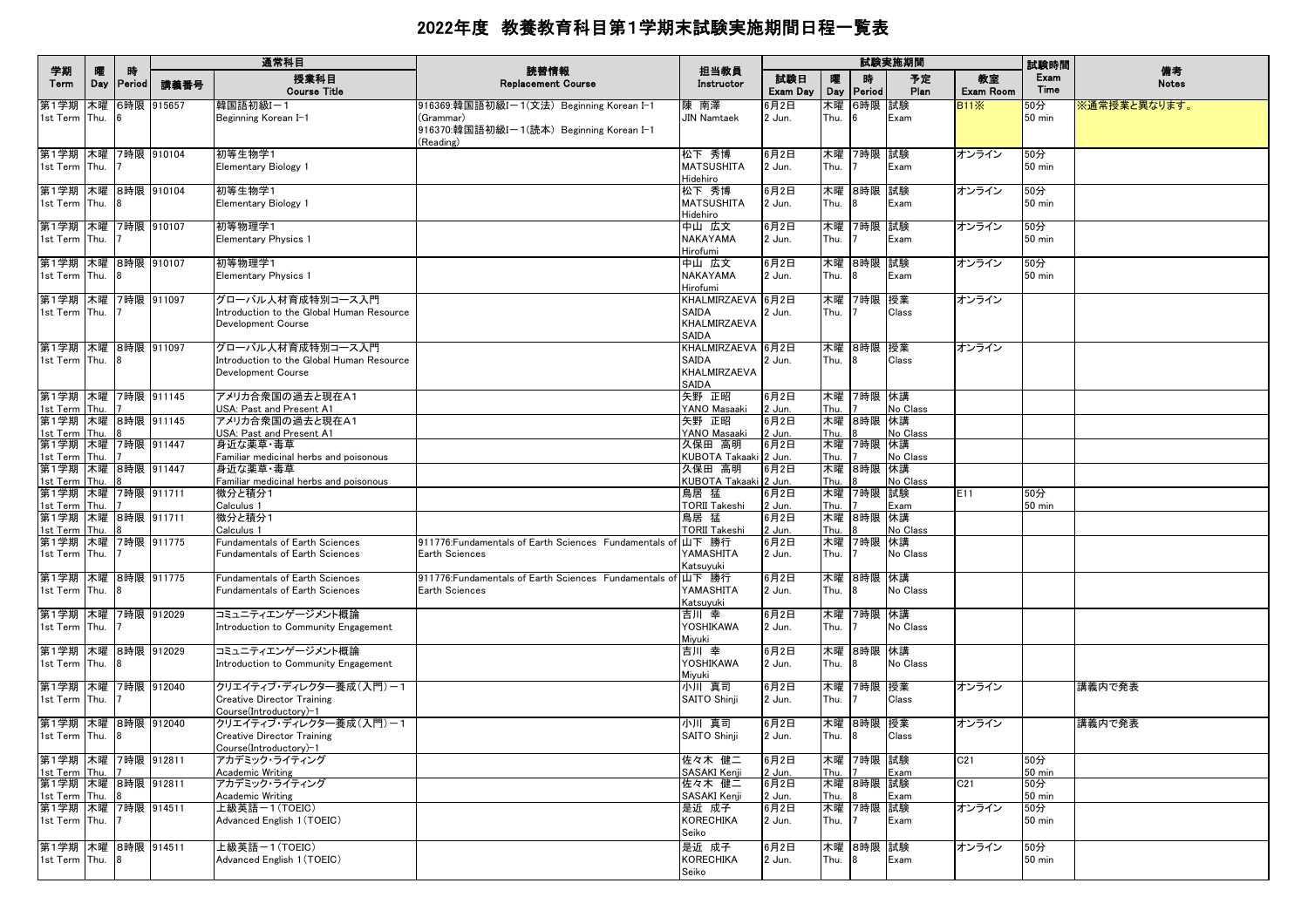|                                                                     |          |                    |            | 通常科目                                                                                          |                                                                                                        |                                                                        |                          |              |                             | 試験実施期間                                |                        | 試験時間                                |                                |
|---------------------------------------------------------------------|----------|--------------------|------------|-----------------------------------------------------------------------------------------------|--------------------------------------------------------------------------------------------------------|------------------------------------------------------------------------|--------------------------|--------------|-----------------------------|---------------------------------------|------------------------|-------------------------------------|--------------------------------|
| 学期<br>Term                                                          | 隁<br>Day | 時<br><b>Period</b> | 講義番号       | 授業科目<br><b>Course Title</b>                                                                   | 読替情報<br><b>Replacement Course</b>                                                                      | 担当教員<br>Instructor                                                     | 試験日<br>Exam Day          | 曤<br>Day     | 時<br>Period                 | 予定<br>Plan                            | 教室<br><b>Exam Room</b> | Exam<br>Time                        | 備考<br><b>Notes</b>             |
| 第1学期<br>1st Term Thu.                                               | 木曜       |                    | 7時限 914543 | 上級英語<br>Advanced English                                                                      |                                                                                                        | <b>RUCYNSKI</b><br>JOHN EDWARD<br>Rucynski John<br>Edward              | 3月2日<br>2 Jun.           | 木曜<br>Thu.   | 7時限                         | 授業<br>Class                           | オンライン                  |                                     |                                |
| 第1学期 木曜 8時限 914543<br>1st Term Thu.                                 |          |                    |            | 上級英語<br>Advanced English                                                                      |                                                                                                        | <b>RUCYNSKI</b><br><b>JOHN EDWARD</b><br>Rucynski John<br>Edward       | 6月2日<br>2 Jun.           | Thu.         | 木曜 8時限 授業<br>8              | Class                                 | オンライン                  |                                     |                                |
| 第1学期 木曜 7時限 914547<br>1st Term Thu.                                 |          |                    |            | 上級英語<br><b>Advanced English</b>                                                               |                                                                                                        | <b>STOCKWELL</b><br>TERESA<br><b>STOCKWELL</b><br><b>TERESA</b>        | 6月2日<br>2 Jun.           | Thu.         | 木曜 7時限 試験                   | Exam                                  | オンライン                  | 50分<br>$50$ min                     |                                |
| 第1学期 木曜 8時限 914547<br>1st Term Thu. 8                               |          |                    |            | 上級英語<br><b>Advanced English</b>                                                               |                                                                                                        | <b>STOCKWELL</b><br><b>TERESA</b><br><b>STOCKWELL</b><br><b>TERESA</b> | 6月2日<br>2 Jun.           | Thu.         | 木曜 8時限                      | 試験<br>Exam                            | オンライン                  | 50分<br>$50$ min                     |                                |
| 第1学期   木曜   7時限   915102<br>1st Term Thu.                           |          |                    |            | ドイツ語初級Iー1(インテンシブ)<br>Beginning German I-1 (Intensive)                                         | 916122:ドイツ語初級Iー1(総合)Beginning German I-1<br>(Intensive)                                                | 杉林 周陽<br>SUGIBAYASHI<br>Noriaki                                        | 6月2日<br>2 Jun.           | Thu.         | 木曜 7時限 試験                   | Exam                                  | E23                    | 50分<br><b>50 min</b>                |                                |
| 第1学期 木曜 8時限 915102<br>1st Term Thu.<br>第1学期 木曜 7時限 915302           |          |                    |            | ドイツ語初級Iー1(インテンシブ)<br>Beginning German I-1 (Intensive)<br>フランス語初級I-1(インテンシブ)                   | 916122:ドイツ語初級Iー1(総合) Beginning German I-1<br>(Intensive)<br>916186:フランス語初級I-1(総合) Beginning French I-1 | 杉林 周陽<br>SUGIBAYASHI<br>Noriaki<br>上田 和弘                               | 6月2日<br>2 Jun.<br>6月2日   | Thu.         | 木曜 8時限 試験<br>木曜 7時限 試験      | Exam                                  | E23<br>D34             | 50分<br><b>50 min</b><br>50分         |                                |
| 1st Term Thu.<br>第1学期 木曜 8時限 915302<br>1st Term                     | Thu.     |                    |            | Beginning French I-1 (Intensive)<br>フランス語初級I-1(インテンシブ)<br>Beginning French I-1 (Intensive)    | (Intensive)<br>916186:フランス語初級I-1(総合) Beginning French I-1<br>(Intensive)                               | <b>UEDA Kazuhiro</b><br>上田 和弘<br><b>UEDA Kazuhiro</b>                  | 2 Jun.<br>6月2日<br>2 Jun. | Thu.<br>Thu. | 木曜 8時限 試験                   | Exam<br>Exam                          | D34                    | $50$ min<br>50分<br>$50 \text{ min}$ |                                |
| 第1学期 木曜 7時限 915552<br>1st Term Thu.                                 |          |                    |            | 中国語初級I-1(インテンシブ)<br>Beginning Chinese I-1 (Intensive)                                         | 916346:中国語初級Iー1(総合) Beginning Chinese I-<br>1(Intensive)                                               | 石井 友美<br><b>ISHI Tomomi</b>                                            | 6月2日<br>2 Jun.           | Thu.         | 木曜 7時限                      | 授業及び試験 A34<br>Class and<br>Exam       |                        | 50分<br><b>50 min</b>                |                                |
| 第1学期  木曜  8時限  915552<br>1st Term Thu.<br> 第1学期   木曜   7時限   915702 |          |                    |            | 中国語初級I-1(インテンシブ)<br>Beginning Chinese I-1 (Intensive)<br> 韓国語初級Iー1(インテンシブ)                    | 916346:中国語初級Iー1(総合) Beginning Chinese I-<br>1(Intensive)<br>916430:韓国語初級I-1(総合) Beginning Korean I-1   | 石井 友美<br><b>ISHI Tomomi</b><br>陳 南澤                                    | 6月2日<br>2 Jun.<br>6月2日   | Thu.         | 木曜 8時限<br>木曜 7時限            | 授業及び試験 A34<br>Class and<br>Exam<br>試験 | <b>B21</b>             | 50分<br><b>50 min</b><br>50分         |                                |
| 1st Term Thu.<br>第1学期 木曜 8時限 915702<br>1st Term Thu.                |          |                    |            | Beginning Korean I-1 (Intensive)<br>韓国語初級I-1(インテンシブ)<br>Beginning Korean I-1 (Intensive)      | (Intensive)<br>916430:韓国語初級I-1(総合) Beginning Korean I-1<br>(Intensive)                                 | <b>JIN Namtaek</b><br>陳 南澤<br><b>JIN Namtaek</b>                       | 2 Jun.<br>6月2日<br>2 Jun. | Thu.<br>Thu. | 木曜 8時限 試験                   | Exam<br>Exam                          | <b>B21</b>             | $50$ min<br>50分<br><b>50 min</b>    |                                |
| 第1学期 木曜 7時限 918037<br>1st Term Thu.                                 |          |                    |            | 工学倫理<br><b>Engineering Ethics</b>                                                             |                                                                                                        | 竹島 尚仁<br><b>TAKESHIMA</b><br>Naohito                                   | 6月2日<br>2 Jun.           | 木曜<br>Thu.   | 7時限                         | 試験<br>Exam                            | オンライン                  | 50分<br>$50$ min                     |                                |
| 第1学期 木曜 8時限 918037<br>1st Term Thu.                                 |          |                    |            | 工学倫理<br><b>Engineering Ethics</b>                                                             |                                                                                                        | 竹島 尚仁<br><b>TAKESHIMA</b><br>Naohito                                   | 6月2日<br>2 Jun.           | Thu.         | 木曜 8時限 試験                   | Exam                                  | オンライン                  | 50分<br><b>50 min</b>                |                                |
| 第1学期 金曜<br>1st Term Fri.<br>第1学期 金曜 2時限 910288                      |          |                    | 1時限 910288 | 機械システム系入門<br>Basic of Mechanical and Systems<br>Engineering<br>機械システム系入門                      |                                                                                                        | 竹元 嘉利<br><b>TAKEMOTO</b><br>Yoshito<br>竹元 嘉利                           | 6月3日<br>3 Jun.<br>6月3日   | Fri.         | 金曜 1時限 休講<br>金曜 2時限         | No Class<br>休講                        |                        |                                     |                                |
| 1st Term Fri.<br>第1学期 金曜 1時限 910291                                 |          |                    |            | Basic of Mechanical and Systems<br>Engineering<br>化学·生命系入門                                    |                                                                                                        | <b>TAKEMOTO</b><br>Yoshito<br>坂倉 彰                                     | 3 Jun.<br>6月3日           | Fri.         | $\mathcal{P}$<br>金曜 1時限 休講  | No Class                              |                        |                                     |                                |
| 1st Term Fri.<br>第1学期 金曜 2時限 910291<br>1st Term Fri.                |          |                    |            | Basic of Applied Chemistry and<br>化学 生命系入門<br>Basic of Applied Chemistry and                  |                                                                                                        | SAKAKURA Akira 3 Jun.<br>坂倉 彰<br>SAKAKURA Akira 3 Jun.                 | 6月3日                     | Fri.<br>Fri. | 金曜 2時限 休講                   | No Class<br>No Class                  |                        |                                     |                                |
| 第1学期 金曜 1時限 911060<br>1st Term Fri.                                 |          |                    |            | 市民社会と税<br>Taxes in society                                                                    |                                                                                                        | 小塚 真啓<br><b>KOZUKA</b><br>Masahiro                                     | 6月3日<br>3 Jun.           | Fri.         | 金曜 1時限<br>11                | 試験<br>Exam                            | オンライン                  | 50分<br>$50 \text{ min}$             | 持ち込み制限なし。試験はMoodle上で実<br>施します。 |
| 第1学期 金曜 2時限 911060<br>1st Term Fri.                                 |          | $\mathbf{12}$      |            | 市民社会と税<br>Taxes in society                                                                    |                                                                                                        | 小塚 真啓<br><b>KOZUKA</b><br>Masahiro                                     | 6月3日<br>3 Jun.           | Fri.         | 金曜 2時限 授業<br>$\overline{2}$ | Class                                 | オンライン                  |                                     | 試験の解説を行います。                    |
| 第1学期 金曜<br>1st Term Fri.<br>第1学期 金曜 2時限 911721                      |          | 1時限 911721         |            | 教養現代物理学(量子力学)<br>Modern Physics for General Education<br>(Quantum mechanics)<br>教養現代物理学(量子力学) |                                                                                                        | 市岡 優典<br><b>ICHIOKA</b><br>Masanori<br>市岡 優典                           | 6月3日<br>3 Jun.<br>6月3日   | 金曜<br>Fri.   | 1時限<br>金曜 2時限               | 休講<br>No Class<br>休講                  |                        |                                     |                                |
| 1st Term Fri.<br>第1学期 金曜 1時限 911760                                 |          | $\mathbf{2}$       |            | Modern Physics for General Education<br>(Quantum mechanics)<br>教養生物学(動植物)                     |                                                                                                        | <b>ICHIOKA</b><br>Masanori<br>御輿 真穂                                    | 3 Jun.<br>6月3日           | Fri.         | $\overline{2}$<br>金曜 1時限 休講 | No Class                              |                        |                                     |                                |
| 1st Term Fri.                                                       |          |                    |            | Biology (Animals and Plants)                                                                  |                                                                                                        | OGOSHI Maho                                                            | 3 Jun.                   | Fri. 1       |                             | No Class                              |                        |                                     |                                |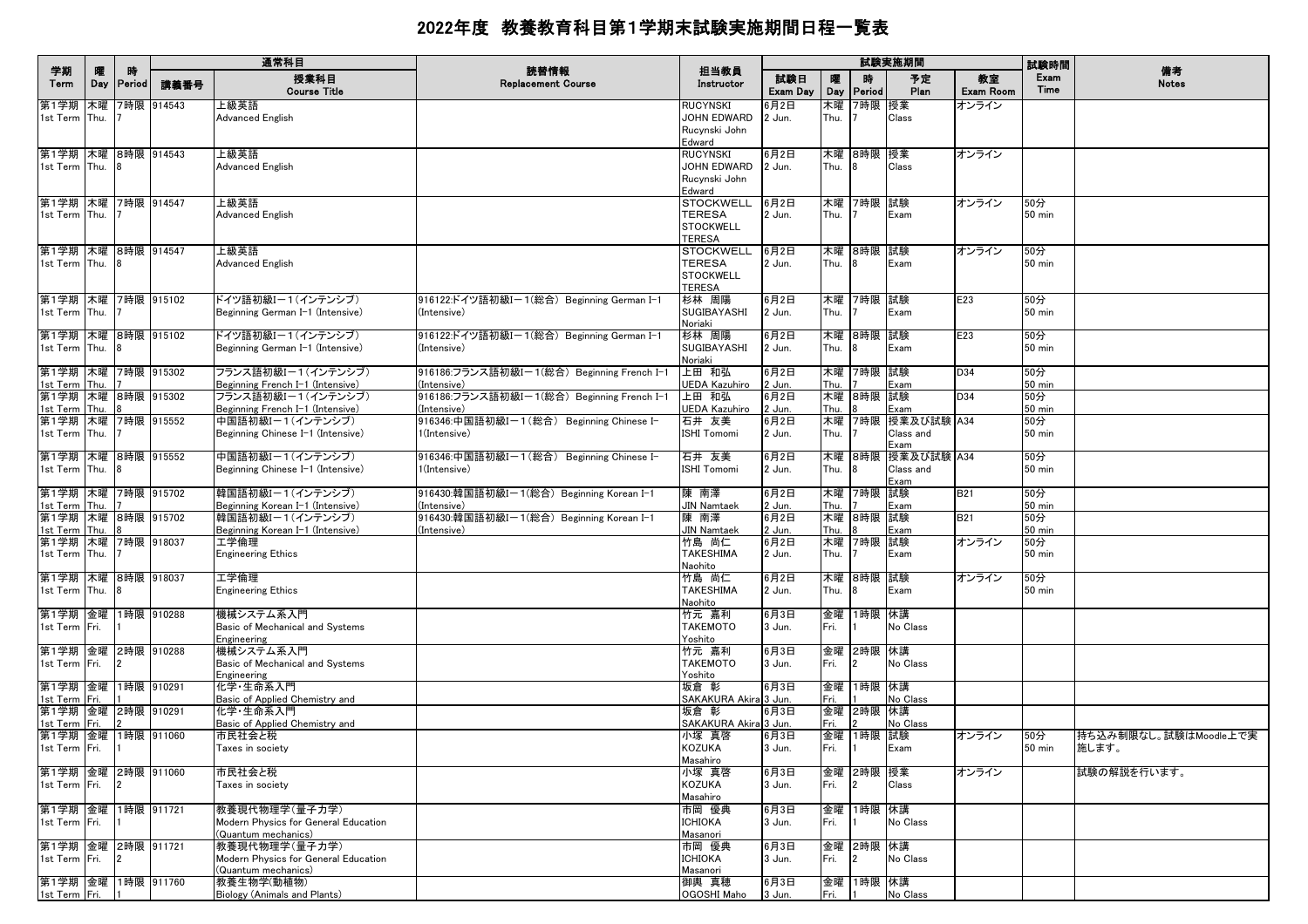|                                     |          |                    |               | 通常科目                                                  | 読替情報                                    |                                 |                 |            |                             | 試験実施期間                 |                 | 試験時間                 |                    |
|-------------------------------------|----------|--------------------|---------------|-------------------------------------------------------|-----------------------------------------|---------------------------------|-----------------|------------|-----------------------------|------------------------|-----------------|----------------------|--------------------|
| 学期<br>Term                          | 曤<br>Day | 時<br><b>Period</b> | 講義番号          | 授業科目<br><b>Course Title</b>                           | <b>Replacement Course</b>               | 担当教員<br>Instructor              | 試験日<br>Exam Day | 曤<br>Day   | 時<br>Period                 | 予定<br>Plan             | 教室<br>Exam Room | Exam<br>Time         | 備考<br><b>Notes</b> |
| 第1学期<br>1st Term Fri.               | 金曜       |                    | 2時限 911760    | 教養生物学(動植物)<br>Biology (Animals and Plants)            |                                         | 御輿 真穂<br>OGOSHI Maho            | 6月3日<br>3 Jun.  | 金曜<br>Fri. | 2時限 休講                      | No Class               |                 |                      |                    |
| 第1学期                                | 金曜       |                    | 1時限 914512    | 上級英語ー1(TOEIC)                                         |                                         | 寺西 雅子                           | 6月3日            | 金曜         | 1時限                         | 授業及び試験 オンライン           |                 | 20分                  |                    |
| 1st Term Fri.                       |          |                    |               | Advanced English 1 (TOEIC)                            |                                         | <b>TERANISHI</b><br>Masako      | 3 Jun.          | Fri.       |                             | Class and<br>Exam      |                 | $20 \text{ min}$     |                    |
| 第1学期 金曜 2時限 914512                  |          |                    |               | 上級英語ー1(TOEIC)                                         |                                         | 寺西 雅子                           | 6月3日            | 金曜         |                             | 2時限 授業及び試験 オンライン       |                 | 20分                  |                    |
| 1st Term   Fri.                     |          |                    |               | Advanced English 1 (TOEIC)                            |                                         | <b>TERANISHI</b><br>Masako      | 3 Jun.          | Fri.       |                             | Class and<br>Exam      |                 | 20 min               |                    |
| 第1学期 金曜 1時限 914557                  |          |                    |               | 上級英語一1                                                |                                         | <b>MEIKI SUSAN</b>              | 6月3日            | 金曜         | 1時限 授業                      |                        | オンライン           |                      |                    |
| 1st Term Fri.                       |          |                    |               | Advanced English 1                                    |                                         | <b>MARY</b><br>Meiki Susan Mary | 3 Jun.          | Fri.       |                             | Class                  |                 |                      |                    |
| 第1学期 金曜 2時限 914557                  |          |                    |               | 上級英語一1                                                |                                         | <b>MEIKI SUSAN</b>              | 6月3日            | 金曜         | 2時限 休講                      |                        |                 |                      |                    |
| 1st Term Fri.                       |          |                    |               | Advanced English 1                                    |                                         | <b>MARY</b><br>Meiki Susan Marv | 3 Jun.          | Fri.       | $\overline{2}$              | No Class               |                 |                      |                    |
| 第1学期 金曜<br>1st Term                 | Fri.     |                    | 1時限 915351    | フランス語初級I-1(会話)<br>Beginning French I-1 (Conversation) |                                         | RENOUD LOIC<br>RENOUD LOIC      | 6月3日<br>3 Jun.  | 金曜<br>Fri. | 1時限 休講                      | No Class               |                 |                      |                    |
| 第1学期 金曜 2時限 915351                  |          |                    |               | フランス語初級I-1(会話)                                        |                                         | RENOUD LOIC                     | 6月3日            | 金曜         | 2時限 試験                      |                        | C21             | 50分                  |                    |
| 1st Term Fri.                       |          |                    |               | Beginning French I-1 (Conversation)                   |                                         | <b>RENOUD LOIC</b>              | 3 Jun.          | Fri.       |                             | Exam                   |                 | <b>50 min</b>        |                    |
| 第1学期 金曜 1時限 917009                  |          |                    |               | 応用日本語(話すB1)                                           | 917209:日本語(話すB1) Japanese (Speaking B1) | 内丸 裕佳子                          | 6月3日            | 金曜         | 1時限 試験                      |                        | オンライン           | 50分                  |                    |
| 1st Term   Fri.                     |          |                    |               | Applied Japanese (Speaking B1)                        | 917229:日本語Dー1 Japanese D-1              | <b>UCHIMARU</b><br>Yukako       | 3 Jun.          | Fri.       |                             | Exam                   |                 | 50 min               |                    |
| 第1学期 金曜 2時限 917009                  |          |                    |               | 応用日本語(話すB1)                                           | 917209:日本語(話すB1) Japanese (Speaking B1) | 内丸 裕佳子                          | 6月3日            | 金曜         | 2時限 試験                      |                        | オンライン           | 50分                  |                    |
| 1st Term Fri.                       |          |                    |               | Applied Japanese (Speaking B1)                        | 917229:日本語D-1 Japanese D-1              | <b>UCHIMARU</b><br>Yukako       | 3 Jun.          | Fri.       | $\overline{2}$              | Exam                   |                 | <b>50 min</b>        |                    |
| 第1学期 金曜 1時限 917017                  |          |                    |               | 日本語1-1                                                |                                         | 末繁 美和                           | 6月3日            | 金曜         | 1時限 試験                      |                        | オンライン           | 50分                  |                    |
| 1st Term                            | Fri.     |                    |               | Japanese 1-1                                          |                                         | SUESHIGE Miwa                   | 3 Jun.          | Fri.       |                             | Exam                   |                 | <b>50 min</b>        |                    |
| 第1学期 金曜 2時限 917017<br>1st Term Fri. |          |                    |               | 日本語1-1<br>Japanese 1-1                                |                                         | 末繁 美和<br>SUESHIGE Miwa 3 Jun.   | 6月3日            | 金曜<br>Fri. | 2時限 試験                      | Exam                   | オンライン           | 50分<br><b>50 min</b> |                    |
| 第1学期 金曜 1時限 917026                  |          |                    |               | 日本語2-1                                                |                                         | 長野 真澄                           | 6月3日            | 金曜         | 1時限 試験                      |                        | オンライン           | 50分                  |                    |
| 1st Term                            | Fri.     |                    |               | Japanese 2-1                                          |                                         | NAGANO Masumi 3 Jun.            |                 | Fri.       |                             | Exam                   |                 | <b>50 min</b>        |                    |
| 第1学期                                | 金曜       |                    | 2時限 917026    | 日本語2-1                                                |                                         | 長野 真澄                           | 6月3日            | 金曜         | 2時限 試験                      |                        | オンライン           | 50分                  |                    |
| 1st Term Fri.                       |          |                    |               | Japanese 2-1                                          |                                         | NAGANO Masumi 3 Jun.            |                 | Fri.<br>金曜 |                             | Exam                   |                 | <b>50 min</b>        |                    |
| 第1学期<br>1st Term                    | Fri.     |                    | 金曜 1時限 917045 | 日本語6-1<br>Japanese 6-1                                |                                         | 青井 由佳<br>AOI Yuka               | 6月3日<br>3 Jun.  | Fri.       | 1時限                         | 休講<br>No Class         |                 |                      |                    |
| 第1学期 金曜 2時限 917045<br>1st Term      | Fri.     |                    |               | 日本語6-1<br>Japanese 6-1                                |                                         | 青井 由佳<br>AOI Yuka               | 6月3日            | 金曜<br>Fri. | 2時限 休講                      | No Class               |                 |                      |                    |
| 第1学期 金曜 3時限 911051                  |          |                    |               | 心理臨床の哲学                                               |                                         | 佐藤 曉                            | 3 Jun.<br>6月3日  | 金曜         | 3時限  休講                     |                        |                 |                      |                    |
| 1st Term                            | Fri.     |                    |               | philosophy of clinical psychology                     |                                         | SATO Satoru                     | 3 Jun.          | Fri.       |                             | No Class               |                 |                      |                    |
| 第1学期 金曜 4時限 911051                  |          |                    |               | 心理臨床の哲学                                               |                                         | 佐藤 曉                            | 6月3日            | 金曜         | 4時限 休講                      |                        |                 |                      |                    |
| 1st Term                            | Fri.     |                    |               | philosophy of clinical psychology                     |                                         | SATO Satoru                     | 3 Jun.          | Fri.       |                             | No Class               |                 |                      |                    |
| 第1学期                                | 金曜       |                    | 3時限 911103    | Japan in the Age of Globalization 2                   |                                         | KIM DONG                        | 6月3日            | 金曜         | 3時限 休講                      |                        |                 |                      |                    |
| 1st Term   Fri.                     |          |                    |               | Japan in the Age of Globalization 2                   |                                         | <b>KWANG</b>                    | 3 Jun.          | Fri.       |                             | No Class               |                 |                      |                    |
|                                     |          |                    |               |                                                       |                                         | Kim Dong Kwang                  |                 |            |                             |                        |                 |                      |                    |
| 第1学期  金曜                            |          |                    | 4時限 911103    | Japan in the Age of Globalization 2                   |                                         | KIM DONG                        | 6月3日            |            | 金曜 4時限 休講                   |                        |                 |                      |                    |
| 1st Term   Fri.                     |          |                    |               | Japan in the Age of Globalization 2                   |                                         | <b>KWANG</b>                    | 3 Jun.          | Fri.       |                             | No Class               |                 |                      |                    |
| 第1学期  金曜  3時限  911111               |          |                    |               | 日本語学概論1                                               |                                         | Kim Dong Kwang<br>内丸 裕佳子        | 6月3日            | 金曜         | 3時限  試験                     |                        | オンライン           | 50分                  |                    |
| 1st Term Fri.                       |          |                    |               | Introduction to Japanese Linguistics 1                |                                         | <b>UCHIMARU</b>                 | 3 Jun.          | Fri.       | 3                           | Exam                   |                 | <b>50 min</b>        |                    |
|                                     |          |                    |               |                                                       |                                         | Yukako                          |                 |            |                             |                        |                 |                      |                    |
| 第1学期 金曜 4時限 911111                  |          |                    |               | 日本語学概論1                                               |                                         | 内丸 裕佳子                          | 6月3日            | 金曜         | 4時限 試験                      |                        | オンライン           | 50分                  |                    |
| 1st Term Fri.                       |          |                    |               | Introduction to Japanese Linguistics 1                |                                         | <b>UCHIMARU</b><br>Yukako       | 3 Jun.          | Fri.       |                             | Exam                   |                 | $50$ min             |                    |
| 第1学期 金曜 3時限 911416                  |          |                    |               | 生命倫理学入門1                                              |                                         | 齋藤 信也                           | 6月3日            | 金曜         | 3時限 試験                      |                        | オンライン           | 50分                  |                    |
| 1st Term Fri. 3                     |          |                    |               | Introduction to Bioethics                             |                                         | SAITO Shinya                    | 3 Jun.          | Fri.       | 13                          | Exam                   |                 | 50 min               |                    |
| 第1学期 金曜 4時限 911416<br>1st Term Fri. |          |                    |               | 生命倫理学入門1<br>Introduction to Bioethics                 |                                         | 齋藤 信也<br>SAITO Shinya           | 6月3日<br>3 Jun.  | Fri.       | 金曜 4時限 休講<br>$\overline{4}$ | No Class               |                 |                      |                    |
| 第1学期  金曜  3時限  911417               |          |                    |               | 医療と放射線                                                |                                         | 笈田 将皇                           | 6月3日            |            |                             | 金曜  3時限  授業及び試験  オンライン |                 | 50分                  | Moodle上にて別途指示いたします |
| 1st Term Fri.                       |          | 13                 |               | Medical Care and Radiation                            |                                         | OITA Masataka                   | 3 Jun.          | Fri.       | 3                           | Class and<br>Exam      |                 | $50$ min             |                    |
| 第1学期 金曜 4時限 911417                  |          |                    |               | 医療と放射線                                                |                                         | 笈田 将皇                           | 6月3日            |            | 金曜 4時限 休講                   |                        |                 |                      |                    |
| 1st Term Fri.                       |          |                    |               | Medical Care and Radiation                            |                                         | OITA Masataka                   | 3 Jun.          | Fri.       |                             | No Class               |                 |                      |                    |
| 第1学期 金曜 3時限 911704                  |          |                    |               | 数理科学への招待                                              |                                         | 石川 雅雄                           | 6月3日            |            | 金曜 3時限 授業                   |                        | E11             |                      |                    |
| 1st Term Fri.<br>第1学期 金曜 4時限 911704 |          |                    |               | Invitation to Mathematical Sciences                   |                                         | ISHIKAWA Masao 3 Jun.           |                 | Fri.       |                             | Class                  |                 |                      |                    |
| 1st Term Fri. 4                     |          |                    |               | 数理科学への招待 <br>Invitation to Mathematical Sciences      |                                         | 石川 雅雄<br>ISHIKAWA Masao 3 Jun.  | 6月3日            | Fri.       | 金曜 4時限 授業<br>$\overline{4}$ | Class                  | E11             |                      |                    |
|                                     |          |                    |               |                                                       |                                         |                                 |                 |            |                             |                        |                 |                      |                    |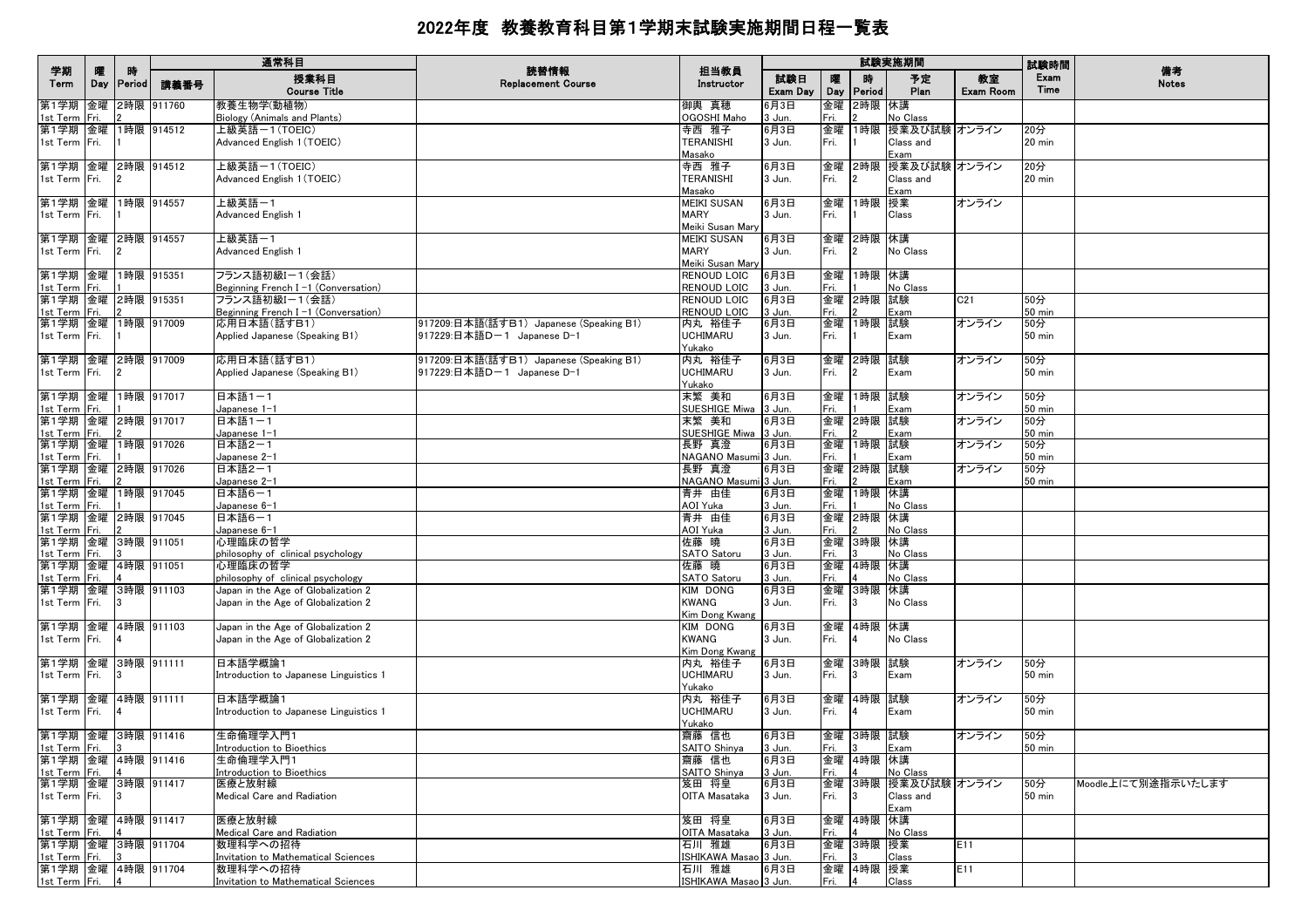|                                     |          |                    |            | 通常科目                                       | 読替情報                      |                                     |                 |            |                 | 試験実施期間         |                        | 試験時間                 | 備考                                           |
|-------------------------------------|----------|--------------------|------------|--------------------------------------------|---------------------------|-------------------------------------|-----------------|------------|-----------------|----------------|------------------------|----------------------|----------------------------------------------|
| 学期<br>Term                          | 曤<br>Day | 時<br><b>Period</b> | 講義番号       | 授業科目<br><b>Course Title</b>                | <b>Replacement Course</b> | 担当教員<br>Instructor                  | 試験日<br>Exam Day | 嚁<br>Day   | 時<br>Period     | 予定<br>Plan     | 教室<br><b>Exam Room</b> | Exam<br>Time         | <b>Notes</b>                                 |
| 第1学期<br>1st Term Fri.               | 金曜       |                    | 3時限 913828 | 英語(総合)-1<br>English (Integrated English)-1 |                           | <b>MEIKI SUSAN</b><br><b>MARY</b>   | 6月3日<br>3 Jun.  | 金曜<br>Fri. | 3時限             | 授業<br>Class    | オンライン                  |                      |                                              |
|                                     |          |                    |            |                                            |                           | Meiki Susan Mary                    |                 |            |                 |                |                        |                      |                                              |
| 第1学期  金曜<br>1st Term Fri.           |          |                    | 4時限 913828 | 英語(総合)-1<br>English (Integrated English)-1 |                           | <b>MEIKI SUSAN</b><br><b>MARY</b>   | 6月3日<br>3 Jun.  | 金曜<br>Fri. | 4時限             | 試験<br>Exam     | オンライン                  | 50分<br><b>50 min</b> |                                              |
|                                     |          |                    |            |                                            |                           | Meiki Susan Mary                    |                 |            |                 |                |                        |                      |                                              |
| 第1学期 金曜<br>1st Term Fri.            |          |                    | 3時限 913829 | 英語(総合)-1<br>English (Integrated English)-1 |                           | <b>DESMARAIS</b><br><b>ERIC ANT</b> | 6月3日<br>3 Jun.  | Fri.       | 金曜 3時限 試験       | Exam           | オンライン                  | 50分<br>$50$ min      | The final class is for project presentations |
|                                     |          |                    |            |                                            |                           | <b>DESMARAIS Eric</b>               |                 |            |                 |                |                        |                      |                                              |
| 第1学期 金曜 4時限 913829<br>1st Term Fri. |          |                    |            | 英語(総合)-1                                   |                           | <b>DESMARAIS</b><br><b>ERIC ANT</b> | 6月3日            | Fri.       | 金曜 4時限 試験       |                | オンライン                  | 50分<br><b>50 min</b> | The final class is for project presentations |
|                                     |          |                    |            | English (Integrated English)-1             |                           | <b>DESMARAIS Eric</b>               | 3 Jun.          |            |                 | Exam           |                        |                      |                                              |
| 第1学期 金曜<br>1st Term Fri.            |          |                    | 3時限 913830 | 英語(総合)-1                                   |                           | <b>COOPER ALAN</b>                  | 6月3日            |            | 金曜 3時限          | 試験             | オンライン                  | 50分                  |                                              |
|                                     |          | -13                |            | English (Integrated English)-1             |                           | <b>EDWIN</b><br><b>COOPER Alan</b>  | 3 Jun.          | Fri.       |                 | Exam           |                        | <b>50 min</b>        |                                              |
|                                     |          |                    |            |                                            |                           | Edwin                               |                 |            |                 |                |                        |                      |                                              |
| 第1学期 金曜<br>1st Term Fri.            |          |                    | 4時限 913830 | 英語(総合)-1<br>English (Integrated English)-1 |                           | <b>COOPER ALAN</b><br><b>EDWIN</b>  | 6月3日<br>3 Jun.  | Fri.       | 金曜 4時限 試験       | Exam           | オンライン                  | 50分<br>$50$ min      |                                              |
|                                     |          |                    |            |                                            |                           | <b>COOPER Alan</b>                  |                 |            |                 |                |                        |                      |                                              |
| 第1学期 金曜                             |          |                    | 3時限 913831 | 英語(総合)-1                                   |                           | Edwin<br>POTGIETER A 6月3日           |                 | 金曜         | 3時限             | 試験             | オンライン                  | 50分                  |                                              |
| 1st Term Fri.                       |          |                    |            | English (Integrated English)-1             |                           | <b>NTON</b>                         | 3 Jun.          | Fri.       | 3               | Exam           |                        | $50$ min             |                                              |
|                                     |          |                    |            |                                            |                           | <b>POTGIETER</b><br>Anton Johannes  |                 |            |                 |                |                        |                      |                                              |
| 第1学期 金曜 4時限 913831                  |          |                    |            | 英語(総合)-1                                   |                           | POTGIETER A 6月3日                    |                 |            | 金曜 4時限 試験       |                | オンライン                  | 50分                  |                                              |
| 1st Term Fri.                       |          |                    |            | English (Integrated English)-1             |                           | <b>NTON</b><br><b>POTGIETER</b>     | 3 Jun.          | Fri.       |                 | Exam           |                        | $50$ min             |                                              |
|                                     |          |                    |            |                                            |                           | Anton Johannes                      |                 |            |                 |                |                        |                      |                                              |
| 第1学期 金曜 3時限 913832<br>1st Term Fri. |          | 13                 |            | 英語(総合)-1<br>English (Integrated English)-1 |                           | EVANS ROBE 6月3日<br>RT JOHN          | 3 Jun.          | Fri.       | 金曜 3時限 試験       | Exam           | オンライン                  | 50分<br>$50$ min      |                                              |
|                                     |          |                    |            |                                            |                           | <b>EVANS Robert</b>                 |                 |            |                 |                |                        |                      |                                              |
| 第1学期 金曜 4時限 913832                  |          |                    |            | 英語(総合)-1                                   |                           | John<br>EVANS ROBE 6月3日             |                 |            | 金曜 4時限 試験       |                | オンライン                  | 50分                  |                                              |
| 1st Term Fri.                       |          |                    |            | English (Integrated English)-1             |                           | RT JOHN                             | 3 Jun.          | Fri.       |                 | Exam           |                        | <b>50 min</b>        |                                              |
|                                     |          |                    |            |                                            |                           | <b>EVANS Robert</b><br>John         |                 |            |                 |                |                        |                      |                                              |
| 第1学期 金曜 3時限 913833                  |          |                    |            | 英語(総合)-1                                   |                           | 田原 伸子                               | 6月3日            |            | 金曜 3時限 試験       |                | オンライン                  | 50分                  | Moodleでのテストです                                |
| 1st Term Fri.<br>第1学期 金曜 4時限 913833 |          |                    |            | English (Integrated English)-1<br>英語(総合)-1 |                           | TAHARA Nobuko 3 Jun.<br>田原 伸子       | 6月3日            | Fri.<br>金曜 | 4時限             | Exam<br>試験     | オンライン                  | $50$ min<br>50分      | Moodleでのテストです                                |
| 1st Term                            | Fri.     |                    |            | English (Integrated English)-1             |                           | TAHARA Nobuko 3 Jun.                |                 | Fri.       |                 | Exam           |                        | 50 min               |                                              |
| 第1学期 金曜 3時限 913834<br>1st Term Fri. |          |                    |            | 英語(総合)-1<br>English (Integrated English)-1 |                           | 荻野 勝<br>OGINO Masaru                | 6月3日<br>3 Jun.  | 金曜<br>Fri. | 3時限             | 授業<br>Class    | オンライン                  |                      |                                              |
| 第1学期 金曜 4時限 913834                  |          |                    |            | 英語(総合)-1                                   |                           | 荻野 勝                                | 6月3日            |            | 金曜 4時限          | 休講             |                        |                      |                                              |
| 1st Term Fri.<br>第1学期 金曜 3時限 913835 |          |                    |            | English (Integrated English)-1<br>英語(総合)-1 |                           | OGINO Masaru<br>五十嵐 潤美              | 3 Jun.<br>6月3日  | Fri.<br>金曜 | 3時限             | No Class<br>休講 |                        |                      |                                              |
| 1st Term   Fri.                     |          |                    |            | English (Integrated English)-1             |                           | IGARASHI                            | 3 Jun.          | Fri.       | 13              | No Class       |                        |                      |                                              |
| 第1学期 金曜 4時限 913835                  |          |                    |            | 英語(総合)-1                                   |                           | Masumi<br>五十嵐 潤美                    | 6月3日            |            | 金曜 4時限 休講       |                |                        |                      |                                              |
| 1st Term   Fri.                     |          |                    |            | English (Integrated English)-1             |                           | IGARASHI                            | 3 Jun.          | Fri.       |                 | No Class       |                        |                      |                                              |
| 第1学期 金曜 3時限 913836                  |          |                    |            | 英語(総合)-1                                   |                           | Masumi<br>平松 進                      | 6月3日            | 金曜         | 3時限             | 試験             | オンライン                  | 50分                  |                                              |
| 1st Term Fri.                       |          |                    |            | English (Integrated English)-1             |                           | <b>HIRAMATSU</b>                    | 3 Jun.          | Fri.       |                 | Exam           |                        | <b>50 min</b>        |                                              |
| 第1学期 金曜 4時限 913836                  |          |                    |            | 英語(総合)-1                                   |                           | Susumu<br>平松 進                      | 6月3日            |            | 金曜 4時限 試験       |                | オンライン                  | 50分                  |                                              |
| 1st Term Fri. 4                     |          |                    |            | English (Integrated English)-1             |                           | <b>HIRAMATSU</b>                    | 3 Jun.          | Fri.       | $\vert 4 \vert$ | Exam           |                        | 50 min               |                                              |
| 第1学期 金曜 3時限 913837                  |          |                    |            | 英語(総合)-1                                   |                           | Susumu<br>木下 聡子                     | 6月3日            |            | 金曜 3時限 試験       |                | オンライン                  | 30分                  |                                              |
| 1st Term Fri.                       |          | $\vert$ 3          |            | English (Integrated English)-1             |                           | <b>KINOSHITA</b>                    | 3 Jun.          | Fri. 3     |                 | Exam           |                        | 30 min               |                                              |
| 第1学期 金曜 4時限 913837                  |          |                    |            | 英語(総合)-1                                   |                           | Satoko<br>木下 聡子                     | 6月3日            |            | 金曜 4時限 休講       |                |                        |                      |                                              |
| 1st Term Fri.                       |          |                    |            | English (Integrated English)-1             |                           | KINOSHITA                           | 3 Jun.          | Fri.       | $\sqrt{4}$      | No Class       |                        |                      |                                              |
| 第1学期 金曜 3時限 914007                  |          |                    |            | 英語(S&L)-1                                  |                           | Satoko<br>LAMITIE                   | 6月3日            |            | 金曜 3時限 試験       |                | A31                    | 40分                  |                                              |
| 1st Term Fri.                       |          | $\vert$ 3          |            | English (S&L)-1                            |                           | ROBERT THOMA 3 Jun.                 |                 | Fri.       | 3               | Exam           |                        | 40 min               |                                              |
|                                     |          |                    |            |                                            |                           | Lamitie Robert<br>Thomas            |                 |            |                 |                |                        |                      |                                              |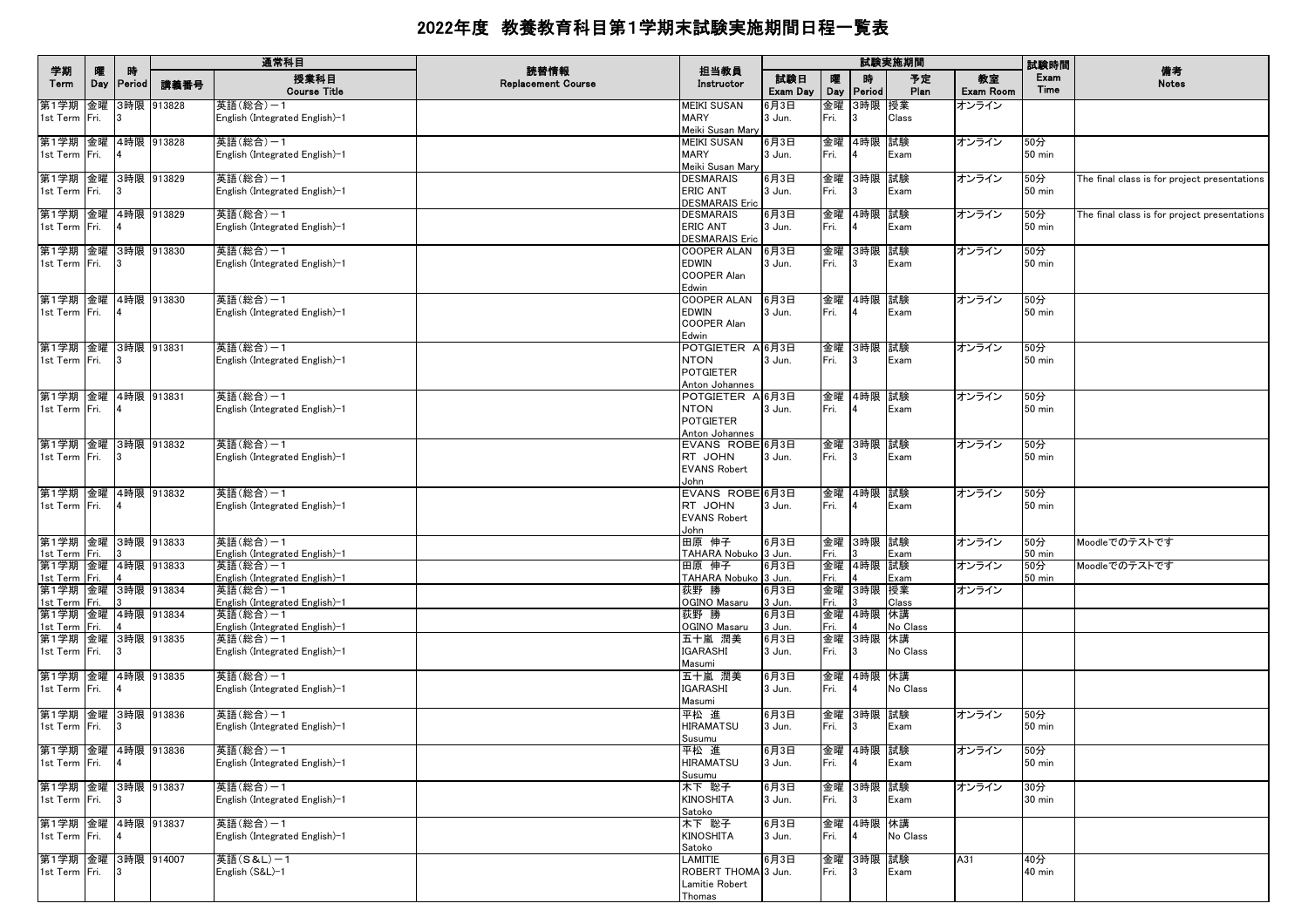|                                       |   |          |                     | 通常科目                           |                                   |                                   |                 |          |                    | 試験実施期間               |                 | 試験時間                    | 備考                    |
|---------------------------------------|---|----------|---------------------|--------------------------------|-----------------------------------|-----------------------------------|-----------------|----------|--------------------|----------------------|-----------------|-------------------------|-----------------------|
| 学期<br>Term                            | 隁 | 時        | Day   Period   講義番号 | 授業科目<br><b>Course Title</b>    | 読替情報<br><b>Replacement Course</b> | 担当教員<br>Instructor                | 試験日<br>Exam Day | 曤<br>Day | 腈<br><b>Period</b> | 予定<br>Plan           | 教室<br>Exam Room | Exam<br>Time            | <b>Notes</b>          |
| 第1学期 金曜                               |   |          | 4時限 914007          | 英語(S&L)-1                      |                                   | .AMITIE                           | 6月3日            | 金曜       | 4時限 試験             |                      | A31             | 40分                     |                       |
| 1st Term Fri.                         |   |          |                     | English (S&L)-1                |                                   | ROBERT THOMA 3 Jun.               |                 | Fri.     |                    | Exam                 |                 | $40 \text{ min}$        |                       |
|                                       |   |          |                     |                                |                                   | Lamitie Robert<br>Thomas          |                 |          |                    |                      |                 |                         |                       |
| 第1学期 金曜 3時限 914008                    |   |          |                     | 英語(S&L)-1                      |                                   | <b>FUJISHIMA</b>                  | 6月3日            |          |                    | 金曜  3時限  授業及び試験  A34 |                 | 50分                     |                       |
| 1st Term Fri.                         |   |          |                     | English (S&L)-1                |                                   | <b>NAOMI</b>                      | 3 Jun.          | Fri.     | 13                 | Class and            |                 | 50 min                  |                       |
|                                       |   |          |                     |                                |                                   | Fujishima Naomi                   |                 |          |                    | Exam                 |                 |                         |                       |
| 第1学期 金曜 4時限 914008                    |   |          |                     | 英語(S&L)-1                      |                                   | <b>FUJISHIMA</b>                  | 6月3日            |          |                    | 金曜 4時限 授業及び試験 A34    |                 | 50分                     |                       |
| 1st Term Fri.                         |   |          |                     | English (S&L)-1                |                                   | NAOMI<br>Fuiishima Naomi          | 3 Jun.          | Fri.     | 4                  | Class and            |                 | 50 min                  |                       |
| 第1学期 金曜 3時限 914009                    |   |          |                     | 英語(S&L)-1                      |                                   | 吉田 安曇                             | 6月3日            | 金曜       | 3時限 試験             | Exam                 | オンライン※ 50分      |                         | ※通常授業と異なります。          |
| 1st Term Fri.                         |   |          |                     | English (S&L)-1                |                                   | YOSHIDA Azumi 3 Jun.              |                 | Fri.     |                    | Exam                 |                 | $50 \text{ min}$        |                       |
| 第1学期 金曜 4時限 914009                    |   |          |                     | 英語(S&L)-1                      |                                   | 吉田 安曇                             | 6月3日            |          | 金曜 4時限 試験          |                      | オンライン※          | [50分]                   | ※通常授業と異なります。          |
| 1st Term Fri. 4                       |   |          |                     | English (S&L)-1                |                                   | YOSHIDA Azumi 3 Jun.              |                 | Fri.     |                    | Exam                 |                 | $50$ min                |                       |
| 第1学期 金曜 3時限 914010<br>1st Term Fri.   |   |          |                     | 英語(S&L)-1<br>English (S&L)-1   |                                   | BRUNELLI A 6月3日<br><b>NTHONY</b>  |                 |          | 金曜 3時限 試験          |                      | D12             | 50分                     |                       |
|                                       |   |          |                     |                                |                                   | <b>BRUNELLI</b>                   | 3 Jun.          | Fri.     | 3                  | Exam                 |                 | 50 min                  |                       |
|                                       |   |          |                     |                                |                                   | Anthony Louis                     |                 |          |                    |                      |                 |                         |                       |
| 第1学期 金曜 4時限 914010                    |   |          |                     | 英語(S&L)-1                      |                                   | BRUNELLI A 6月3日                   |                 |          | 金曜  4時限  試験        |                      | D <sub>12</sub> | 50分                     |                       |
| 1st Term Fri. 4                       |   |          |                     | English (S&L)-1                |                                   | <b>NTHONY</b>                     | 3 Jun.          | Fri.     |                    | Exam                 |                 | 50 min                  |                       |
|                                       |   |          |                     |                                |                                   | <b>BRUNELLI</b>                   |                 |          |                    |                      |                 |                         |                       |
| 第1学期 金曜 3時限 914208                    |   |          |                     | 英語(R&W)-1                      |                                   | Anthony Louis<br><b>STOCKWELL</b> | 6月3日            |          | 金曜 3時限 試験          |                      | オンライン           | 50分                     |                       |
| 1st Term Fri. 3                       |   |          |                     | English (R&W)-1                |                                   | <b>TERESA</b>                     | 3 Jun.          | Fri.     | 13                 | Exam                 |                 | 50 min                  |                       |
|                                       |   |          |                     |                                |                                   | <b>STOCKWELL</b>                  |                 |          |                    |                      |                 |                         |                       |
|                                       |   |          |                     |                                |                                   | <b>TERESA</b>                     |                 |          |                    |                      |                 |                         |                       |
| 第1学期 金曜 4時限 914208                    |   |          |                     | 英語(R&W)−1                      |                                   | <b>STOCKWELL</b>                  | 6月3日            |          | 金曜 4時限 試験          |                      | オンライン           | 50分                     |                       |
| 1st Term Fri. 4                       |   |          |                     | English (R&W)-1                |                                   | <b>TERESA</b>                     | 3 Jun.          | Fri.     | 4                  | Exam                 |                 | 50 min                  |                       |
|                                       |   |          |                     |                                |                                   | <b>STOCKWELL</b><br><b>TERESA</b> |                 |          |                    |                      |                 |                         |                       |
| 第1学期 金曜 3時限 914209                    |   |          |                     | 英語(R&W)-1                      |                                   | 大野 英志                             | 6月3日            |          | 金曜 3時限 試験          |                      | オンライン           | 50分                     |                       |
| 1st Term Fri.                         |   |          |                     | English (R&W)-1                |                                   | OHNO Hideshi                      | 3 Jun.          | Fri.     |                    | Exam                 |                 | $50 \text{ min}$        |                       |
| 第1学期 金曜 4時限 914209                    |   |          |                     | 英語(R&W)-1                      |                                   | 大野 英志                             | 6月3日            |          | 金曜 4時限 試験          |                      | オンライン           | 50分                     |                       |
| 1st Term Fri. 4                       |   |          |                     | English (R&W)-1                |                                   | OHNO Hideshi                      | 3 Jun.          | Fri.     |                    | Exam                 |                 | $50 \text{ min}$        |                       |
| 第1学期 金曜 3時限 914210                    |   |          |                     | 英語(R&W)-1                      |                                   | 森谷 浩士                             | 6月3日            |          | 金曜 3時限 授業          |                      | オンライン           |                         |                       |
| 1st Term Fri.                         |   |          |                     | English (R&W)-1                |                                   | <b>MORITANI</b><br>Hiroshi        | 3 Jun.          | Fri.     | 3                  | Class                |                 |                         |                       |
| 第1学期 金曜 4時限 914210                    |   |          |                     | 英語(R&W)-1                      |                                   | 森谷 浩士                             | 6月3日            |          | 金曜 4時限 授業          |                      | オンライン           |                         |                       |
| 1st Term Fri.                         |   |          |                     | English (R&W)-1                |                                   | <b>MORITANI</b>                   | 3 Jun.          | Fri.     | 4                  | Class                |                 |                         |                       |
|                                       |   |          |                     |                                |                                   | Hiroshi                           |                 |          |                    |                      |                 |                         |                       |
| 第1学期 金曜 3時限 914211                    |   |          |                     | 英語(R&W)-1                      |                                   | 岩本 淳子                             | 6月3日            |          | 金曜 3時限 試験          |                      | オンライン           | 50分                     |                       |
| 1st Term Fri.                         |   |          |                     | English (R&W)-1                |                                   | WAMOTO Junko 3 Jun.               |                 | Fri.     |                    | Exam                 |                 | 50 min                  |                       |
| 第1学期 金曜 4時限 914211<br>1st Term Fri.   |   | <b>4</b> |                     | 英語(R&W)-1<br>English (R&W)-1   |                                   | 岩本 淳子<br>IWAMOTO Junko 3 Jun.     | 6月3日            | Fri.     | 金曜  4時限  試験        | Exam                 | オンライン           | 50分<br>50 min           |                       |
| 第1学期 金曜 3時限 914212                    |   |          |                     | 英語(R&W)-1                      |                                   | 劔持 淑                              | 6月3日            |          | 金曜 3時限 授業          |                      | オンライン           |                         |                       |
| 1st Term Fri.                         |   |          |                     | English (R&W)-1                |                                   | <b>KEMMOTSU</b>                   | 3 Jun.          | Fri.     | 13                 | Class                |                 |                         |                       |
|                                       |   |          |                     |                                |                                   | Yoshi                             |                 |          |                    |                      |                 |                         |                       |
| 第1学期 金曜 4時限 914212                    |   |          |                     | 英語(R&W)-1                      |                                   | 劔持 淑                              | 6月3日            |          | 金曜 4時限 試験          |                      | オンライン           | 30分                     |                       |
| 1st Term Fri.                         |   |          |                     | English (R&W)-1                |                                   | <b>KEMMOTSU</b>                   | 3 Jun.          | Fri. 4   |                    | Exam                 |                 | $30 \text{ min}$        |                       |
|                                       |   |          |                     |                                |                                   | Yoshi                             |                 |          |                    |                      |                 |                         |                       |
| 第1学期 金曜 3時限 914452<br>1st Term Fri.   |   |          |                     | プレ上級英語<br>Pre-Advanced English |                                   | 三上 ジュディス 6月3日<br>MIKAMI Judith    | 3 Jun.          | Fri. 3   | 金曜  3時限  試験        | Exam                 | オンライン           | 50分<br>$50 \text{ min}$ | 詳細はMoodleを確認すること。     |
|                                       |   |          |                     |                                |                                   | Elaine                            |                 |          |                    |                      |                 |                         |                       |
|                                       |   |          |                     | 第1学期 金曜 4時限 914452 プレ上級英語      |                                   | 三上 ジュディス 6月3日                     |                 |          | 金曜 4時限 試験          |                      | オンライン           |                         | 50分 詳細はMoodleを確認すること。 |
| 1st Term Fri. 4                       |   |          |                     | Pre-Advanced English           |                                   | MIKAMI Judith 3 Jun.              |                 | Fri. 4   |                    | Exam                 |                 | $50 \text{ min}$        |                       |
|                                       |   |          |                     |                                |                                   | Elaine                            |                 |          |                    |                      |                 |                         |                       |
| 第1学期 金曜 3時限 915203<br>1st Term Fri. 3 |   |          |                     | ドイツ語中級<br>Intermediate German  |                                   | 中野 英莉子<br><b>NAKANO Eriko</b>     | 6月3日            | Fri. 3   | 金曜 3時限 試験          | Exam                 | D <sub>22</sub> | 50分<br>$50 \text{ min}$ |                       |
|                                       |   |          |                     |                                |                                   |                                   | 3 Jun.          |          |                    |                      |                 |                         |                       |
| 第1学期 金曜 4時限 915203                    |   |          |                     | ドイツ語中級                         |                                   | 中野 英莉子                            | 6月3日            |          | 金曜 4時限 授業          |                      | D <sub>22</sub> |                         |                       |
| 1st Term Fri. 4                       |   |          |                     | Intermediate German            |                                   | NAKANO Eriko                      | 3 Jun.          | Fri.     | $\overline{4}$     | Class                |                 |                         |                       |
|                                       |   |          |                     |                                |                                   |                                   |                 |          |                    |                      |                 |                         |                       |
| 第1学期 金曜 3時限 915602<br>1st Term Fri. 3 |   |          |                     | 中国語中級<br>Intermediate Chinese  |                                   | 藤原 祐子<br>FUJIWARA Yuko 3 Jun.     | 6月3日            | Fri.     | 金曜 3時限 試験<br>l 3   | Exam                 | D32             | 50分<br>50 min           |                       |
| 第1学期 金曜 4時限 915602                    |   |          |                     | 中国語中級                          |                                   | 藤原 祐子                             | 6月3日            |          | 金曜 4時限 試験          |                      | D32             | 50分                     |                       |
| 1st Term Fri. 4                       |   |          |                     | Intermediate Chinese           |                                   | FUJIWARA Yuko 3 Jun.              |                 | Fri. 4   |                    | Exam                 |                 | $50$ min                |                       |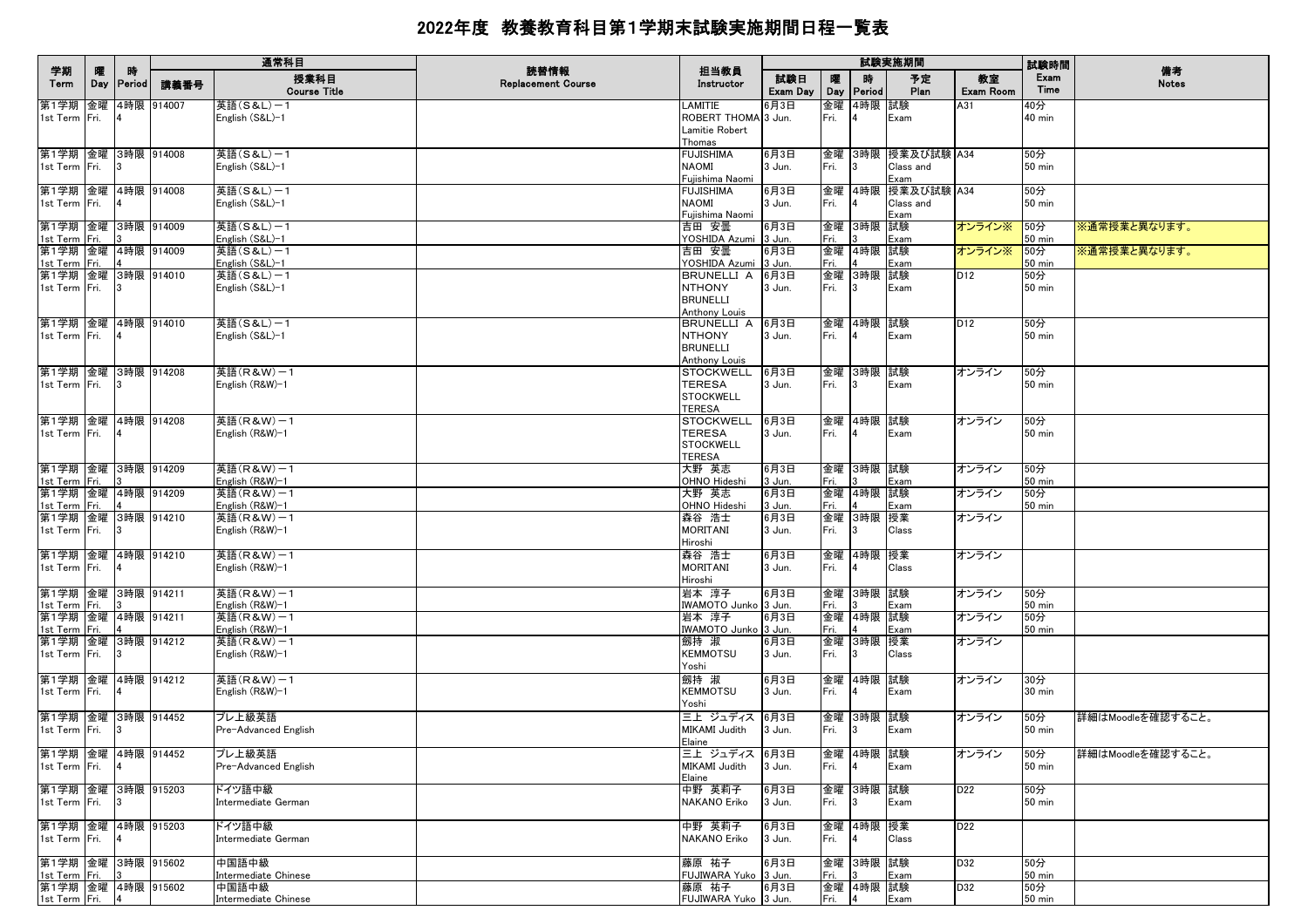| 学期                                                   |            |                    |            | 通常科目                                                            | 読替情報                      | 担当教員                                     |                 | 試験実施期間     |                        |              |                 | 試験時間                    | 備考                                                                            |
|------------------------------------------------------|------------|--------------------|------------|-----------------------------------------------------------------|---------------------------|------------------------------------------|-----------------|------------|------------------------|--------------|-----------------|-------------------------|-------------------------------------------------------------------------------|
| Term                                                 | 隁<br>Day   | 時<br><b>Period</b> | 講義番号       | 授業科目<br><b>Course Title</b>                                     | <b>Replacement Course</b> | Instructor                               | 試験日<br>Exam Day | 曤<br>Day   | 時<br>Period            | 予定<br>Plan   | 教室<br>Exam Room | Exam<br>Time            | <b>Notes</b>                                                                  |
| 第1学期<br>1st Term                                     | 金曜<br>Fri. |                    | 3時限 917033 | 日本語3-1<br>Japanese 3-1                                          |                           | 太田 朗子<br>Ota Saeko                       | 6月3日<br>3 Jun.  | 金曜<br>Fri. | 3時限 試験                 | Exam         | オンライン           | 50分<br>50 min           |                                                                               |
| 第1学期 金曜 4時限 917033<br>1st Term                       | Fri.       |                    |            | 日本語3-1<br>Japanese 3-1                                          |                           | 太田 朗子<br>Ota Saeko                       | 6月3日<br>3 Jun.  | 金曜<br>Fri. | 4時限 試験                 | Exam         | オンライン           | 50分<br><b>50 min</b>    |                                                                               |
| 第1学期 金曜 3時限 917037                                   |            |                    |            | 日本語4-1                                                          |                           | 守谷 智美                                    | 6月3日            | 金曜         | 3時限 休講                 |              |                 |                         |                                                                               |
| 1st Term<br>第1学期 金曜 4時限 917037                       | Fri.       |                    |            | Japanese 4-1<br>日本語4-1                                          |                           | <b>MORIYA Tomomi</b><br>守谷 智美            | 3 Jun.<br>6月3日  | Fri.<br>金曜 | 4時限 休講                 | No Class     |                 |                         |                                                                               |
| 1st Term Fri.<br>第1学期 金曜 3時限 917053                  |            |                    |            | Japanese 4-1<br>映像で学ぶ日本語2-1                                     |                           | MORIYA Tomomi 3 Jun.<br>秋田 節子            | 6月3日            | Fri.<br>金曜 | 3時限 試験                 | No Class     | オンライン           | 30分                     |                                                                               |
| 1st Term Fri.<br>第1学期 金曜 4時限 917053                  |            |                    |            | <u>Japanese through Films2-1</u><br>映像で学ぶ日本語2-1                 |                           | AKITA Setsuko<br>秋田 節子                   | 3 Jun.<br>6月3日  | Fri.<br>金曜 | 4時限 休講                 | Exam         |                 | $30 \text{ min}$        |                                                                               |
| 1st Term                                             | Fri.       |                    |            | Japanese through Films2-1                                       |                           | AKITA Setsuko                            | 3 Jun.          | Fri.       |                        | No Class     |                 |                         |                                                                               |
| 第1学期 金曜 5時限 914561<br>1st Term Fri.                  |            |                    |            | 上級英語(Bridge - Academic)<br>Advanced English (Bridge - Academic) |                           | COWIE NEIL<br><b>JAMES</b><br>COWIE NEIL | 6月3日<br>3 Jun.  | 翻金<br>Fri. | 5時限 授業<br>5            | Class        | オンライン           |                         |                                                                               |
| 第1学期 金曜 5時限 915405                                   |            |                    |            | フランス語中級                                                         |                           | 柴田 和子                                    | 6月3日            | 金曜         | 5時限 試験                 |              | A42             | 50分                     |                                                                               |
| 1st Term Fri.<br> 第1学期  金曜  5時限  911020              |            |                    |            | Intermediate French<br>セクシュアリティの文化史1                            |                           | SHIBATA Kazuko 3 Jun.<br>光本 順            | 6月3日            | Fri.       | 金曜 5時限 休講              | Exam         |                 | 50 min                  |                                                                               |
| 1st Term Fri.                                        |            |                    |            | Cultural History of Sexuality 1                                 |                           | <b>MITSUMOTO</b><br>Jun                  | 3 Jun.          | Fri.       | 5                      | No Class     |                 |                         |                                                                               |
| 第1学期 金曜                                              |            |                    | 6時限 911020 | セクシュアリティの文化史1                                                   |                           | 光本 順                                     | 6月3日            | 金曜         | 6時限 休講                 |              |                 |                         |                                                                               |
| 1st Term Fri.                                        |            |                    |            | Cultural History of Sexuality 1                                 |                           | <b>MITSUMOTO</b><br>Jun                  | 3 Jun.          | Fri.       | 6                      | No Class     |                 |                         |                                                                               |
| 第1学期 金曜<br>1st Term Fri.                             |            |                    | 5時限 911430 | 歯と骨の科学2<br>Tooth and Bone Sciences 2                            |                           | 長塚 仁<br><b>NAGATSUKA</b>                 | 6月3日<br>3 Jun.  | 金曜<br>Fri. | 5時限 休講<br>5            | No Class     |                 |                         |                                                                               |
| 第1学期 金曜                                              |            |                    | 6時限 911430 | 歯と骨の科学2                                                         |                           | Hitoshi<br>長塚 仁                          | 6月3日            | 金曜         | 6時限 休講                 |              |                 |                         |                                                                               |
| 1st Term Fri.                                        |            |                    |            | Tooth and Bone Sciences 2                                       |                           | <b>NAGATSUKA</b><br>Hitoshi              | 3 Jun.          | Fri.       |                        | No Class     |                 |                         |                                                                               |
| 第1学期 金曜 5時限 911444                                   |            |                    |            | クスリとリスク<br>Risk Management of Medicine                          |                           | 名倉 弘哲<br>NAKURA Hironori 3 Jun.          | 6月3日            | Fri.       | 金曜 5時限 授業              | Class        | オンライン           |                         |                                                                               |
| 1st Term Fri.<br>第1学期 金曜 6時限 911444<br>1st Term Fri. |            |                    |            | クスリとリスク<br>Risk Management of Medicine                          |                           | 名倉 弘哲<br>NAKURA Hironori 3 Jun.          | 6月3日            | 金曜<br>Fri. | 6時限 授業                 | Class        | オンライン           |                         |                                                                               |
| 第1学期 金曜                                              |            |                    | 5時限 911734 | 素粒子と宇宙                                                          |                           | 吉村 浩司                                    | 6月3日            | 金曜         | 5時限 試験                 |              | <b>B41</b>      | 60分                     | ノート, 教科書, PC, タブレット, スマホ等,                                                    |
| 1st Term Fri.                                        |            |                    |            | Particle Physics and Cosmology                                  |                           | YOSHIMURA Koji 3 Jun.                    |                 | Fri.       | 5                      | Exam         |                 | $60$ min                | すべて持ち込み可、ただしネット接続は不<br>可。5,6 限連続で試験時間は90分です。                                  |
| 第1学期 金曜<br>1st Term   Fri.                           |            |                    | 6時限 911734 | 素粒子と宇宙<br>Particle Physics and Cosmology                        |                           | 吉村 浩司<br>YOSHIMURA Koji 3 Jun.           | 6月3日            | 金曜<br>Fri. | 6時限 試験<br><sub>6</sub> | Exam         | <b>B41</b>      | 30分<br>$30 \text{ min}$ | ノート, 教科書, PC, タブレット, スマホ等,<br> すべて持ち込み可, ただしネット接続は不<br> 可。5,6 限連続で試験時間は90分です。 |
| 第1学期 金曜 5時限 911742<br>1st Term   Fri.                |            | 5                  |            | 教養現代化学B1<br>Basic Modern Chemistry B1                           |                           | 久保園 芳博<br><b>KUBOZONO</b>                | 6月3日<br>3 Jun.  | Fri.       | 金曜 5時限 試験<br>5         | Exam         | E11             | 50分<br>50 min           | 関数電卓を持ち込むことが可能。スマホは<br>使用禁止。                                                  |
|                                                      |            |                    |            |                                                                 |                           | Yoshihiro                                |                 |            |                        |              |                 |                         |                                                                               |
| 第1学期 金曜 6時限 911742<br>1st Term Fri.                  |            |                    |            | 教養現代化学B1<br>Basic Modern Chemistry B1                           |                           | 久保園 芳博<br><b>KUBOZONO</b><br>Yoshihiro   | 6月3日<br>3 Jun.  | Fri.       | 金曜 6時限 試験<br>6         | Exam         | E11             | 50分<br>50 min           | 関数電卓を持ち込むことが可能。スマホは<br>使用禁止。                                                  |
| 第1学期 金曜 5時限 912047                                   |            |                    |            | アントレプレナーシップ I                                                   |                           | 佐藤 正和                                    | 6月3日            |            | 金曜 5時限 試験              |              | D <sub>25</sub> | 50分                     | 対面・オンラインの両方で実施します。詳                                                           |
| 1st Term Fri.<br>第1学期 金曜 6時限 912047                  |            |                    |            | Entrepreneurship I<br>アントレプレナーシップ I                             |                           | SATO Masakazu<br>佐藤 正和                   | 3 Jun.<br>6月3日  | Fri.<br>金曜 | 6時限 試験                 | Exam         | D <sub>25</sub> | <b>50 min</b><br>50分    | 細は教員の指示に従ってください<br>対面・オンラインの両方で実施します。詳                                        |
| 1st Term<br>第1学期 金曜 5時限 914011                       | Fri.       |                    |            | Entrepreneurship I<br>英語(S&L)-1                                 |                           | SATO Masakazu<br>大年 順子                   | 3 Jun.<br>6月3日  | Fri.       | 金曜 5時限 授業※             | Exam         | C <sub>22</sub> | 50 min                  | 細は教員の指示に従ってください<br>※5/23変更(変更前:試験(オンライン))                                     |
| 1st Term Fri.                                        |            |                    |            | English (S&L)-1                                                 |                           | OTOSHI Junko                             | 3 Jun.          | Fri.       |                        | <b>Class</b> |                 |                         |                                                                               |
| 第1学期 金曜 6時限 914011<br>1st Term Fri.                  |            |                    |            | 英語(S&L)-1<br>English (S&L)-1                                    |                           | 大年 順子<br>OTOSHI Junko                    | 6月3日<br>3 Jun.  | 金曜<br>Fri. | 6時限 授業※                | <b>Class</b> | C <sub>22</sub> |                         | ※5/23変更(変更前:休講)                                                               |
| 第1学期 金曜 5時限 914012<br>1st Term Fri. 5                |            |                    |            | 英語(S&L)-1<br>English (S&L)-1                                    |                           | 吉田 安曇<br>YOSHIDA Azumi 3 Jun.            | 6月3日            | Fri. 5     | 金曜 5時限 試験              | Exam         | オンライン※ 50分      | 50 min                  | ※通常授業と異なります。                                                                  |
| 第1学期 金曜 6時限 914012<br>1st Term Fri.                  |            | 16                 |            | 英語(S&L)−1<br>English (S&L)-1                                    |                           | 吉田 安曇<br>YOSHIDA Azumi 3 Jun.            | 6月3日            | Fri.       | 金曜 6時限 試験<br>6         | Exam         | オンライン※          | 50分<br>50 min           | ※通常授業と異なります。                                                                  |
| 第1学期 金曜 5時限 914013<br>1st Term Fri.                  |            |                    |            | 英語(S&L)-1<br>English (S&L)-1                                    |                           | 内田 クレア<br><b>UCHIDA Claire</b>           | 6月3日<br>3 Jun.  | Fri.       | 金曜 5時限 試験              | Exam         | A35             | 50分<br><b>50 min</b>    |                                                                               |
| 第1学期 金曜 6時限 914013                                   |            |                    |            | 英語(S&L)-1                                                       |                           | 内田 クレア                                   | 6月3日            |            | 金曜 6時限 試験              |              | A35             | 50分                     |                                                                               |
| 1st Term Fri.<br>第1学期 金曜 5時限 914014                  |            |                    |            | English (S&L)-1<br> 英語(S&L)-1                                   |                           | <b>UCHIDA Claire</b><br>五十嵐 潤美           | 3 Jun.<br>6月3日  | Fri.<br>金曜 | 5時限 試験                 | Exam         | A34             | <b>50 min</b><br>70分    |                                                                               |
| 1st Term Fri.                                        |            | 5                  |            | English (S&L)-1                                                 |                           | <b>IGARASHI</b><br>Masumi                | 3 Jun.          | Fri.       | 5                      | Exam         |                 | 70 min                  |                                                                               |
|                                                      |            |                    |            |                                                                 |                           |                                          |                 |            |                        |              |                 |                         |                                                                               |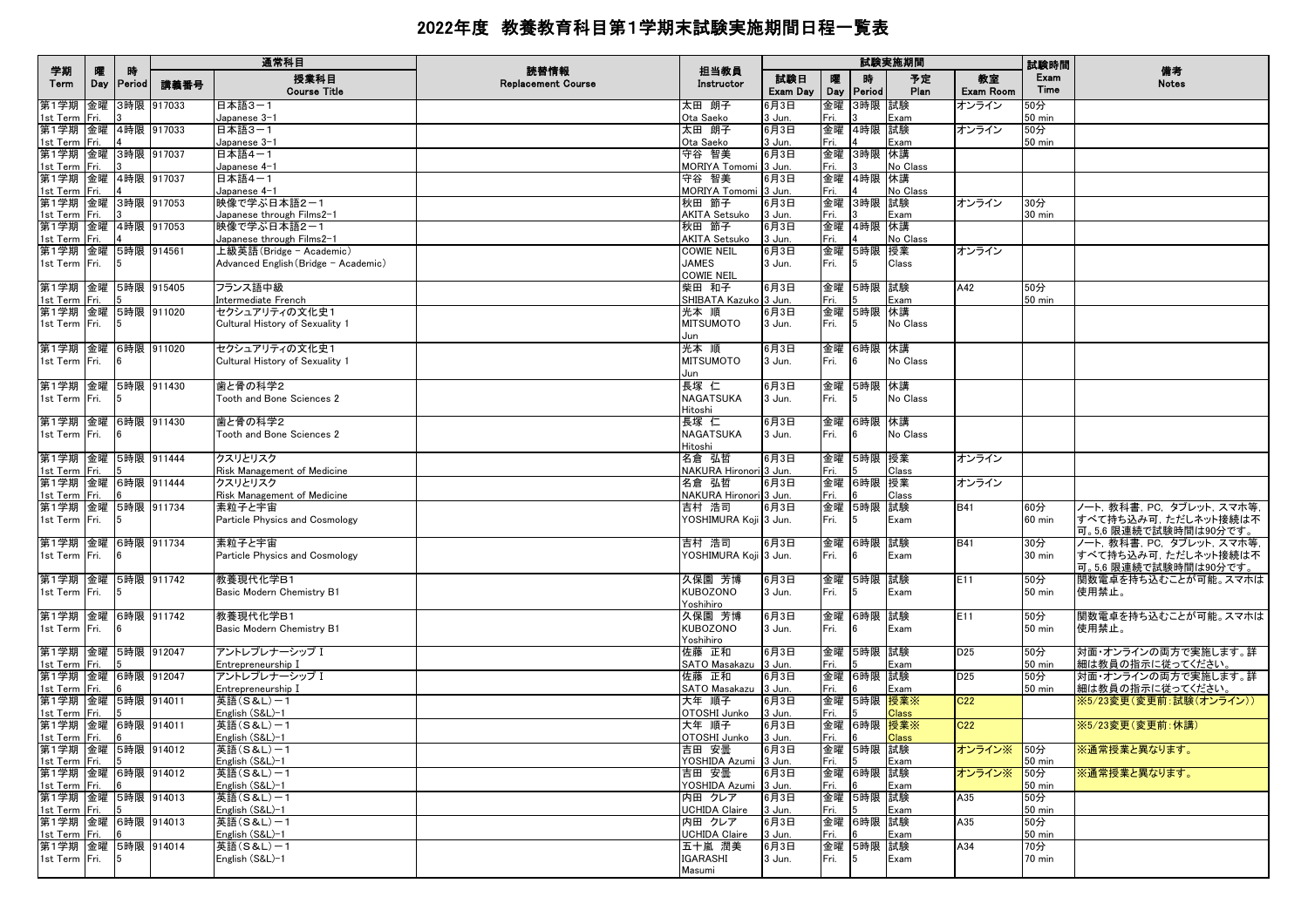|                                          |          |                    |            | 通常科目                                        | 読替情報                      |                                                                             |                 |            |                         | 試験実施期間                                      |                        | 試験時間                    | 備考                                  |
|------------------------------------------|----------|--------------------|------------|---------------------------------------------|---------------------------|-----------------------------------------------------------------------------|-----------------|------------|-------------------------|---------------------------------------------|------------------------|-------------------------|-------------------------------------|
| 学期<br>Term                               | 曤<br>Day | 時<br><b>Period</b> | 講義番号       | 授業科目<br><b>Course Title</b>                 | <b>Replacement Course</b> | 担当教員<br>Instructor                                                          | 試験日<br>Exam Day | 曤<br>Day   | 時<br><b>Period</b>      | 予定<br>Plan                                  | 教室<br><b>Exam Room</b> | Exam<br>Time            | <b>Notes</b>                        |
| 第1学期 金曜<br>1st Term Fri.                 |          |                    | 6時限 914014 | 英語(S&L)-1<br>English (S&L)-1                |                           | 五十嵐 潤美<br>IGARASHI<br>Masumi                                                | 6月3日<br>3 Jun.  | 金曜<br>Fri. | 6時限 休講<br>6             | No Class                                    |                        |                         |                                     |
| 第1学期 金曜 5時限 914015<br>1st Term Fri.      |          |                    |            | 英語(S&L)-1<br>English (S&L)-1                |                           | 是近 成子<br><b>KORECHIKA</b><br>Seiko                                          | 6月3日<br>3 Jun.  | Fri.       | 金曜 5時限 試験<br>5          | Exam                                        | <b>B11</b>             | 50分<br>50 min           | メモのみ持込可。状況次第ではオンライン<br>になる可能性もあります。 |
| 第1学期 金曜 6時限 914015<br>1st Term Fri.      |          |                    |            | 英語(S&L)-1<br>English (S&L)-1                |                           | 是近 成子<br><b>KORECHIKA</b><br>Seiko                                          | 6月3日<br>3 Jun.  | Fri.       | 金曜 6時限 試験<br>6          | Exam                                        | <b>B11</b>             | 50分<br>50 min           | メモのみ持込可。状況次第ではオンライン<br>になる可能性もあります。 |
| 第1学期 金曜 5時限 914016<br>1st Term Fri.      |          | $\sqrt{5}$         |            | 英語(S&L)-1<br>English (S&L)-1                |                           | LAMITIE<br>ROBERT THOMA 3 Jun.<br>Lamitie Robert<br>Thomas                  | 6月3日            | Fri.       | 金曜 5時限 試験<br>5          | Exam                                        | A31                    | 40分<br>40 min           |                                     |
| 第1学期 金曜 6時限 914016<br>1st Term Fri.      |          | 6                  |            | 英語(S&L)-1<br>English (S&L)-1                |                           | <b>AMITIE</b><br>ROBERT THOMA 3 Jun.<br>Lamitie Robert<br>Thomas            | 6月3日            | Fri.       | 金曜 6時限 試験<br>16         | Exam                                        | A31                    | 40分<br>$40$ min         |                                     |
| 第1学期 金曜 5時限 914213<br>1st Term Fri.      |          |                    |            | 英語(R&W)-1<br>English (R&W)-1                |                           | 関根 紳太郎<br>SEKINE Shintaro 3 Jun.                                            | 6月3日            | Fri.       | 金曜 5時限 試験               | Exam                                        | オンライン                  | 50分<br>50 min           | 別途指示いたします。                          |
| 第1学期 金曜 6時限 914213<br>1st Term Fri.      |          |                    |            | 英語(R&W)-1<br>English (R&W)-1                |                           | 関根 紳太郎<br>SEKINE Shintaro 3 Jun.                                            | 6月3日            | 金曜<br>Fri. | 6時限 試験                  | Exam                                        | オンライン                  | 50分<br>50 min           | 別途指示いたします。                          |
| 第1学期 金曜 5時限 914214<br>1st Term Fri.      |          | - 5                |            | 英語(R&W)-1<br>English (R&W)-1                |                           | <b>PRICHARD</b><br><b>CALEB SYLVE</b><br><b>Prichard Caleb</b><br>Sylvester | 6月3日<br>3 Jun.  | Fri.       | 金曜 5時限 授業<br>5          | Class                                       | オンライン                  |                         |                                     |
| 第1学期 金曜 6時限 914214<br>1st Term Fri.      |          | - 16               |            | 英語(R&W)-1<br>English (R&W)-1                |                           | <b>PRICHARD</b><br><b>CALEB SYLVE</b><br>Prichard Caleb<br>Sylvester        | 6月3日<br>3 Jun.  | Fri.       | 金曜  6時限  授業<br><b>6</b> | Class                                       | オンライン                  |                         |                                     |
| 第1学期 金曜 5時限 914215<br>1st Term Fri.      |          | $\sqrt{5}$         |            | 英語(R&W)-1<br>English (R&W)-1                |                           | <b>STOCKWELL</b><br>TERESA<br><b>STOCKWELL</b><br><b>TERESA</b>             | 6月3日<br>3 Jun.  | Fri.       | 金曜  5時限  試験<br>5        | Exam                                        | オンライン                  | 50分<br><b>50 min</b>    |                                     |
| 第1学期 金曜 6時限 914215<br>1st Term Fri. 6    |          |                    |            | 英語(R&W)-1<br>English (R&W)-1                |                           | <b>STOCKWELL</b><br><b>TERESA</b><br><b>STOCKWELL</b><br><b>TERESA</b>      | 6月3日<br>3 Jun.  | Fri.       | 金曜 6時限 試験<br> 6         | Exam                                        | オンライン                  | 50分<br>50 min           |                                     |
| 第1学期 金曜 5時限 914216<br>1st Term Fri.      |          |                    |            | 英語(R&W)-1<br>English (R&W)-1                |                           | 上仲 律子<br>JENAKA Ritsuko 3 Jun.                                              | 6月3日            | Fri.       | 金曜 5時限 試験               | Exam                                        | オンライン                  | 50分<br>50 min           | 試験日にTeamsを行う。詳細はMoodleで提<br>示する。    |
| 第1学期 金曜 6時限 914216<br>1st Term Fri.      |          |                    |            | 英語(R&W)-1<br>English (R&W)-1                |                           | 上仲 律子<br>JENAKA Ritsuko 3 Jun.                                              | 6月3日            | 金曜<br>Fri. | 6時限 試験                  | Exam                                        | オンライン                  | 50分<br>50 min           | 試験日にTeamsを行う。詳細はMoodleで提<br>示する。    |
| 第1学期 金曜 5時限 914217<br>1st Term Fri.      |          | 15                 |            | 英語(R&W)-1<br>English (R&W)-1                |                           | 寺西 雅子<br>TERANISHI<br>Masako                                                | 6月3日<br>3 Jun.  | Fri.       | 5                       | 金曜 5時限 授業及び試験 オンライン<br>Class and<br>Exam    |                        | 20分<br>$20 \text{ min}$ |                                     |
| 第1学期 金曜<br>1st Term Fri.                 |          |                    | 6時限 914217 | 英語(R&W)-1<br>English (R&W)-1                |                           | 寺西 雅子<br><b>TERANISHI</b><br>Masako                                         | 6月3日<br>3 Jun.  | Fri.       | 6                       | 金曜  6時限  授業及び試験  オンライン<br>Class and<br>Exam |                        | 20分<br>20 min           |                                     |
| 第1学期 金曜 5時限 914218<br>1st Term Fri.      |          | 5                  |            | 英語(R&W)-1<br>English (R&W)-1                |                           | 森谷 浩士<br><b>MORITANI</b><br>Hiroshi                                         | 6月3日<br>3 Jun.  | Fri.       | 金曜 5時限 授業<br>$\sqrt{5}$ | Class                                       | オンライン                  |                         |                                     |
| 第1学期 金曜<br>1st Term Fri.                 |          | 16                 | 6時限 914218 | 英語(R&W)-1<br>English (R&W)-1                |                           | 森谷 浩士<br><b>MORITANI</b><br>Hiroshi                                         | 6月3日<br>3 Jun.  | Fri.       | 金曜 6時限 授業<br> 6         | Class                                       | オンライン                  |                         |                                     |
| 第1学期  金曜  5時限  914219<br>1st Term Fri. 5 |          |                    |            | 英語(R&W)-1<br>English (R&W)-1                |                           | 伊野家 伸一<br><b>INOKE Shinichi</b>                                             | 6月3日<br>3 Jun.  | Fri.       | 金曜  5時限  試験<br>5        | Exam                                        | オンライン                  | 50分<br>$50$ min         |                                     |
| 第1学期 金曜 6時限 914219<br>1st Term Fri.      |          | - 6                |            | 英語(R&W)-1<br>English (R&W)-1                |                           | 伊野家 伸一<br><b>INOKE Shinichi</b>                                             | 6月3日<br>3 Jun.  | 金曜<br>Fri. | 6時限 試験<br>6             | Exam                                        | オンライン                  | 50分<br>$50$ min         |                                     |
| 第1学期 金曜 5時限 914513<br>1st Term Fri.      |          | 15                 |            | 上級英語ー1(TOEIC)<br>Advanced English 1 (TOEIC) |                           | <b>MEIKI SUSAN</b><br><b>MARY</b><br>Meiki Susan Mary                       | 6月3日<br>3 Jun.  | Fri.       | 金曜 5時限 試験<br>$\sqrt{5}$ | Exam                                        | オンライン                  | 50分<br>$50$ min         |                                     |
| 第1学期 金曜 6時限 914513<br>1st Term Fri.      |          |                    |            | 上級英語ー1(TOEIC)<br>Advanced English 1 (TOEIC) |                           | <b>MEIKI SUSAN</b><br><b>MARY</b><br>Meiki Susan Mary                       | 6月3日<br>3 Jun.  | 金曜<br>Fri. | 6時限 休講<br>6             | No Class                                    |                        |                         |                                     |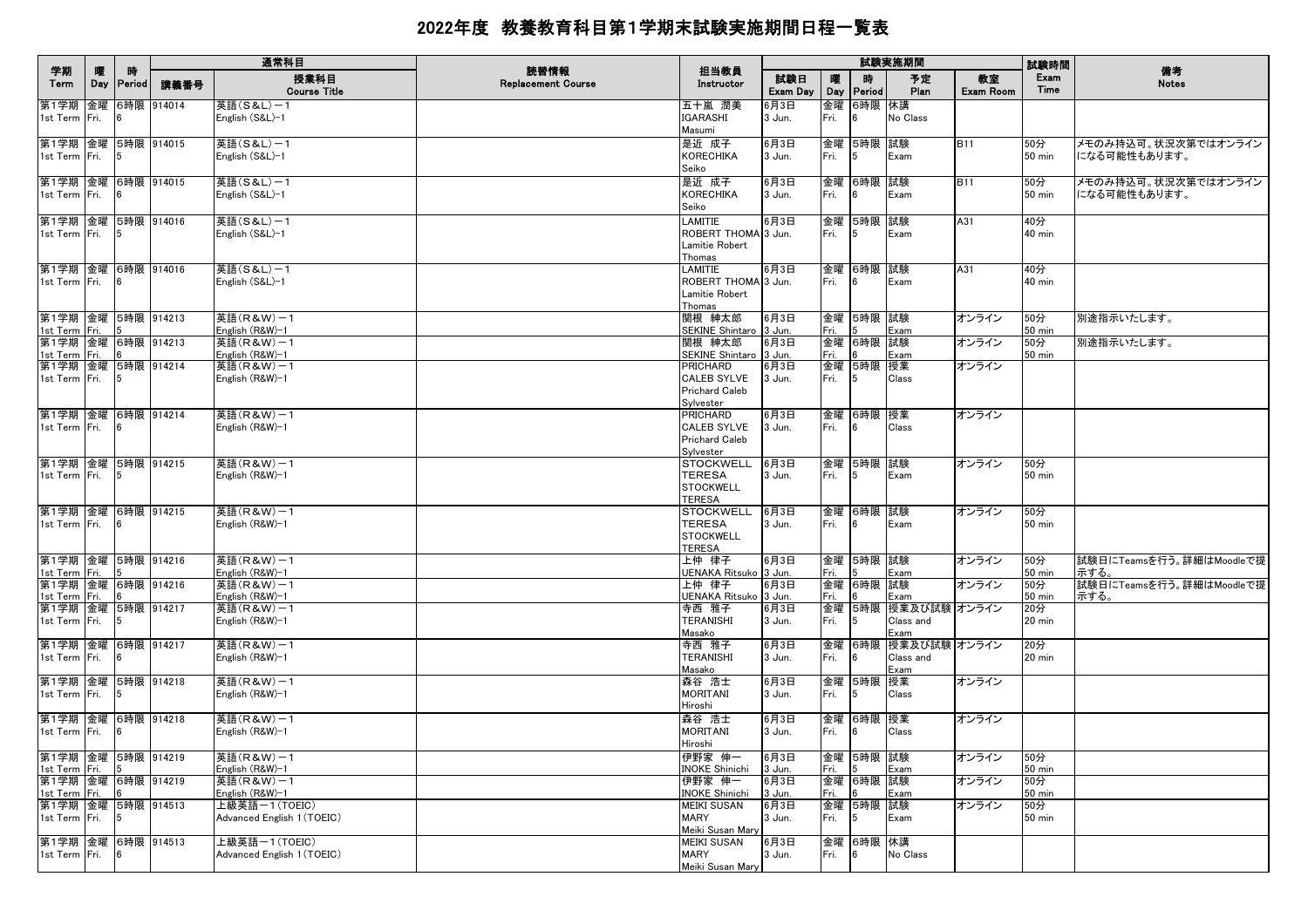|                                                              |          | 時              |            | 通常科目                                                                                    | 読替情報                                                                                                                                                                                    | 担当教員                                                       | 試験実施期間                   |                    |                        |                   |                        | 試験時間                              | 備考                                |
|--------------------------------------------------------------|----------|----------------|------------|-----------------------------------------------------------------------------------------|-----------------------------------------------------------------------------------------------------------------------------------------------------------------------------------------|------------------------------------------------------------|--------------------------|--------------------|------------------------|-------------------|------------------------|-----------------------------------|-----------------------------------|
| 学期<br>Term                                                   | 曤<br>Day | <b>Period</b>  | 講義番号       | 授業科目<br><b>Course Title</b>                                                             | <b>Replacement Course</b>                                                                                                                                                               | Instructor                                                 | 試験日<br>Exam Day          | 嚁<br>Day           | 時<br>Period            | 予定<br>Plan        | 教室<br><b>Exam Room</b> | Exam<br>Time                      | <b>Notes</b>                      |
| 第1学期 金曜<br>1st Term Fri.                                     |          |                | 5時限 914548 | 上級英語<br>Advanced English                                                                |                                                                                                                                                                                         | <b>COOPER ALAN</b><br><b>EDWIN</b><br>COOPER Alan<br>Edwin | 6月3日<br>3 Jun.           | 金曜<br>Fri.         | 5時限 試験<br>5            | Exam              | オンライン                  | 50分<br>50 min                     |                                   |
| 第1学期 金曜 6時限 914548<br>1st Term Fri.                          |          | 16             |            | 上級英語<br>Advanced English                                                                |                                                                                                                                                                                         | <b>COOPER ALAN</b><br>EDWIN<br><b>COOPER Alan</b><br>Edwin | 6月3日<br>3 Jun.           | Fri.               | 金曜 6時限 試験<br>16        | Exam              | オンライン                  | 50分<br><b>50 min</b>              |                                   |
| 第1学期 金曜 5時限 915204<br>1st Term Fri.                          |          | 15             |            | ドイツ語中級<br>Intermediate German                                                           |                                                                                                                                                                                         | 中村 道一<br>NAKAMURA<br>Michikazu                             | 6月3日<br>3 Jun.           | Fri.               | 金曜 5時限 試験<br>15        | Exam              | <b>B23</b>             | 50分<br>$50 \text{ min}$           | 講義内で指示します。解答はオンラインで<br>行ってもらう予定です |
| 第1学期 金曜 6時限 915204<br>1st Term Fri.                          |          |                |            | ドイツ語中級<br>Intermediate German                                                           |                                                                                                                                                                                         | 中村 道一<br>NAKAMURA<br>Michikazu                             | 6月3日<br>3 Jun.           | Fri.               | 金曜 6時限 試験<br>6         | Exam              | <b>B23</b>             | 50分<br>$50 \text{ min}$           | 講義内で指示します。解答はオンラインで<br>行ってもらう予定です |
| 第1学期 金曜 5時限 915603<br>1st Term Fri.                          |          |                |            | 中国語中級<br>Intermediate Chinese                                                           |                                                                                                                                                                                         | 石井 友美<br><b>SHI Tomomi</b>                                 | 6月3日<br>3 Jun.           | Fri.               | 金曜 5時限 試験              | Exam              | D32                    | 50分<br>$50$ min                   |                                   |
| 第1学期 金曜 6時限 915603<br>1st Term Fri.<br>第1学期 金曜 5時限 915805    |          |                |            | 中国語中級<br>Intermediate Chinese<br>ロシア語ステップアップ                                            |                                                                                                                                                                                         | 石井 友美<br><b>SHI Tomomi</b><br>池葉須 仁彦                       | 6月3日<br>3 Jun.<br>6月3日   | Fri.<br>金曜         | 金曜 6時限 試験<br>5時限 試験    | Exam              | D32<br>D <sub>24</sub> | 50分<br><b>50 min</b><br>50分       |                                   |
| 1st Term Fri.<br>第1学期 金曜 6時限 915805                          |          | 5              |            | Step Up Russian<br>ロシア語ステップアップ                                                          |                                                                                                                                                                                         | <b>KEBASU</b><br>Kimihiko<br>池葉須 仁彦                        | 3 Jun.<br>6月3日           | Fri.<br>金曜         | 5<br>6時限 試験            | Exam              | D <sub>24</sub>        | 50 min<br>50分                     |                                   |
| 1st Term Fri.<br>第1学期 金曜 5時限 917089                          |          | - 16           |            | Step Up Russian<br>読み書き2-1                                                              |                                                                                                                                                                                         | <b>KEBASU</b><br>Kimihiko<br>後藤 直美                         | 3 Jun.<br>6月3日           | Fri.<br>金曜         | 6<br>5時限 試験            | Exam              | オンライン                  | <b>50 min</b><br>50分              |                                   |
| 1st Term Fri.<br>第1学期 金曜 6時限 917089                          |          |                |            | Reading & Writing 2-1<br>読み書き2-1                                                        |                                                                                                                                                                                         | GOTOH Naomi<br>後藤 直美                                       | 3 Jun.<br>6月3日           | Fri.               | 金曜 6時限 試験              | Exam              | オンライン                  | 50 min<br>10分                     |                                   |
| 1st Term Fri.<br>第1学期 金曜 7時限 913489<br>1st Term Fri.         |          |                |            | Reading & Writing 2-1<br>英語(ライティング)-1<br>English (Writing)-1                            |                                                                                                                                                                                         | <b>GOTOH Naomi</b><br>劔持 淑<br><b>KEMMOTSU</b>              | 3 Jun.<br>6月3日<br>3 Jun. | Fri.<br>金曜<br>Fri. | 7時限 試験                 | Exam<br>Exam      | オンライン                  | $10 \text{ min}$<br>30分<br>30 min |                                   |
| 第1学期 金曜 7時限 913669<br>1st Term Fri.                          |          |                |            | 英語(リスニング)-1<br>English (Listening)-1                                                    |                                                                                                                                                                                         | Yoshi<br>林 玉美<br><b>HAYASHI</b><br>Tamami                  | 6月3日<br>3 Jun.           | Fri.               | 金曜 7時限 試験              | Exam              | オンライン                  | 50分<br>$50$ min                   | 詳細は事前に通知する                        |
| 第1学期 金曜 7時限 915151<br>1st Term Fri.                          |          |                |            | ドイツ語初級Iー1(会話)<br>Beginning German I-1 (Communication)                                   |                                                                                                                                                                                         | 中野 英莉子<br>NAKANO Eriko                                     | 6月3日<br>3 Jun.           | Fri.               | 金曜 7時限 試験              | Exam              | D <sub>22</sub>        | 50分<br>50 min                     |                                   |
| 第1学期 金曜 7時限 915205<br>1st Term Fri.                          |          |                |            | ドイツ語中級(会話)<br>Intermediate German (Communication)                                       |                                                                                                                                                                                         | <b>SCHILLING</b><br>ANETTE<br><b>Schilling Anette</b>      | 6月3日<br>3 Jun.           | Fri.               | 金曜 7時限 休講              | No Class          |                        |                                   |                                   |
| 第1学期  金曜  7時限  911157<br>1st Term Fri.<br>第1学期 金曜 8時限 911157 |          |                |            | 大学と社会<br>University and Society<br>大学と社会                                                |                                                                                                                                                                                         | 和賀 崇<br>WAGA Takashi<br>和賀 崇                               | 6月3日<br>3 Jun.<br>6月3日   | Fri.               | 金曜 7時限 休講<br>金曜 8時限 休講 | No Class          |                        |                                   |                                   |
| 1st Term Fri.<br> 第1学期  金曜  7時限  911413<br>1st Term Fri.     |          |                |            | University and Society<br>大学生のための「サバイバル」医学講座<br>The SURVIVAL medical course for college |                                                                                                                                                                                         | <b>WAGA Takashi</b><br>中尾 博之<br>NAKAO Hiroyuki 3 Jun.      | 3 Jun.<br>6月3日           | Fri.<br>Fri.       | 金曜 7時限 授業              | No Class<br>Class | A36                    |                                   |                                   |
| 第1学期 金曜 8時限 911413<br>1st Term Fri.                          |          | - 18           |            | students<br>大学生のための「サバイバル」医学講座<br>The SURVIVAL medical course for college<br>students   |                                                                                                                                                                                         | 中尾 博之<br>NAKAO Hiroyuki 3 Jun.                             | 6月3日                     | Fri.               | 金曜 8時限 休講<br>18        | No Class          |                        |                                   |                                   |
| 第1学期 金曜 7時限 912018<br>1st Term Fri.                          |          |                |            | サービスラーニングA1<br>Service Learning A1                                                      |                                                                                                                                                                                         | 矢野 正昭<br>YANO Masaaki                                      | 6月3日<br>3 Jun.           | Fri.               | 金曜 7時限 休講              | No Class          |                        |                                   |                                   |
| 第1学期 金曜 8時限 912018<br>1st Term Fri.<br>第1学期 金曜 7時限 912212    |          | $\overline{R}$ |            | サービスラーニングA1<br>Service Learning A1<br>情報処理入門2(情報機器の操作を含む)                               |                                                                                                                                                                                         | 矢野 正昭<br>YANO Masaaki<br>村上 昌己                             | 6月3日<br>3 Jun.<br>6月3日   | Fig. 8             | 金曜 8時限 休講<br>金曜 7時限 授業 | No Class          | オンライン                  |                                   |                                   |
| 1st Term Fri.                                                |          |                |            | Introduction to Information Processing 2                                                |                                                                                                                                                                                         | <b>MURAKAMI</b><br>Masaki                                  | 3 Jun.                   | Fri.               | 17                     | Class             |                        |                                   |                                   |
| 第1学期 金曜 8時限 912212<br>1st Term Fri.                          |          | 18             |            | 情報処理入門2(情報機器の操作を含む)<br>Introduction to Information Processing 2                         |                                                                                                                                                                                         | 村上 昌己<br><b>MURAKAMI</b><br>Masaki                         | 6月3日<br>3 Jun.           | Fri.               | 金曜 8時限 休講<br>8         | No Class          |                        |                                   |                                   |
| 第1学期 金曜<br>1st Term Fri.                                     |          |                | 7時限 914018 | 英語(S&L)-1<br>English (S&L)-1                                                            | 914698:英語コミュニケーション5-1 English<br>Communication 5-1<br>914841:総合英語5(プレゼンテーション)-1 Integrated<br>English 5 (Presentation) 1<br>914845:総合英語5(リスニング)-1 Integrated English 5<br>(Listening) 1 | 森谷 浩士<br><b>MORITANI</b><br>Hiroshi                        | 6月3日<br>3 Jun.           | Fri.               | 金曜 7時限 授業              | Class             | オンライン                  |                                   |                                   |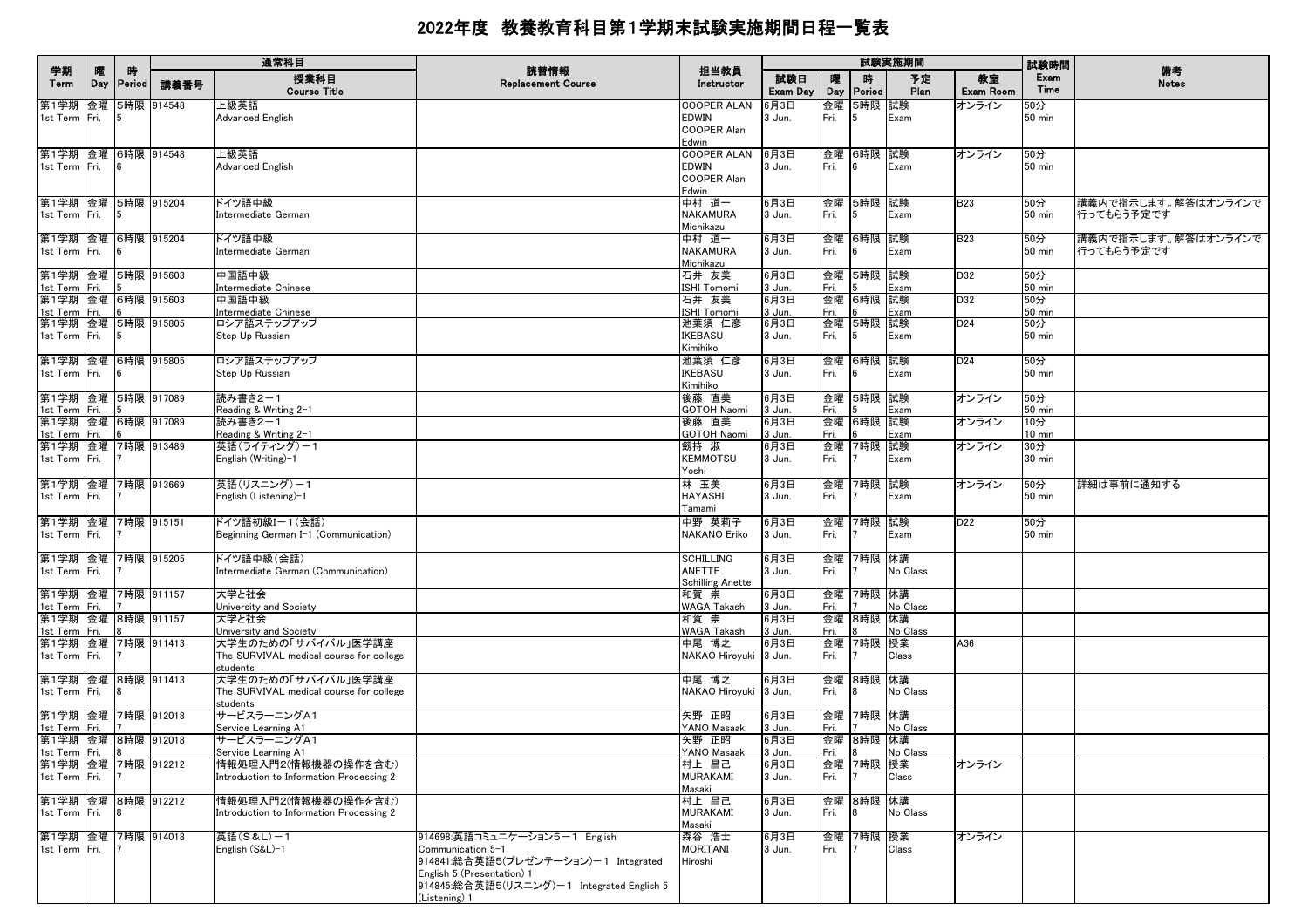|                                        |          |             |            | 通常科目                                    |                                                           |                                 | 試験実施期間          |            |                    |            |                        | 試験時間                 |                    |
|----------------------------------------|----------|-------------|------------|-----------------------------------------|-----------------------------------------------------------|---------------------------------|-----------------|------------|--------------------|------------|------------------------|----------------------|--------------------|
| 学期<br>Term                             | 隁<br>Day | 時<br>Period | 講義番号       | 授業科目<br><b>Course Title</b>             | 読替情報<br><b>Replacement Course</b>                         | 担当教員<br>Instructor              | 試験日<br>Exam Day | 曤<br>Day   | 時<br>Period        | 予定<br>Plan | 教室<br><b>Exam Room</b> | Exam<br>Time         | 備考<br><b>Notes</b> |
| 第1学期 金曜                                |          |             | 8時限 914018 | 英語(S&L)-1                               | 914698:英語コミュニケーション5-1 English                             | 森谷 浩士                           | 6月3日            | 金曜         | 8時限 授業             |            | オンライン                  |                      |                    |
| 1st Term Fri.                          |          |             |            | English (S&L)-1                         | Communication 5-1<br>914841:総合英語5(プレゼンテーション)-1 Integrated | MORITANI<br>Hiroshi             | 3 Jun.          | Fri.       | <b>R</b>           | Class      |                        |                      |                    |
|                                        |          |             |            |                                         | English 5 (Presentation) 1                                |                                 |                 |            |                    |            |                        |                      |                    |
|                                        |          |             |            |                                         | 914845:総合英語5(リスニング)ー1 Integrated English 5                |                                 |                 |            |                    |            |                        |                      |                    |
|                                        |          |             |            |                                         | (Listening) 1                                             |                                 |                 |            |                    |            |                        |                      |                    |
| 第1学期  金曜  7時限  914221<br>1st Term Fri. |          |             |            | 英語(R&W)-1<br>English (R&W)-1            | 914773:英語コミュニケーション6-1 English<br>Communication 6-1        | 伊野家 伸一<br><b>INOKE Shinichi</b> | 6月3日<br>3 Jun.  | Fri.       | 金曜 7時限 試験          | Exam       | オンライン                  | 50分<br>50 min        |                    |
| 第1学期 金曜 8時限 914221                     |          |             |            | 英語(R&W)-1                               | 914773:英語コミュニケーション6-1 English                             | 伊野家 伸一                          | 6月3日            | 金曜         | 8時限 試験             |            | オンライン                  | 50分                  |                    |
| 1st Term Fri.                          |          |             |            | English (R&W)-1                         | Communication 6−1                                         | <b>INOKE Shinichi</b>           | 3 Jun.          | Fri.       |                    | Exam       |                        | 50 min               |                    |
| 第1学期 金曜 7時限 914486<br>1st Term Fri.    |          |             |            | 上級英語(MUN)<br>Advanced English (MUN)     |                                                           | FUJISHIMA<br>NAOMI              | 6月3日<br>3 Jun.  | 金曜<br>Fri. | 7時限 授業             | Class      | A34                    |                      |                    |
|                                        |          |             |            |                                         |                                                           | Fujishima Naomi                 |                 |            |                    |            |                        |                      |                    |
| 第1学期 金曜                                |          |             | 8時限 914486 | 上級英語(MUN)                               |                                                           | <b>FUJISHIMA</b>                | 6月3日            | 金曜         | 8時限 授業             |            | A34                    |                      |                    |
| 1st Term Fri.                          |          |             |            | Advanced English (MUN)                  |                                                           | <b>NAOMI</b><br>Fujishima Naomi | 3 Jun.          | Fri.       | <b>R</b>           | Class      |                        |                      |                    |
| 第1学期 金曜                                |          |             | 7時限 914501 | 上級英語(TOEFL)                             |                                                           | 五十嵐 潤美                          | 6月3日            | 金曜         | 7時限   試験           |            | オンライン                  | 60分                  |                    |
| 1st Term Fri.                          |          |             |            | Advanced English (TOEFL)                |                                                           | IGARASHI                        | 3 Jun.          | Fri.       |                    | Exam       |                        | $60$ min             |                    |
|                                        |          |             |            |                                         |                                                           | Masumi                          |                 |            |                    |            |                        |                      |                    |
| 第1学期 金曜<br>1st Term Fri.               |          | 8時限 914501  |            | 上級英語(TOEFL)<br>Advanced English (TOEFL) |                                                           | 五十嵐 潤美<br><b>IGARASHI</b>       | 6月3日<br>3 Jun.  | 金曜<br>Fri. | 8時限 試験             | Exam       | オンライン                  | 30分<br>30 min        |                    |
|                                        |          |             |            |                                         |                                                           | Masumi                          |                 |            |                    |            |                        |                      |                    |
| 第1学期 金曜                                |          |             | 7時限 915015 | ドイツ語初級Iー1                               | 916029:ドイツ語初級Iー1(文法)Beginning German I-1                  | 由比 俊行                           | 6月3日            | 金曜         | 7時限 試験             |            | D35                    | 50分                  |                    |
| 1st Term Fri.                          |          |             |            | Beginning German I-1                    | (Grammar)                                                 | YUI Toshiyuki                   | 3 Jun.          | Fri.       |                    | Exam       |                        | 50 min               |                    |
|                                        |          |             |            |                                         | 916030:ドイツ語初級Iー1(読本)Beginning German I-1<br>(Reader)      |                                 |                 |            |                    |            |                        |                      |                    |
| 第1学期 金曜 8時限 915015                     |          |             |            | ドイツ語初級Iー1                               | 916029:ドイツ語初級Iー1(文法)Beginning German I-1                  | 由比 俊行                           | 6月3日            |            | 金曜  8時限  休講        |            |                        |                      |                    |
| 1st Term Fri.                          |          |             |            | Beginning German I-1                    | (Grammar)                                                 | YUI Toshiyuki                   | 3 Jun.          | Fri.       | 8                  | No Class   |                        |                      |                    |
|                                        |          |             |            |                                         | 916030:ドイツ語初級Iー1(読本)Beginning German I-1                  |                                 |                 |            |                    |            |                        |                      |                    |
| 第1学期 金曜 7時限 915257                     |          |             |            | フランス語初級I-1                              | (Reader)<br>916141:フランス語初級Iー1(文法)Beginning French I-1     | 赤松 頌也                           | 6月3日            | 金曜         | 7時限 試験             |            | <b>B31</b>             | 50分                  |                    |
| 1st Term Fri.                          |          |             |            | Beginning French I-1                    | (Grammar)                                                 | AKAMATSU                        | 3 Jun.          | Fri.       |                    | Exam       |                        | 50 min               |                    |
|                                        |          |             |            |                                         | 916142:フランス語初級Iー1(読本) Beginning French I-1<br>(Reader)    | Nobuya                          |                 |            |                    |            |                        |                      |                    |
| 第1学期 金曜 8時限 915257                     |          |             |            | フランス語初級I-1                              | 916141:フランス語初級Iー1(文法)Beginning French I−1                 | 赤松 頌也                           | 6月3日            |            | 金曜 8時限 試験          |            | <b>B31</b>             | 50分                  |                    |
| 1st Term Fri.                          |          | 18          |            | Beginning French I-1                    | (Grammar)<br>916142:フランス語初級Iー1(読本)Beginning French I–1    | AKAMATSU<br>Nobuya              | 3 Jun.          | Fri.       |                    | Exam       |                        | 50 min               |                    |
|                                        |          |             |            |                                         | (Reader)                                                  |                                 |                 |            |                    |            |                        |                      |                    |
| 第1学期 金曜<br>1st Term Fri.               |          |             | 7時限 915469 | 中国語初級I-1                                | 916229:中国語初級Iー1(文法) Beginning Chinese I-<br>1(Grammar)    | 藤原 祐子<br>FUJIWARA Yuko 3 Jun.   | 6月3日            | 金曜<br>Fri. | 7時限  試験            | Exam       | D32                    | 50分<br>50 min        |                    |
|                                        |          |             |            | Beginning Chinese I-1                   | 916230:中国語初級Iー1(読本) Beginning Chinese I-                  |                                 |                 |            |                    |            |                        |                      |                    |
|                                        |          |             |            |                                         | l(Reader)                                                 |                                 |                 |            |                    |            |                        |                      |                    |
| 第1学期 金曜 8時限 915469<br>1st Term Fri.    |          | <b>R</b>    |            | 中国語初級I-1<br>Beginning Chinese I-1       | 916229:中国語初級Iー1(文法) Beginning Chinese I-<br>1(Grammar)    | 藤原 祐子<br>FUJIWARA Yuko 3 Jun.   | 6月3日            | 金曜<br>Fri. | 8時限 試験<br><b>R</b> | Exam       | D32                    | 50分<br>50 min        |                    |
|                                        |          |             |            |                                         | 916230:中国語初級Iー1(読本) Beginning Chinese I-                  |                                 |                 |            |                    |            |                        |                      |                    |
|                                        |          |             |            |                                         | (Reader)                                                  |                                 |                 |            |                    |            |                        |                      |                    |
| 第1学期 金曜 7時限 915659<br>1st Term Fri.    |          |             |            | 韓国語初級I-1<br>Beginning Korean I-1        | 916373:韓国語初級Iー1(文法)Beginning Korean I–1<br>(Grammar)      | 河 智弘<br>HA Jihong               | 6月3日<br>3 Jun.  | 金曜<br>Fri. | 7時限 試験             | Exam       | C <sub>21</sub>        | 50分<br>50 min        |                    |
|                                        |          |             |            |                                         | 916374:韓国語初級Iー1(読本)Beginning Korean I–1                   |                                 |                 |            |                    |            |                        |                      |                    |
|                                        |          |             |            |                                         | (Reading)                                                 |                                 |                 |            |                    |            |                        |                      |                    |
| 第1学期 金曜 8時限 915659<br>1st Term Fri.    |          |             |            | 韓国語初級I-1<br>Beginning Korean I-1        | 916373:韓国語初級Iー1(文法) Beginning Korean I-1<br>(Grammar)     | 河 智弘<br>HA Jihong               | 6月3日<br>3 Jun.  | 金曜<br>Fri. | 8時限 試験             | Exam       | C <sub>21</sub>        | 50分<br>50 min        |                    |
|                                        |          |             |            |                                         | 916374:韓国語初級Iー1(読本)Beginning Korean I–1                   |                                 |                 |            |                    |            |                        |                      |                    |
|                                        |          |             |            |                                         | (Reading)                                                 |                                 |                 |            |                    |            |                        |                      |                    |
| 第1学期 金曜 7時限 915801<br>1st Term Fri.    |          |             |            | ロシア語ベーシック1<br>Basic Russian 1           |                                                           | 池葉須 仁彦<br>IKEBASU               | 6月3日<br>3 Jun.  | Fri.       | 金曜  7時限  試験        | Exam       | D <sub>24</sub>        | 50分<br>50 min        |                    |
|                                        |          |             |            |                                         |                                                           | Kimihiko                        |                 |            |                    |            |                        |                      |                    |
| 第1学期 金曜 8時限 915801                     |          |             |            | ロシア語ベーシック1                              |                                                           | 池葉須 仁彦                          | 6月3日            |            | 金曜 8時限 試験          |            | D <sub>24</sub>        | 50分                  |                    |
| 1st Term Fri.                          |          | 18          |            | Basic Russian 1                         |                                                           | IKEBASU<br>Kimihiko             | 3 Jun.          | Fri.       | 8                  | Exam       |                        | 50 min               |                    |
| 第1学期 金曜 7時限 915841                     |          |             |            | イタリア語ベーシック1                             |                                                           | 臼杵 淑                            | 6月3日            |            | 金曜 7時限 試験          |            | C <sub>25</sub>        | 50分                  | 「動詞活用ノート」と辞書は持ち込み可 |
| 1st Term Fri.<br>第1学期 金曜 8時限 915841    |          |             |            | Basic Italian 1<br>イタリア語ベーシック1          |                                                           | USUKI Toshi<br>臼杵 淑             | 3 Jun.<br>6月3日  | Fri.       | 金曜 8時限 試験          | Exam       | C25                    | <b>50 min</b><br>50分 | 「動詞活用ノート」と辞書は持ち込み可 |
| 1st Term Fri.                          |          |             |            | Basic Italian 1                         |                                                           | <b>USUKI Toshi</b>              | 3 Jun.          | Fri.       |                    | Exam       |                        | <b>50 min</b>        |                    |
| 第1学期 金曜 7時限 917109                     |          |             |            | 多読で学ぶ日本語1-1                             |                                                           | 秋田 節子                           | 6月3日            |            | 金曜 7時限 試験          |            | オンライン                  | 30分                  |                    |
| 1st Term Fri.                          |          |             |            | Extensive Reading 1-1                   |                                                           | AKITA Setsuko 3 Jun.            |                 | Fri.       | 7                  | Exam       |                        | $30 \text{ min}$     |                    |